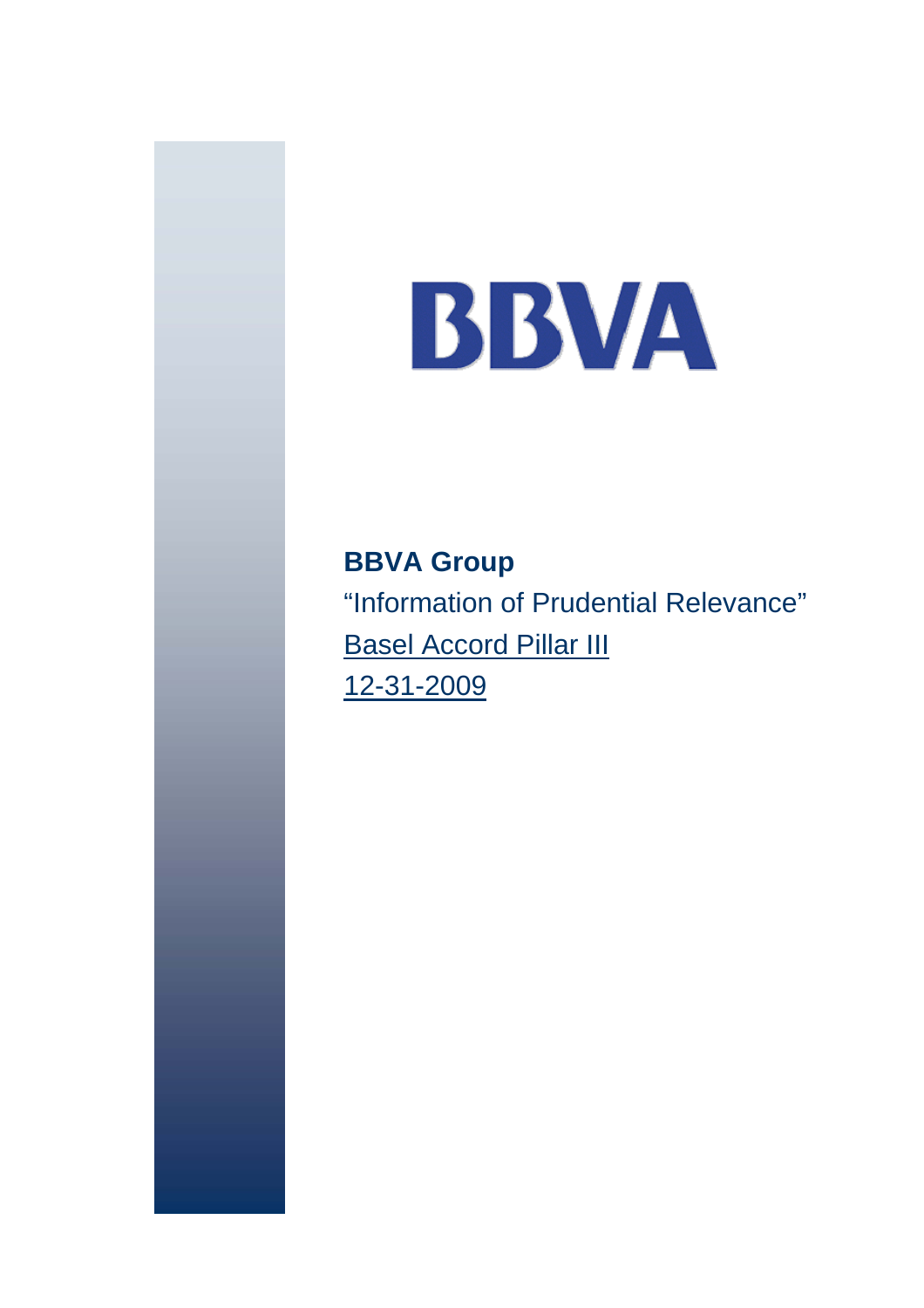## Introduction

Bank of Spain Circular 3/2008 of 22 May 2008 (hereinafter, the Solvency Circular) represents the final development in the legislation of own funds and supervision of credit institutions on a consolidated basis, laid down in Spanish Law 13/1985 of 25 May 1985 on *Financial intermediary investment ratios, own funds and reporting requirements of financial intermediaries* and other financial system regulations, and in Spanish Royal Decree 216/2008 of 15 February 2008 on *Financial institutions*' *own funds.* These two laws together represent the adaptation of Spanish credit institutions to Community Directives 2006/48/EC of 14 June 2006 *relating to the taking up and pursuit of the business of credit institutions* and 2006/49/EC of 14 June 2006 *on the capital adequacy of investment firms and credit institutions*, of the European Parliament and of the Council.

In accordance with Rule 109 of the Solvency Circular, financial institutions have to publish a document called "Information of Prudential Relevance" including the contents stipulated in chapter eleven of said regulation. This report has been drawn up in keeping with said stipulations.

According to what has been laid down in the policy defined by the Group for drawing up the Information of Prudential Relevance, the content herein refers to December 31, 2009 and was approved by the Group's Audit and Compliance Committee, in its meeting held on March 22, 2010, having previously been reviewed by the External Auditor. Said review has not revealed any material discrepancies concerning compliance with the reporting requirements laid down in the Bank of Spain Solvency Circular.

Note: *All figures have been rounded to present the amounts in million euros*. *As a result, the amounts appearing in some tables may not be the arithmetical sum of the preceding figures.* 

*Translation of a report originally issued in Spanish, in the event of a discrepancy, the Spanish original version prevails.*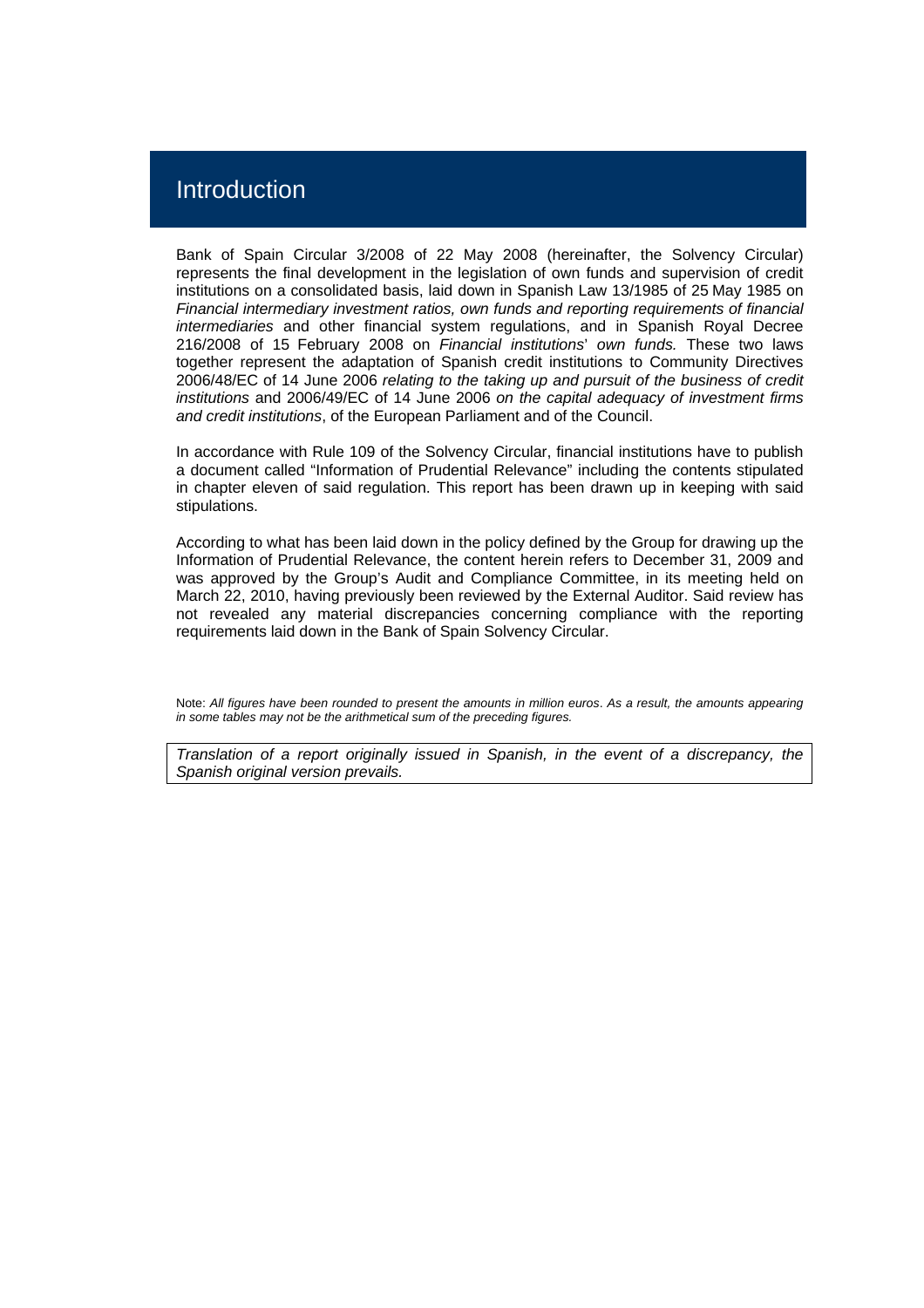

# **CONTENTS**

| $2^{\circ}$    |                                                                                  |  |
|----------------|----------------------------------------------------------------------------------|--|
|                |                                                                                  |  |
| $\overline{4}$ |                                                                                  |  |
| 5 <sup>1</sup> |                                                                                  |  |
| 6              |                                                                                  |  |
| $\mathbf{7}$   | Investments in capital instruments not included in the trading book  60          |  |
| 8              |                                                                                  |  |
|                | Annex I: Entities within the Consolidation Perimeter of the Solvency Circular 65 |  |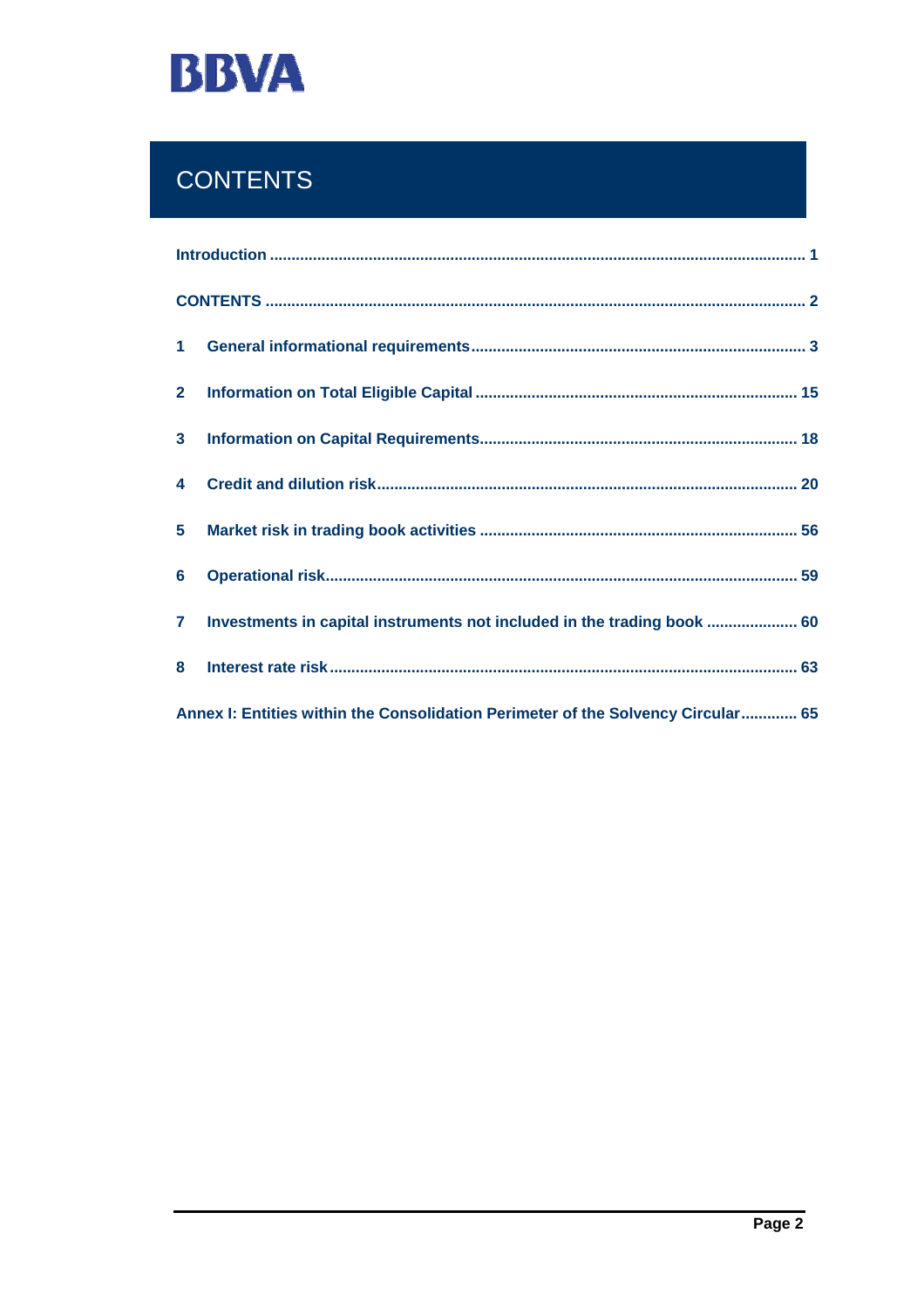

# 1 General informational requirements

## **1.1 Description of the Consolidated Group and differences among the Consolidated Group**

## 1.1.1 Corporate name and scope of application

Banco Bilbao Vizcaya Argentaria, S.A. (hereinafter, the Bank or BBVA) is a private-law entity subject to the rules and regulations governing banking institutions operating in Spain.

The Bylaws and other public information about the Bank are available for consultation at its registered address (Plaza San Nicolás, 4, Bilbao) and on its official website: www.bbva.com.

In addition to the transactions it carries out directly, the Bank heads a group of subsidiaries, jointly-controlled and associate institutions which perform a wide range of activities and which, together with the Bank, constitutes the Banco Bilbao Vizcaya Argentaria Group (hereinafter, the Group or BBVA Group).

Circular 3/2008 is binding at a consolidated level for the entire Group.

## 1.1.2 Differences among the Consolidated Group for the purposes of the Solvency Circular and the Accounting Circular

The Group's consolidated financial statements are drawn up in accordance with what is laid down in the International Financial Reporting Standards adopted by the European Union (hereinafter, "IFRS-EU"). The adaptation of the IFRS-EU to the Spanish credit institution sector came in Spain via Bank of Spain Circular 4/2004 of 22 December 2004 (hereinafter, the Accounting Circular) as well as through its subsequent amendments, including Bank of Spain Circular 6/2008 of 26 November 2008.

For the purposes of the Accounting Circular, companies will be considered to form part of a consolidated group when the controlling institution holds or can hold, directly or indirectly, control of them. For these purposes, an institution is understood to control another when it has the power to direct its policies as regards finance and the pursuit of its business in order to obtain economic profit from its activities. In particular, control is presumed to exist when the controlling institution has a relationship with another, which is termed dependent, in some of the following situations:

- $\checkmark$  It holds the majority of voting rights.
- $\checkmark$  It is entitled to appoint or dismiss the majority of the members of its governing body.
- $\checkmark$  By agreements subscribed with other partners, it can avail itself of the majority of voting rights.
- $\checkmark$  Exclusively with its votes, it has appointed the majority of the members of the governing body who are undertaking their responsibilities at the time the consolidated accounts must be drawn up and during the two fiscal years immediately preceding that moment. This case will not give rise to consolidation if the company whose directors have been appointed is bound to another in any of the cases described in the first two letters of this section.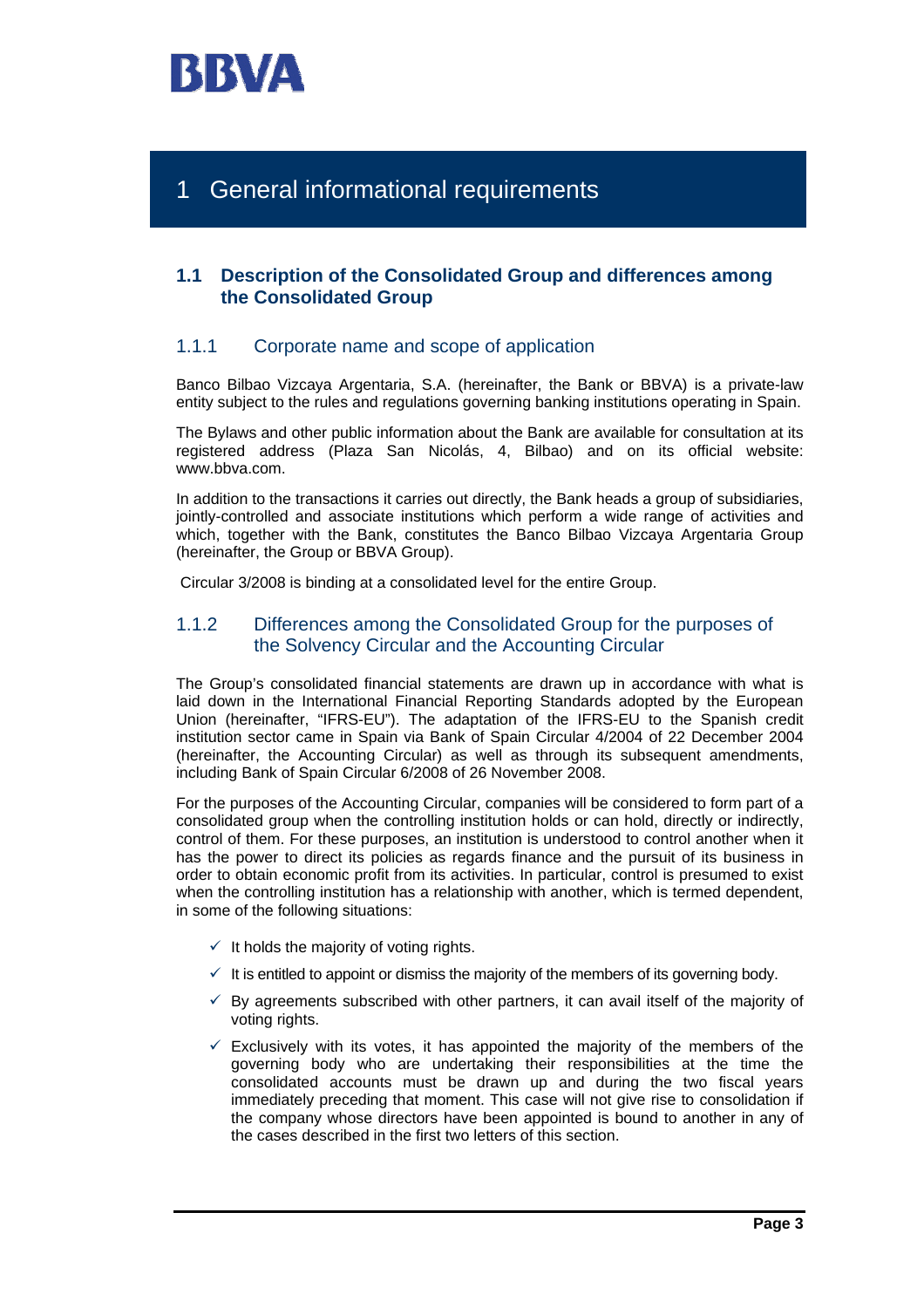

Therefore, in drawing up the Group's consolidated financial statements, all dependent companies have been consolidated by applying the full consolidation method.

Alternatively, the Group's accounting policy applied to jointly-controlled entities (those which are not dependent and are jointly-controlled under contractual agreement through unanimous consent of the equity holders) is as follows:

- $\checkmark$  Jointly-controlled financial entities: the proportionate consolidation method is applied.
- $\checkmark$  Jointly-controlled non-financial entities: the equity method is applied.

Moreover, associates, those upon which the Group holds a significant influence but which are neither dependent nor jointly-controlled, are valued using the equity method.

Alternatively, for the purposes of the Solvency Circular, as is described in Spanish Law 36/2007, heading two, section 3.4, the consolidated group will comprise the following subsidiaries:

- $\checkmark$  Credit institutions.
- $\checkmark$  Investment services companies.
- $\checkmark$  Open-end funds.
- $\checkmark$  Companies managing mutual funds, together with companies managing pension funds, whose sole purpose is the administration and management of the aforementioned funds.
- $\checkmark$  Companies managing mortgage securitization funds and asset securitization funds.
- $\checkmark$  Venture capital companies and venture capital funds managers.
- $\checkmark$  Institutions whose main activity is holding shares or investments, unless they are mixed portfolio financial corporations supervised at the financial conglomerate level.

Likewise, the special-purpose entities whose main activity implies a prolongation of the business of any of the institutions included in the consolidation, or includes the rendering of back-office services to these, will also form part of the consolidated group.

According to the stipulations of said law, however, insurance institutions will not form part of credit institution consolidated groups.

Therefore, for the purposes of calculating solvency requirements, and hence the drawing up of this Information of Prudential Relevance, the perimeter of consolidated institutions is different from the perimeter defined for the purposes of drawing up the Group's financial statements.

The outcome of the difference between the two regulations is that 71 institutions, largely real estate, insurance and service companies, which are consolidated in the Group's annual accounts by the full or proportionate consolidation method, are consolidated for the purposes of Solvency by applying the equity method.

Annex 1 contains a list of the entities comprising the consolidation perimeter for own funds purposes.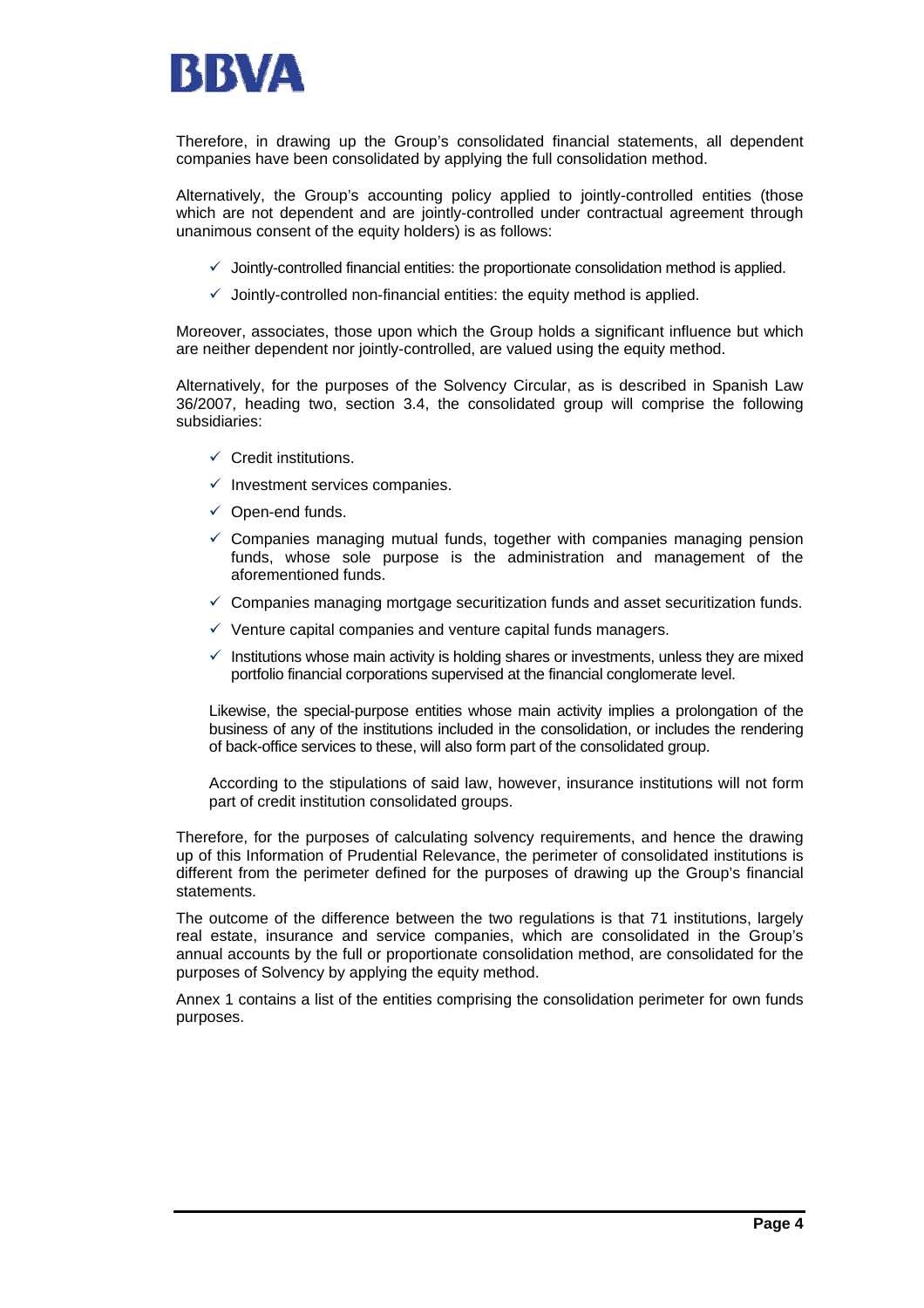

## **1.2 Identification of dependent institutions with capital resources below the minimum requirement. Possible impediments for transferring capital.**

There is no institution in the Group not included in the consolidated group under the Solvency Circular whose capital resources are below the regulatory minimum requirement.

The Group operates in Spain, Mexico, the United States and 30 other countries, largely in Europe and Latin America. Argentina and Venezuela notwithstanding, we know of no economic or legal restrictions on our subsidiaries for transferring capital to the controlling institution through dividends, loans or any other means.

## **1.3 Exemptions from capital requirements at the individual or consolidated level**

In keeping with the dispositions of Rule Five of the Solvency Circular, on the exemption from individual or consolidated compliance of the aforementioned Rule for Spanish credit institutions belonging to a consolidated group, the Group obtained exemption from the Bank of Spain on December 30, 2009 for the following companies:

- $\checkmark$  Banco Industrial de Bilbao, S. A.
- $\checkmark$  Banco de Promoción de Negocios, S.A.
- $\checkmark$  BBVA Banco de Financiación, S.A.
- $\checkmark$  Banco Occidental, S.A.
- $\checkmark$  Finanzia Banco de Crédito, S.A.

## **1.4 Risk management policies and targets**

## 1.4.1 General principles in risk management

The Group's general guiding principles for defining and monitoring its risk profile are as follows:

- 1. The risk management function is unique, independent and global.
- 2. The risks assumed must be compatible with the target capital adequacy and must be identified, measured and assessed. Monitoring and risk management procedures and sound control systems must likewise be in place.
- 3. All risks must be managed integrally during their life cycle, being treated differently depending on their type and with active portfolio management based on a common metric (economic capital).
- 4. It is each business area's responsibility to propose and maintain its own risk profile, within their independence in the corporate action framework (defined as the set of risk policies and procedures).
- 5. The risk infrastructure must be suitable in terms of people, tools, databases, information systems and procedures so that there is a clear definition of roles and responsibilities, ensuring efficient assignment of resources among the corporate area and the risk units in business areas.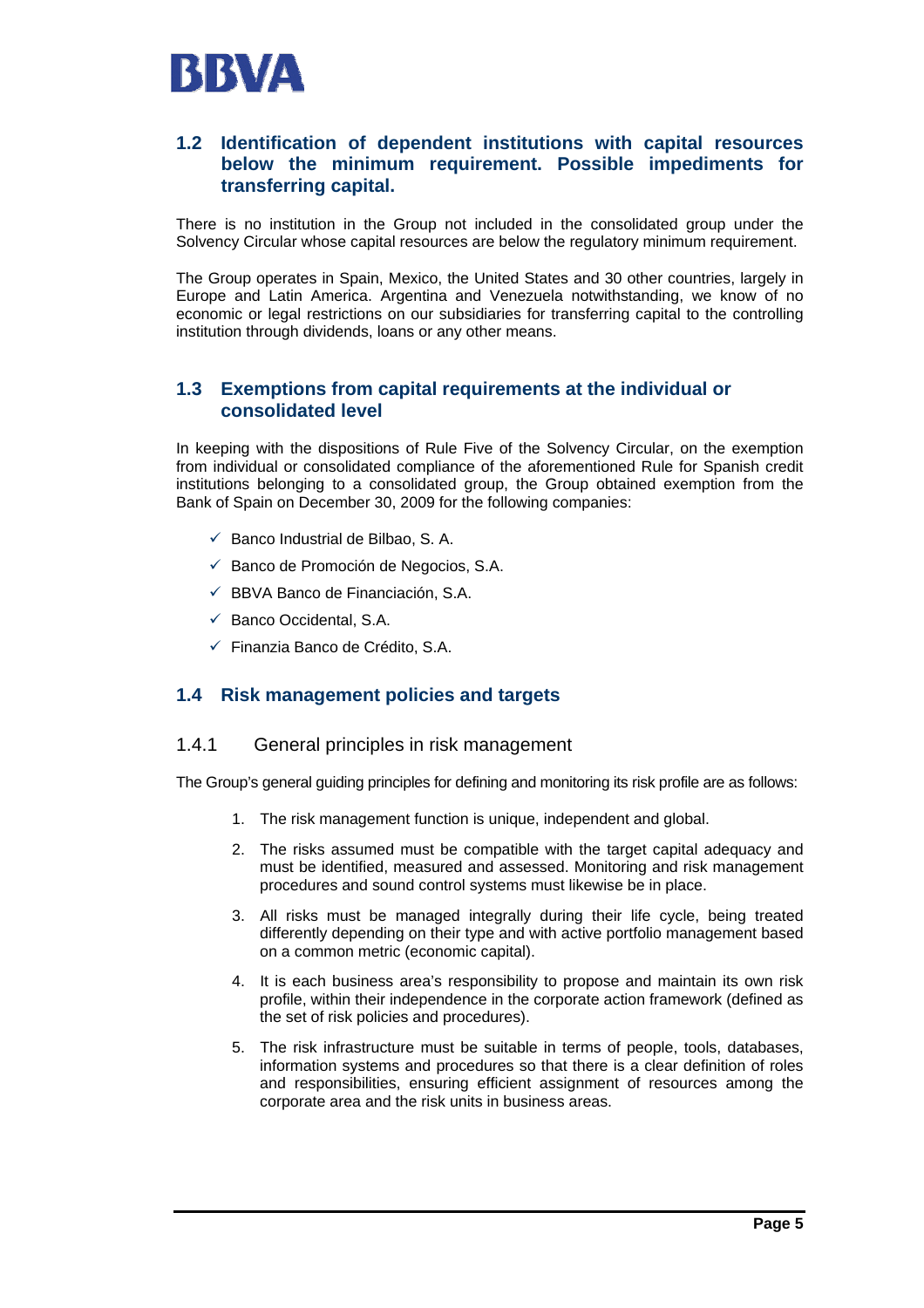

On the basis of these principles, the Group has developed a global risk management system which is structured around three components:

- $\checkmark$  A corporate risk governance lay-out which separates functions and responsibilities.
- $\checkmark$  A set of tools, circuits and procedures that make up differentiated management systems.
- $\checkmark$  A system of internal control mechanisms.

### 1.4.2 Corporate governance layout

The Group has a corporate governance system which is in keeping with international recommendations and trends, adapted to regulatory requirements in each country and to the most advanced practices in the markets in which it pursues its business.

In the field of risk management, it is the Board of Directors that is responsible for approving the risk control and management policy, as well as periodically monitoring internal reporting and control systems.

To perform this duty correctly the Board is supported by the Executive Committee and a Risk Committee, the main mission of the latter being to assist the Board in undertaking its functions associated with risk control and management.

As per Board Regulations, article 36, for these purposes, the Risk Committee is assigned the following duties:

- 9 To analyze and evaluate proposals related to the Group's risk management and monitoring policies and strategies.
- $\checkmark$  To monitor the match between risks accepted and the profile established.
- $\checkmark$  To assess and approve, where applicable, any risks whose size could compromise the Group's capital adequacy or recurrent earnings, or that present significant potential operational or reputational risks.
- 9 To check that the Group possesses the means, systems, structures and resources in accordance with best practices to allow the implementation of its risk management strategy.

## 1.4.3 Global Risk Area

The Group's risk management system is managed by the Corporate Risk Area, which combines the view by risk type with a global view. The Holding Risk Management Area is made up of the Holding Risk Management unit, which covers credit, market, structural and non-banking risks, which work alongside the transversal units: such as Structural Management & Asset Allocation, Risk Assessment Methodologies and Technology, and Validation and Control, which include internal control and operational risks.

Below this level there are risk teams in the business units with which it maintains fluid, continuous relations, and which examine the risks from each country or from specific business groups.

Using this structure, the risk management function assures, firstly, the integration, control and management of all the Group's risks; secondly, the application of standardized risk principles, policies and metrics throughout the entire Group; and thirdly, the necessary insight into each geographical region and each business.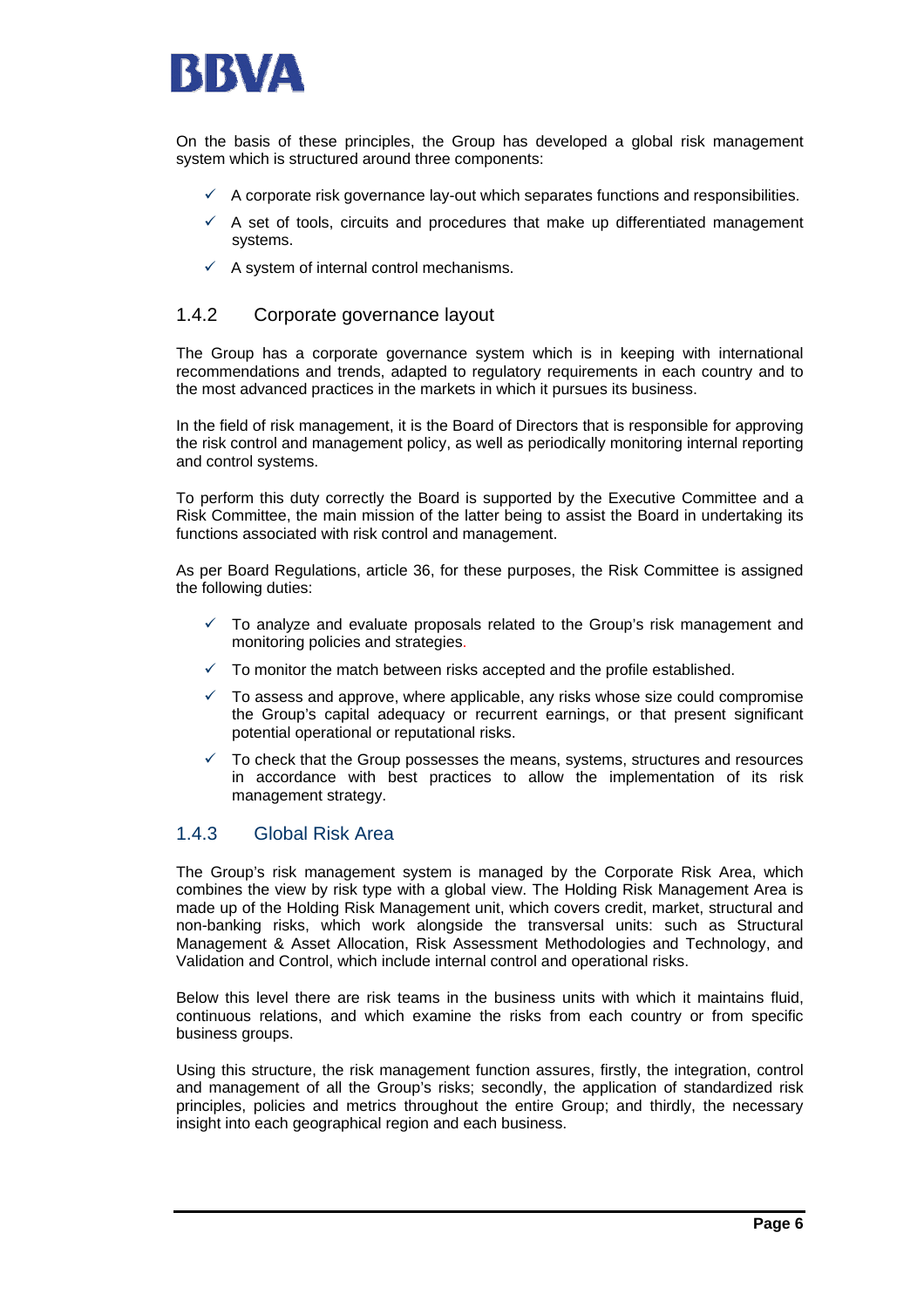

This organizational layout is supplemented by regular running committees which may be exclusively from the Risk Area (Risk Management Committee, Markets Committee and TechnicaOperations Committee) or they may comprise several areas (Global Asset Allocation Committee, New Products Committee; Global Internal Control and Operational Risk Committee, Assets and Liabilities Committee and Liquidity Committee). Their scope is:

- 9 The mission of the Risk Management Committee is to develop and implement the Group's risk management model in such a way as to ensure regular follow-up of each type of risk at a global level and in each of the business units. The risk managers from the business areas and the risk managers from the Holding Risk Area are members of this committee.
- The Technical Operations Committee analyzes and approves, if appropriate, transactions and financial programs to the level of its competency, scaling up those beyond its scope of power to the Risks Committee.
- The Global Asset Allocation Committee assesses the Group's global risk profile and whether its risk management policies are consistent with its target risk profile; it identifies global risk concentrations and alternatives to mitigate these; it monitors the macroeconomic and competitor environment, quantifying global sensitivities and the foreseeable impact different scenarios will have on risk exposure.
- The task of the Global Internal Control and Operational Risk Committee is to undertake a review at the Group level and of each of its units, of the control environment and the running of the Internal Control and Operational Risk Models, and likewise to monitor and locate the main operational risks the Group has open, including those of a transversal nature. This Committee is therefore the highest operational risk management body in the Group.
- The functions of the New Products Committee are to assess, and if appropriate to approve, the introduction of new products before activities commence; to undertake subsequent control and monitoring for newly authorized products; and to foster business in an orderly way to enable it to develop in a controlled environment.
- 9 The Assets and Liabilities Committee (ALCO) is responsible for actively managing structural liquidity, interest rate and foreign exchange risks, together with the Group's capital resources base.
- The Liquidity Committee will undertake monitoring of the measures adopted and will verify that the signals which led to it being convened are progressing satisfactorily or, if it so deems necessary, will proceed to convene the Crisis Committee.

## 1.4.4 Scope and nature of the risk measurement and reporting systems

Depending on their type, risks fall into the following categories:

- 1. Credit risks
- 2. Market risks
- 3. Operational risks
- 4. Structural risks

There follows a description of the risk measurement systems and tools for each kind of risk.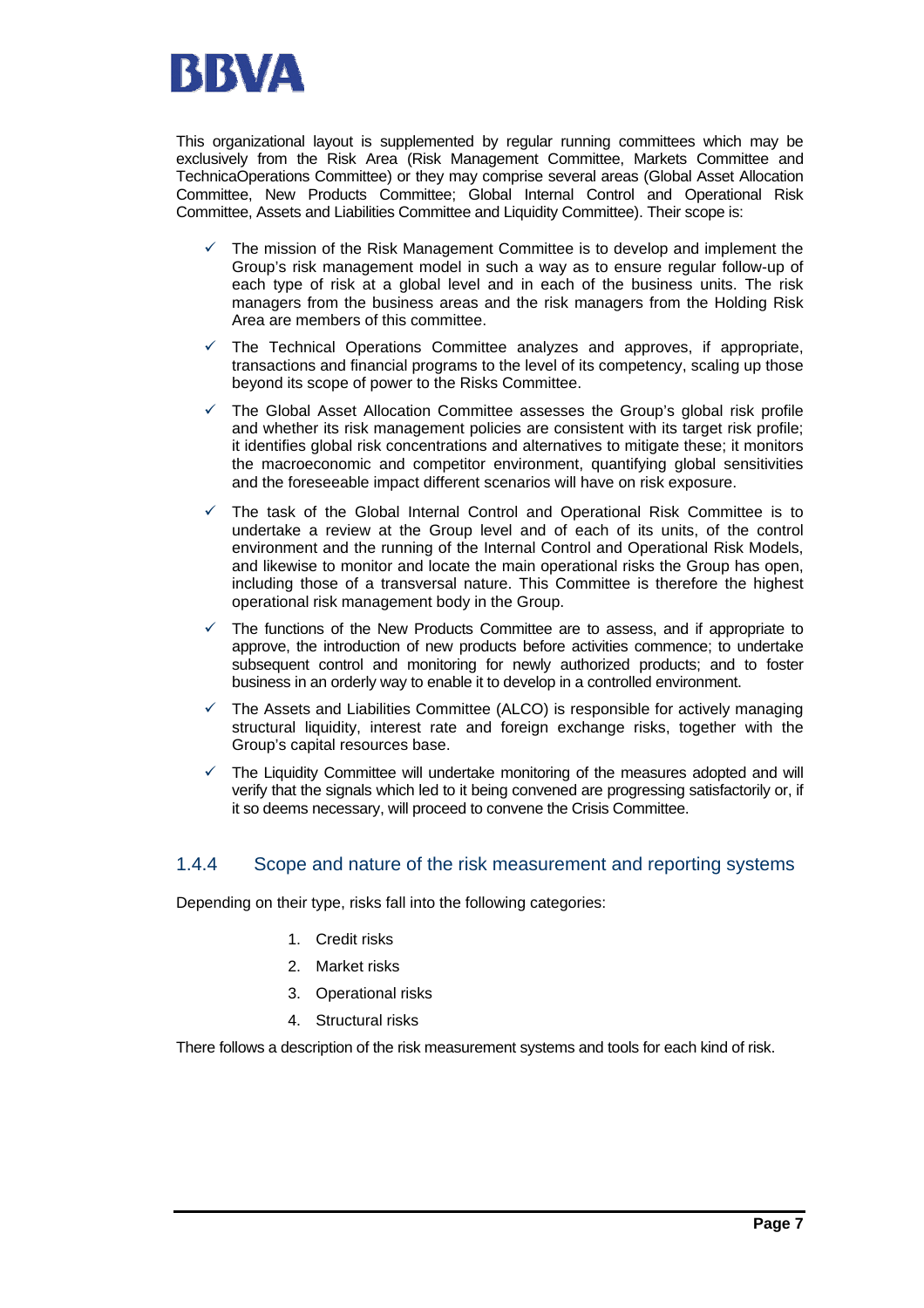

## 1.4.4.1 Credit risk

This is the risk that one of the parties to the financial instrument contract stops complying with its contractual obligations due to the insolvency or incapacity of natural or legal persons or entities and which leads to a financial loss in the other party.

BBVA quantifies its credit risk using two main metrics: expected loss (EL) and economic capital (EC). The expected loss reflects the average value of the losses. It is considered a cost of the business and is associated with the Group's policy on provisions. Economic capital is the amount of capital considered necessary to cover unexpected losses if actual losses are greater than expected losses. These risk metrics are combined with information on profitability in **value-based management,** thus building the profitability-risk binomial into decision-making, from the definition of business strategy to approval of individual loans, price setting, assessment of non-performing portfolios, incentives to areas in the Group, etc.

There are three essential parameters in the process of calculating the EL and EC measurements: the probability of default (PD), loss given default (LGD) and exposure at default (EAD). These are generally estimated using historical information available in the systems. They are assigned to operations and customers according to their characteristics. In this context, the credit rating tools (ratings and scorings) assess the risk in each transaction/customer according to their credit quality by assigning them a score. This score is then used in assigning risk metrics, together with additional information such as transaction seasoning, loan to value ratio, customer segment, etc.

Point 4.5.1.7 herein details the definitions, methods and data used by the Group to estimate and validate the parameters of probability of default (PD), loss given default (LGD) and exposure at default (EAD).

Furthermore, the BBVA Group has developed a portfolio model in order to obtain a better economic capital metric for credit risk, taking into account the diversification and concentration effects inherent in its lending structure. This model provides BBVA with a key tool for credit risk management, which has been designed in line with the requirements of Pillar II of the Basel Accord.

The portfolio model, a multi-factor model, considers that risk comes from various sources. This feature implies an increase on economic capital sensitivity related to geographic diversification, a crucial aspect in a global entity like BBVA. The tool is also sensitive to the concentration that may exist in certain credit exposures.

To sum up, the portfolio model includes the following effects:

- 9 Geographic/sectoral concentration. This uses a matrix that penalizes correlations of assets for each segment/portfolio according to the size of the portfolio and the size of the economy in question.
- $\checkmark$  Individual concentration in the Group's largest counterparties.
- $\checkmark$  Indirect concentration through the correlation between LGD and default.

The model enables impact analyses to be performed on the portfolios for the various factors causing concentration and diversification effects: the country/sector and individual counterparty concentration effect; the diversification effect between (geographic) factors; and the random effect of LGD correlated to defaults.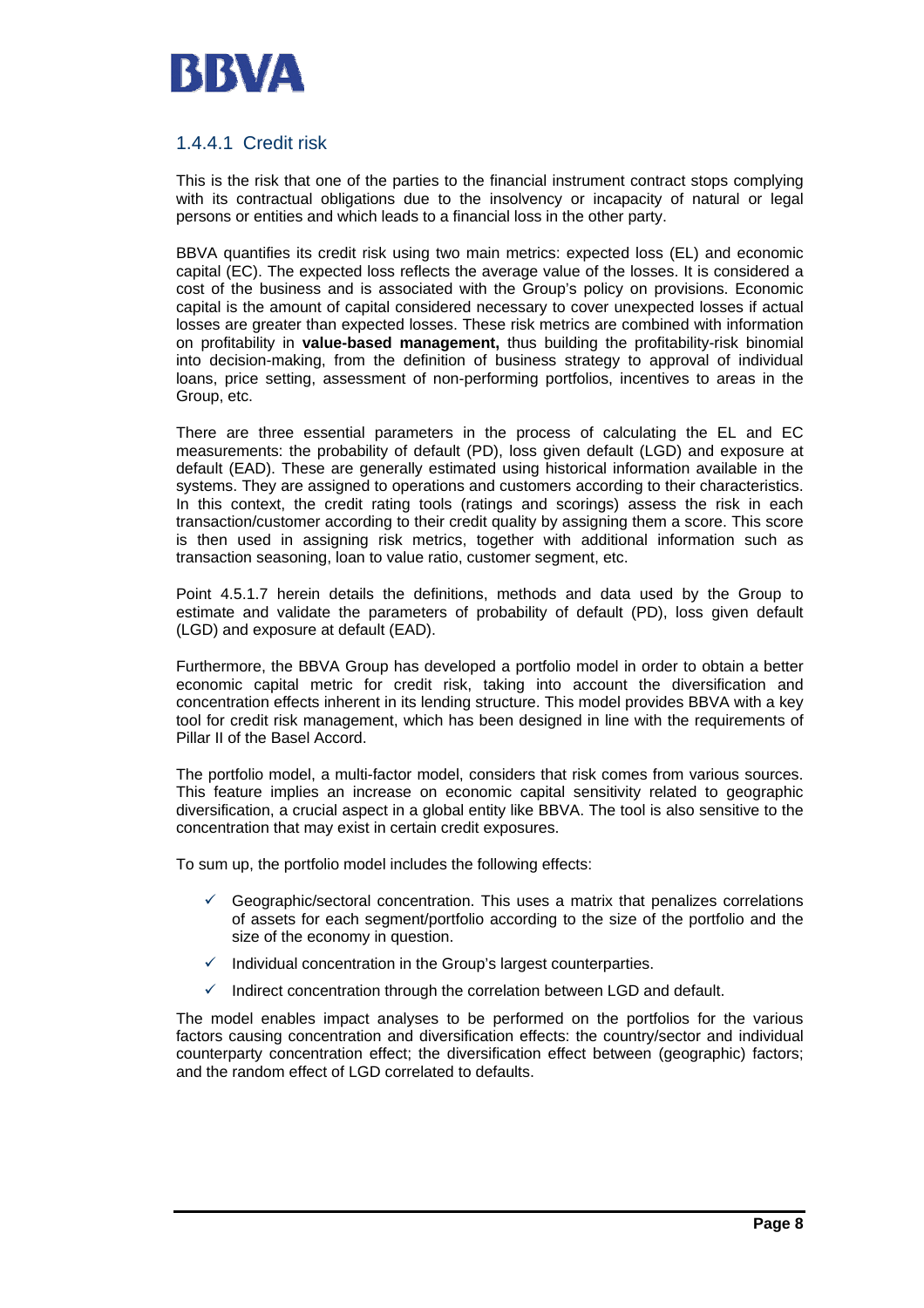

## 1.4.4.2 Market risk

Market risk is defined as the risk that the fair value of a financial instrument will fluctuate because of changes in market conditions,. The risk can be mitigated and even eliminated through hedges using other products (assets/liabilities or derivatives), or by undoing the transaction/open position.

There are four major risk factors:

- Exchange rate risk: this is the risk resulting from variations in FX exchange rates.
- $\checkmark$  Interest rate risk: this is the risk resulting from variations in market interest rates.
- Price risk: this is the risk resulting from variations in market prices, either due to factors specific to the instrument itself, or alternatively due to factors which affect all the instruments traded on the market.
- $\checkmark$  Commodities risk: this is the risk resulting from changes in the price of traded commodities.

In addition, for certain positions, other risks also need to be considered: credit spread risk, basis risk, volatility or correlation risk.

The basic measurement model used is that of **value-at-risk (VaR)**, which provides a forecast of the maximum loss that can be incurred by trading portfolios in a one-day horizon, with a 99% probability, stemming from market fluctuations of the aforementioned factors.

Currently, BBVA S.A. and BBVA Bancomer are authorized by the Bank of Spain to use their internal model to determine capital requirements deriving from risk positions in their trading book, which jointly accounts for 80-90% of the Group's trading book market risk. Since December 2007, the method used for estimating market risk in BBVA S.A. and BBVA Bancomer has been based on historic simulation through the Algorithmics risk assessment platform. The sample period used is two years. The rest of the banks in the Group use a parametric methodology.

In 2009 risk measurements were bolstered to strengthen controls and the application of market risk policies in BBVA in line with the new guidelines from Basel .

The market risk limits model currently in force consists of a global structure comprising economic risk capital (ERC) and VaR, and VaR and stop-loss sublimits for each of the Group's business units. The global limits are proposed by the Risk Area and approved by the Executive Committee on an annual basis, once they have been submitted to the Board's Risk Committee.

This limits structure is developed by identifying specific risks by type, trading activity and trading desk. The consistency among limits: global and specific on the one hand and VaR sublimits and delta sensitivity on the other, is maintained by the market risk units. This is supplemented by analyses of impacts on the income statement with risk factors under stress test, taking into account the impact of financial crises that have taken place in the past and economic scenarios that could occur in the future.

In order to assess business unit performance over the year, the accrual of negative earnings is linked to the reduction of VaR limits set. The control structure in place is supplemented by limits on loss and alert signals to anticipate the effects of adverse situations in terms of risk levels and/or result.

Finally, the market risk measurement model includes back-testing or ex-post comparison, which helps to refine the accuracy of the risk measurements by comparing day-on-day results with their corresponding VaR measurements.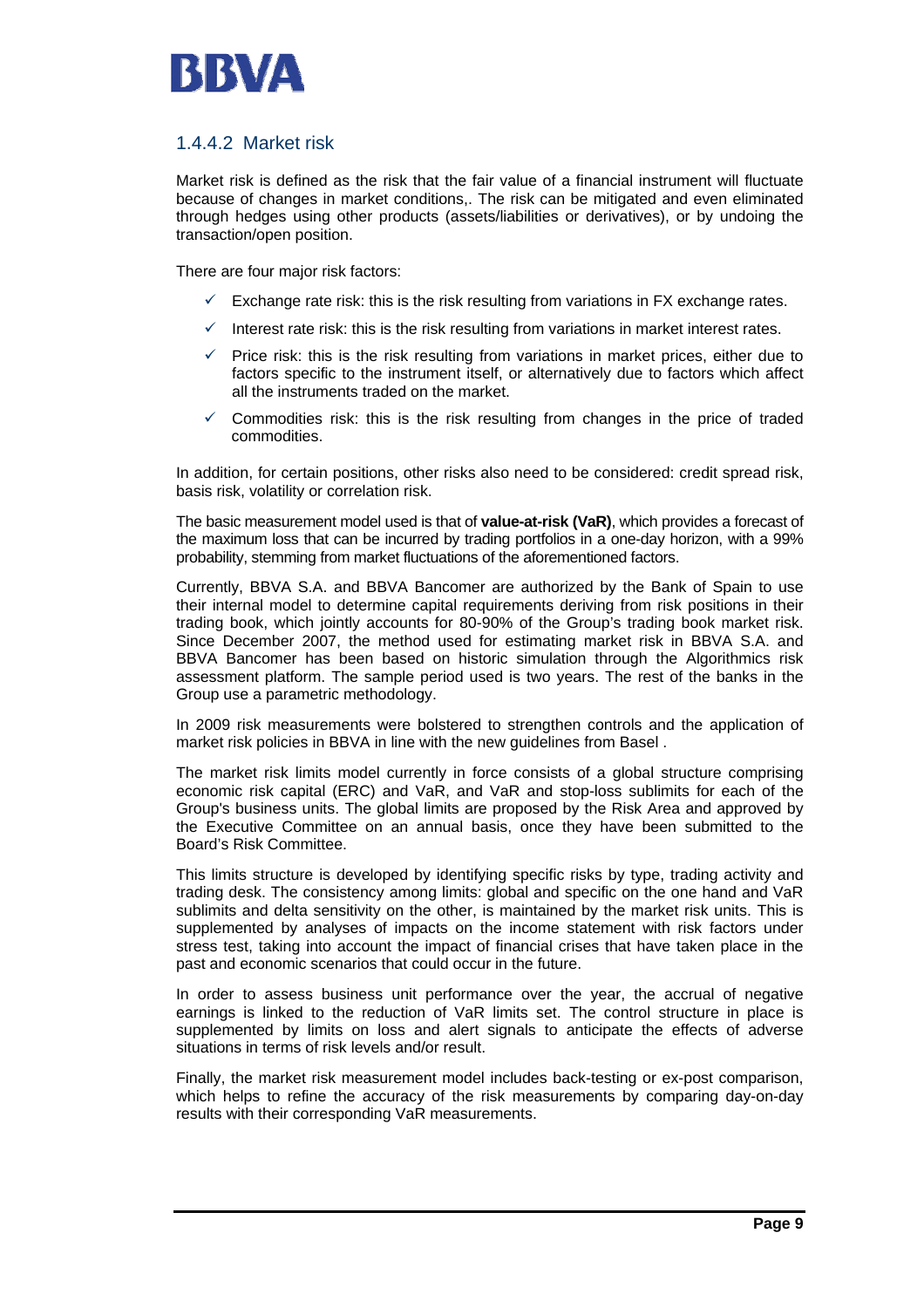

## 1.4.4.3 Operational risk

Operational risk is the risk of loss due to inappropriateness or failures in internal processes, personnel and systems, or alternatively due to outside events.

The Group has had a robust operational risk management model in place since the year 2000; it is based on four pillars:

- Risk **identification**: Consists in determining the factors that contribute to risk.
- Risk **measurement**: by establishing quantitative and qualitative metrics.
- Risk **assessment**: to establish a level of priority for each factor given its relative importance.
- Risk **mitigation**: this is the most important part of the management cycle. It consists of putting into practice a set of measures, such as improvements in controls or changes in processes, that reduce risk.

To carry out this task, BBVA has several tools already running that cover both qualitative and quantitative aspects of operational risk:

- **Ev-Ro.** Ev-Ro is a tool used to identify and prioritize operational risk factors, which are all those operational weaknesses that can generate losses. An analysis of the impact and frequency of each risk factor enables risk maps to be generated by business or support areas and class of risk.
- TransVaR. All the Group's operations are based on process management. TransVaR is a key risk indicator (KRI) tool associated with processes. It identifies impairment or improvement in the Institution's risk profile. Thus, TransVaR might have certain predictive nature because the indicators used are always associated with the causes that generate risk.
- **SIRO:** Operational risk events nearly always have a negative impact on the Group's income statements. To keep these events under control, they are recorded in a database called SIRO. To ensure reliability, 95% of its inputs are fed directly from accounting data through automatic interfaces. The internal SIRO data are supplemented with information from an external database at the Operational Risk Exchange (ORX) consortium (orx@org.com). ORX is a non-profit association founded by twelve international banks in 2002 and currently has 55 members. BBVA is one of its founding partners.

The operational risk events are classified according to the risk classes established by Basel II: processes, fraud (internal and external), IT, human resources, commercial practices and disasters.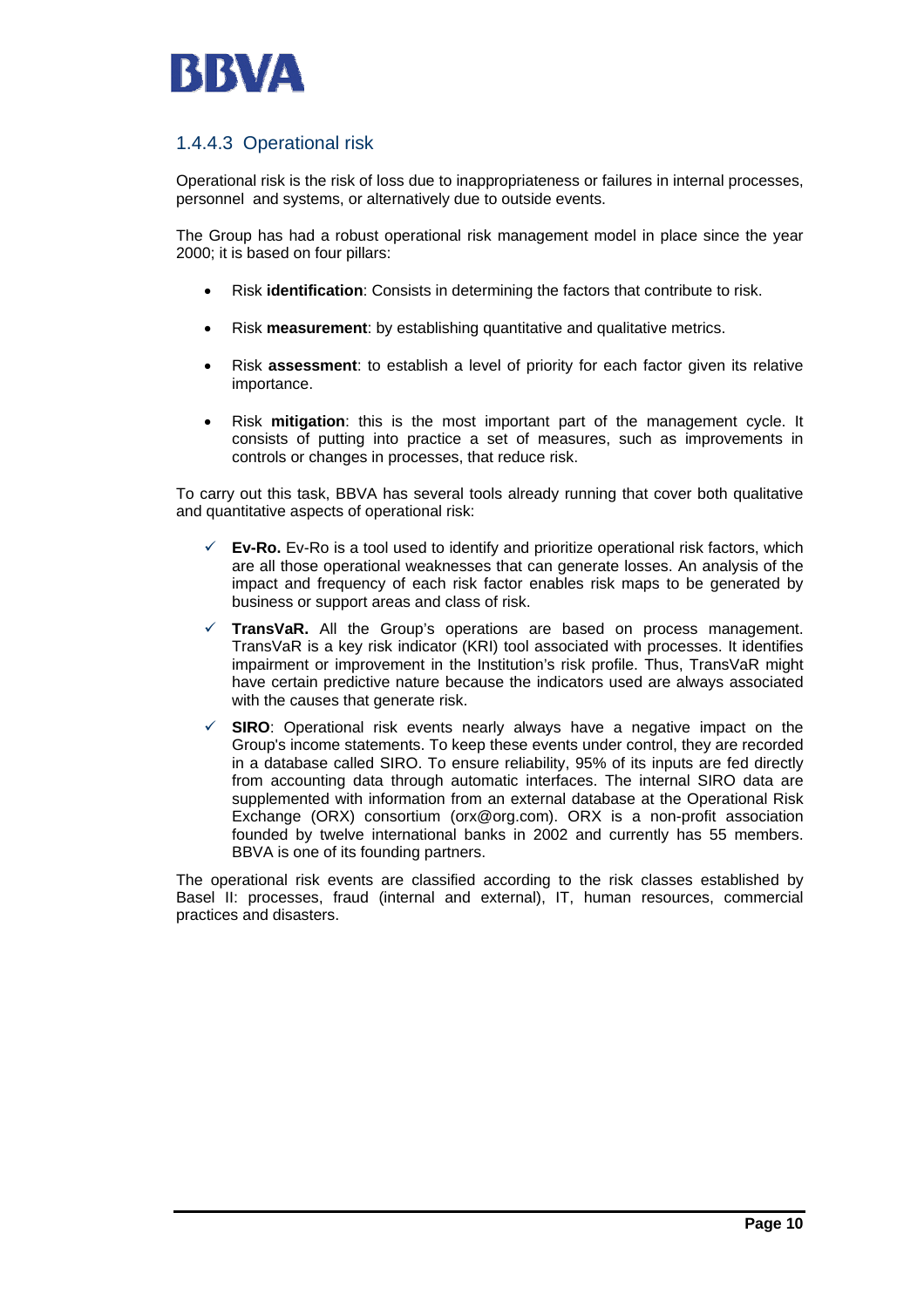

## 1.4.4.4 Structural risks

Below is a description of the different types of structural risk:

• **Structural interest rate risk**. The aim of managing balance-sheet interest rate risk is to maintain Group exposure, in the face of variations in market interest rates, at thresholds in line with its strategy and risk profile.

The Financial Management Unit, through the Assets and Liabilities Committee (ALCO), develops management strategies designed to maximize the economic value of the BBVA banking book by preserving the recurring results through net interest income. To do so, it not only takes market outlook into consideration, but it also ensures that exposure levels match the risk profile defined by the Group's management bodies and that a balance is maintained between expected earnings and the risk level borne. The implementation of a transfer pricing system that centralizes the Bank's interest rate risk on ALCO's books helps to assure that balance-sheet risk is being properly managed.

Structural interest-rate risk control and monitoring is performed in the Risk area, which, acting as an independent unit, quarantees that the risk management and control functions are conveniently segregated. This policy is in line with the Basel Committee on Banking Supervision recommendations. The area's functions include designing models and measurement systems, together with the development of monitoring, reporting and control policies. The Risk area performs monthly measurements of structural interest rate risk, thus supporting the management of the Group. It also performs risk control and analysis, which is then reported to the main governing bodies, such as the Executive Committee and the Board's Risk Committee.

The Group's structural interest-rate risk measurement model uses a set of metrics and tools that enable its risk profile to be identified and assessed. From the perspective of characterizing the balance sheet, models of analysis have been developed to establish assumptions dealing fundamentally with prepayment of loans and the performance of deposits with no explicit maturity. A model for simulating interest rate curves is also applied to enable risk to be quantified in terms of probabilities. It allows sources of risk to be addressed in addition to the mismatching of cash flows coming not only from parallel movements but also from changes in the slope and curvature. This simulation model, which also considers the diversification between currencies and business units, calculates the net interest earnings at risk (EaR) and economic capital (EC) as the maximum adverse deviations in net interest income and economic value, respectively, for a particular confidence level and time horizon. These negative impacts are controlled in each of the Group's entities through a limits policy.

The risk measurement model is supplemented by scenario analyses and stress tests, as well as sensitivity measurements to a standard deviation of 100 basis points for all the market yield curves.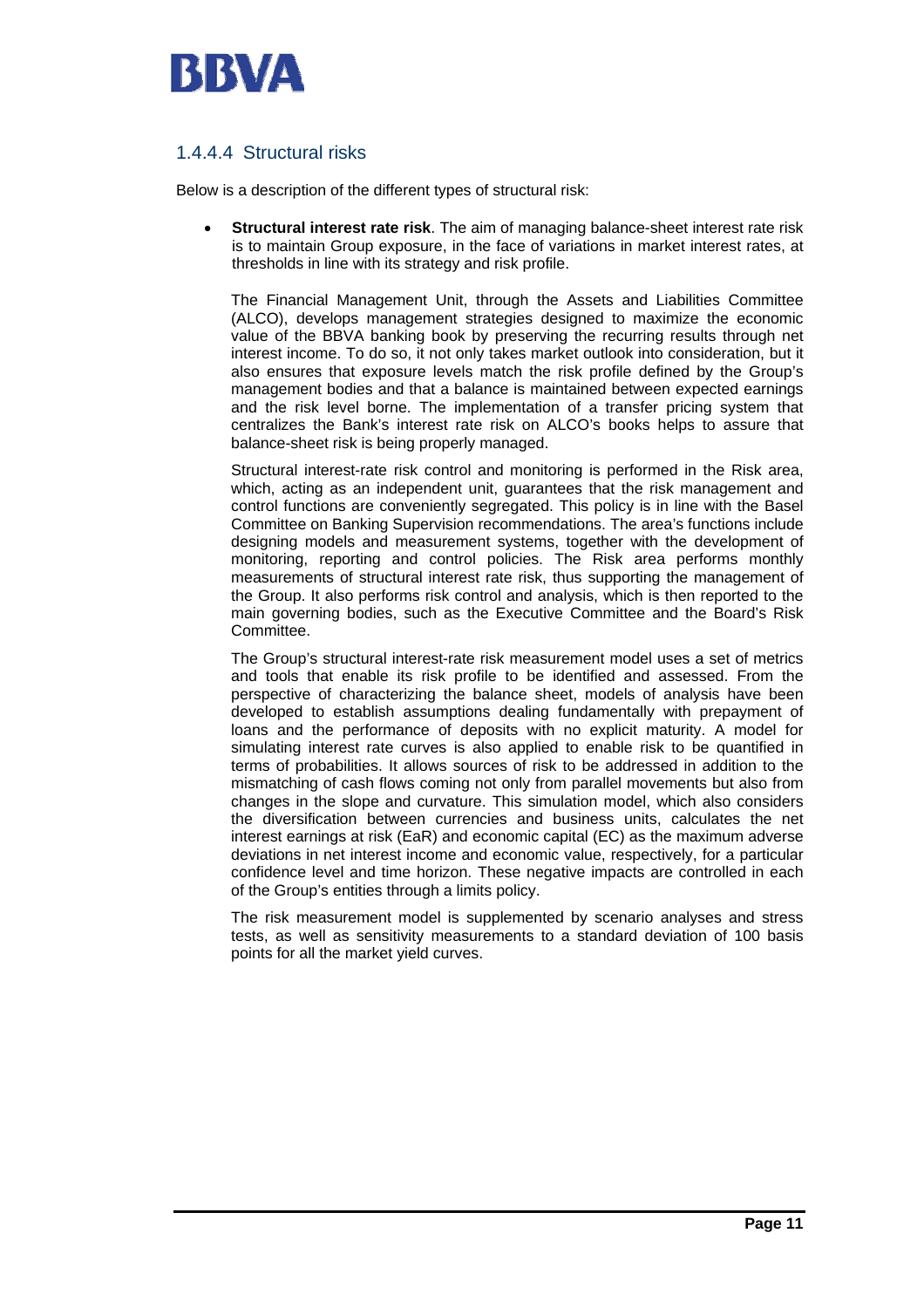

**Structural exchange rate risk.** Structural exchange rate risk is basically caused by exposure to variations in foreign exchange rates that arise in the Group's foreign subsidiaries and the funding to foreign branches financed in a different currency to that of the investment.

These exchange rate variations have an effect on BBVA's equity, solvency ratios and its estimated earnings whenever there is exposure deriving from the contribution of subsidiary entities operating in "non-euro" markets. The Financial Management unit, through the Assets and Liabilities Committee (ALCO), actively manages structural exchange rate risk using hedging policies that aim to minimize the effect of FX fluctuations on capital ratios, as well as to assure the equivalent value in euros of the foreign currency earnings contributed by the Group's various subsidiaries while controlling the impact on reserves.

The Risk area acts as an independent unit responsible for designing measurement models, making risk calculations and controlling compliance with limits, reporting on all these issues to the Board of Director's Risk Committee and to the Executive Committee.

Structural exchange rate risk is evaluated using a measurement model that simulates multiple scenarios of exchange rates and evaluates their impacts on the Group's capital ratios, equity and the income statement. On the basis of this exchange-rate simulation, a distribution is produced of their possible impact on the three core items that determine their maximum adverse deviation for a particular confidence level and time horizon, depending on market liquidity in each currency. The risk measurements are completed with stress testing and back-testing, which give a complete view of exposure and the impacts of structural exchange rate risk on the BBVA Group.

All these metrics are incorporated into the decision-making process by Financial Management, so that it can adapt the Bank's risk profile to the guidelines derived from the limits structure authorized by the Executive Committee.

• **Structural risk in the equity portfolio.** The Risk area undertakes a constant monitoring of structural risk in its equity portfolio in order to constrain the negative impact that an adverse performance of the value of its holdings may have on the Group's solvency and earnings recurrence. This ensures that the risk is held within levels that are compatible with the Group's target risk profile. The monitoring perimeter of the profile takes in the Group's holdings in the capital of other industrial and financial companies, recorded as the investment portfolio. It includes, for reasons of management prudence and efficiency, the consolidated holdings, although their variations in value have no immediate effect on equity in this case. In order to determine exposure, the positions held in derivatives of underlying assets of the same kind are considered, used to limit portfolio sensitivity to potential falls in prices.

This monitoring function is carried out by the Risk area by providing estimates of the risk levels assumed, which it supplements with periodic stress and back-testing and scenario analyses. It also monitors the degree of compliance with the limits authorized by the Executive Committee, and periodically informs the Group's senior management on these matters. The mechanisms of risk control and limitation hinge on the aspects of exposure, earnings and economic capital. Economic capital measurements are also built into the risk-adjusted return metrics, used to ensure efficient capital management in the Group.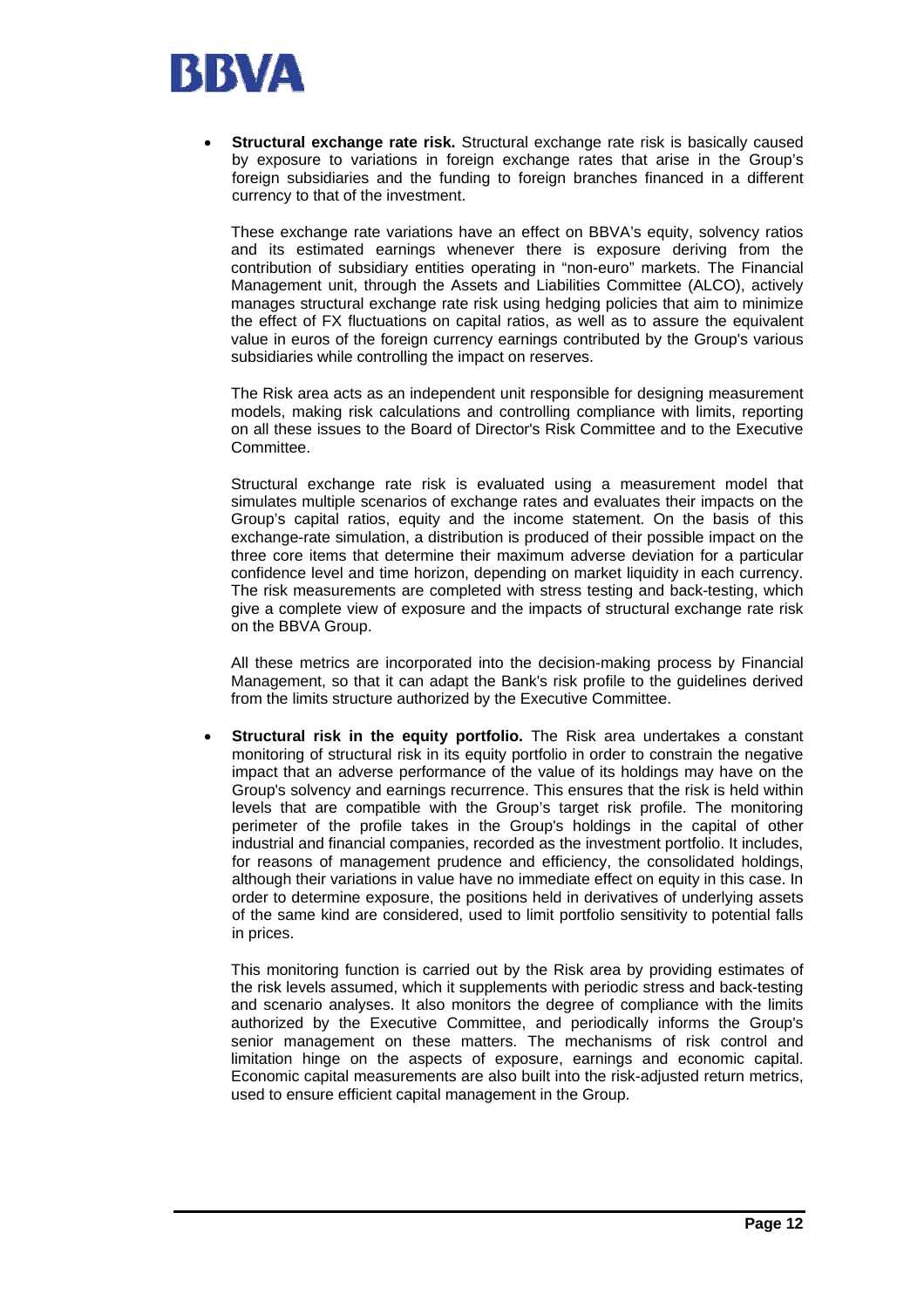

Liquidity risk. This is defined as the risk that an entity will not be able to meet payment obligations, or to meet them, will be forced to secure funding under burdensome terms or deteriorate the image and reputation of the entity.

The Group's liquidity risk monitoring takes a dual approach: the short-term approach (90-day time horizon), which focuses basically on the management of payments and collections of Treasury and Markets, calculates the Bank's possible liquidity requirements; and the structural, long-term approach, which focuses on the financial management of the balance sheet as a whole, with a minimum monitoring time frame of one year.

The evaluation of asset liquidity risk is based on whether or not they are eligible for discounting at the corresponding central bank. In normal situations, both in the short and medium term, those assets that are on the eligible list published by the European Central Bank or by the corresponding monetary authority are considered to be of highest liquidity. Non-eligible assets – listed or otherwise – are only considered to represent a second line of liquidity for the Group when analyzing crisis situations.

In BBVA, it is the Financial Management unit that is responsible for integral liquidity management. To do so, it takes account of a broad framework of limits, sublimits and alerts approved by the Executive Committee. These limits are independently measured and controlled by the Risk area, which at the same time offers managers the support tools and metrics they need to make their decisions.

The BBVA model separates the management and liquidity control functions in different banking subsidiaries, in accordance with a corporate scheme of measurement, control and supervision. Using this model, corresponding daily and monthly analyses are carried out, as well as stress tests at least once a month. In addition, each entity has its own Contingency Plan to address possible situations of tension. The Plan defines the responsibilities of each area in the Group and the hierarchical committees that monitor and resolve possible liquidity tensions.

## 1.4.5 The internal control model

The Group's Internal Control Model is based on the best practices described in the following documents: "*Enterprise Risk Management* – *Integrated Framework*" by the COSO (*Committee of Sponsoring Organizations of the Treadway Commission*) and "*Framework for Internal Control Systems in Banking Organizations*" by the BIS.

The Internal Control Model therefore comes within the Integral Risk Management Framework. Said framework is understood as the process within an organization involving its Board of Directors, its management and all its staff, which is designed to identify potential risks facing the institution and which enables them to be managed within the limits defined, in such a way as to reasonably assure that the organization meets its business targets.

This Integral Risk Management Framework is made up of Specialized Units (Risks, Compliance, Accounting and Consolidation, Legal Services), the Internal Control Function and Internal Audit.

The Internal Control Model is underpinned by, amongst others, the following principles:

- 1. The "process" is the articulating axis of the Internal Control Model.
- 2. Risk identification, assessment and mitigation activities must be unique for each process.
- 3. The Group's units are responsible for internal control.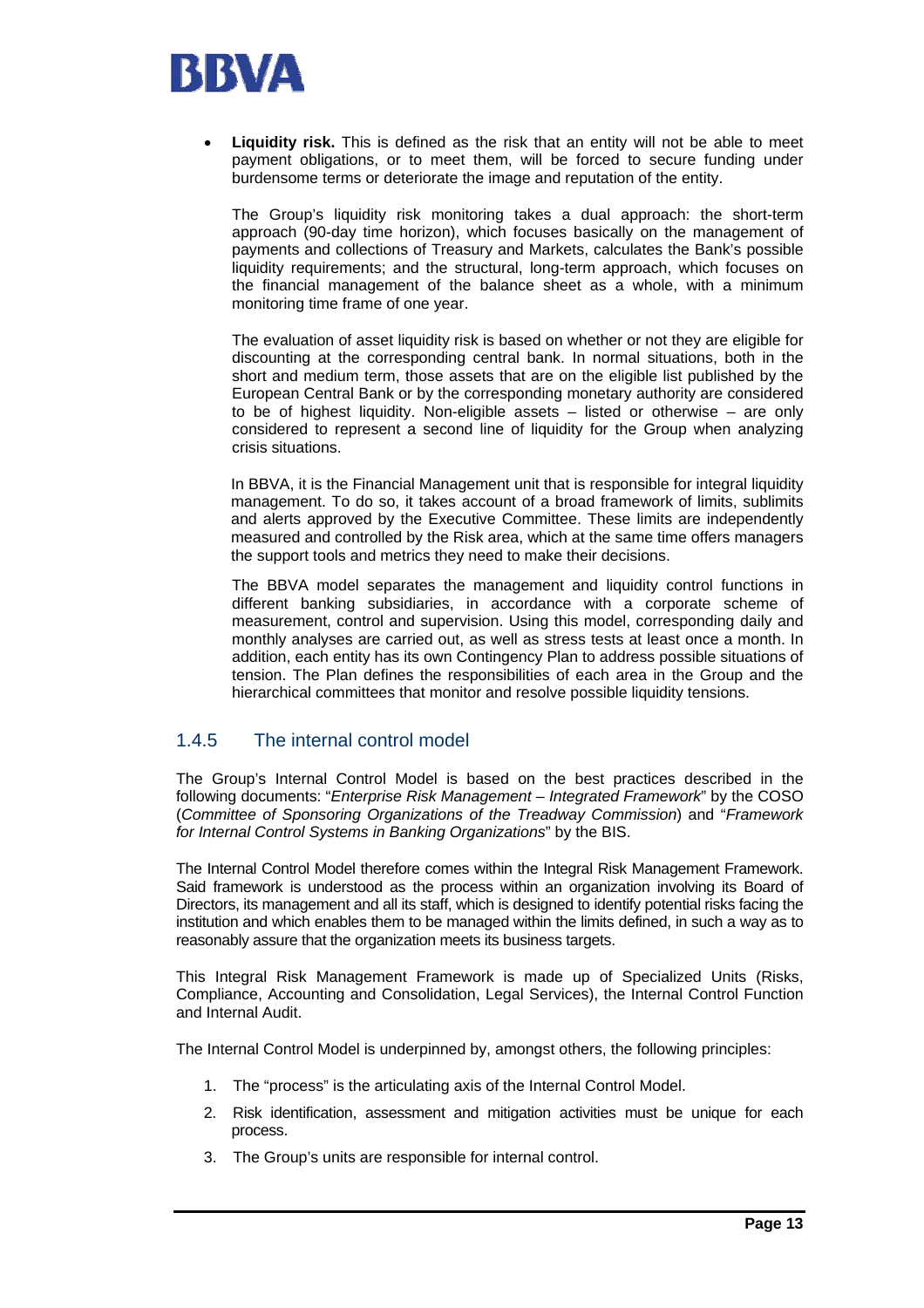

- 4. The systems, tools and information flows that support internal control and operational risk activities must be unique or, in any event, they must be wholly administered by a single unit.
- *5.* The specialized units promote policies and draw up internal regulations, the second-level development and application of which is the responsibility of the Corporate Internal Control Unit.

One of the essential elements in the model is the Institution-Level Controls, a top-level control layer, whose aim is to reduce the overall risk inherent in its business activities.

Each unit's Internal Control Management is responsible for implementing the control model within its scope of responsibility and managing the existing risk by proposing improvements to processes.

Given that some units have a global scope of responsibility, there are transversal control functions which supplement the previously mentioned control mechanisms.

Lastly, the Internal Control and Operational Risk Committee in each unit is responsible for approving suitable mitigation plans for each existing risk or shortfall. This committee structure culminates at the Group's Global Internal Control and Operational Risk Committee.

## 1.4.6 Risk protection and reduction policies. Supervision strategies and processes

The Group applies a credit risk protection and mitigation policy deriving from the banking approach focused on relationship banking. On this basis, the provision of guarantees is a necessary instrument but one that is not sufficient when taking risks; therefore for the Group to assume risks, it needs to verify the payment or resource generation capacity to comply with repayment of the risk incurred.

The aforementioned is carried out through a prudent risk management policy which consists of analyzing the financial risk in a transaction, based on the repayment or resource generation capacity of the credit receiver, the provision of guarantees in any of the generally accepted ways (monetary, collateral or personal guarantees and hedging) appropriate to the risk borne, and lastly on the recovery risk (the asset's liquidity).

In the Group, monitoring plays a fundamental role in the risk management process and the scope of action of this function extends to all the phases in this process (acceptance, monitoring and recovery), guaranteeing that each risk is dealt with according to its status and defining and fostering measures to appropriately manage deteriorating risk.

Each Business Area is responsible for initially monitoring risk quality in its business segment referring to outstanding exposure, outstanding deteriorating exposure and past due exposure. The Central Monitoring Area supervises this function, offering its global vision and fulfilling, amongst others, the following tasks:

- i. Monitoring the achievement of the asset quality targets.
- ii. Monitoring the outstanding risks that are under watch, deteriorating and past due.
- iii. Monitoring trends in concentration, expected loss and capital use in the main risk groups.
- iv. Benchmarking the risk quality parameters.
- v. Special monitoring of sensitive portfolios.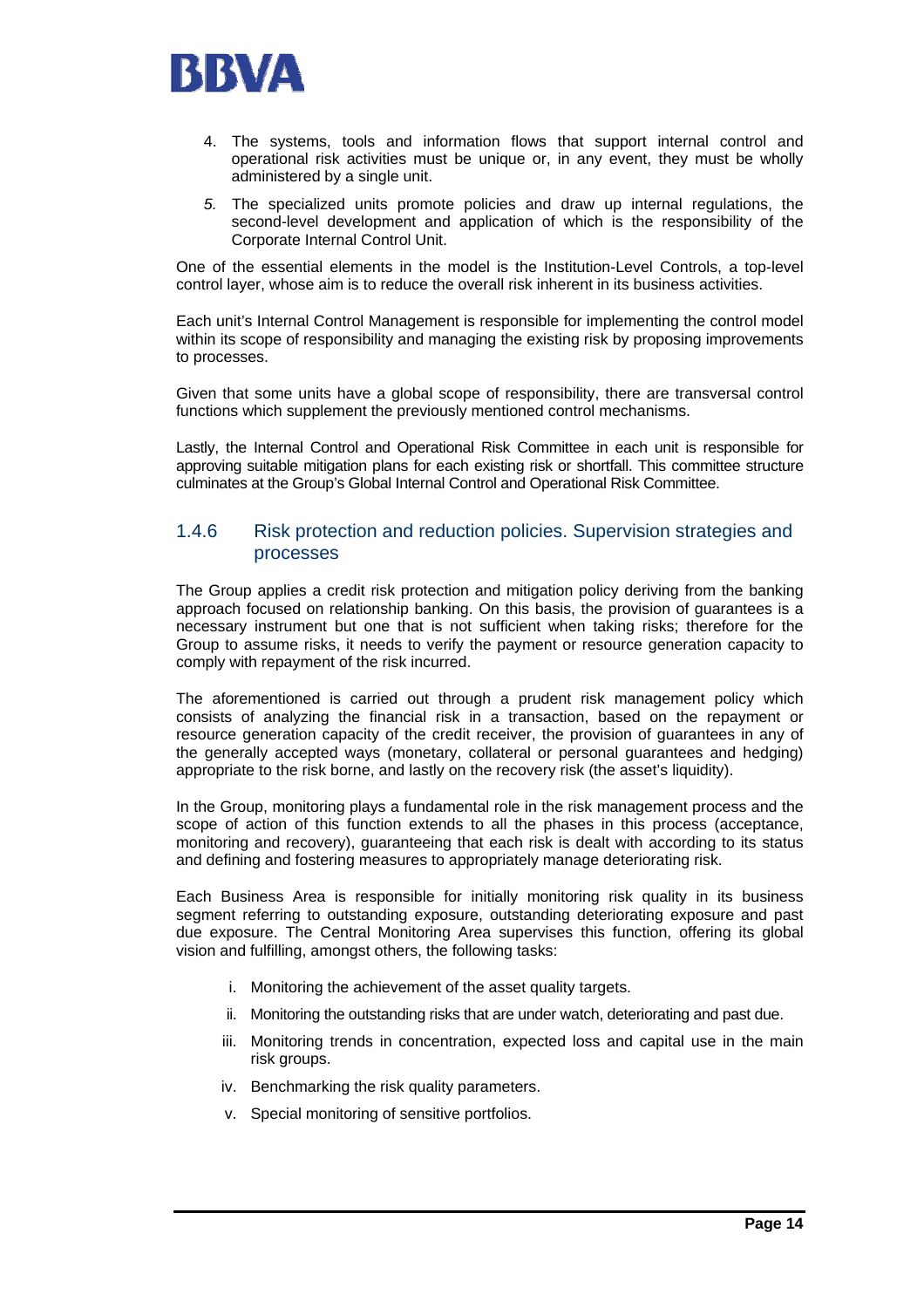

# 2 Information on Total Eligible Capital

## **2.1 Characteristics of the eligible capital resources**

For the purposes of calculating its minimum capital requirements, the Group follows Rule Eight of the Solvency Circular, for defining the elements comprising its Basic Capital, Additional Capital and, if applicable, auxiliary capital, considering their corresponding deductions as defined in Rule Nine. The spread of the various component elements of capital and the deductions between Basic Capital, Additional Capital and auxiliary capital, together with compliance with the limits stipulated both on some of the elements (preferred securities, subordinated, etc.) and also on the different kinds of funds, is all in keeping with the dispositions in Rule Eleven.

In line with what is stipulated in the Solvency Circular, Basic Capital basically comprises:

- $\checkmark$  Common equity: This comprises the Bank's share capital and the share premium.
- $\checkmark$  Retained profits and undisclosed reserves: These are understood to be those produced and charged to profits when their balance is in credit and those amounts which, without being included on the income statement must be booked in the "other reserves"·account, in keeping with the dispositions contained in the Accounting Circular. In application of Rules Eighteen and Fifty-one of the aforementioned Accounting Circular, exchange rate differences will also be classified as reserves. Likewise, valuation adjustments in the coverage of net investments in businesses abroad and the balance of the equity account which contains remuneration accrued on capital instruments will also be included in reserves.
- 9 Minority interests: The holdings representing minority interests, and corresponding to those ordinary shares in the companies belonging to the consolidated group that are fully paid up, excluding the part which is included in revaluation reserves and in valuation adjustments. Earnings net of dividends attributable to these shareholders are also included hereunder. In any event, the fraction over and above 10% of the Group's total Basic Capital would not be considered eligible Basic Capital.
- $\checkmark$  Net income for the year referring to the perimeter of credit institutions, deducting the amount corresponding to interim and final dividend payments.
- Preferred securities mentioned in Spanish Law 13/1985, article 7.1, and issued as per Additional Disposition Two of the same. It likewise also includes issues made by foreign companies, as long as they comply with what is laid out in the Solvency Circular, Rule Nine, section 5, letters e) and f). According to Rule Eleven, these shares may account for up to 30% (maximum) of Basic Capital.

Basic Capital is, moreover, adjusted mainly through the following deductions:

- $\checkmark$  Intangible assets and Goodwill.
- 9 Shares or other securities booked as own funds that are held by any of the Group's consolidated institutions, together with those held by non-consolidated institutions belonging to the Economic Group, although in this case up to the limit stipulated in Solvency Circular, Rule Nine, section 1, letter c).
- Funding for third parties, the aim of which is to acquire shares or other eligible securities as own funds of the awarding institution or of other institutions in its consolidated group, as long as the amount exceeds 1% of the capital outstanding.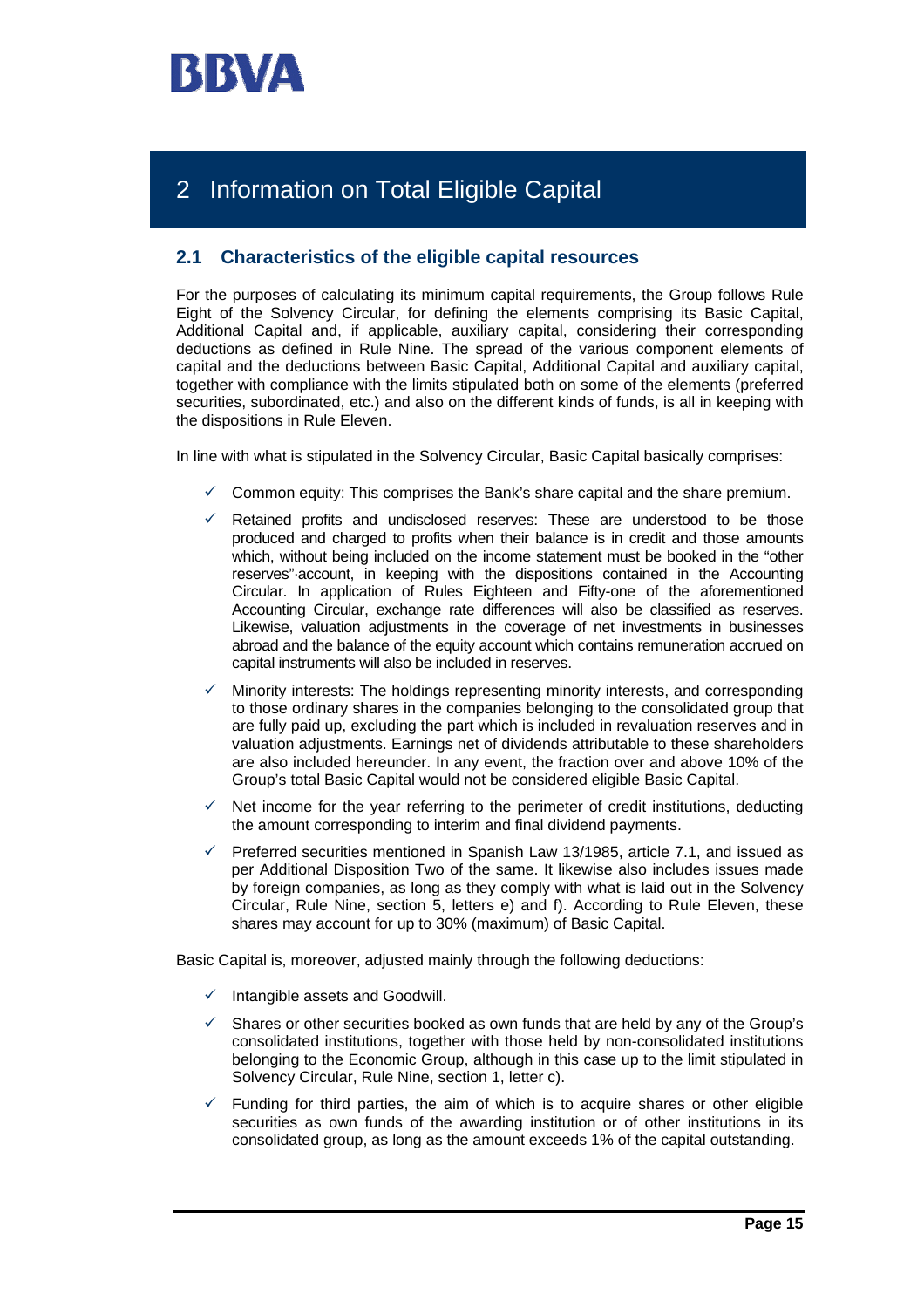

- $\checkmark$  The outstanding debit balance of each of the net equity accounts reflecting valuation adjustments in financial assets available for sale, through exchange differences and through hedging of net investments of foreign businesses.
- 9 There are other deductions which are split equally; 50% to Basic Capital and 50% to Additional Capital:
	- a. Holdings in financial institutions that may be consolidated by virtue of their activity, but which are not part of the Group, when the holding exceeds 10% of the subsidiary's capital.
	- b. Holdings in insurance companies when they directly or indirectly account for 20% or more of the subsidiary's capital.

Total Eligible Capital also includes Additional Capital, which is largely made up of the following elements:

- $\checkmark$  Subordinated financing received by the Group, understood as that which, for credit seniority purposes, comes behind all the common creditors. The issues, moreover, have to fulfill a number of conditions which are laid out in Rule Eight of the Solvency Circular. In keeping with Rule Eleven of the aforementioned Circular, this item should not account for more than 50% of Basic Capital.
- Furthermore, preferred securities issued by subsidiary companies which exceed the limits stipulated in Rule Eleven for the purpose of their inclusion as Basic Capital, provided they fulfill the requirements listed in Rule Eight, section 5 will be included.
- The Solvency Circular has opted for including as eligible 35% of the gross amounts of net capital gains which are booked as valuation adjustments on financial assets available for sale when these correspond to debt instruments and 45% for capital instruments, instead of the option of including them net of tax. When valuation adjustments give rise to capital losses, these are deducted from Basic Capital.
- The surplus resulting between the sum of the value corrections due to asset impairment and due to provisions for risks related to exposures calculated as per the IRB Method on the losses they are expected to incur, for the part that is below 0.6% of the risk-weighted exposures calculated according to said method. It will also include the book balances of generic provisions referring to securitized exposures which have been excluded from the risk-weighted exposures calculation under the IRB method, for the part not exceeding 0.6% of the risk-weighted exposures that would have corresponded to said securitized exposures, had they not been excluded. There is no treatment defined for the surplus of insolvency provisions over expected loss in portfolios assessed under the Advanced Measurement Approach above the aforementioned 0.6% limit.

 Furthermore, the book balance for generic provisions reached in keeping with the Accounting Circular and which corresponds to those portfolios which are applied the Standardized Approach, for an amount up to 1.25% of the weighted risks that have been the basis for the coverage calculation, will also be considered eligible Additional Capital. Generic provisions for those securitized assets that have been excluded from the risk-weighted exposures under the Standardized Approach are also eligible up to a limit of 1.25% of the weighted risks that would have corresponded to them, had they not been excluded. The surplus over the 1.25% limit is deducted from exposure.

9 50% of the deductions above mentioned when we discussed Basic Capital, are assigned to Additional Capital.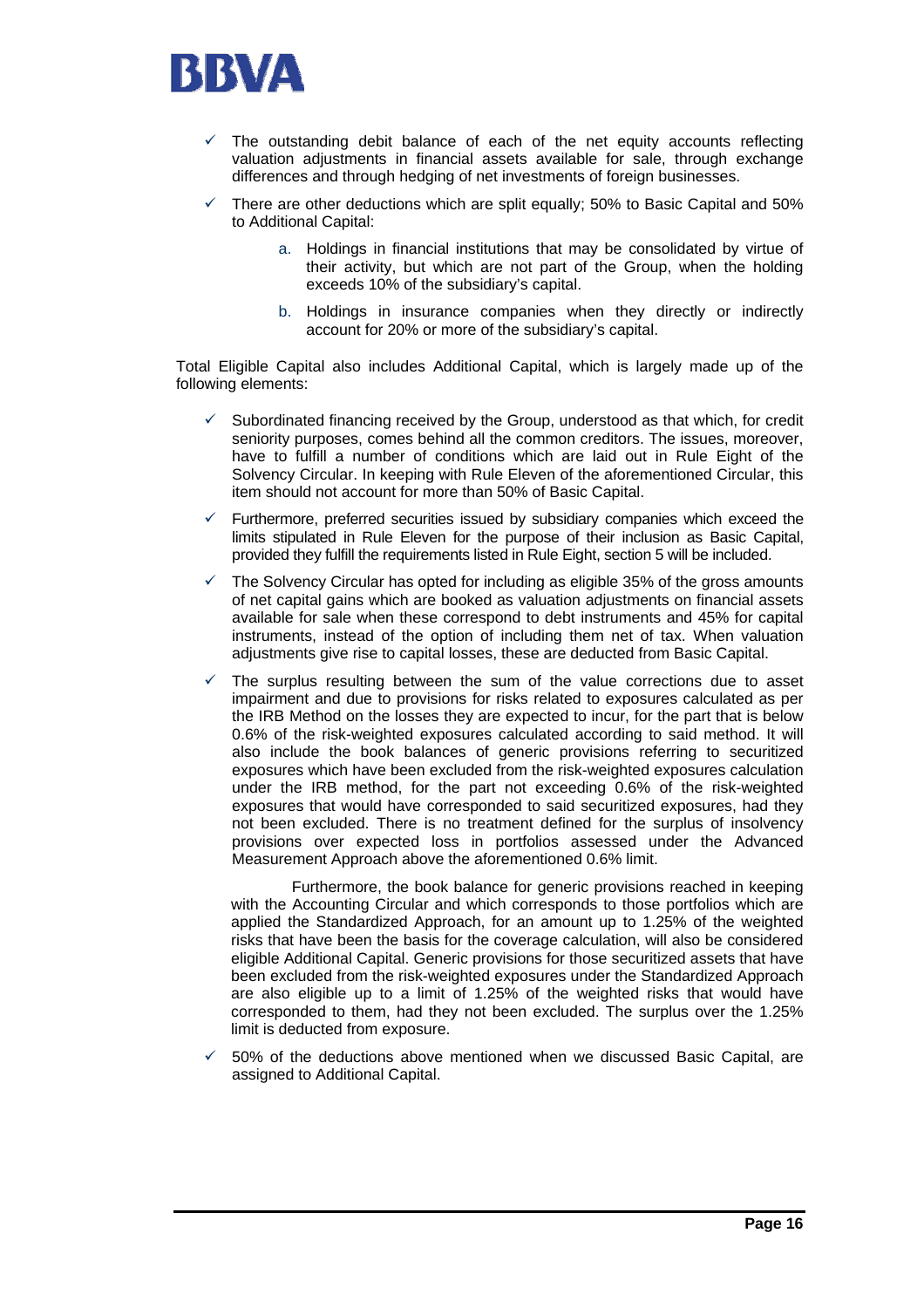

## **2.2 Amount of Eligible Capital Resources**

The accompanying table shows the amount of eligible capital resources, net of deductions, of the different elements comprising the capital base:

| Million euros                                                  |          |                          |  |  |  |
|----------------------------------------------------------------|----------|--------------------------|--|--|--|
|                                                                |          | <b>Capital Resources</b> |  |  |  |
| <b>Eligible capital resources</b>                              | 2009     | 2008                     |  |  |  |
| Capital                                                        | 1,837    | 1,837                    |  |  |  |
| Reserves                                                       | 22,630   | 20,768                   |  |  |  |
| Minority interests                                             | 1,245    | 928                      |  |  |  |
| Deductions                                                     | $-8,315$ | $-9,997$                 |  |  |  |
| -Goodwill and other intangible assets                          | $-7,248$ | $-8,439$                 |  |  |  |
| -Treasury stock                                                | $-1.39$  | $-720$                   |  |  |  |
| -Other deductions                                              | $-928$   | $-838$                   |  |  |  |
| Attributable profit & interim and final dividends              | 2,587    | 3,181                    |  |  |  |
| Eligible preference shares and other elegible liabilities      | 7,129    | 5,391                    |  |  |  |
| <b>BASIC CAPITAL</b>                                           | 27,113   | 22,108                   |  |  |  |
| Subordinated debt                                              | 9,522    | 9,772                    |  |  |  |
| Valuation adjustments in the AFS portfolio                     | 959      | 482                      |  |  |  |
| Surplus on generic provisions                                  | 1,922    | 2,289                    |  |  |  |
| <b>ADDITIONAL CAPITAL</b>                                      | 12,402   | 12,543                   |  |  |  |
| Other deductions from Basic Capital and Additional Capital (1) | $-2,131$ | $-957$                   |  |  |  |
| <b>TOTAL</b>                                                   | 37,384   | 33,694                   |  |  |  |
| <b>Notes</b>                                                   |          |                          |  |  |  |

**(1)**Holdings in financial and insurance institutions are divided equally between Basic Capital and Additional Capital.

Furthermore, in accordance with article 6 of Spanish Royal Decree 1332/2005, of 11 November 2005, on the capital adequacy of financial groups and mixed group reporting, there are additional capital resources which come to €1,305 million and €1,129 million as at December 31, 2009 and 2008, respectively.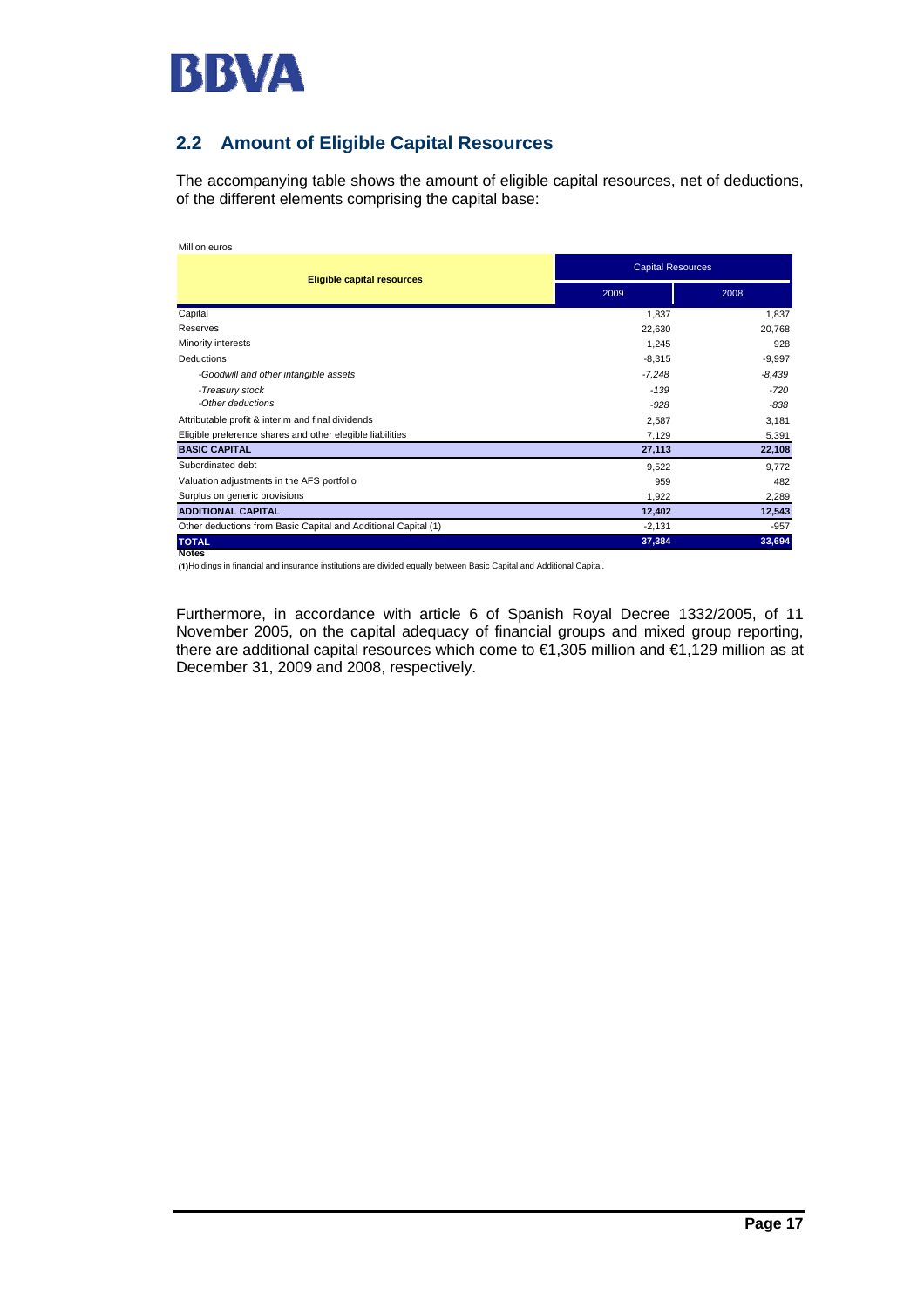

# 3 Information on Capital Requirements

## **3.1 A breakdown of minimum Capital Requirements by risk type**

The accompanying table shows total capital requirements itemized by Credit Risk, Tradingbook Risk, Exchange Rate Risk, Operational Risk and other requirements.

The total amount for Credit Risk includes the positions in securitizations (Standard and Advanced Method) and equity portfolio.

| Million euros                                                       |          | <b>Capital Requirements</b> |  |  |
|---------------------------------------------------------------------|----------|-----------------------------|--|--|
| <b>Exposure categories and risk types</b>                           | 2009     | 2008                        |  |  |
| Central Governments and Central Banks                               | 681      | 924                         |  |  |
| Regional Governments and Local Authorities                          | 86       | 164                         |  |  |
| Public Sector Institutions and other Public Entities                | 134      | 15                          |  |  |
| Multilateral Development Banks                                      | $\Omega$ | $\Omega$                    |  |  |
| Institutions                                                        | 209      | 131                         |  |  |
| Corporates                                                          | 4,687    | 5,713                       |  |  |
| Retail <sup>(2)</sup>                                               | 1,383    | 1,982                       |  |  |
| Collateralized with real estate property                            | 1,499    | 930                         |  |  |
| Default status                                                      | 596      | 317                         |  |  |
| High risk                                                           | 164      | 104                         |  |  |
| Short Term to Institutions and Corporates                           | 8        | $\overline{2}$              |  |  |
| Mutual funds                                                        | 4        | 5                           |  |  |
| Other Exposures                                                     | 792      | 754                         |  |  |
| Securitized balances                                                | 255      | 171                         |  |  |
| TOTAL CREDIT RISK BY THE STANDARDIZED APPROACH                      | 10,499   | 11,210                      |  |  |
| Central Governments and Central Banks <sup>(1)</sup>                | 20       |                             |  |  |
| Institutions                                                        | 987      | 1.028                       |  |  |
| Corporates                                                          | 5,639    | 5,879                       |  |  |
| Retail                                                              | 1,575    | 1,291                       |  |  |
| Of which: Secured by real estate collateral                         | 1,206    | 1,202                       |  |  |
| Of which: Qualifying revolving retail <sup>(2)</sup>                | 278      |                             |  |  |
| Of which: Other retail assets                                       | 91       | 89                          |  |  |
| Equity                                                              | 966      | 1.214                       |  |  |
| By method:                                                          |          |                             |  |  |
| Of which: Simple Method                                             | 389      | 537                         |  |  |
| Of which: PD/LGD Method                                             | 490      | 568                         |  |  |
| Of which: Internal Models                                           | 87       | 108                         |  |  |
| By nature:                                                          |          |                             |  |  |
| Of which: Exchange Traded equity instruments                        | 609      | 979                         |  |  |
| Of which: Equity instruments in sufficiently diversified portfolios | 358      | 235                         |  |  |
| Securitization positions                                            | 31       | 22                          |  |  |
| TOTAL CREDIT RISK BY THE ADVANCED MEASUREMENT APPROACH              | 9.220    | 9.435                       |  |  |
| <b>TOTAL CREDIT RISK</b>                                            | 19,718   | 20,645                      |  |  |
| Standardized:                                                       | 38       | 55                          |  |  |
| Of which: Price Risk from fixed income positions                    | 24       | 47                          |  |  |
| Of which: Price Risk from Equity portfolios                         | 14       | 8                           |  |  |
| Advanced: Market Risk                                               | 292      | 381                         |  |  |
| TOTAL TRADING-BOOK ACTIVITY RISK                                    | 331      | 435                         |  |  |
| EXCHANGE RATE RISK (STANDARDIZED APPROACH)                          | 572      | 649                         |  |  |
| <b>OPERATIONAL RISK (3)</b>                                         | 2,585    | 2,312                       |  |  |
| <b>OTHER CAPITAL REQUIREMENTS</b>                                   | 82       | 83                          |  |  |
| <b>CAPITAL REQUIREMENTS</b>                                         | 23,288   | 24,124                      |  |  |
|                                                                     |          |                             |  |  |

**Notes:**

(1) In 2009 the sovereign risks of countries not complying with the conditions of Standard 24.3.d of the Solvency Circular (primarily non-European<br>Economic Area countries) have been calculated using the Advanced Method.

(2) In 2009 the Qualifying Revolving exposures (Credit cards) of BBVA Bancomer were calculated using the Advanced Method.<br>(3) See Chapter 6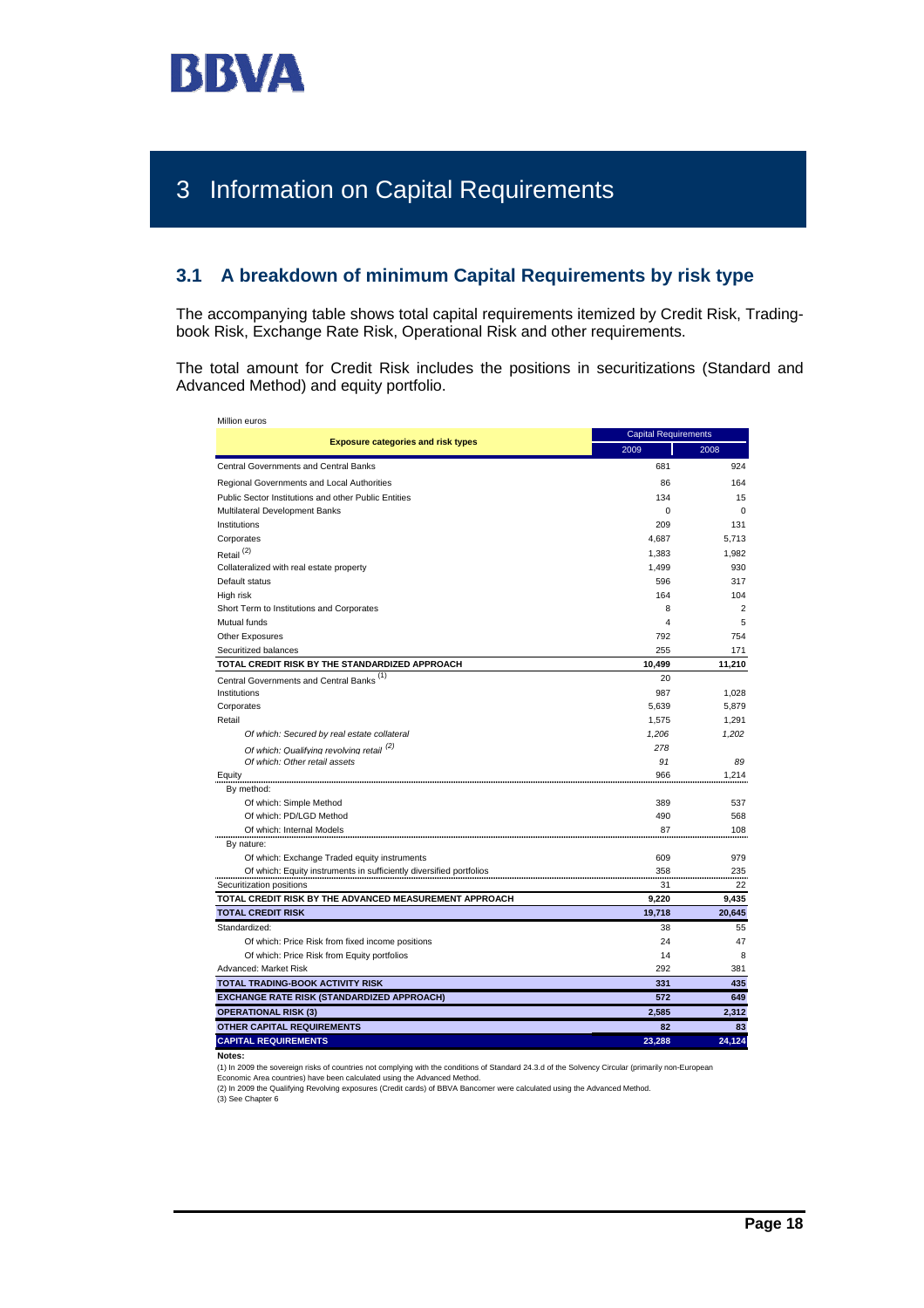

The amounts shown in the table above on credit risk include the counterparty risk in trading-book activity as shown below:

| <b>Counterparty Risk Trading Book Activities</b> | 2009 | 2008  |
|--------------------------------------------------|------|-------|
| Standardized Approach                            | 152  | 350   |
| Advanced Measurement Approach                    | 729  | 823   |
| Total                                            | 881  | 1.173 |

The Group currently has no capital requirements for trading-book activity liquidation risk.

## **3.2 Procedure employed in the Internal Capital Adequacy Assessment Process**

The Group's budgeting process is where it makes the calculations both for Economic Capital at risk allocated by the different business areas and for the capital base. Economic Capital is calculated by internal models that collect the historical data existing in the Group and calculate the capital necessary for pursuit of the activity adjusted for risks inherent to it. Said calculations include additional risks to those contemplated in regulatory Pillar I.

The following points are assessed within the Internal Capital Adequacy Assessment Process:

- The Group's risk profile: Measurement of the risks (credit, operational, market and other asset and liability risks) and quantification of the capital necessary to cover them.
- $\checkmark$  Systems of risk governance, management and control: Review of the corporate risk management culture and Internal Audit.
- $\checkmark$  Capital resources target: Capital distribution between the Group's companies and the targets marked for it.
- Capital planning: A projection is made of the Group's capital base and that of its main subsidiaries for the next three years and capital sufficiency is analyzed at the end of the period. Furthermore, a stress test is performed using a scenario in which macroeconomic values are estimated for a global-level, economic recession scenario and the consequences of this on the Group's activity (increased NPA, lower activity levels, higher volatility in the financial markets, falls in the stock market, operating losses, liquidity crises, etc.) and its impact on the capital base (income, reserves, capacity to issue equity instruments, provisions, risk-weighted assets, etc.). Estimations are also made on the possible cyclical nature of the models used. The stress scenarios cover recession situations in sufficiently long periods (20-30 years).
- Future action program: If the conclusions of the report so require, corrective actions are programmed that enable the Bank's equity situation to be optimized in view of the risks analyzed.

The Internal Capital Adequacy Assessment Process concludes with a document which is sent annually to the Bank of Spain for supervision of the targets and the action plan presented, enabling a dialogue to be set up between the Supervisor and the Group concerning capital and solvency.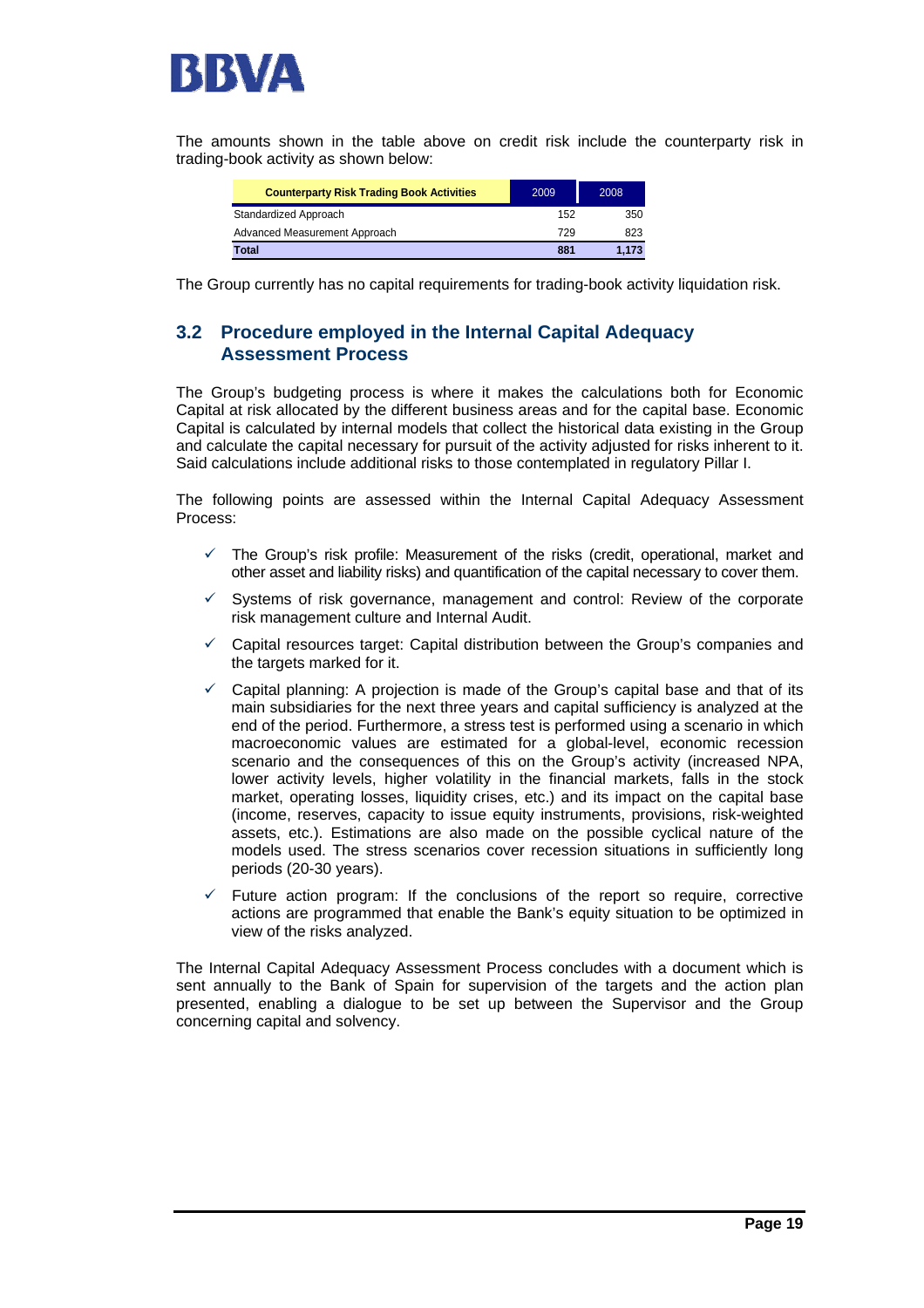

# 4 Credit and dilution risk

## **4.1 Accounting definitions**

## 4.1.1 Definitions of non-performing assets and impaired positions

Pursuant to the provisions of the Accounting Circular, the Group classifies its debt instruments under the heading of Assets impaired by credit risk both for the risk attributable to the customer and for country risk:

- **Customer Risk:** the risks included in this category include both:
	- i. **Risks due to default:** it includes those debt instruments that have amounts due on principal, interest or any other cost agreed by contract, regardless of who the holder is or the guarantee involved, with a seasoning of more than 3 months, unless they involve write-offs, as well as those debt instruments that are classified as non-performing through the accumulation of balances rated as non-performing through default for an amount exceeding 25% of the overall sums pending collection.
	- ii. **For reasons other than default:** it includes those debt instruments for which there is no concurrence of the circumstances required to classify them as write-offs or non-performing for reasons of default, and which generate doubt regarding their full reimbursement (principal and interest) under the terms and conditions agreed by contract.
- **Country risk**: the assets impaired for reasons of country risk will be the debt instruments of operations in countries with long-standing difficulties in servicing their debt, with there being doubt cast on the possibility of recovery, with the exception of those excluded from provisioning for country risk (e.g., risks attributed to a country, regardless of the currency in which they are denominated, registered in subsidiaries located in the holder's country of residence, commercial loans with a due date not exceeding one year, etc.) and those that are to be classified as nonperforming or write-offs for risk attributable to the customer.

Those operations for which there is a concurrence of reasons for classifying a transaction as credit risk, both for risk attributable to the customer and for country risk, are to be classified under the heading corresponding to risk attributable to the customer, unless it corresponds to a worse category for country risk, without prejudice to the fact that impairment losses attributable to customer risk are covered under the item of country risk when it involves a greater requirement.

Write-off risks are those debt instruments, due or otherwise, for which an individualized analysis has concluded that their recovery is deemed remote and that they should be classified as final write-offs.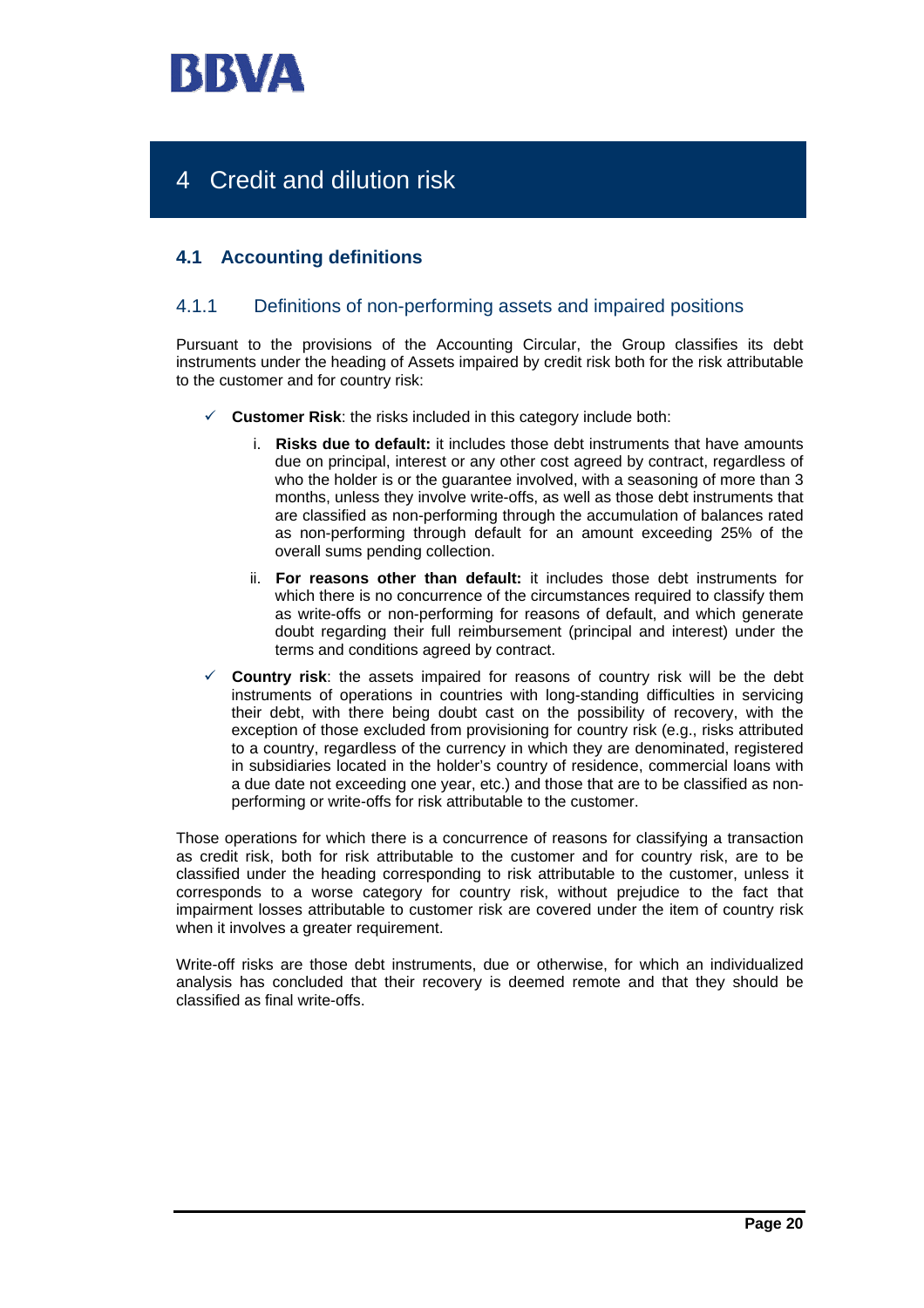

## 4.1.2 Methods for determining value adjustments for impairment of assets and provisions

#### 4.1.2.1 Methods used for determining value adjustments for impairment of assets

The calculation of the impairment of financial assets is performed according to the type of instrument and the category under which it is recorded. The Group uses write-offs when the possibility of recovery is remote and the offsetting item or allowance account when provisions are set.

The amount of the deterioration of debt instruments valued at their amortized cost is determined by whether the impairment losses are calculated individually or collectively.

#### **Impairment losses determined individually**

The quantification of the impairment losses on assets classified as impaired is undertaken individually with customers for whom the sum of their operations is equal to or in excess of €1 million.

The amount of impairment losses recorded by these instruments coincides with the positive difference between their respective book values and the present values of future cash flows.

The estimation of future cash flows for debt instruments considers the following:

- All sums expected to be obtained during the remaining life of the instrument including those that may arise from collaterals and credit enhancements, if any, (once deduction has been made of the costs required for their foreclosure and subsequent sale).
- $\checkmark$  The different types of risk to which each instrument is subject.
- $\checkmark$  The circumstances under which the collections will foreseeably take place

These cash flows are discounted at the instrument's original effective interest rate. When a financial instrument has a variable rate, the discount rate for valuing any impairment loss is the current effective interest rate stipulated by contract.

As an exception to the above, the market value of quoted debt instruments is considered to be a fair estimate of the current value of its future cash flows.

#### **Impairment losses determined collectively**

The quantification of impairment losses is determined on a collective basis in the following two cases:

- $\checkmark$  The assets classified as impaired of customers for whom the sum of their operations is less than €1 million.
- The portfolio of live assets that are not impaired but which involves an inherent loss.

The inherent loss is considered to be equal to the sum of the losses incurred that are pending assignment to specific transactions and which are calculated using statistical procedures.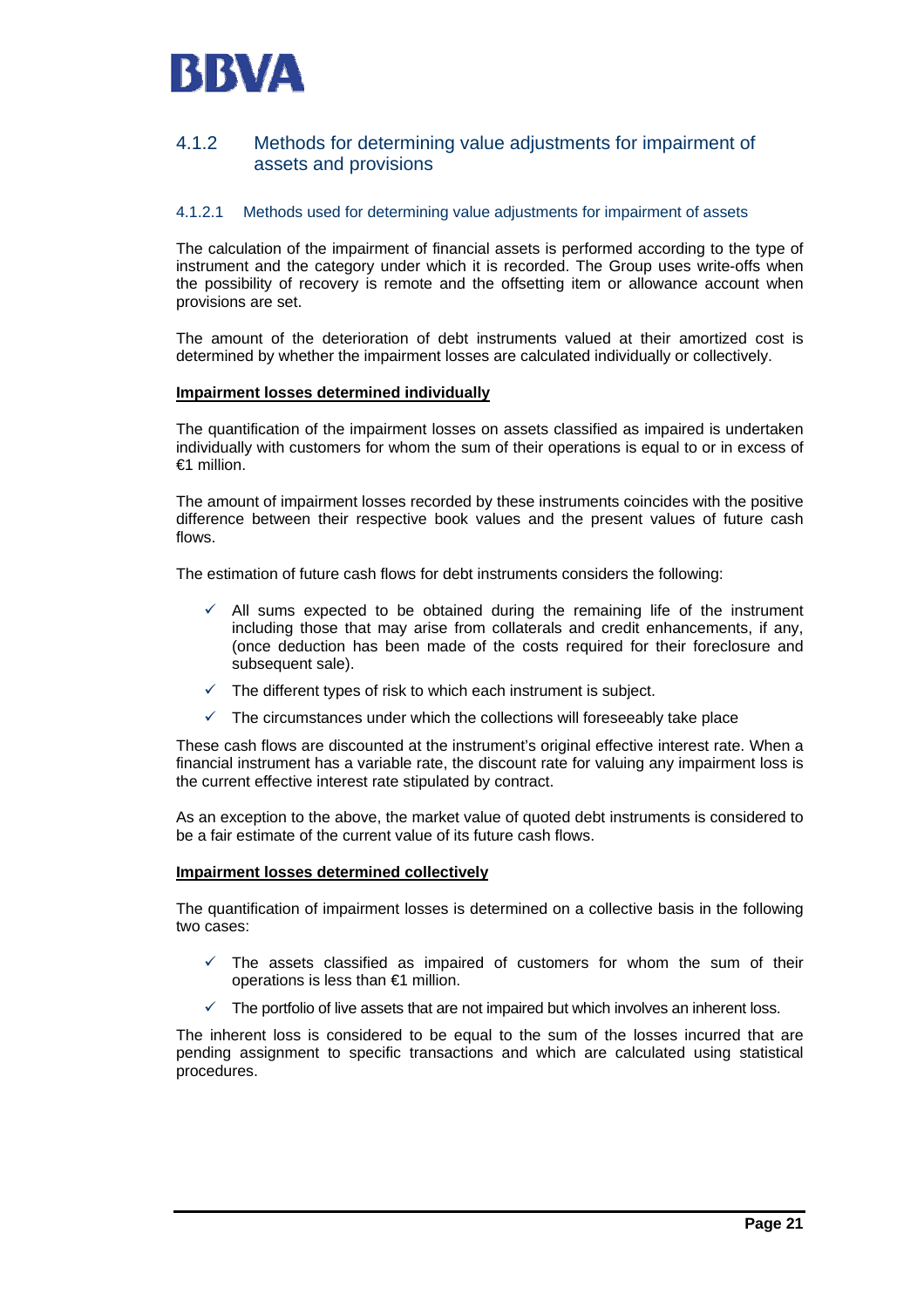

The Group performs the collective estimation of the inherent loss for credit risk corresponding to the operations undertaken by the Group's financial institutions in Spain (approximately 67% of the Group's Loan-book at December 31, 2009), using the parameters provided by Annex IX to the Bank of Spain Circular 4/2004 based on its own experience and on the information held on the Spanish banking sector on the quantification of impairment losses and the subsequent loan-loss provisioning for credit risk.

These provisions are within the range of provisions calculated through the Group's internal models which have been approved by the Bank of Spain for certain portfolios for the purposes of estimating the regulatory capital requirements.

Similar methods and criteria are applied for collectively estimating the loss for credit risk corresponding to operations undertaken with non-domestic customers in Spain recorded in foreign subsidiaries, taking as reference Bank of Spain parameters, albeit using nonperforming seasoning standards adapted to the particular circumstances in each country in which the subsidiary operates. Nevertheless, for consumer, cards and mortgage portfolios in Mexico, as well as the loan portfolio held by the Group's companies in the United States, use is being made of internal models for calculating impairment loss that are based on their own historical experience.

#### 4.1.2.2 Methods used for provisioning for contingent exposures and commitments

Non-performing contingent exposures and commitments, except for letters of credit and other guarantees, are to be provisioned for an amount equal to the estimation of the sums expected to be disbursed that are deemed to be non-recoverable, applying criteria of valuation prudence. When calculating the provisions, criteria similar to those established for non-performing assets for reasons other than customer default are applied.

Nonetheless, those letters of credit and other guarantees provided and classified as nonperforming are to be covered at least by the coverage percentages specified for nonperforming assets.

Likewise, the inherent loss associated with letters of credit and other guarantees provided that are in force and not impaired is covered by applying similar criteria to those set out in the preceding section on impairment losses determined collectively.

## 4.1.3 Criteria for removing or maintaining those assets subject to securitization on the balance sheet

The accounting procedure for the transfer of financial assets depends on the manner in which the risks and benefits associated with securitized assets are transferred to third parties.

Financial assets are only removed from the consolidated balance sheet when the cash flows they generate have dried up or when their implicit risks and benefits have been substantially transferred out to third parties.

It is considered that the Group substantially transfers the risks and benefits when these account for the majority of the overall risks and benefits of the securitized assets.

When the risks and benefits of transferred assets are substantially conveyed to third parties, the financial asset transferred is removed from the consolidated balance sheet, and any right or obligation retained or created as a result of the transfer is simultaneously acknowledged.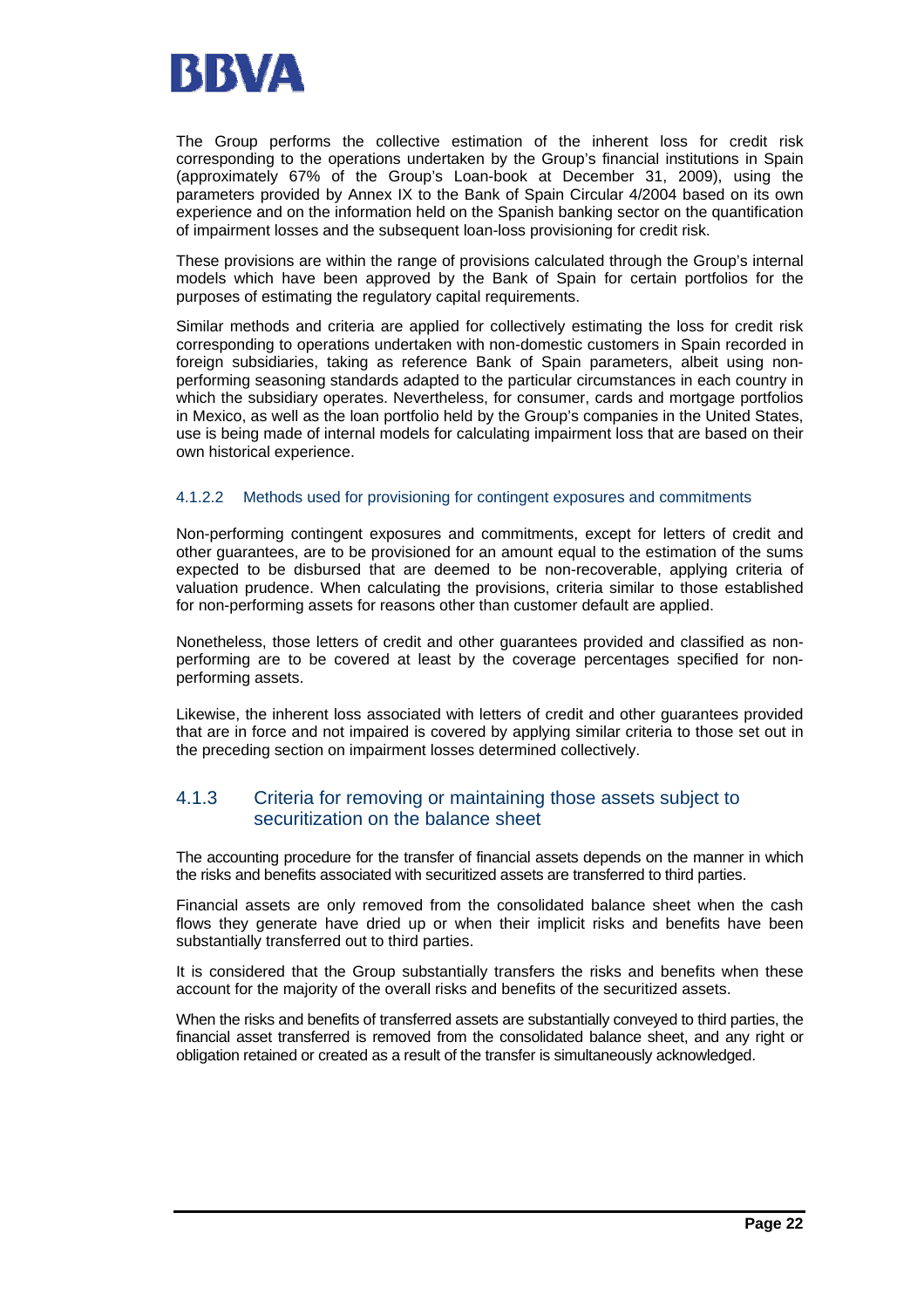

In many situations, it is clear whether the entity has substantially transferred all the risks and benefits associated with the transfer of an asset. However, when it is not sufficiently clear if said transfer took place or not, the entity evaluates its exposure before and after the transfer by comparing the variation in the amounts and the calendar of the net cash flows of the transferred asset. Therefore, if the exposure to the variation in the current value of the net cash flows of the financial asset does not significantly change as a result of the transfer, then the entity has not substantially transferred all the risks and benefits associated with the ownership of the asset.

When the risks and/or benefits associated with the financial asset transferred are substantially retained, the financial asset transferred is not removed from the consolidated balance sheet and continues to be valued according to the same criteria applied prior to the transfer.

In the specific case of the SSPEs (Securitization Special Purpose Entities) to which Group institutions transfer their loan-books, the following control guidelines are to be considered with a view to analyzing their possible consolidation:

- The activities of SSPEs are pursued on the Group's behalf in accordance with its specific business requirements, whereby it will obtain benefits or advantages from said activities.
- The Group retains decision-making powers in order to obtain the greater part of the benefits from the activities of SSPEs or has delegated such powers through an "auto-pilot" mechanism (SSPEs are structured in such a way that all their decisions and activities will already have been defined at the time of their creation).
- $\checkmark$  The Group is entitled to obtain the greater part of the benefits from SSPEs and is therefore exposed to the risks forthcoming from their business.
- $\checkmark$  The Group withholds the greater part of the residual benefits from SSPEs.
- $\checkmark$  The Group withholds the greater part of the risks of the SSPE assets and the rules on asset removal are applied.

If there is control based on the preceding guidelines, the SSPEs are consolidated to the consolidated entity.

## 4.1.4 Criteria for the recognition of income in the event of the removal of assets from the balance sheet

In order for the Group to recognize the result of the sale of financial instruments, this is to involve the corresponding removal from the accounts, which requires the fulfillment of the requirements governing the substantial transfer of risks and benefits as described in the preceding point. The result will be reflected on the income statement, being calculated as the difference between the book value and the net value received including any new additional assets obtained minus any liabilities assumed.

When the amount of the financial asset transferred coincides with the total amount of the original financial asset, the new financial assets, financial liabilities and liabilities for the provision of services that, as appropriate, are generated as a result of the transfer will be recorded according to their fair value.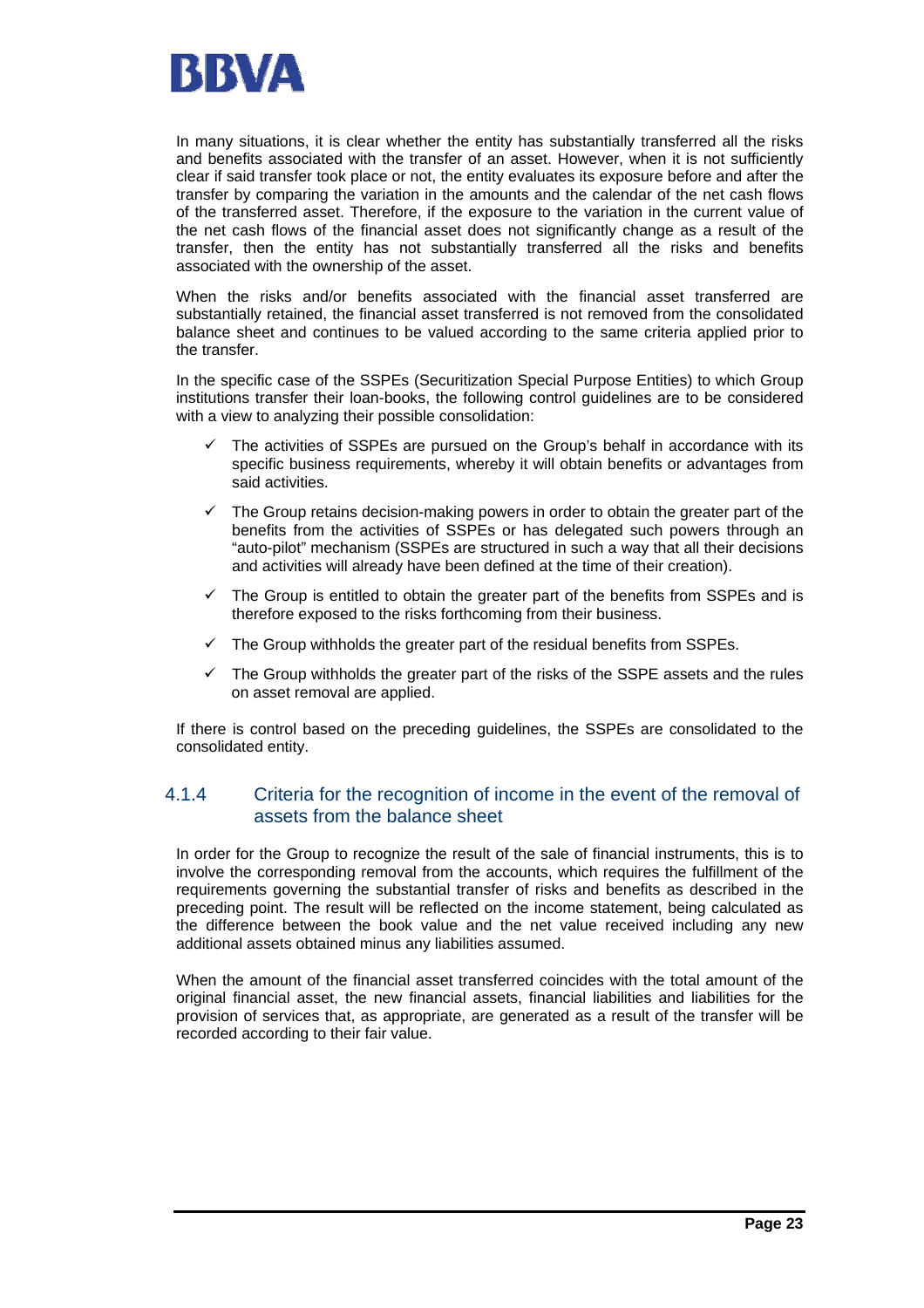

## 4.1.5 Key hypothesis for valuing risks and benefits retained on securitized assets

The Group considers that a substantial withholding is made of the risks and benefits of securitizations when the subordinated bonds of issues are kept and/or it grants subordinated finance to said securitization funds that mean substantially retaining the credit losses expected from the loans transferred.

The Group only has traditional securitizations and no synthetic securitizations as at December 31 2009 and 2008.

## **4.2 Information on credit and dilution risks**

## 4.2.1 Exposure to credit risk

Pursuant to Rule Thirteen in the Solvency Circular concerning the capital requirements for credit risk, exposure is understood to be any asset item and all items included in the Group's memorandum accounts, involving credit risk and not deducted from the Group's eligible capital. Accordingly, inclusion is made mainly of customer lending items, with their corresponding undrawn balances, letters of credit and guarantees, debt securities and equity instruments, cash and deposits in central banks and credit institutions, assets purchased or sold under a repurchase agreement (asset and liability repos), financial derivatives and fixed assets.

Below is a presentation of the Original Exposure and the provisions under the Advanced Measurement and Standardized Approaches as at December 31, 2009 and 2008. Pursuant to the provisions of section one of Rule Twenty-eight in the Solvency Circular, presentation is made solely of the Exposure Net of Provisions for those exposures calculated under the Standardized Approach.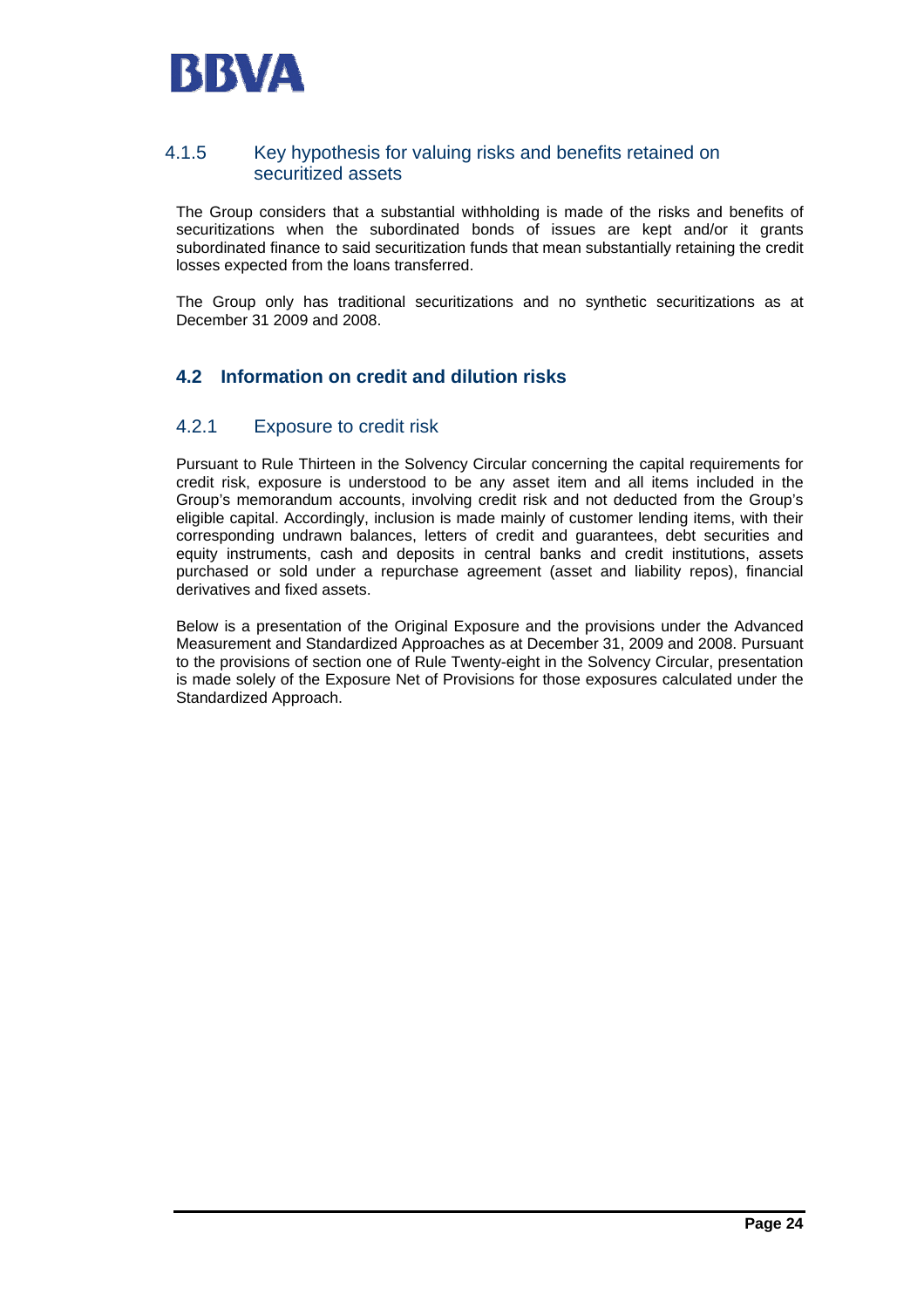

| Million euros                                             |                                  |                           | 12/31/2009                                          |  |
|-----------------------------------------------------------|----------------------------------|---------------------------|-----------------------------------------------------|--|
| <b>Category of exposure</b>                               | Original Exposure <sup>(1)</sup> | Provisions <sup>(2)</sup> | <b>Exposure Net of</b><br>provisions <sup>(3)</sup> |  |
| <b>Central Governments and Central Banks</b>              | 55,075                           | $-10$                     | 55.065                                              |  |
| Regional Governments and Local Authorities                | 5,526                            | $-7$                      | 5,519                                               |  |
| Public Sector Institutions and other Public Entities      | 7,470                            | -67                       | 7,402                                               |  |
| Multilateral Development Banks                            | 13                               |                           | 13                                                  |  |
| International Organizations                               | 68                               | $\Omega$                  | 68                                                  |  |
| Institutions                                              | 10,321                           | $-5$                      | 10,316                                              |  |
| Corporates                                                | 81,583                           | $-853$                    | 80.729                                              |  |
| Retail <sup>(6)</sup>                                     | 33,688                           | $-129$                    | 33,559                                              |  |
| Collateralized with real estate property                  | 37,873                           | $-59$                     | 37,814                                              |  |
| Default status                                            | 9,019                            | $-1.952$                  | 7.067                                               |  |
| High risk                                                 | 1,505                            | $-33$                     | 1,472                                               |  |
| Short Term to Institutions and Corporates                 | 481                              |                           | 481                                                 |  |
| Mutual funds                                              | 51                               | $\Omega$                  | 51                                                  |  |
| <b>Other Exposures</b>                                    | 16,648                           | $-744$                    | 15,904                                              |  |
| TOTAL STANDARDIZED APPROACH                               | 259,320                          | $-3,860$                  | 255,460                                             |  |
| Central Governments and Central Banks <sup>(5)</sup>      | 1,168                            | -3                        |                                                     |  |
| Institutions                                              | 72,824                           | $-41$                     |                                                     |  |
| Corporates                                                | 168,936                          | $-2,912$                  |                                                     |  |
| Retail                                                    | 79,160                           | $-947$                    |                                                     |  |
| Of which: Secured by real estate collateral               | 67,211                           | $-397$                    |                                                     |  |
| Of which: Qualifying revolving retail (6)                 | 8,612                            | $-419$                    |                                                     |  |
| Of which: Other retail                                    | 3,337                            | $-130$                    |                                                     |  |
| TOTAL ADVANCED MEASUREMENT APPROACH                       | 322,088                          | $-3,903$                  |                                                     |  |
| <b>TOTAL CREDIT RISK DILUTION AND DELIVERY (5)</b>        | 581,408                          | $-7,764$                  |                                                     |  |
| Securitization positions                                  | 8,008                            | $-286$                    |                                                     |  |
| Standardized Approach                                     | 5,503                            | $-196$                    | 5,306                                               |  |
| Advanced Measurement Approach                             | 2,506                            | -89                       |                                                     |  |
| Equity                                                    | 8,461                            | $-226$                    |                                                     |  |
| Simple Method                                             | 1,913                            | $-178$                    |                                                     |  |
| Equity instruments in sufficiently diversified portfolios | 1,298                            | $-1$                      |                                                     |  |
| Exchange Traded equity instruments                        | 616                              | $-177$                    |                                                     |  |
| PD/LGD Method                                             | 6,187                            | $-28$                     |                                                     |  |
| <b>Internal Models</b>                                    | 361                              | $-20$                     |                                                     |  |
| <b>TOTAL CREDIT RISK</b>                                  | 597,878                          | $-8,276$                  |                                                     |  |

**Notes**

**(1)** Gross exposure prior to the application of risk mitigation techniques.

**(2)**It includes provisions for the Impairment of assets (financial and non-financial) and other valuation adjustments, with the exception of the generic provision<br>included in the capital base as more Additional Capital, a

**(3)**Exposures are adjusted solely by provisions in the case of exposures by the Standardized Approach.<br>**(4)I**t does not include positions in securitizations or equity.<br>**(5)** In 2009 the sovereign risk of countries not com countries) have been calculated using the Advanced Method.

**(6)** In 2009 the Qualifying Revolving Exposures (Credit Cards) of BBVA Bancomer were calculated using the Advanced Method.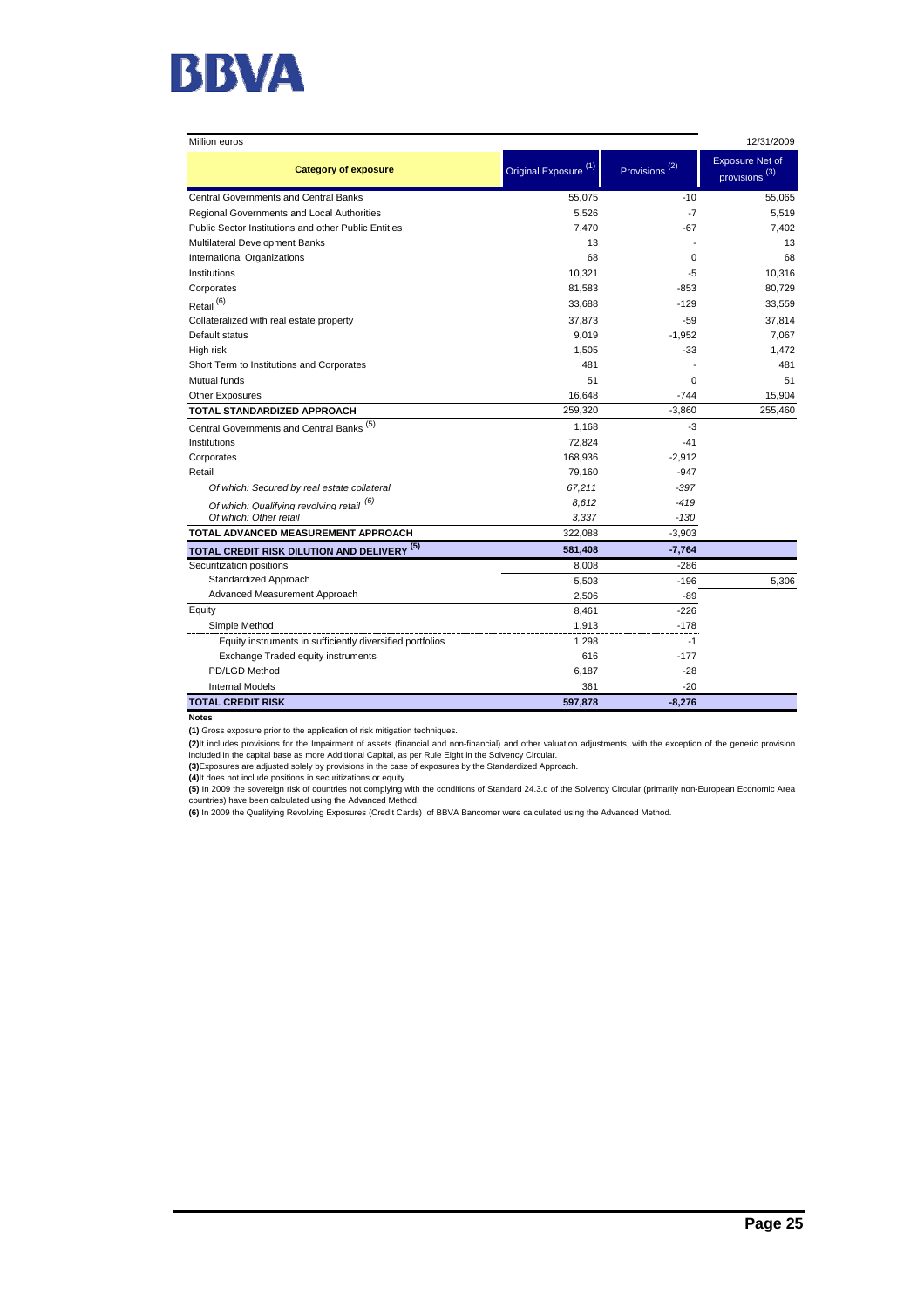

| Million euros                                             |                                 |                           | 12/31/2008                                          |
|-----------------------------------------------------------|---------------------------------|---------------------------|-----------------------------------------------------|
| <b>Category of exposure</b>                               | Original Exposure <sup>(1</sup> | Provisions <sup>(2)</sup> | <b>Exposure Net of</b><br>provisions <sup>(3)</sup> |
| <b>Central Governments and Central Banks</b>              | 51,681                          | $-13$                     | 51,669                                              |
| Regional Governments and Local Authorities                | 5,323                           | $-21$                     | 5,302                                               |
| Public Sector Institutions and other Public Entities      | 930                             | 0                         | 929                                                 |
| Multilateral Development Banks                            | 3                               |                           | 3                                                   |
| International Organizations                               | 16                              | $\Omega$                  | 16                                                  |
| Institutions                                              | 15,770                          | $-17$                     | 15,752                                              |
| Corporates                                                | 90,667                          | -420                      | 90,248                                              |
| Retail                                                    | 45,175                          | $-357$                    | 44,817                                              |
| Collateralized with real estate property                  | 31,311                          | $-83$                     | 31,227                                              |
| Default status                                            | 5,336                           | $-1,535$                  | 3,801                                               |
| High risk                                                 | 1,028                           | $-12$                     | 1,016                                               |
| Short Term to Institutions and Corporates                 | 95                              |                           | 95                                                  |
| Mutual funds                                              | 59                              | $\Omega$                  | 59                                                  |
| <b>Other Exposures</b>                                    | 28,171                          | $-281$                    | 27,890                                              |
| TOTAL STANDARDIZED APPROACH                               | 275,566                         | $-2,741$                  | 272,825                                             |
| Institutions                                              | 75,354                          | $-91$                     |                                                     |
| Corporates                                                | 192,034                         | $-1,492$                  |                                                     |
| Retail                                                    | 67,607                          | $-790$                    |                                                     |
| Secured by real estate collateral                         | 64,442                          | $-642$                    |                                                     |
| Other retail                                              | 3,165                           | $-147$                    |                                                     |
| TOTAL ADVANCED MEASUREMENT APPROACH                       | 334,995                         | $-2,373$                  |                                                     |
| <b>TOTAL CREDIT RISK DILUTION AND DELIVERY (4)</b>        | 610,561                         | $-5,114$                  |                                                     |
| Securitization positions                                  | 3,810                           | -233                      |                                                     |
| Standardized Approach                                     | 1,457                           | $-149$                    | 1,308                                               |
| Advanced Measurement Approach                             | 2,354                           | $-85$                     |                                                     |
| Equity                                                    | 9,469                           | $-26$                     |                                                     |
| Simple Method                                             | 2,560                           | -3                        |                                                     |
| Equity instruments in sufficiently diversified portfolios | 706                             | $-3$                      |                                                     |
| Exchange Traded equity instruments                        | 1,853                           | $\mathbf 0$               |                                                     |
| PD/LGD Method                                             | 6,380                           | $-10$                     |                                                     |
| <b>Internal Models</b>                                    | 530                             | $-13$                     |                                                     |
| <b>TOTAL CREDIT RISK</b>                                  | 623,840                         | $-5,374$                  |                                                     |
| <b>Notes</b>                                              |                                 |                           |                                                     |

**(1)** Gross exposure prior to the application of risk mitigation techniques.

**(2)**It includes provisions for the Impairment of assets (financial and non-financial) and other valuation adjustments, with the exception of the generic provision<br>included in the capital base as more Additional Capital, a

**(3)**Exposures are adjusted solely by provisions in the case of exposures by the Standardized Approach.

**(4)**It does not include positions in securitizations or equity.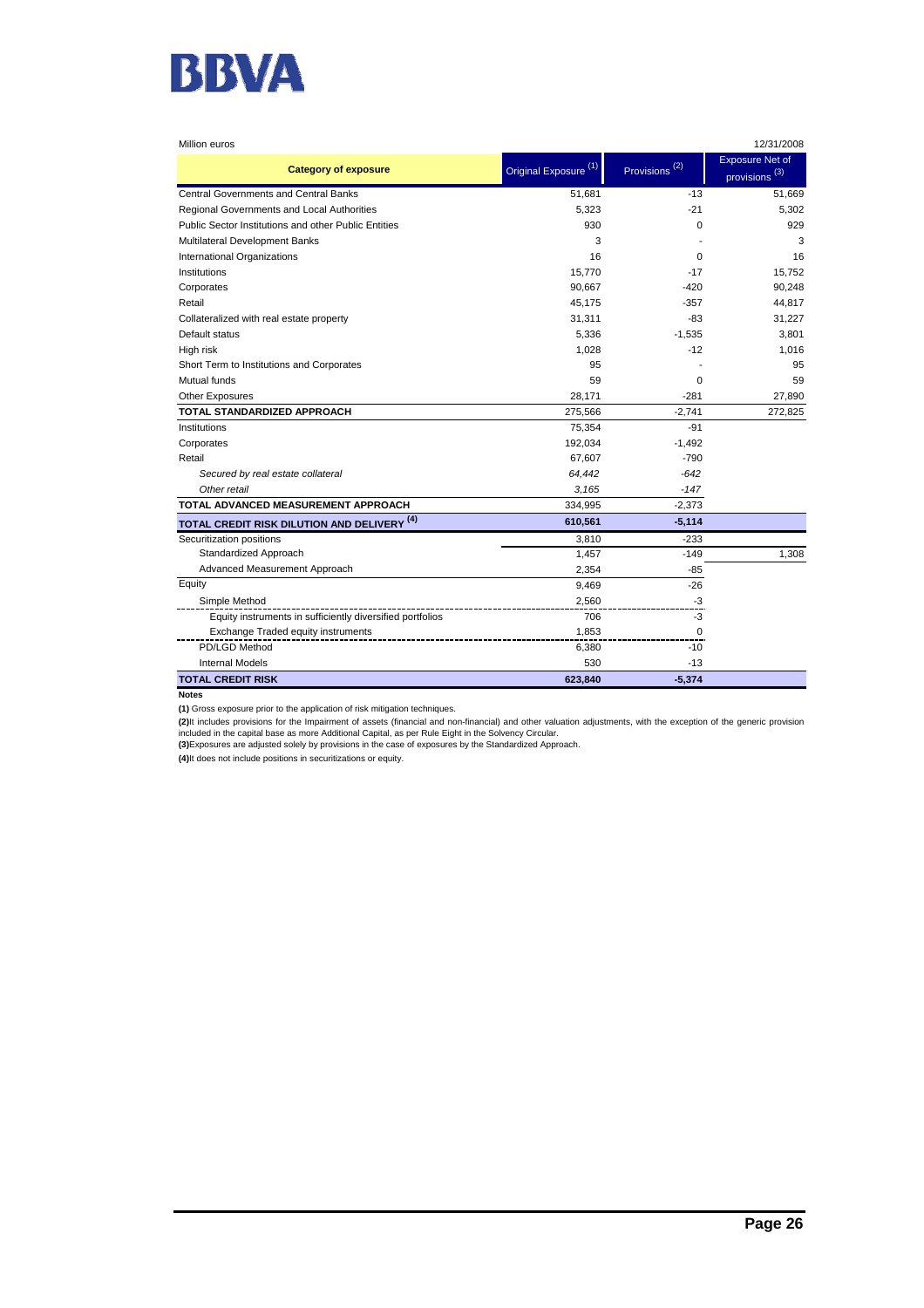

## 4.2.2 Average value of the exposures throughout 2009

| Million euros                                               | 12/31/2009                                            |
|-------------------------------------------------------------|-------------------------------------------------------|
| <b>Category of exposure</b>                                 | <b>Original Average</b><br>Exposure for the<br>Period |
| <b>Central Governments and Central Banks</b>                | 62,669                                                |
| <b>Regional Governments and Local Authorities</b>           | 6,588                                                 |
| <b>Public Sector Institutions and other Public Entities</b> | 3,707                                                 |
| <b>Multilateral Development Banks</b>                       | 15                                                    |
| International Organizations                                 | 89                                                    |
| Institutions                                                | 11,150                                                |
| Corporates                                                  | 81,023                                                |
| Retail                                                      | 37,112                                                |
| Collateralized with real estate property                    | 35,868                                                |
| Default status                                              | 6,099                                                 |
| High risk                                                   | 1,556                                                 |
| Short Term to Institutions and Corporates                   | 309                                                   |
| Mutual funds                                                | 54                                                    |
| <b>Other Exposures</b>                                      | 24,363                                                |
| TOTAL STANDARDIZED APPROACH                                 | 270,602                                               |
| <b>Central Governments and Central Banks</b>                | 1,278                                                 |
| Institutions                                                | 70,305                                                |
| Corporates                                                  | 179,112                                               |
| Retail                                                      | 75,694                                                |
| Of which: Secured by real estate collateral                 | 66,005                                                |
| Of which: Qualifying revolving retail                       | 6,431                                                 |
| Of which: Other retail assets                               | 3,258                                                 |
| TOTAL ADVANCED MEASUREMENT APPROACH                         | 326,389                                               |
| TOTAL CREDIT RISK DILUTION AND DELIVERY                     | 596,991                                               |
| Securitization positions                                    | 5,925                                                 |
| Of which: Standardized Approach                             | 3,387                                                 |
| Of which: Advanced Measurement Approach                     | 2,538                                                 |
| Equity                                                      | 7,626                                                 |
| Of which: Simple Method                                     | 1,892                                                 |
| Equity instruments in sufficiently diversified portfolios   | 1,081                                                 |
| Exchange Traded equity instruments                          | 811                                                   |
| Of which: PD/LGD Method                                     | 5,330                                                 |
| Of which: Internal Models                                   | 405                                                   |
| <b>TOTAL CREDIT RISK</b>                                    | 610,542                                               |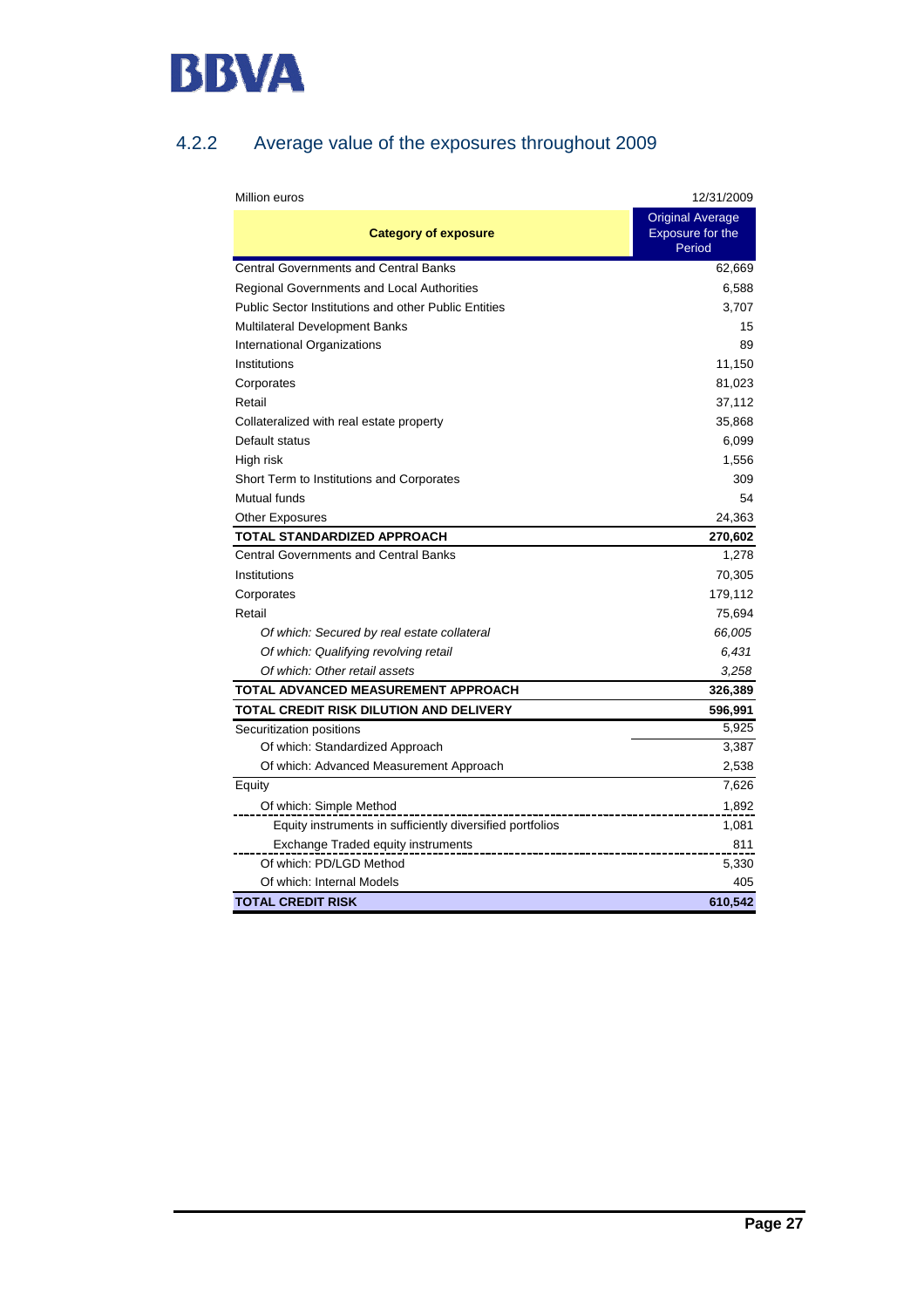

## 4.2.3 Distribution by geographical area

The following graphs present the distribution by significant geographical area of the Original Exposure. The distribution includes exposure under the Standardized and Advanced Measurement Approaches, without including positions in securitizations or equity.

| Million euros                                                    | 12/31/2009 |                                        |               |                            |                  |                      |  |  |
|------------------------------------------------------------------|------------|----------------------------------------|---------------|----------------------------|------------------|----------------------|--|--|
|                                                                  |            | Original Exposure by geographical area |               |                            |                  |                      |  |  |
| <b>Category of exposure</b>                                      | Total      | Spain and the<br>rest of the EU        | <b>Mexico</b> | USA&<br><b>Puerto Rico</b> | South<br>America | <b>Rest of world</b> |  |  |
| Central Governments and Central Banks                            | 55.075     | 30.586                                 | 12.039        | 3.011                      | 9.260            | 180                  |  |  |
| Regional Governments and Local Authorities                       | 5.526      | 2.141                                  | 1.390         | 1.421                      | 523              | 50                   |  |  |
| Public Sector Institutions and other Public Entities             | 7.470      | 1.594                                  | 40            | 5.172                      | 660              | 4                    |  |  |
| Institutions                                                     | 10.321     | 2.785                                  | 2,553         | 1.454                      | 2.933            | 596                  |  |  |
| Corporates                                                       | 81,583     | 23,290                                 | 19,028        | 24.464                     | 14.159           | 641                  |  |  |
| Retail                                                           | 33.688     | 18.761                                 | 766           | 5.012                      | 8.667            | 483                  |  |  |
| Collateralized with real estate property                         | 37.873     | 16.820                                 | 7.330         | 8.129                      | 5.560            | 34                   |  |  |
| <b>Rest of Exposures</b>                                         | 27.785     | 14,437                                 | 4,341         | 4,727                      | 4,065            | 215                  |  |  |
| TOTAL CREDIT RISK BY THE STANDARDIZED APPROACH                   | 259,320    | 110,414                                | 47.486        | 53,390                     | 45,828           | 2,202                |  |  |
| <b>Central Governments and Central Banks</b>                     | 1,168      | 364                                    | 3             | 199                        | 291              | 311                  |  |  |
| Institutions                                                     | 72,824     | 66.403                                 | 94            | 3,020                      | 171              | 3,135                |  |  |
| Corporates                                                       | 168.936    | 143.640                                | 3,144         | 9,771                      | 3,850            | 8,531                |  |  |
| Retail                                                           | 79,160     | 70,381                                 | 8,618         | 15                         | 23               | 122                  |  |  |
| TOTAL CREDIT RISK BY THE ADVANCED MEASUREMENT<br><b>APPROACH</b> | 322,088    | 280.788                                | 11.860        | 13.005                     | 4,335            | 12,099               |  |  |
| <b>TOTAL CREDIT RISK DILUTION AND DELIVERY (1)</b>               | 581,408    | 391,203                                | 59,346        | 66,395                     | 50,163           | 14,301               |  |  |

**Note:**

**(1)**It does not include positions in equity or securitizations.

The following table shows the distribution by geographical area of the book balances of the non-performing and impaired exposures of financial assets and contingent liabilities.

| Million euros                         | 12/31/2009                      |                                    |        |                             |                  |               |
|---------------------------------------|---------------------------------|------------------------------------|--------|-----------------------------|------------------|---------------|
| <b>GEOGRAPHICAL AREA</b>              | <b>TOTAL</b><br><b>EXPOSURE</b> | Spain and<br>the rest of<br>the EU | Mexico | USA &<br><b>Puerto Rico</b> | South<br>America | Rest of world |
| NON PERFORMING AND IMPAIRED EXPOSURES | 15.928                          | 11.992                             | 1.269  | 1.858                       | 772              | 37            |
| .                                     |                                 |                                    |        |                             |                  |               |

**Note:** Accounting balances solvency perimeter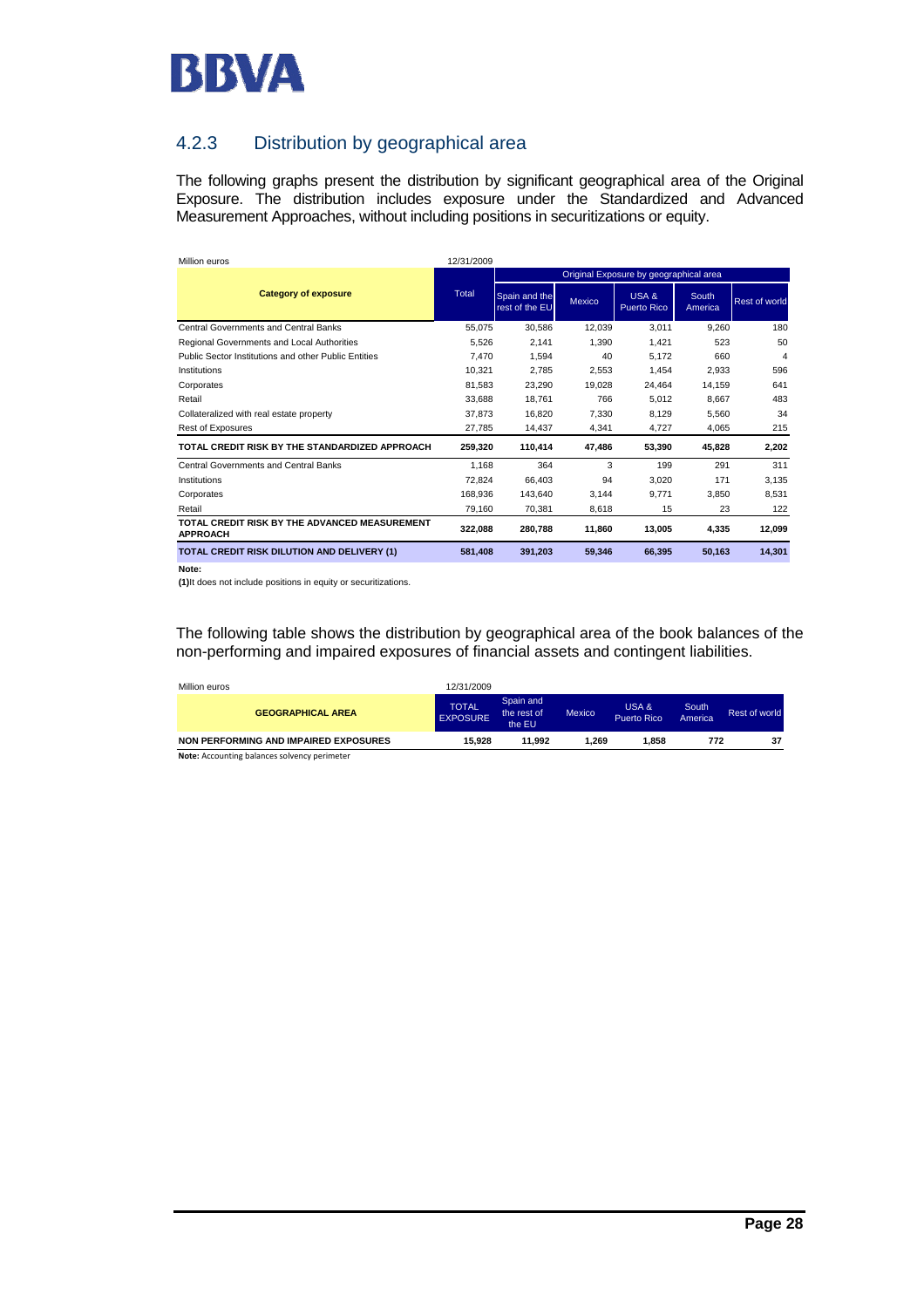

## 4.2.4 Distribution by sector

The following graphs show the distribution by economic sector (Standardized and Advanced Measurement Approaches) of the Original Exposure. The distribution does not include balances in equity or in securitizations.

|                                                                  | 12/31/2009 |                                                                 |                      |            |        |              |        |                      |
|------------------------------------------------------------------|------------|-----------------------------------------------------------------|----------------------|------------|--------|--------------|--------|----------------------|
|                                                                  |            | Original Exposure by sector                                     |                      |            |        |              |        |                      |
| <b>Category of exposure</b>                                      | Total      | Financial<br>Institutions.<br>Insurance and<br><b>Brokerage</b> | <b>Public sector</b> | Industrial | Energy | Construction | Retail | <b>Other Sectors</b> |
| Central Governments and Central Banks                            | 55.075     |                                                                 | 21.2%                |            |        |              |        |                      |
| Regional Governments and Local Authorities                       | 5,526      |                                                                 | 2.1%                 |            |        |              |        |                      |
| Public Sector Institutions and other Public Entities             | 7.470      |                                                                 | 2.5%                 |            |        |              |        | 0.2%                 |
| Institutions                                                     | 10.321     | 3.9%                                                            |                      |            |        |              |        |                      |
| Corporates                                                       | 81.583     | 0.4%                                                            |                      | 4.3%       | 0.7%   | 2.8%         | 1.7%   | 21.4%                |
| Retail                                                           | 33.688     | 0.1%                                                            |                      | 0.6%       | 0.3%   | 1.0%         | 6.6%   | 4.4%                 |
| Collateralized with real estate property                         | 37.873     | 0.1%                                                            |                      | 0.4%       |        | 0.4%         | 9.6%   | 4.0%                 |
| Rest of Exposures                                                | 27.785     | 2.8%                                                            | 0.7%                 | 0.6%       |        | 0.8%         | 2.5%   | 3.2%                 |
| TOTAL CREDIT RISK BY THE STANDARDIZED APPROACH                   | 259,320    | 7.3%                                                            | 26.6%                | 6.0%       | 1.1%   | 5.1%         | 20.5%  | 33.4%                |
| Central Governments and Central Banks                            | 1.168      |                                                                 | 0.4%                 |            |        |              |        |                      |
| Institutions                                                     | 72.824     | 16.3%                                                           | 7.4%                 |            |        |              |        | $-1.1%$              |
| Corporates                                                       | 168,936    | 6.1%                                                            | 0.7%                 | 11.9%      | 6.0%   | 4.3%         |        | 23.5%                |
| Retail                                                           | 79,160     |                                                                 |                      | 0.4%       |        | 0.5%         | 20.7%  | 2.9%                 |
| TOTAL CREDIT RISK BY THE ADVANCED MEASUREMENT<br><b>APPROACH</b> | 322,088    | 22.5%                                                           | 8.4%                 | 12.3%      | 6.0%   | 4.9%         | 20.7%  | 25.2%                |
| TOTAL CREDIT RISK DILUTION AND DELIVERY (1)                      | 581.408    | 15.7%                                                           | 16.5%                | 9.5%       | 3.8%   | 5.0%         | 20.6%  | 28.9%                |

**Note:**

**(1)**It does not include positions in equity or securitizations.

The following table shows the distribution by counterparty of the book balances of the nonperforming and impaired exposures of financial assets and contingent liabilities.

|                                                                                                                                                                                                                                | 12/31/2009                            |                           |               |            |                             |
|--------------------------------------------------------------------------------------------------------------------------------------------------------------------------------------------------------------------------------|---------------------------------------|---------------------------|---------------|------------|-----------------------------|
| <b>COUNTERPARTY</b>                                                                                                                                                                                                            | <b>TOTAL</b><br><b>EXPOSURE</b><br>7* | Financial<br>Institutions | Public sector | Corporates | Retail and<br><b>Others</b> |
| NON PERFORMING AND IMPAIRED EXPOSURES                                                                                                                                                                                          | 15.928                                | 2.3%                      | 2.2%          | 62.5%      | 33.1%                       |
| Attack and the second the second contract of the second contract of the second second second second second second second second second second second second second second second second second second second second second sec |                                       |                           |               |            |                             |

**Note: Accounting balances solvency perimeter**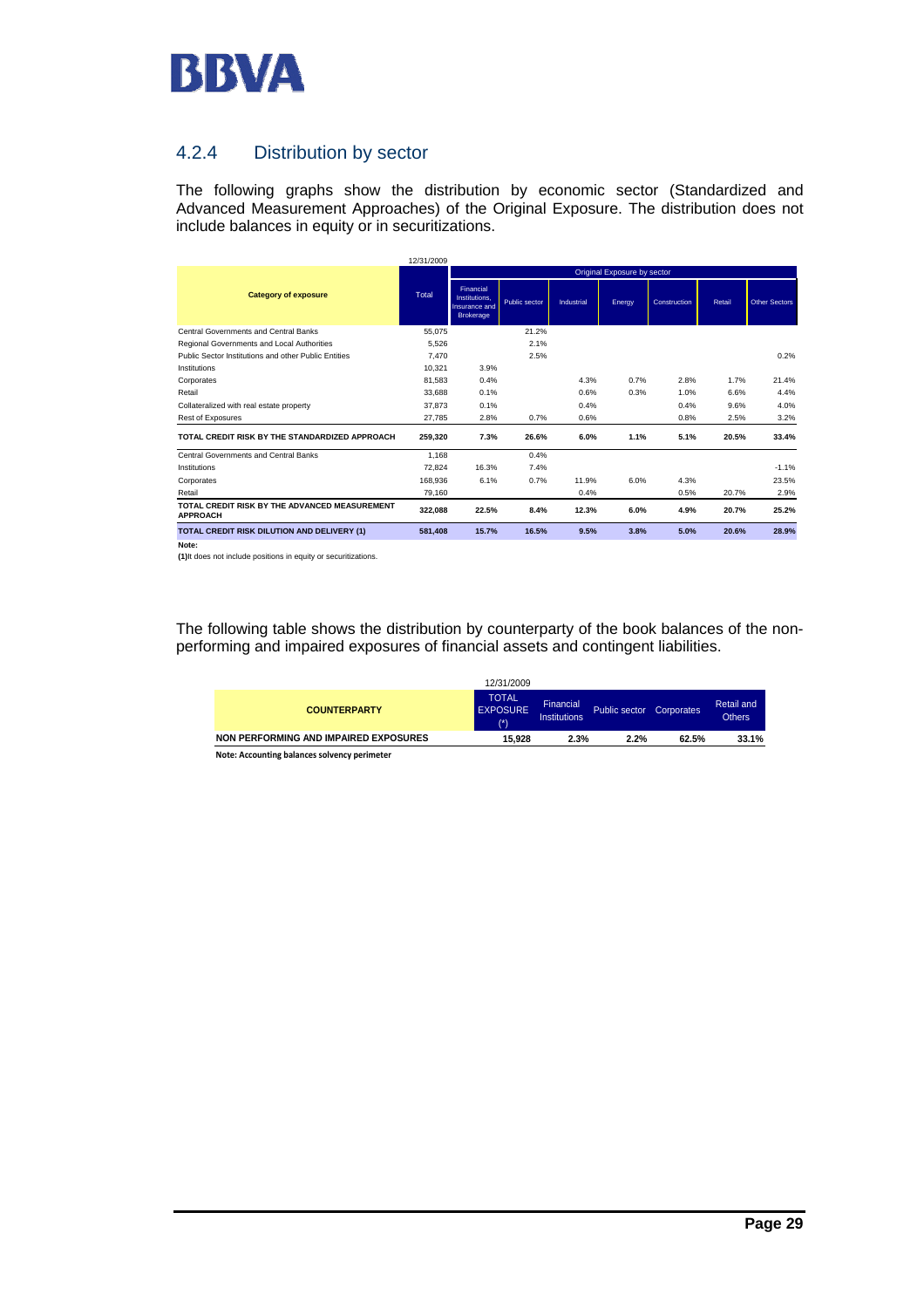

## 4.2.5 Distribution by residual maturity

The following table presents the distribution of Original Exposure by residual maturity, broken down by category of exposure under the Standardized and Advanced Measurement Approaches:

| Million euros                                                    |              |                                        |                          | 12/31/2009   |  |  |
|------------------------------------------------------------------|--------------|----------------------------------------|--------------------------|--------------|--|--|
|                                                                  |              | Original Exposure by residual maturity |                          |              |  |  |
| Category of exposure (1)                                         | <b>Total</b> | Less than 1 year                       | Between 1 and<br>5 years | Over 5 years |  |  |
| <b>Central Governments and Central Banks</b>                     | 55,075       | 19.436                                 | 17.725                   | 17,913       |  |  |
| Regional Governments and Local Authorities                       | 5,526        | 1.467                                  | 1.022                    | 3,036        |  |  |
| Public Sector Institutions and other Public Entities             | 7.470        | 3.742                                  | 1.983                    | 1,744        |  |  |
| Institutions                                                     | 10,321       | 4.949                                  | 3.033                    | 2,339        |  |  |
| Corporates                                                       | 81,583       | 35.498                                 | 24.302                   | 21,783       |  |  |
| Retail                                                           | 33,688       | 9,641                                  | 11,246                   | 12,802       |  |  |
| Collateralized with real estate property                         | 37,873       | 2.471                                  | 5.954                    | 29,448       |  |  |
| Other Exposures (1)                                              | 27,785       | 722                                    | 472                      | 923          |  |  |
| TOTAL CREDIT RISK BY THE STANDARDIZED APPROACH                   | 259,320      | 77.926                                 | 65,739                   | 89,988       |  |  |
| <b>Central Governments and Central Banks</b>                     | 1,168        | 517                                    | 321                      | 330          |  |  |
| Institutions                                                     | 72,824       | 27,799                                 | 21,441                   | 23,583       |  |  |
| Corporates                                                       | 168,936      | 61.914                                 | 52,558                   | 54,464       |  |  |
| Retail                                                           | 79,160       | 8.719                                  | 2.894                    | 67,547       |  |  |
| TOTAL CREDIT RISK BY THE ADVANCED MEASUREMENT<br><b>APPROACH</b> | 322.088      | 98.949                                 | 77,214                   | 145,925      |  |  |
| TOTAL CREDIT RISK DILUTION AND DELIVERY (2)                      | 581,408      | 176.875                                | 142,953                  | 235,913      |  |  |

**Notes**

**(2)**It does not include positions in securitizations or equity. **(1)** The item "Other Exposures" includes the category of Other Exposures (mainly fixed assets and cash). In view of their nature, this category is not broken down by residual maturity.

## 4.2.6 Provisions for impairment losses

The following table presents the movement recorded in the years 2009 and 2008 in the provisions for impairment losses of financial assets on the balance sheet and of contingent liabilities and commitments, including country risk, generic and specific funds.

| Million euros                                      |                                       |                                                                          | 12/31/2009 |
|----------------------------------------------------|---------------------------------------|--------------------------------------------------------------------------|------------|
| <b>Item</b>                                        | Provisions on<br><b>Balance Sheet</b> | <b>Provisions for Contingent</b><br><b>Liabilities &amp; Commitments</b> | Total      |
| <b>BALANCE BoY 2009</b>                            | 7,740                                 | 421                                                                      | 8,161      |
| Increase in impairment charged to income           | 8,258                                 | 110                                                                      | 8,368      |
| Decrease in impairment credited to income          | $-2,638$                              | $-280$                                                                   | $-2,918$   |
| Institutions acquired by the Group during the year | 0                                     | $\Omega$                                                                 | 0          |
| Institutions disposed of during the year           | 0                                     | 0                                                                        | 0          |
| Transfers to written-off loans                     | $-3,878$                              | 0                                                                        | $-3,878$   |
| Exchange differences and others                    | $-280$                                | -8                                                                       | $-288$     |
| <b>BALANCE EoY 2009</b>                            | 9,202                                 | 243                                                                      | 9,445      |
| Of which:                                          | $\Omega$                              | $\Omega$                                                                 | $\Omega$   |
| For impaired portfolio                             | 6,055                                 | 239                                                                      | 6,294      |
| For current non-impaired portfolio                 | 3,148                                 | 3                                                                        | 3,151      |

**Note:** Solvency perimeter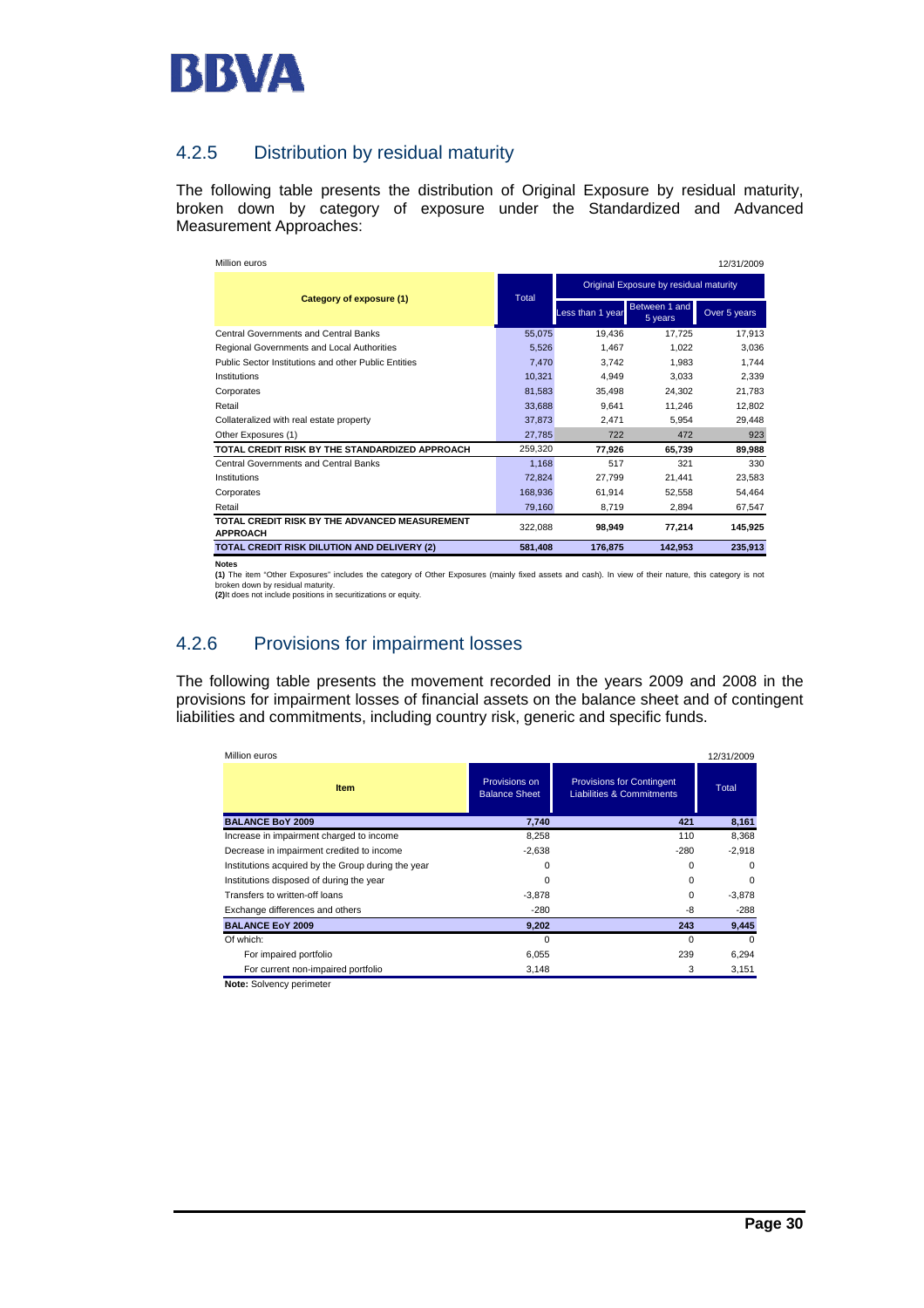

| Million euros                                      |                                       |                                                                          | 12/31/2008   |
|----------------------------------------------------|---------------------------------------|--------------------------------------------------------------------------|--------------|
| <b>Item</b>                                        | Provisions on<br><b>Balance Sheet</b> | <b>Provisions for Contingent</b><br><b>Liabilities &amp; Commitments</b> | <b>Total</b> |
| <b>BALANCE BoY 2008</b>                            | 7,187                                 | 546                                                                      | 7,733        |
| Increase in impairment charged to income           | 4,590                                 | 97                                                                       | 4,687        |
| Decrease in impairment credited to income          | $-1,457$                              | $-216$                                                                   | $-1,673$     |
| Institutions acquired by the Group during the year |                                       | 0                                                                        |              |
| Institutions disposed of during the year           | $-4$                                  | $\Omega$                                                                 | $-4$         |
| Transfers to written-off loans                     | $-1,951$                              | 0                                                                        | $-1,951$     |
| Exchange differences and others                    | -626                                  | -6                                                                       | -632         |
| <b>BALANCE EoY 2008</b>                            | 7,740                                 | 421                                                                      | 8,161        |
| Of which:                                          |                                       |                                                                          |              |
| For impaired portfolio                             | 3,509                                 | 325                                                                      | 3,834        |
| For current non-impaired portfolio                 | 4,231                                 | 96                                                                       | 4,327        |

**Note:** Solvency perimeter

## **4.3 Information on counterparty risk**

Counterparty exposure involves that part of the Original Exposure corresponding to derivative instruments, repurchase and resale transactions, securities or commodities lending or borrowing transactions and deferred settlement transactions.

## 4.3.1 Policies on managing counterparty risk

#### 4.3.1.1 Methodology: allocation of internal capital and limits to exposures subject to counterparty risk

The Group has an economic model for calculating internal capital through exposure to counterparty risk in treasury operations. This model has been implemented in the systems of the Risk Unit in Markets areas, and it is used to estimate the distribution of potential losses the Group faces due to possible default of the counterparties of the instruments.

The calculation process is based on the Monte Carlo simulation of the aforementioned distribution of losses consisting of the product of three sources of uncertainty: exposures, defaults and loss given default (LGD).

The generation of exposures is undertaken in a manner that is consistent with those used for the monitoring and control of credit risk limits. The horizon is divided up into intervals of time and, for each interval, the risk factors (interest rates, exchange rates, spreads) underlying the instruments are simulated. Based on the valuations of the positions obtained through the occurrence of the risk factors, it is possible to aggregate them into a single exposure for each counterparty (depending on the existence of risk for the Group) applying the different hierarchies that define this exposure (i.e., applying, if they exist, collateral and/or netting agreements).

The individual defaults of the counterparties are simulated by means of a factorial model that takes into account the correlations between counterparties and the credit quality of the different counterparties. In addition, the model includes the random nature of loss given default.

The correlations, loss given defaults, internal *ratings* and associated probabilities of default are consistent with the Group's economic model for general credit risk.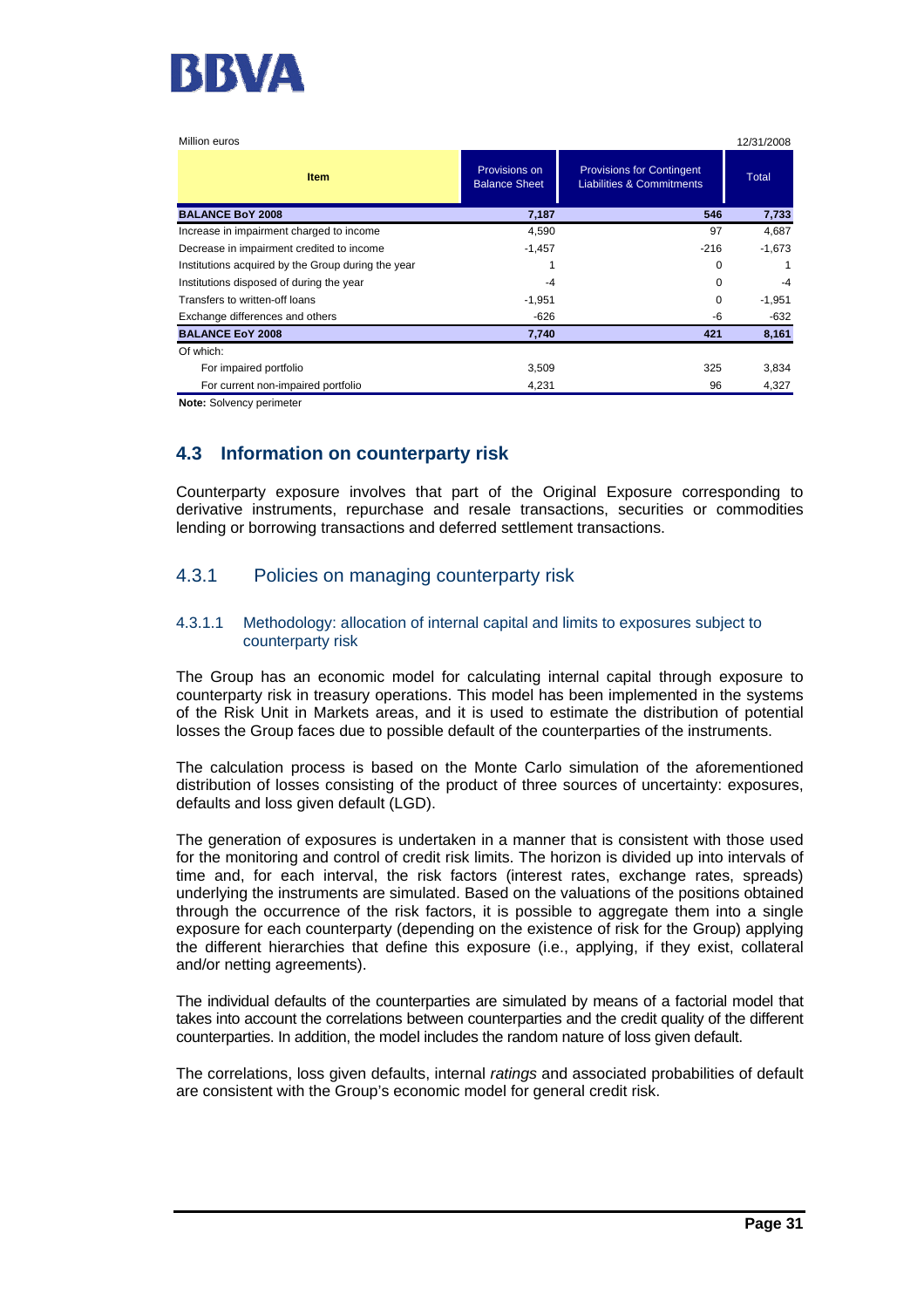

The distribution of possible losses for credit risk for a one-year horizon is constructed through the simulation of the variables considered and through the process indicated, thereby estimating the 99.9% percentile corresponding to the level of confidence for estimating the risk. This figure is modified by an adjustment factor for the possible maturity subsequent to one year of the operations in a similar vein to the general approach adopted by Basel for the treatment of credit risk.

Counterparty limits are specified within the Financial Programs authorized for each subsidiary within the line item of Treasury Limits. It stipulates both the limit and the maximum term for the operation. The use of operations under the auspices of the limits is measured in terms of mark-to-market valuation plus the potential risk with Monte Carlo Simulation methodology (95% confidence level) and bearing in mind the possible existence of collateral contracts.

Control of the counterparty risk in the Markets Area is carried out through a corporate platform that enables online monitoring of the limits and availabilities established for the different counterparties and clients. This control is completed by independent units of the business area to guarantee proper segregation of functions.

#### 4.3.1.2 Policies for ensuring the effectiveness of collaterals and establishing the value adjustments for impairment to cover this risk

The Group has subscribed collateral contracts with many of its counterparties that serve as a guarantee of the mark-to-market valuation of derivatives operations. The collateral consists mostly of deposits, which means that no situations of impairment are forthcoming.

A tool has been specifically designed to process and manage the collateral contracts signed with counterparties. This application enables the management of collateral at the transaction level -useful for controlling and monitoring the status of specific operations- as well as at the position level by providing accumulated information according to different parameters or characteristics. Furthermore, said tool feeds the applications responsible for estimating counterparty risk by providing all the necessary parameters for considering the impact of mitigation in the portfolio due to the agreements signed.

Likewise, there is also an application that reconciles and adjusts the positions serving the Collateral and Risks units.

In order to uphold the effectiveness of collateral contracts, the Group carries out a daily monitoring of the market values of the operations governed by such contracts and of the deposits made by the counterparties. Once the amount of the collateral to be delivered or received is obtained, the collateral demand (margin call), or the demand received, is carried out at the intervals established in the contract, usually daily. If significant variations arise from the process of reconciliation between the counterparties, they are reported by the Collateral unit to the Risks unit for subsequent analysis and monitoring. Within the control process, the Collateral unit issues a daily report on the guarantees which includes the description by counterparty of the exposure and collateral, making special reference to those guarantee deficits at or beyond the set warning levels. Collateral insufficiencies are considered to be of greater credit exposure by consuming the line for the corresponding amount.

#### 4.3.1.3 Policies regarding the risk of adverse effects occurring due to correlations

Derivatives contracts may give rise to potential adverse correlation effects between the exposure to the counterparty and the credit quality of the same (wrong-way-exposures). The Group has strict policies on the treatment of exposures of this nature that, firstly, follow specific admission processes for each individual operation and, secondly, compute the effects of risk not for the potential value of the exposure but for 100% of its nominal value.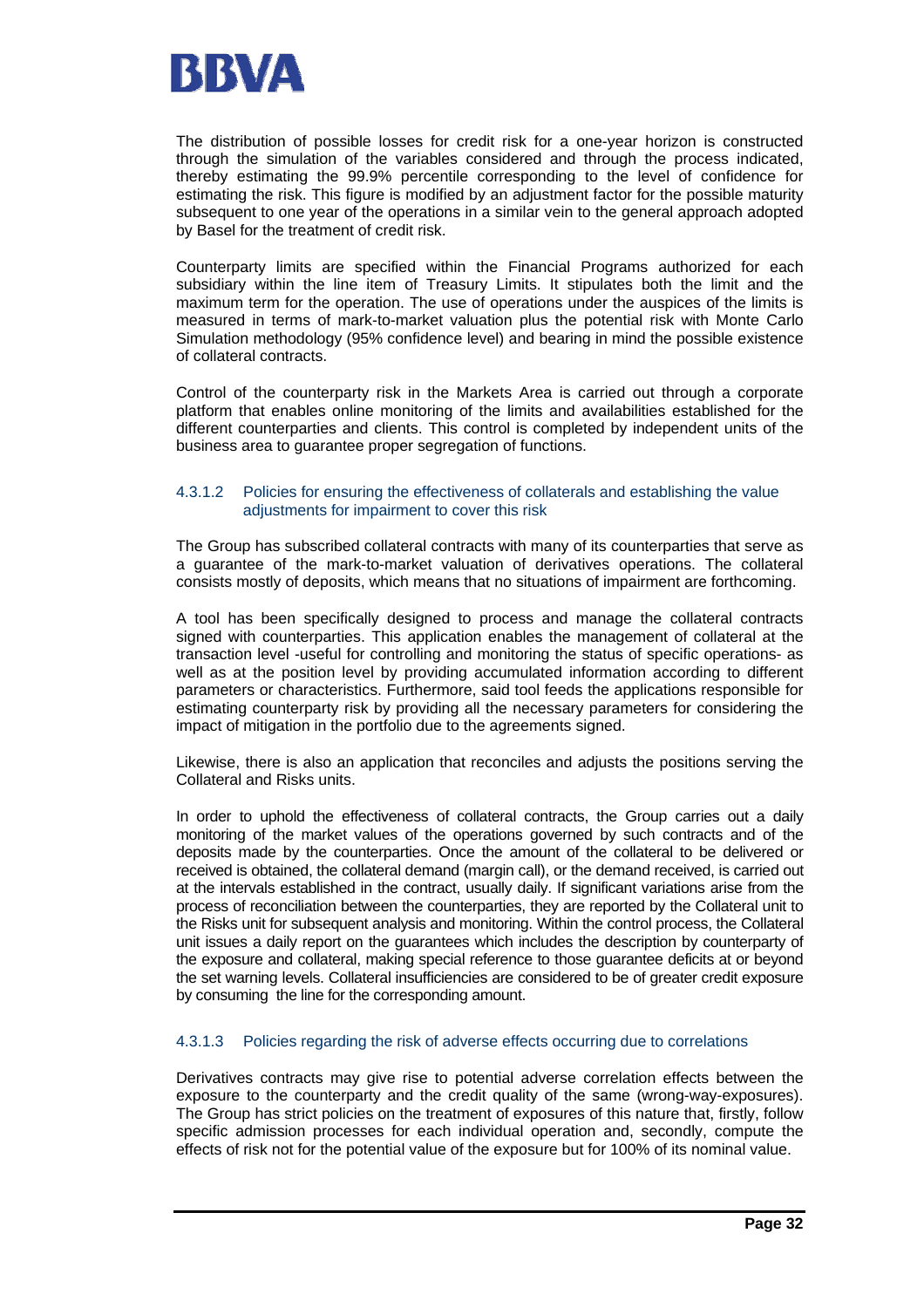

#### 4.3.1.4 Impact of collaterals in the event of a downgrade in their credit rating

Regarding derivatives operations, as a general policy, the Group does not subscribe collateral contracts that involve an increase in the amount to be deposited in the event of the Group being downgraded.

The general criterion applied to date with banking counterparties is to establish a zero threshold within collateral contracts, independently of the mutual rating (provision will be made as collateral of any difference that arises through mark-to-market valuation, however small it may be). Therefore, the Group's downgrading will not have a significant impact on the amount of collateral to be provided.

It is calculated that, in the worst case scenario, in accordance with the characteristics of the current transactions and contracts, the increase of collateral will be below 2% of the total collateral provided on the date of analysis.

## 4.3.2 Amounts of Counterparty Risk

The calculation of the Original Exposure for the counterparty risk of derivatives, according to Rule Seventy-one in the Bank of Spain Circular 3/2008, can be made by means of the following methods: original risk, mark-to-market valuation, standardized and internal models.

The Group calculates solely the value of exposure to risk through the mark-to-market method obtained as the aggregate of the positive mark-to-market value after contractual netting agreements plus the potential future risk of each transaction or instrument.

There follows a specification of the amounts in million euros involved in the counterparty risk of derivatives as at December 31, 2009:

| $\blacksquare$ | Gross positive fair value of the contracts                                 | 32,251 |
|----------------|----------------------------------------------------------------------------|--------|
| $\blacksquare$ | Positive effects arising from Compensation Agreements (netting agreements) | 25.667 |
| ٠              | Credit exposure after netting and before collateral assigned               | 22.777 |
|                | Collateral assigned                                                        | 3.612  |
|                | Credit exposure after netting and collateral assigned                      | 19.165 |

In 2008 the gross positive fair value of the OTC Derivatives transactions amounted to €41,464 million. The positive effects of the netting agreements stood at €30,510 million, and credit exposure after netting and collateral assigned was at  $E$ 8,231 million.

By adding all the other counterparty risk (basically resale and repurchase agreements) to the derivatives, the Original Exposure amounts to €47,359 million and €71,586 million as at December 31, 2009 and 2008, respectively.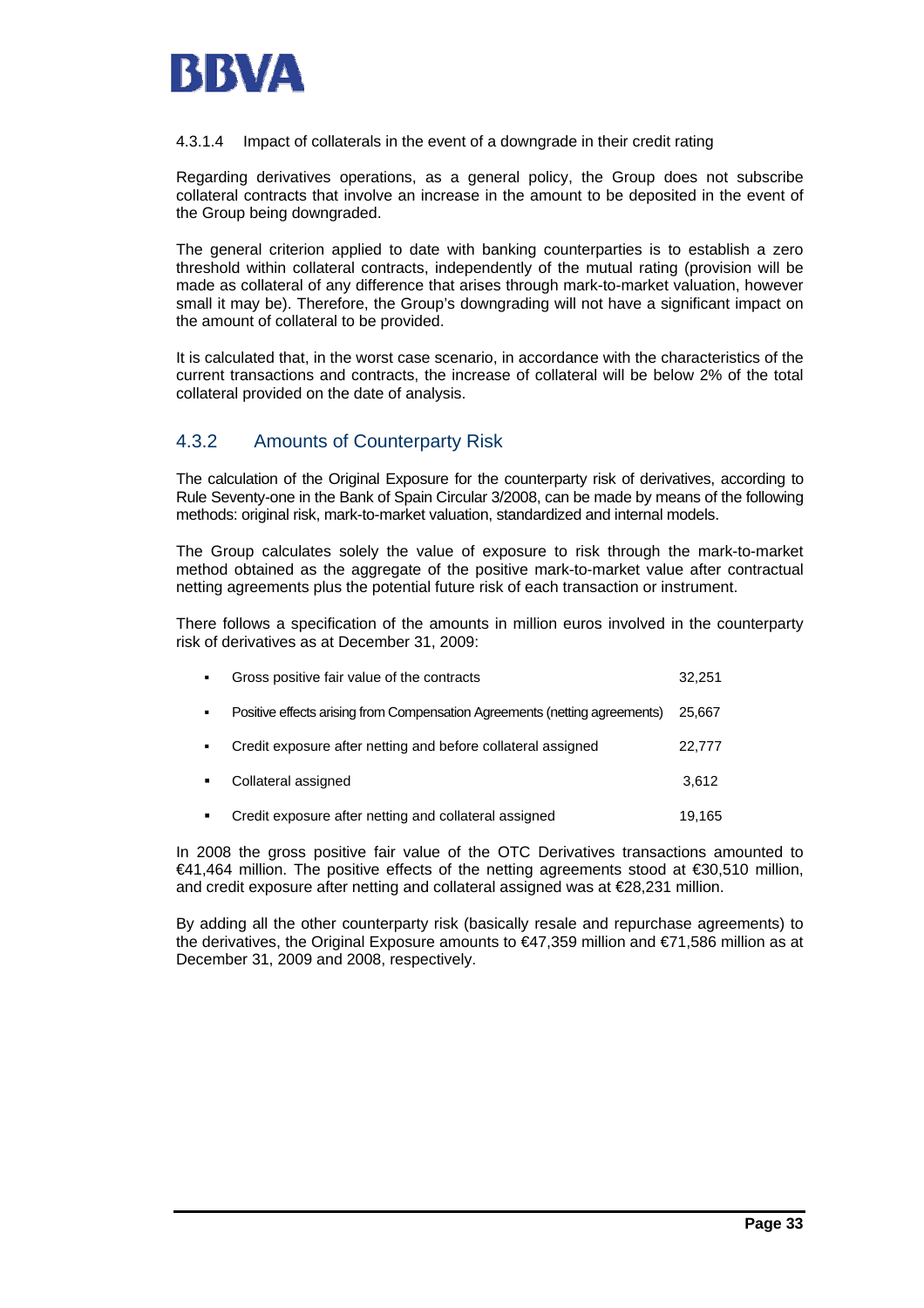

## 4.3.2.1 Credit derivative transactions

The table below shows the amounts corresponding to transactions with credit derivatives used in intermediation activities:

| 12/31/2009<br>Million euros |                                         |                                      |                              |                             |                                  |                       |  |  |  |
|-----------------------------|-----------------------------------------|--------------------------------------|------------------------------|-----------------------------|----------------------------------|-----------------------|--|--|--|
|                             |                                         | <b>Total notional</b>                |                              | <b>Types of Derivatives</b> |                                  |                       |  |  |  |
|                             | <b>Classification of</b><br>derivatives | amount of the<br><b>transactions</b> | (CDS) on individual<br>names | (CDSI) on<br><b>indexes</b> | <b>Baskets Nth to</b><br>default | (CDO) on<br>trounches |  |  |  |
|                             | Of which: Protection<br>purchased       | 30.433                               | 17.933                       | 11.529                      | 261                              | 709                   |  |  |  |
|                             | Of which: Protection<br>sold            | 28.189                               | 15.948                       | 11.449                      | 70                               | 722                   |  |  |  |

The Group does not currently have credit derivatives used for its own lending portfolio.

As at December 31, 2008, the notional amount of the credit derivatives purchased and sold used in intermediation activities was €29,113 million and €26,838 million, respectively.

## **4.4 Information on the Standardized Approach**

## 4.4.1 Identification of external rating agencies

The external credit assessment institutions (ECAIs) appointed by the Group to determine the risk weightings applicable to its exposures are the following: Standard & Poor's, Moody's and Fitch.

The exposures for which the ratings of each ECAI are used are those corresponding to the wholesale portfolios, basically those involving Central Governments and Central Banks. Likewise, for the categories of Financial and Public Institutions country exposure ratings are applied, as stipulated in the Solvency Circular.

In those cases in which a counterparty has ratings by different ECAIs, the Group follows the procedure laid down in Rule Twenty-one in the Solvency Circular, in which specification is made of the order of priority to be used in the assignment of ratings. On the one hand, when two different credit ratings made by nominated ECAIs are available for a rated exposure, application is to be made of the higher risk weighting. On the other hand, when there are more than two credit ratings for the same rated exposure, use is to be made of the two credit ratings that provide the lowest risk weightings. If the two lowest risk weightings coincide, then that weighting will be applied; if they do not coincide, the higher of the two will be applied.

## 4.4.2 Assignment of the credit ratings of public share issues

The number of cases and amount of these assignments is insignificant in the Group.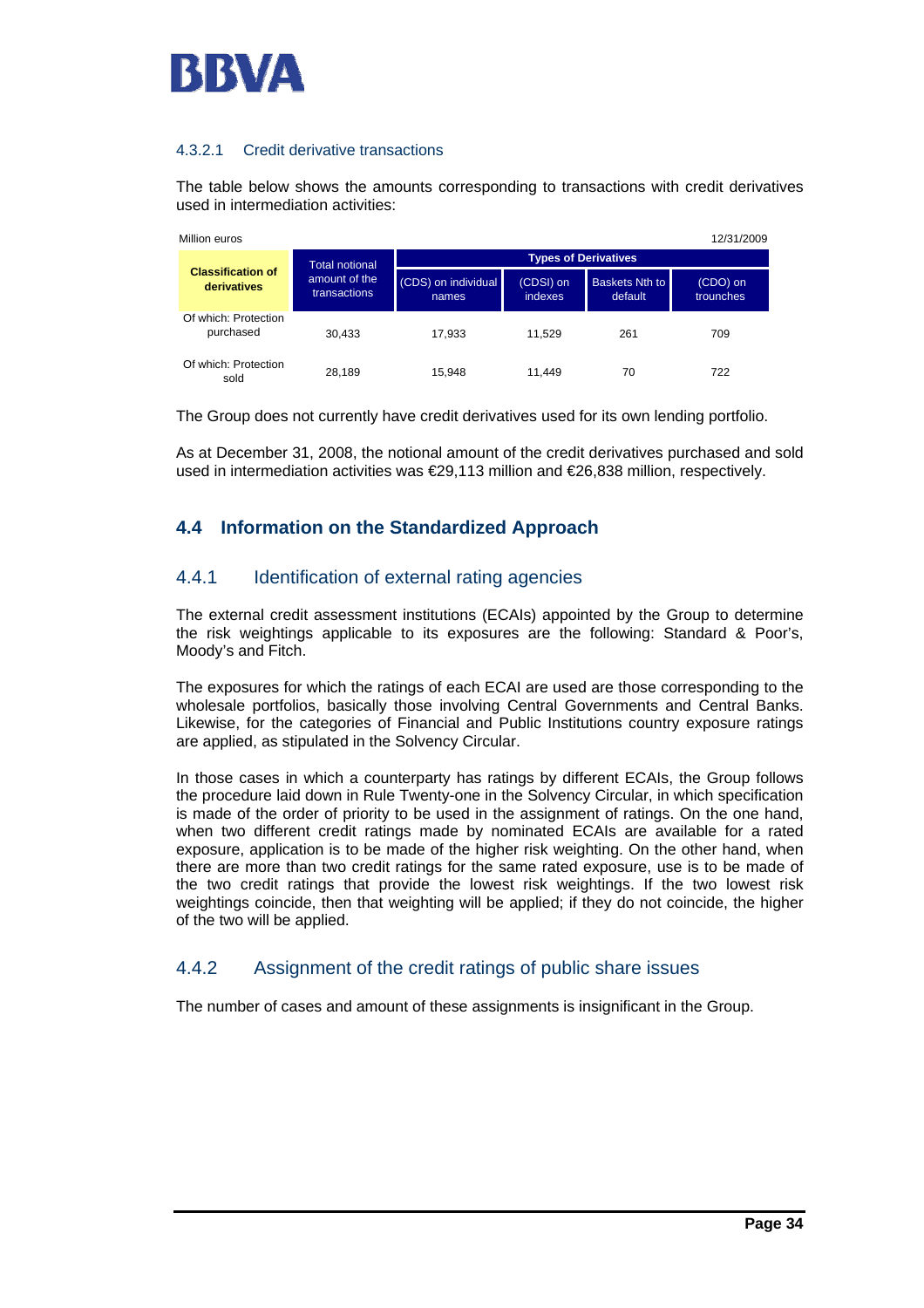

## 4.4.3 Exposure values before and after the application of credit risk mitigation techniques

The following table presents the amounts for net exposure, **prior** to the application of credit risk mitigation techniques, for different risk weightings and for the different categories of risk that correspond to the Standardized Method, excluding securitization positions:

| Million euros                                           |                                   |        |          |                |          |          |          | 12/31/2009 |
|---------------------------------------------------------|-----------------------------------|--------|----------|----------------|----------|----------|----------|------------|
|                                                         | <b>Exposure Net of Provisions</b> |        |          |                |          |          |          |            |
| <b>Category of exposure</b>                             |                                   |        |          | Risk weighting |          |          |          | Total      |
|                                                         | 0%                                | 20%    | 35%      | 50%            | 75%      | 100%     | 150%     |            |
| Central Governments and Central Banks (3)               | 45.192                            | 126    | 0        | 2,468          | 0        | 7.257    | 22       | 55,065     |
| Regional Governments and Local Authorities              | 603                               | 4,427  | 0        | 208            | 0        | 281      | 0        | 5,519      |
| Public Sector Institutions and other Public<br>Entities | 388                               | 6,088  | 0        |                | $\Omega$ | 926      | 0        | 7,402      |
| Multilateral Development Banks                          | 0                                 | 9      | $\Omega$ | 4              | 0        | $\Omega$ | 0        | 13         |
| International Organizations                             | 68                                | 0      | $\Omega$ | $\Omega$       | $\Omega$ | $\Omega$ | $\Omega$ | 68         |
| Institutions                                            | $\Omega$                          | 8,297  | $\Omega$ | 903            | $\Omega$ | 1.115    | $\Omega$ | 10,316     |
| Corporates                                              | $\Omega$                          | 4,497  | $\Omega$ | 2.647          | 0        | 73.360   | 225      | 80,729     |
| Retail                                                  | $\Omega$                          | 0      | $\Omega$ | $\Omega$       | 33,559   | $\Omega$ | $\Omega$ | 33,559     |
| Collateralized with real estate property                | $\Omega$                          | 0      | 23.137   | 7.794          | $\Omega$ | 6.882    | $\Omega$ | 37,814     |
| Default status                                          | $\Omega$                          | 0      | $\Omega$ | 20             | 0        | 6.232    | 815      | 7,067      |
| High risk                                               | $\Omega$                          | 0      | $\Omega$ | 0              | 0        | 77       | 1,395    | 1,472      |
| Short Term to Institutions and Corporates               | $\Omega$                          | 481    | $\Omega$ | $\Omega$       | 0        | $\Omega$ | 0        | 481        |
| Mutual funds                                            | $\Omega$                          | 1      | $\Omega$ | $\Omega$       | $\Omega$ | 50       | $\Omega$ | 51         |
| Other Exposures                                         | 5,933                             | 29     | 0        | $\Omega$       | 0        | 9,939    | 3        | 15,904     |
| $TOTAL$ <sup>(1)</sup>                                  | 52,184                            | 23,955 | 23,137   | 14,046         | 33,559   | 106,120  | 2,460    | 255,460    |
| <b>Notes</b>                                            |                                   |        |          |                |          |          |          |            |

**(1)**It does not include securitization positions.

| Million euros                                           |                                   |        |        |                |                |         |                | 12/31/2008 |  |
|---------------------------------------------------------|-----------------------------------|--------|--------|----------------|----------------|---------|----------------|------------|--|
|                                                         | <b>Exposure Net of Provisions</b> |        |        |                |                |         |                |            |  |
| <b>Category of exposure</b>                             |                                   |        |        | Risk weighting |                |         |                | Total      |  |
|                                                         | 0%                                | 20%    | 35%    | 50%            | 75%            | 100%    | 150%           |            |  |
| Central Governments and Central Banks                   | 22,322                            | 20,402 |        | 613            |                | 8,317   | 15             | 51,669     |  |
| Regional Governments and Local Authorities              | 11                                | 3,112  |        | 1,408          |                | 768     | $\overline{4}$ | 5,302      |  |
| Public Sector Institutions and other Public<br>Entities | 458                               | 222    |        |                | $\overline{7}$ | 242     |                | 929        |  |
| Multilateral Development Banks                          |                                   | 3      |        | ٠              | ۰              |         |                | 3          |  |
| International Organizations                             | 16                                |        |        |                |                |         |                | 16         |  |
| Institutions                                            | ۰                                 | 14,829 |        | 361            | ۰              | 562     |                | 15,752     |  |
| Corporates                                              | ۰                                 | 558    | ۰      | 1,731          |                | 87,547  | 411            | 90,248     |  |
| Retail                                                  |                                   | ٠      |        | ٠              | 44,817         |         |                | 44,817     |  |
| Collateralized with real estate property                |                                   | ٠      | 26,189 | 280            |                | 3,948   | 810            | 31,227     |  |
| Default status                                          |                                   | ٠      |        | 58             | ٠              | 3,247   | 496            | 3,801      |  |
| High risk                                               |                                   | ٠      |        | 1              | ۰              | 135     | 880            | 1,016      |  |
| Short Term to Institutions and Corporates               |                                   | 95     |        |                |                |         |                | 95         |  |
| Mutual funds                                            |                                   |        |        | ٠              |                | 59      |                | 59         |  |
| Other Exposures                                         | 17,724                            | 161    | 0      | 2              | 53             | 9,805   | 144            | 27,890     |  |
| $\underline{\texttt{TOTAL}}^{(1)}$                      | 40,531                            | 39,382 | 26,189 | 4,454          | 44,876         | 114,631 | 2,762          | 272,825    |  |

**Notes**

**(2)**It does not include securitization positions.

There follows a presentation of exposure amounts, **after** the application of credit risk mitigation techniques, for different risk weightings and for the different categories of risk that correspond to the Standardized Method, excluding securitization positions.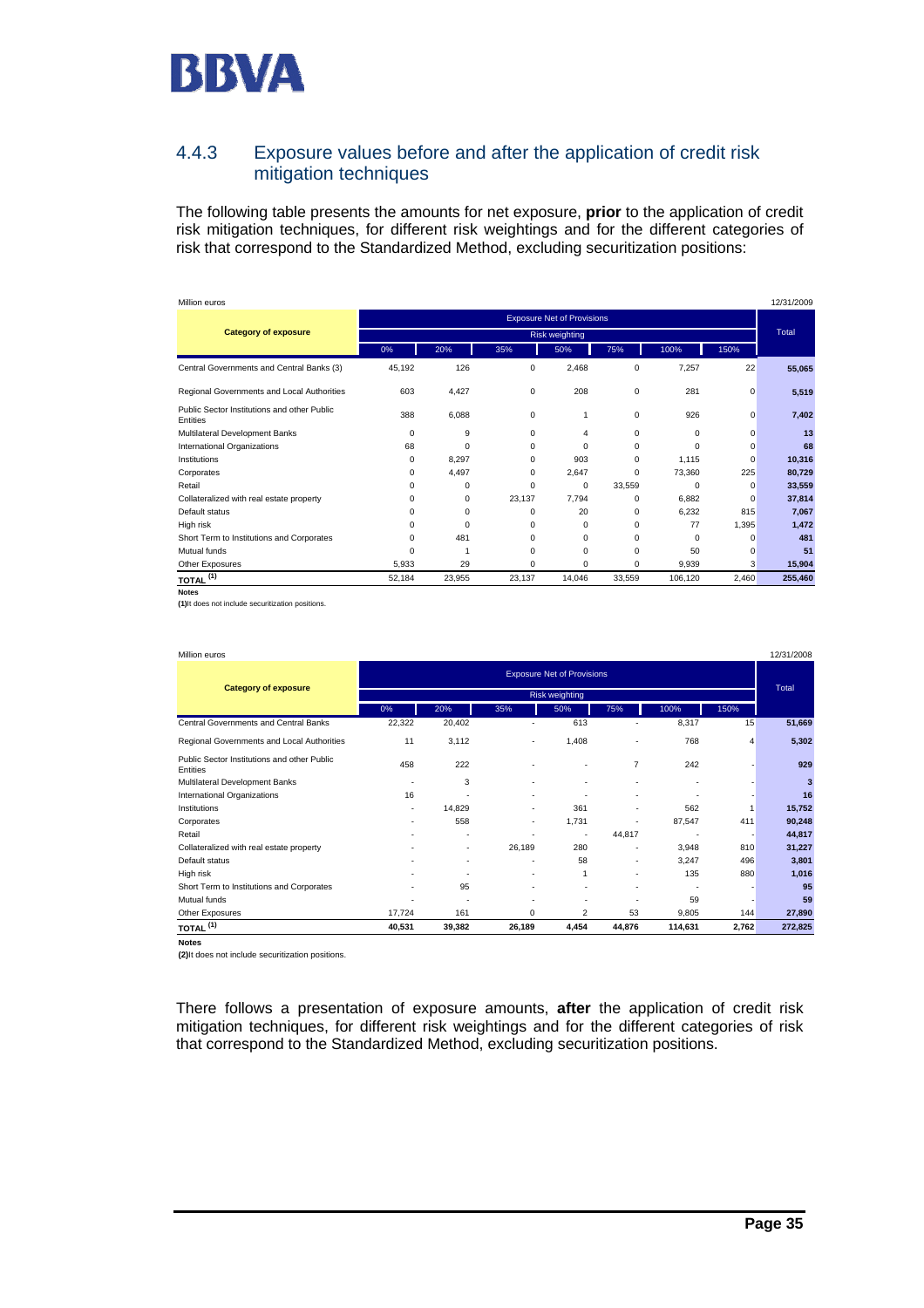

| Million euros                                           |          |          |             |                       |             |          |          | 12/31/2009 |  |
|---------------------------------------------------------|----------|----------|-------------|-----------------------|-------------|----------|----------|------------|--|
| Fully Adjusted Value of the exposure (1)                |          |          |             |                       |             |          |          |            |  |
| <b>Category of exposure</b>                             |          |          |             | <b>Risk weighting</b> |             |          |          | Total      |  |
|                                                         | 0%       | 20%      | 35%         | 50%                   | 75%         | 100%     | 150%     |            |  |
| Central Governments and Central Banks                   | 44,204   | 126      | $\mathbf 0$ | 2,470                 | 0           | 7,257    | 22       | 54,079     |  |
| Regional Governments and Local Authorities              | 603      | 4,432    | 0           | 208                   | $\mathbf 0$ | 281      | 0        | 5,524      |  |
| Public Sector Institutions and other Public<br>Entities | 388      | 6,036    | 0           | 1                     | 0           | 881      | 0        | 7,305      |  |
| Multilateral Development Banks                          | $\Omega$ | 9        | $\Omega$    | 4                     | $\Omega$    | $\Omega$ | $\Omega$ | 13         |  |
| International Organizations                             | 68       | $\Omega$ | $\Omega$    | $\Omega$              | $\Omega$    | $\Omega$ | $\Omega$ | 68         |  |
| Institutions                                            | $\Omega$ | 9,866    | O           | 905                   | $\Omega$    | 1,123    | $\Omega$ | 11,895     |  |
| Corporates                                              | 0        | 4,451    | 3           | 2,904                 | $\Omega$    | 70,942   | 225      | 78,526     |  |
| Retail                                                  |          | $\Omega$ | $\Omega$    | $\Omega$              | 31,985      | $\Omega$ | $\Omega$ | 31,985     |  |
| Collateralized with real estate property                |          | 0        | 23,131      | 7,748                 | $\Omega$    | 6,840    | C        | 37,719     |  |
| Default status                                          |          | 0        | $\Omega$    | 20                    | $\Omega$    | 6,228    | 813      | 7,061      |  |
| High risk                                               |          | $\Omega$ | $\Omega$    | $\Omega$              | $\Omega$    | 67       | 1,350    | 1,417      |  |
| Short Term to Institutions and Corporates               | O        | 481      | $\Omega$    | $\Omega$              | $\Omega$    | $\Omega$ | O        | 481        |  |
| Mutual funds                                            | n        |          | $\Omega$    | $\Omega$              | $\Omega$    | 50       | C        | 51         |  |
| Other Exposures                                         | 6,802    | 29       | $\Omega$    | 0                     | 0           | 9,915    | 9        | 16,755     |  |
| $\underline{\text{total}}^{(2)}$<br><b>Notes</b>        | 52,065   | 25,431   | 23,135      | 14,261                | 31,985      | 103,583  | 2,420    | 252,880    |  |

**(1)** It is defined as the value of the exposure net of provisions, following the application of risk mitigation techniques. **(2)**It does not include securitization positions.

#### Million euros 12/31/2008

|                                                         | Fully Adjusted Value of the exposure (1) |          |          |          |          |          |          |         |  |
|---------------------------------------------------------|------------------------------------------|----------|----------|----------|----------|----------|----------|---------|--|
| <b>Category of exposure</b>                             | Risk weighting                           |          |          |          |          |          |          |         |  |
|                                                         | 0%                                       | 20%      | 35%      | 50%      | 75%      | 100%     | 150%     |         |  |
| Central Governments and Central Banks                   | 21,963                                   | 19,285   | 0        | 588      | 0        | 7,866    | 14       | 49,716  |  |
| Regional Governments and Local Authorities              | $\overline{7}$                           | 3,123    | 0        | 1,408    | 0        | 768      | 4        | 5,311   |  |
| Public Sector Institutions and other Public<br>Entities | 438                                      | 212      | $\Omega$ | 0        | 6        | 223      | $\Omega$ | 880     |  |
| Multilateral Development Banks                          | $\Omega$                                 | 3        | 0        | 0        | 0        | 0        | $\Omega$ | 3       |  |
| International Organizations                             | 16                                       | $\Omega$ | $\Omega$ | $\Omega$ | 0        |          | O        | 16      |  |
| Institutions                                            | 696                                      | 17,877   | 227      | 473      | 0        | 510      |          | 19,784  |  |
| Corporates                                              | $\Omega$                                 | 548      | $\Omega$ | 1,695    | 0        | 84,098   | 402      | 86,743  |  |
| Retail                                                  | O                                        | $\Omega$ | $\Omega$ | $\Omega$ | 44,407   |          | 0        | 44,407  |  |
| Collateralized with real estate property                | $\Omega$                                 | 0        | 28,164   | 301      | $\Omega$ | 4,225    | $\Omega$ | 32,690  |  |
| Default status                                          | $\Omega$                                 | 0        | 0        | 61       | $\Omega$ | 3,398    | 524      | 3,984   |  |
| High risk                                               | $\Omega$                                 | $\Omega$ | 0        | $\Omega$ | 0        | 19       | 955      | 974     |  |
| Short Term to Institutions and Corporates               | $\Omega$                                 | 95       | $\Omega$ | $\Omega$ | 0        | $\Omega$ | $\Omega$ | 95      |  |
| Mutual funds                                            | $\Omega$                                 | 0        | 0        | 0        | $\Omega$ | 59       | $\Omega$ | 59      |  |
| Other Exposures                                         | 17,801                                   | 155      | 66       | 3        | 51       | 9,447    | 146      | 27,669  |  |
| $\underline{\text{total}}^{(2)}$<br><b>Notes</b>        | 40,921                                   | 41,299   | 28,457   | 4,530    | 44,464   | 110,614  | 2,046    | 272,330 |  |

**(1)** It is defined as the value of the exposure net of provisions, following the application of risk mitigation techniques.<br>**(2)**It does not include securitization positions.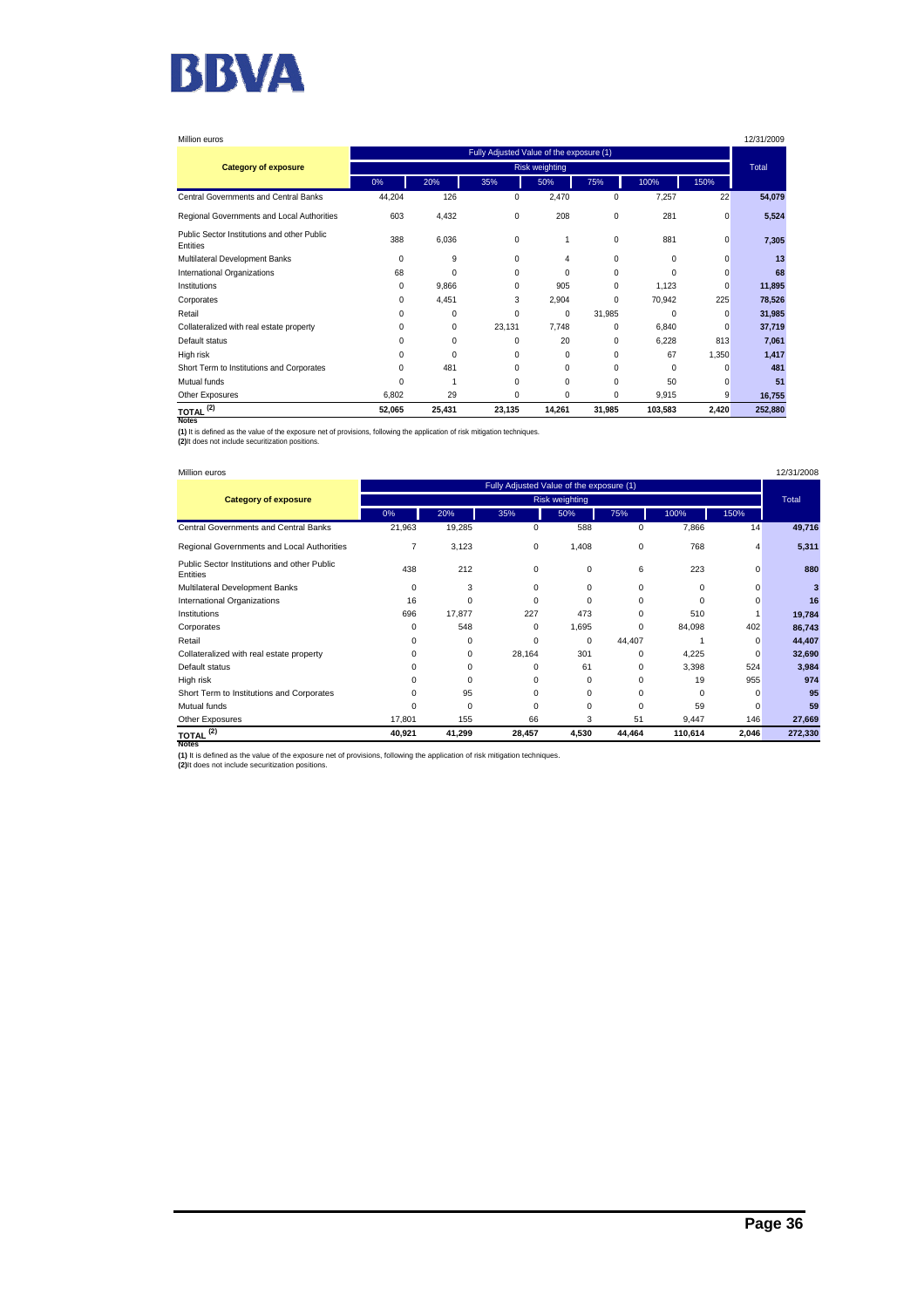

## **4.5 Information on the IRB Method**

## 4.5.1 General information

#### 4.5.1.1 Authorization by the Bank of Spain for the use of the IRB Method

The following is a list of the models authorized by the Bank of Spain for the purpose of their use in the calculation of capital requirements.

| <b>Institution</b>        | Portfolio                       |  |  |  |
|---------------------------|---------------------------------|--|--|--|
|                           | <b>Financial Institutions</b>   |  |  |  |
|                           | <b>Public Institutions</b>      |  |  |  |
| <b>BBVA SA</b>            | Corporates                      |  |  |  |
| Finanzia Banco de Crédito | <b>SMEs</b>                     |  |  |  |
| Uno-E Bank                | Developers                      |  |  |  |
|                           | <b>Retail Mortgages</b>         |  |  |  |
|                           | <b>Specialist Finance</b>       |  |  |  |
| Finanzia Banco de Crédito | Autos Finanzia                  |  |  |  |
| <b>BBVA Ireland</b>       | Corporates                      |  |  |  |
|                           | <b>Financial Institutions</b>   |  |  |  |
| <b>BBVA Bancomer</b>      | Retail Revolving (Credit Cards) |  |  |  |
| <b>BBVA Group</b>         | Equity portfolios               |  |  |  |

The approval of the models by the Bank of Spain includes both own estimations of the probability of default (PD), loss given default (LGD) and the internal estimation of credit conversion factors (CCFs).

In June 2009, the Bank of Spain authorized the BBVA Group to use the method based on internal classifications (IRB Method) to determine capital requirements at the consolidated level of the credit exposures evaluated by the BBVA Bancomer credit card model. Said model was also authorized by Mexico's national banking and exchange authority (Comisión Nacional Bancaria y de Valores - CNBV) at the local level.

The Group maintains its calendar established for receiving approval for additional Advanced Internal Models in different types of risks and geographical areas.

#### 4.5.1.2 Structure of internal rating systems and relationship between internal and external ratings

The Group has rating tools for each one of the exposure categories listed in the Basel Accord.

The retail portfolio has scoring tools for determining the credit quality of transactions on the basis of information on the transaction itself and on the customer. The scoring models are algorithms estimated using statistical methods that score each transaction. This score reflects the transaction's level of risk and is in direct relation to its probability of default (PD).

These decision models are the basic tool for deciding who should receive a loan and the amount to be granted, thereby contributing to both the arrangement and management of *retail* type loans.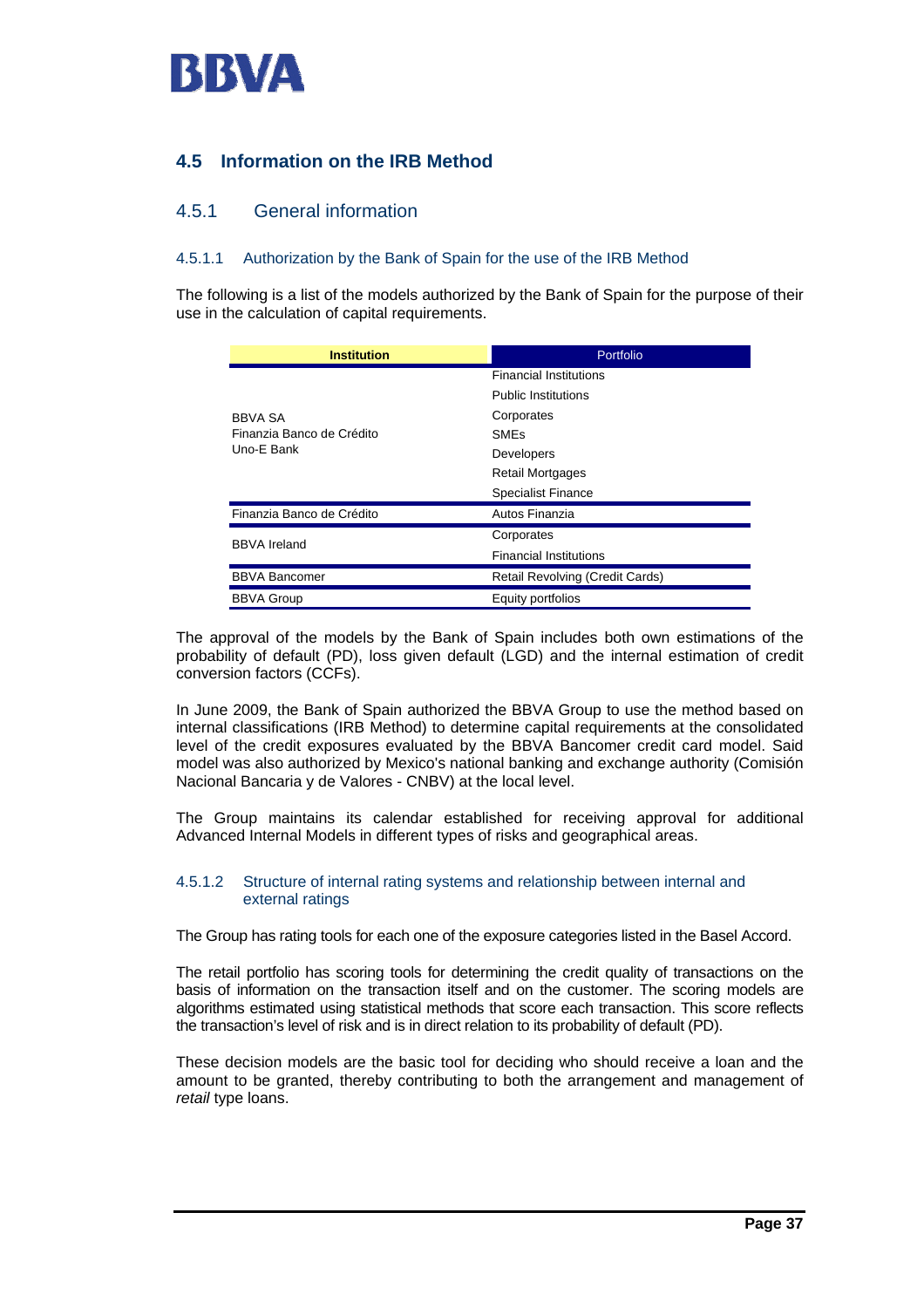

For the wholesale portfolio, the Group has rating tools that, as opposed to *scorings,* do not assess transactions but rather, customers. The Group has different tools for rating the various customer segments: SMEs, corporates, public administrations, etc.

In those wholesale portfolios in which the number of defaults is very low (sovereign risks, corporates, financial institutions) the internal information is supplemented by the *benchmarks* of external rating agencies. The PD estimations made by the Group are transferred to the Group's Master Scale, enabling a comparison to be made with the scales used by external agencies.

#### 4.5.1.3 Use of internal estimations for purposes other than the calculation of capital requirements

The Group's internal estimations are a vital component of management based on value creation, giving rise to criteria for assessing the risk-return trade-off.

These measures have a broad range of uses, from the adoption of strategic business decisions through to the individual admission of transactions.

Specifically, internal estimations are used in everyday business in support of credit risk management through their inclusion in admission and monitoring processes, as well as in the pricing of transactions.

The management use of performance metrics that consider expected loss, economic capital and risk-adjusted return enables the monitoring of portfolios and the assessment of non-performing positions, among others.

#### 4.5.1.4 Process for managing and recognizing the effects of credit risk mitigation

The Group uses risk mitigation techniques for exposures pertaining to the wholesale portfolio by replacing the obligor's PD with that of the guarantor, in those cases in which the latter is eligible and their PD is lower than the obligor's.

Regarding processes of retail admission, the *scoring* contains the effect of the guarantor, and the recovery flows that are forthcoming throughout the cycle reflect the recoveries related to the guarantees associated with the contracts. This means that the effect of the guarantees is taken into account in the actual estimation of the loss given default for retail portfolios.

#### 4.5.1.5 Mechanisms used for controlling internal rating systems

The Entity carries out the control and monitoring of the rating systems and metrics for risk management for corporates and institutions. The activities are carried out, within certain analytical and qualitative fields, by realizing periodic 360 degree monitoring of all impacts of the tools as well as their internal function in terms of efficiency and effectiveness.

Global understanding of the systems allows action plans to be established and follow-up of their proper execution to be carried out. In this context, the weaknesses of the rating systems are identified and managed, with monitoring function as the main driving force of new developments and evolutionary maintenance, which allow the business interests of the entity to be aligned with regulatory requirements within a framework of analytical, technical and technological capacities.

Analysis, in the methodological sphere, is defined as the monitoring of the predictive capabilities of the models, back-testing calibration of the parameters, proper granularity and concentration, sample stability of input, as well as traceability, integrity and consistency.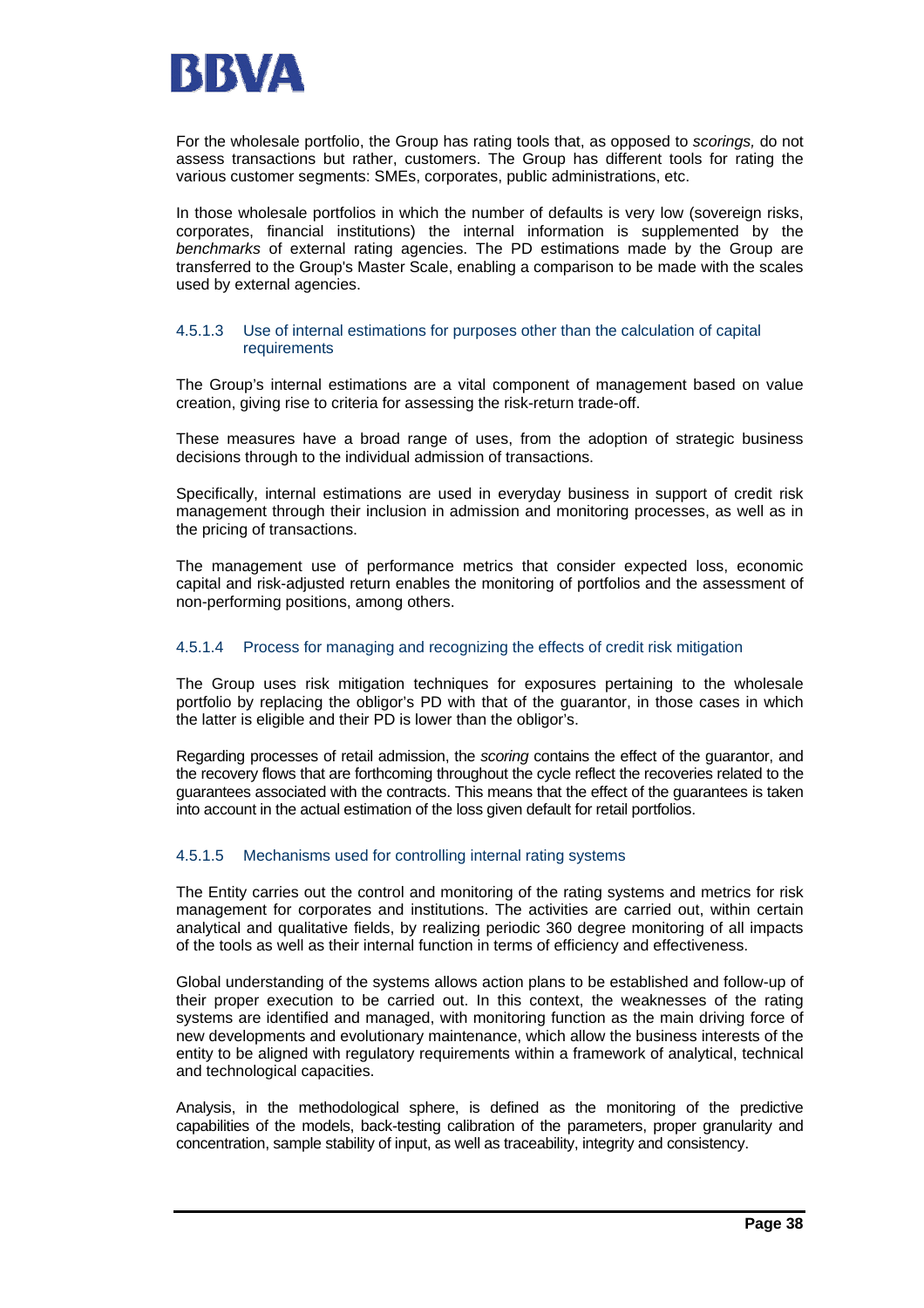

The use of rating systems by the different areas is overseen from the context of integration in management. This context defines parameter sensitivity tests, stress-tests of estimates, proper use of the parameters in the portfolio management to facilitate decision-making, control of exposure without rating, risk policies and the framework for delegating tasks, structures of decision-making committees, implementation risk evaluation, proper technological environment, evaluation of the inclusion of the parameters in corporate applications, proper follow-up of the training of users to guarantee its proper implementation and full comprehension, follow-up of the correct structure and quality of documentation, as well as all other activities that ensure the proper use of management metrics.

Furthermore, access to the internal rating repository is based on IT system-authorized profiles ensuring that only the customer's loan management supervisors can see the *scoring* and *rating.*

Control of the capital process is performed by Risk Units that are independent of the units that calculate the *scoring* and *rating* and which, therefore, are users of the internal rating system. These control mechanisms are established at different levels of the process, such as at input, execution and final outputs, and involve both the integrity of the data and their accuracy and correctness.

#### 4.5.1.6 Description of the internal rating process

There follows a description of the internal classification processes according to each customer category:

 $\checkmark$  Central banks and central governments: The assignment of sovereign risk ratings is made by the Risk Units nominated accordingly, which periodically analyze customers of this nature, rating them according to the parameters included in the corresponding *rating* model.

This model comprises different tools depending on the type of country: developed, emerging or peripheral. Ratings in local and foreign currencies are generated for these three tools.

In general, the rating is obtained through the ratings of external agencies, if these exist, except for the case of foreign currencies in emerging and peripheral countries in which a ratio is established among the scores granted to each country for Country Risk, and the empirical PD of the rating agencies, which enable the classification of these countries using the BBVA master scale.

In the case of emerging countries with presence of BBVA subsidiaries, the rating in local currency is adjusted to that obtained by the emerging countries' tool under the authorization of the Sovereign Risk Committee.

9 **Institutions:** The *rating* of Public Institutions is generally provided by the Risk Units responsible for their approval, on a yearly basis, coinciding with the review of customer risk or with the reporting of their accounts.

 In the case of Financial Institutions, the Risk Unit responsible makes a regular assessment of this type of customers, continuously monitoring their evolution on domestic and international markets.

9 **Corporates:** This includes exposures with SMEs, specialized lending and collection rights. Corporate customers are classified according to which one of the different segments in this portfolio they belong to. The responsibility for the assessment may befall either the Units originating the risk or those approving it.

Furthermore, for the assessment and arrangement of specialized lending, the Group has chosen to apply the supervisory slotting criteria approach, as featured in the Basel Accord of June 2004 and in the Solvency Circular.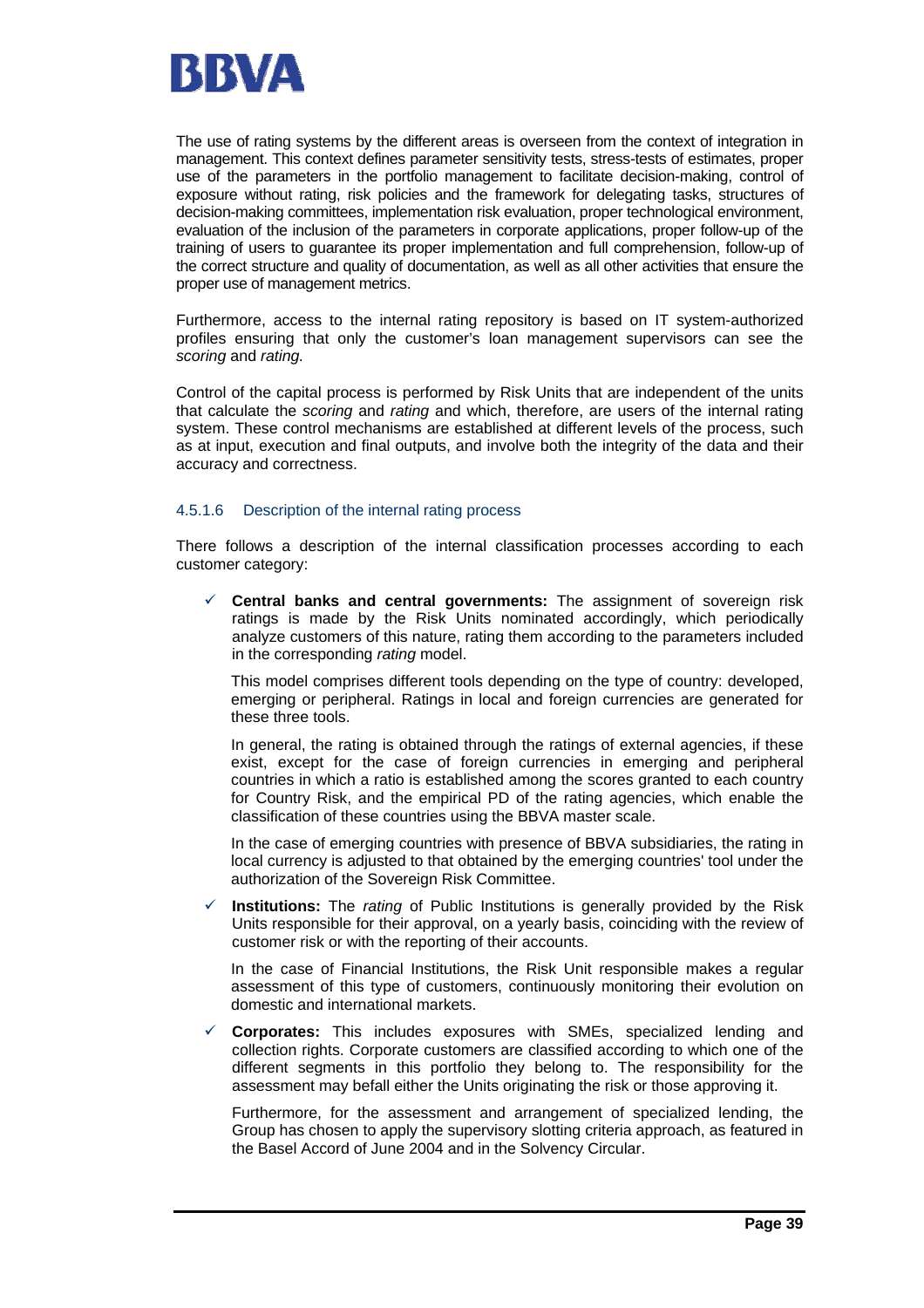

**Retail:** It has been broken down into each one of the exposure categories referred to by the correlations foreseen in the sections defined in the Solvency Circular.

One of the most important processes in which scoring is fully integrated at the highest level and in all decision-making areas is the Group's process for approving retail transactions. Scoring is an important factor for the analysis and resolution of transactions and it is a mandatory requirement to include it in decision-making on risk in those segments for which it has been designed. In the process of marketing and approving retail transactions, the manager is responsible for marketing management, the quality of the risk and the return, in other words, the customer's comprehensive management, attending to the processes of admission, monitoring and control.

The rating process is as follows for each specific category of retail exposure:

- o Spain Mortgages: the manager collects data on the customer (personal, financial, banking relationship information) and on the operation (LTV, amount, maturity, etc.) and carries out the rating of the transaction with the scoring. The decision of whether it is approved is made based on the results issued by the model.
- o CF Automobiles: in BBVA Finanzia, the financing application may enter through the Call Center or be directly recorded in Finanzianet by our authorized dealers. The necessary information on the client (personal, financial information, authorization of the consult from the external bureau of credit) and on the transaction (maturity, amount, etc.) to complete the rating of the transaction with the scoring. Once the validity of the information provided is obtained, the decision of whether to approve it is made based on the results issued by the model.
- o BBVA Bancomer credit cards: the manager or product specialist party gathers the necessary information on the client (personal, financial information and authorization of the consult from the external bureau) and on the transaction (limit requested) to complete the rating of the transaction with the scoring. The decision of whether it is approved is made based on the results issued by the model.

**Equity**: For its portfolio position registered as equity, the Group is applying the *rating* obtained for the customer as a result of their classification in the lending process.

#### 4.5.1.7 Definitions, methods and data for estimation and validation of PD

The estimation of the parameters is based on the uniform definition of default used in the Group.

For the purpose of both considering default and estimating parameters, there are two different approaches in the Group:

- The contract approach is applied within the sphere of retail risk. Each customer transaction is treated as a separate unit in terms of credit risk, whereby the fact that a customer defaults on one of their transactions does not mean that their other transactions are considered to have defaulted.
- The customer approach is applied to the remainder of the portfolio. The significant unit - when defining default - is the customer's sum of contracts, which enter a situation of default en masse when the customer defaults.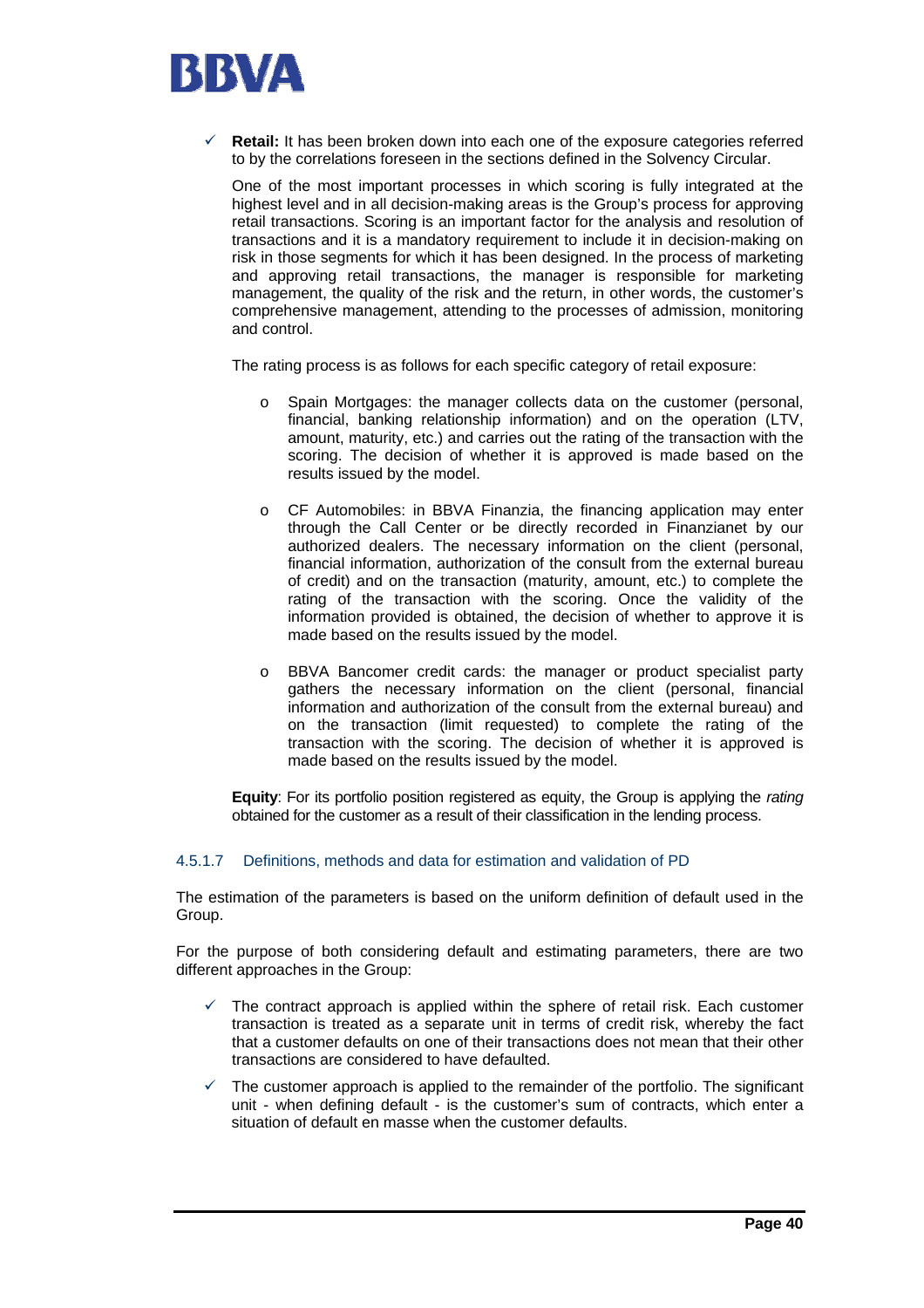

The Group considers a contract or customer to be in default status when the situation described in 4.1.1 arises.

In addition, to avoid including defaults for small amounts in the estimations, defaulted volumes are to pass through a materiality filter that depends on the type of customer and transaction.

Therefore, there are no deviations regarding the rules on the definition of default.

#### **Estimating parameters**

The Group has an information system called RAR (Risk-Adjusted Return) that reflects the information on each exposure to credit risk in the Group's various portfolios and is used for providing historical data that are used both for estimating the parameters and for obtaining the latest information on the figures for capital and expected loss.

The sources of information used for estimating the risk parameters are the outputs of historical data that are integrated within the Risk-Adjusted Return (RAR) system, which were designed specifically for this purpose.

By and large, estimates of the risk parameters probability of default (PD), loss given default (LGD) and credit conversion factors (CCF) are generated on the basis of historical data recorded by the Group. In the case of low default portfolios (LDP), in which the number of defaults tends to be insufficient for obtaining empirical estimates, use is made of data from external agencies that are merged with the internal information available and expert criteria.

Internal estimations of the PD, LGD and CCF parameters are made for all the Group's portfolios.

There follows a detail of the estimation methodologies used for the PD, LGD and CCF risk parameters.

#### a. Probability of default (PD)

The methodology used for estimating the PD in those cases that have a mass of internal data of sufficient size is based on the creation of pools of exposures. The groups proposed with a view to calibration are defined by pooling contracts together seeking to achieve intragroup uniformity in terms of credit quality and differentiation with all the other risk groups. The largest possible number of pools is defined in order to allow a suitable discrimination of risk. The basic metric used for making these groupings is the score, being supplemented by other relevant metrics regarding PD that are proven to be sufficiently distinguishable depending on the portfolio.

Once the pools of exposures have been defined, the average empirical PD recorded for each one is obtained and adjusted to the cycle. This metric provides stable estimates over the course of the economic cycle, referred to as PD-TTC (*Through the Cycle*). This calculation considers the portfolio's track record and provides long-term levels of PD.

The PD estimates made in the Group are transferred to the Group's Master Scale, which is no more than a uniform and readily understandable adjustment of the different levels of credit quality, whereby a comparison can be made in terms of credit quality between different portfolios and which, moreover, is comparable with the scales used by external agencies.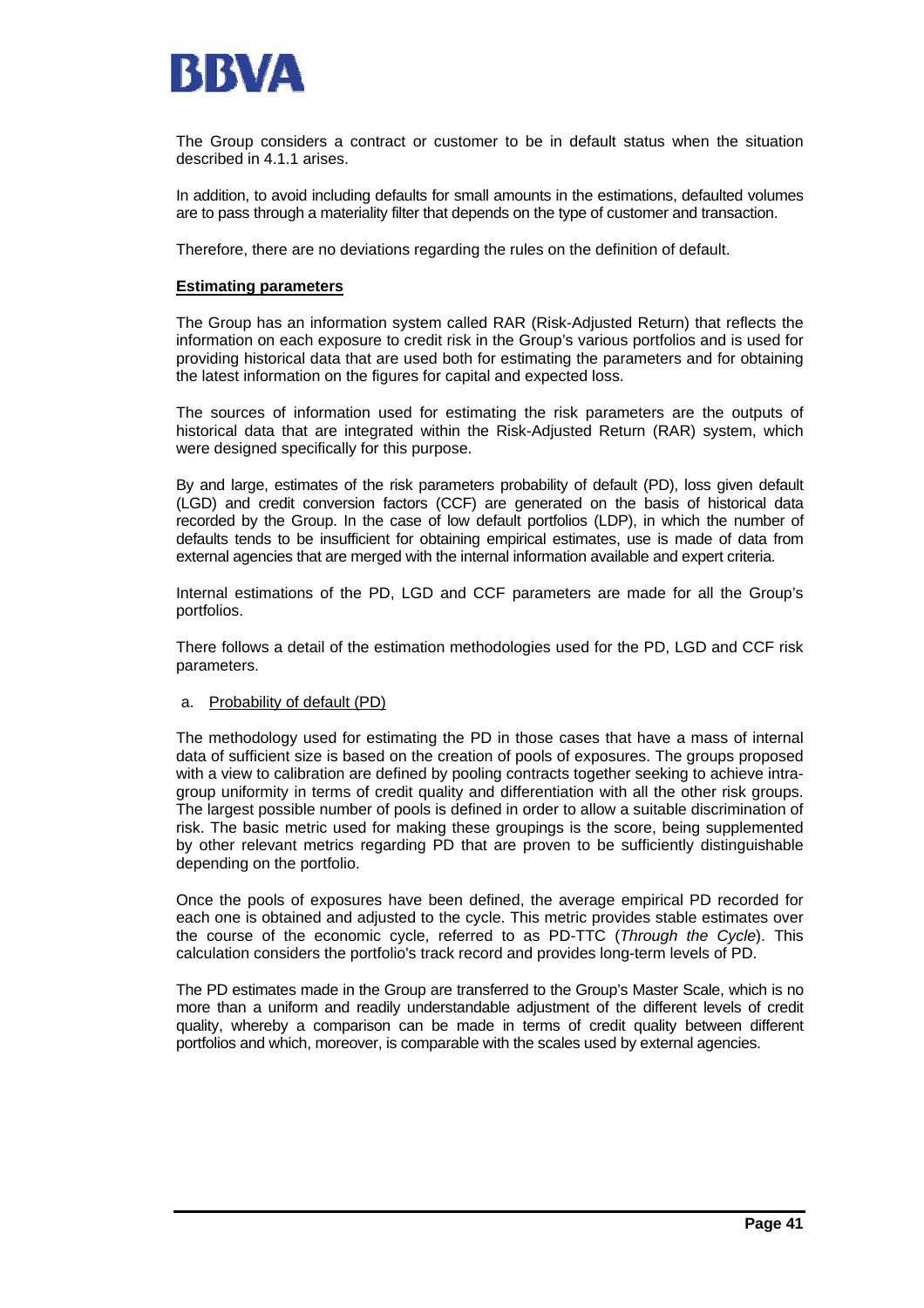

In those cases in which there is insufficient data available in the databases of historical records for making an empirical estimate, use is made of data provided by external rating agencies. This method is applied to low default portfolios (LDP) and to those for which there is not expected to be a sufficient number of future defaults for making sufficiently reliable estimates. This process involves the empirical PDs observed by External Credit Assessment Institutions for obtaining the PD of internal risk groups.

#### b. Loss given default (LGD)

As a general rule, the method used for estimating loss given default is referred to as *Workout* LGD. Here, LGD is obtained as a quotient of the sum of all the financial flows recorded during the recovery process that takes place when a transaction defaults and the transaction's exposure at the time of the default.

This estimate is made by considering all the historical data recorded in internal systems. When making the estimates, there are transactions that have already defaulted but for which the recovery process is still ongoing, whereby the loss given default recorded at the time of the estimate is higher than it will ultimately be. The necessary adjustments are made for these so as not to distort the estimate.

These estimates are made by defining uniform risk groups in terms of the nature of the operations that determine loss given default. They are made in such a way that there are enough groups for each one to be distinguishable and receive a different estimate.

In keeping with the guidelines set out by the rules, the estimates are made by distinguishing between wholesale and retail type exposures.

Regarding low default portfolios (LDP), there is insufficient historical experience to make a reliable estimation using the *Workout* LGD method, so use is made of external sources of information that are combined with internal data to provide the portfolio with a representative rate of loss given default.

The loss given default rates estimated according to the internal databases the Group holds are conditioned to the moment of the cycle of the data window used, given that loss given default varies over the economic cycle. Hence, two concepts can be defined: long-term loss given default, referred to as Long-Run LGD (LRLGD), and loss given default at the worst moment in the cycle, called *Downturn* LGD (DLGD).

LRLGD is calculated by making an adjustment to capture the difference between the loss given default obtained empirically with the available sample and the average loss given default observed throughout the economic cycle.

In addition, an estimate is made to reflect the loss given default that would be observed at the worst moment in the next economic cycle (DLGD). This involves an internal model that loads the empirical estimations of loss given default up to the level expected at the worst moment in the cycle.

These estimates are made for those portfolios whose loss given default is noticeably sensitive to the cycle. Determination is made for each portfolio of the different ways the recovery cycles can conclude, differentiating solely those that lead to significantly different estimations of loss given default, with an estimate of the level those parameters would have in a *downturn situation*.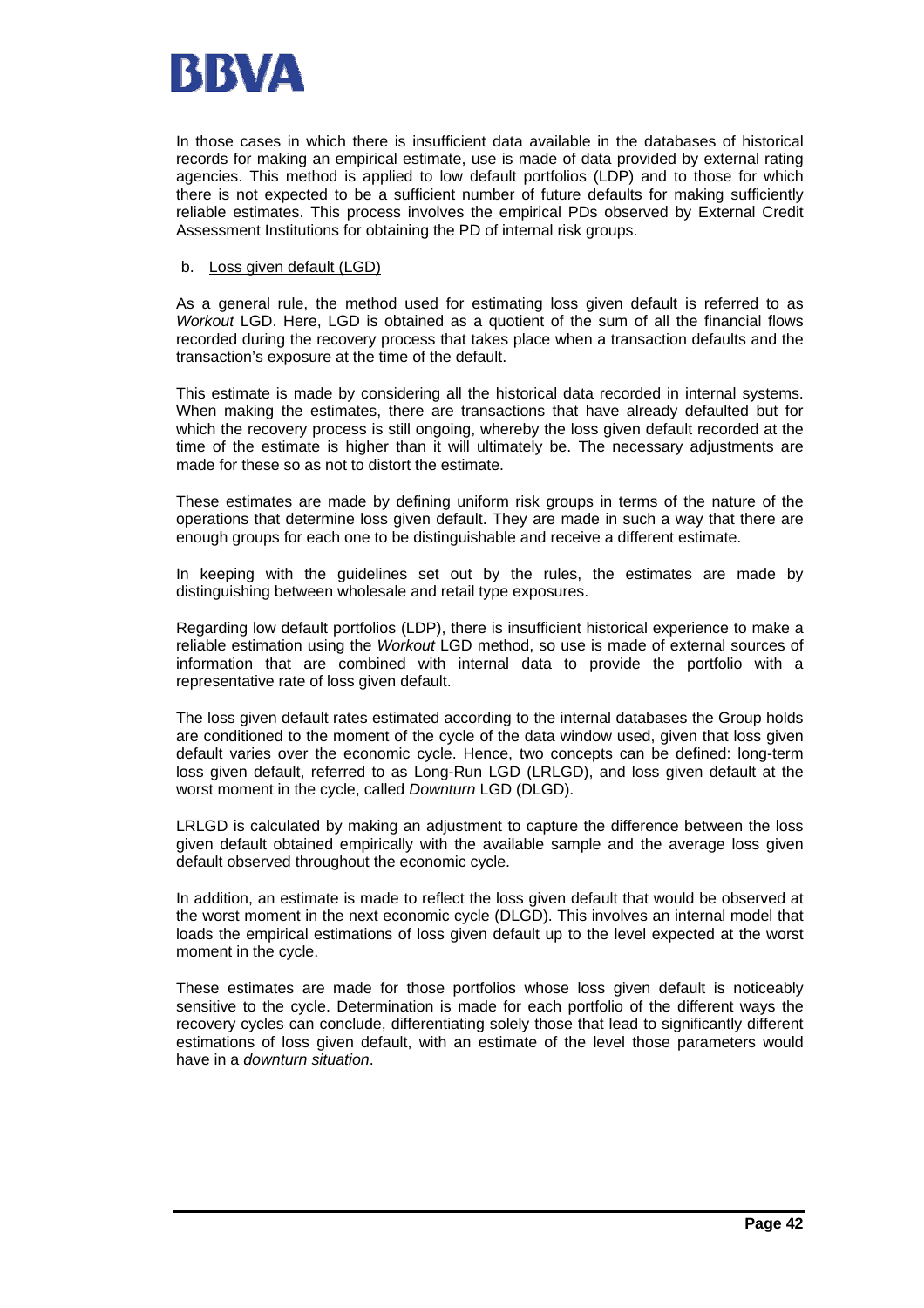

#### c. Credit conversion factor (CCF)

As with the two preceding parameters, the exposure at the moment of default is another of the necessary inputs for calculating expected loss and regulatory capital. A contract's exposure usually coincides with its balance. However, this does not hold true in all cases. For example, for those products with explicit limits, such as cards or credit lines, the exposure should incorporate the potential increase in the balance that may be recorded at the time of default.

In observance of regulatory requirements, exposure is calculated as the Drawn Balance, which is the real risk at any specific moment, plus a percentage (CCF) of the Undrawn Balance, which is the part that the customer can still use until the available limit is reached. Therefore, the CCF is defined as the percentage of the Undrawn Balance that is expected to be used before default occurs.

CCF is estimated by using the cohort approach, analyzing how the exposure varies from a pre-established reference date through to the moment of default, obtaining the average performance according to the relevant metrics.

Different approaches are used for wholesale and retail type exposures. The contract approach analyzes the exposure's evolution until the contract's moment of default, whereas the customer approach analyzes the exposure's evolution through to the moment of default by the customer.

Once again, low default portfolios (LDP) record few instances of default, which means there is insufficient historical experience for making a reliable estimation with the *Workout* LGD method. In this case, too, use is made of external sources that are combined with internal data to provide a representative CCF of the portfolio.

## 4.5.2 Exposure values by category and obligor grade

The following table presents the information on credit risk by method of internal classifications (IRB) by obligor grade for the different categories of exposure. The information shown is Balance-sheet Volume, Off-balance-sheet Volume, Exposure, EAD, PD-TTC and *Downturn* LGD and RW (internal estimates approved by the Bank of Spain):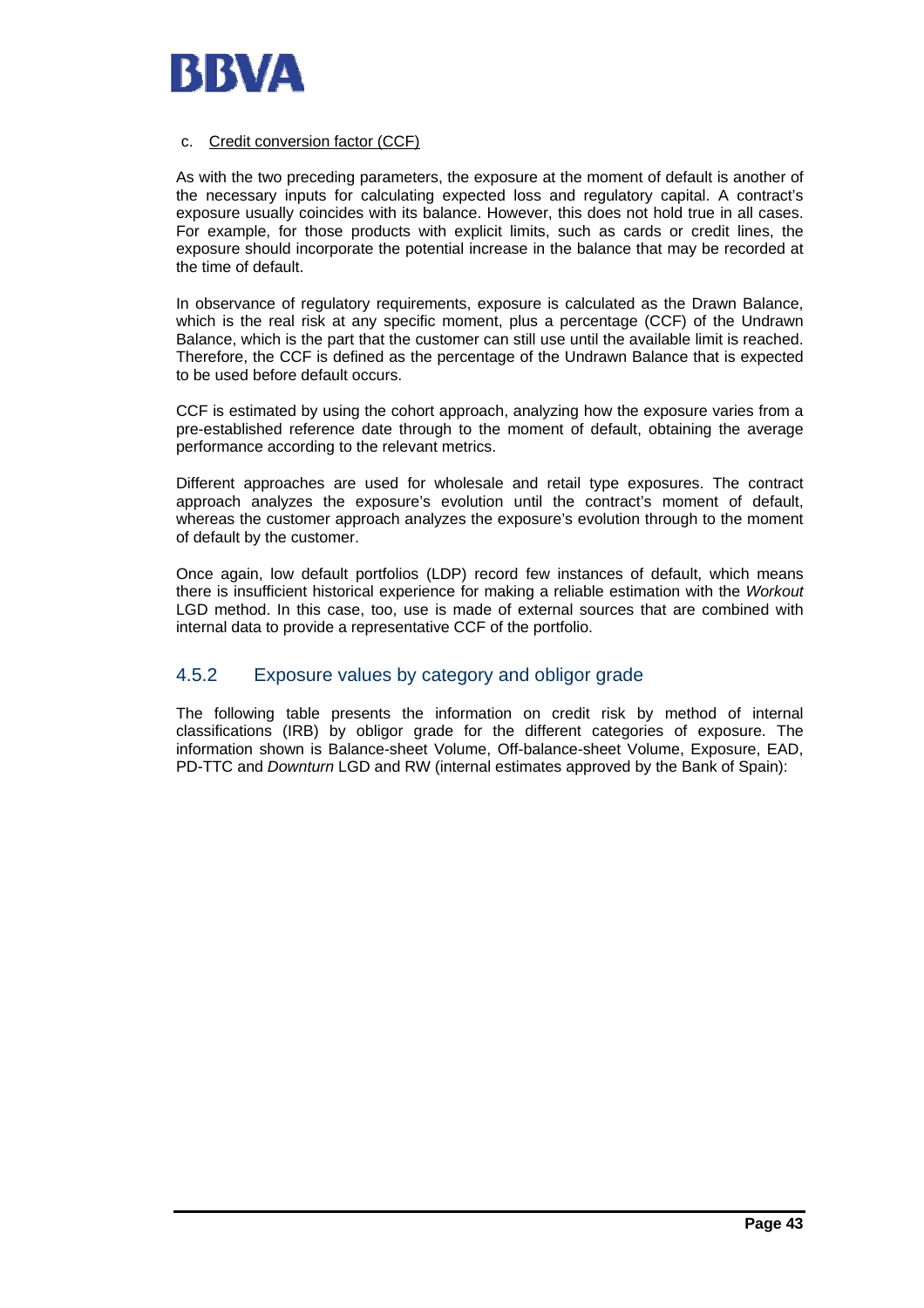

| Million euros                                                                     |                                                             |                                                              |                                       |             |                 |                 | 12/31/2009     |
|-----------------------------------------------------------------------------------|-------------------------------------------------------------|--------------------------------------------------------------|---------------------------------------|-------------|-----------------|-----------------|----------------|
| <b>Categories of Exposure</b>                                                     | <b>Balance on Balance</b><br><b>Sheet Reassigned</b><br>(1) | <b>Balance off Balance</b><br><b>Sheet Reassigned</b><br>(2) | Exposure<br>Reassigned (3)<br>$(1+2)$ | EAD(4)      | PD-TTC<br>(% )  | <b>DLGD (%)</b> | RW (%)         |
| Central Governments and Central<br>Banks (5)                                      | 1.189                                                       | 905                                                          | 2.094                                 | 1.644       | 0,79            | 36,73           | 15,49          |
| From AAA to A-                                                                    | 865                                                         | 623                                                          | 1.488                                 | 1.177       | 0,01            | 40,53           | 9,00           |
| From A+ to A-                                                                     | 75                                                          | 118                                                          | 194                                   | 135         | 0,09            | 43,23           | 25,76          |
| From BBB+ to BBB-                                                                 | 56                                                          | 131                                                          | 187                                   | 121         | 0,29            | 22,22           | 15,71          |
| From BB+ to BB-                                                                   | 174                                                         | 13                                                           | 187                                   | 181         | 1,20            | 16,95           | 36,81          |
| From B+ to B-                                                                     | 18                                                          | $\overline{4}$                                               | 22                                    | 20          | 3,70            | 34,57           | 92,59          |
| C                                                                                 | $\mathbf 0$                                                 | 0                                                            | 0                                     | $\mathbf 0$ | 21,16           | 39,89           | 226,72         |
| D                                                                                 | 1                                                           | 16                                                           | 17                                    | 9           | 100,00          | 40,00           | 96,77          |
| Institutions                                                                      | 64.612                                                      | 8.657                                                        | 73.270                                | 69.297      | 0,21            | 27,60           | 17,81          |
| From AAA to AA-                                                                   | 26.700                                                      | 3.185                                                        | 29.885                                | 28.538      | 0,03            | 30,95           | 14,18          |
| From A+ to A-                                                                     | 28.148                                                      | 2.771                                                        | 30.919                                | 29.570      | 0,07            | 24,19           | 14,06          |
| From BBB+ to BBB-                                                                 | 7.341                                                       | 2.393                                                        | 9.733                                 | 8.594       | 0,19            | 27,56           | 27,80          |
| From BB+ to BB-                                                                   | 2.256                                                       | 286                                                          | 2.541                                 | 2.413       | 0,90            | 28,11           | 62,06          |
| From B+ to B-                                                                     | 78                                                          | 15                                                           | 93                                    | 88          | 5,55            | 42,86           | 170,97         |
| C                                                                                 | 25                                                          | 0                                                            | 25                                    | 25          | 21,19           | 45,00           | 281,79         |
| D                                                                                 | 65                                                          | $\overline{7}$                                               | 72                                    | 69          | 100,00          | 65,56           | 43,45          |
| Corporates                                                                        | 99.988                                                      | 67.576                                                       | 167.564                               | 137.669     | 5,12            | 35,72           | 51,19          |
| Of which: Total exposures<br>assigned to obligor grades or<br>pools of exposures. | 93.270                                                      | 64.754                                                       | 158.025                               | 129.391     | 5,12            | 35,72           | 49,22          |
| From AAA to AA-                                                                   | 11.723                                                      | 6.164                                                        | 17.886                                | 15.216      | 0,03            | 33,54           | 13,39          |
| From A+ to A-                                                                     | 11.161                                                      | 13.305                                                       | 24.466                                | 18.254      | 0,08            | 38,45           | 21,78          |
| From BBB+ to BBB-                                                                 | 22.109                                                      | 27.867                                                       | 49.976                                | 38.146      | 0,21            | 40,36           | 38,51          |
| From BB+ to BB-                                                                   | 24.437                                                      | 11.332                                                       | 35.769                                | 30.664      | 0,98            | 32,93           | 62,37          |
| From B+ to B-                                                                     | 18.402                                                      | 5.356                                                        | 23.758                                | 21.303      | 3,63            | 30,30           | 87,09          |
| C                                                                                 | 408                                                         | 63                                                           | 470                                   | 448         | 21,23           | 31,10           | 186.86         |
| D                                                                                 | 5.031                                                       | 668                                                          | 5.700                                 | 5.359       | 100,00          | 37,40           | 83,29          |
| Retail                                                                            |                                                             |                                                              |                                       |             |                 |                 |                |
| Of which: Secured by real estate                                                  | 74.151                                                      | 5.009                                                        | 79.160                                | 75.735      | 5,65            | 15,50           | 26,00          |
| collateral                                                                        | 67.025                                                      | 186                                                          | 67.211                                | 67.070      | 4,94            | 10,44           | 22,49          |
| From AAA to AA-                                                                   | 427                                                         | 9                                                            | 436                                   | 429         | 0,05            | 17,18           | 2,42           |
| From A+ to A-                                                                     | 1.517                                                       | 3                                                            | 1.520                                 | 1.518       | 0, 10           | 9,49            | 2,38           |
| From BBB+ to BBB-                                                                 | 6.998                                                       | 43                                                           | 7.041                                 | 7.008       | 0,25            | 10,38           | 4,78           |
| From BB+ to BB-                                                                   | 26.416                                                      | 105                                                          | 26.521                                | 26.441      | 1,13            | 9,57            | 13,19          |
| From B+ to B-                                                                     | 27.674                                                      | 25                                                           | 27.699                                | 27.680      | 3,51            | 9,71            | 28,84          |
| C                                                                                 | 2.287                                                       | $\mathbf{1}$                                                 | 2.288                                 | 2.287       | 13,91           | 12,59           | 69,77          |
| D<br>Of which: Qualifying revolving                                               | 1.706                                                       |                                                              | 1.706                                 | 1.706       | 100,00          | 32,13           | 95,78          |
| retail (6)                                                                        | 3.788                                                       | 4.823                                                        | 8.612                                 | 5.327       | 11,71           | 68,90           | 65,31          |
| From A+ to A-                                                                     | 0                                                           | $\mathbf{1}$                                                 | 2                                     | 1           | 0, 10           | 84,13           | 4,81           |
| From BBB+ to BBB-                                                                 | 166                                                         | 1.242                                                        | 1.408                                 | 478         | 0,25            | 74,47           | 10,66          |
| From BB+ to BB-                                                                   | 1.551                                                       | 2.463                                                        | 4.014                                 | 2.303       | 0,99            | 73,53           | 32,58          |
| From B+ to B-                                                                     | 1.223                                                       | 868                                                          | 2.091                                 | 1.578       | 4,03            | 71,05           | 82,51          |
| C                                                                                 | 536                                                         | 247                                                          | 783                                   | 654         | 34,10           | 70,38           | 182,55         |
| D                                                                                 | 311                                                         | $\overline{2}$                                               | 313                                   | 313         | 100,00          | 12,33           | 57,97          |
| Of which: Other retail                                                            | 3.337                                                       | ٠                                                            | 3.337                                 | 3.337       | 11,58           | 31,97           | 33,92          |
| From AAA to AA-                                                                   | 694                                                         | ٠                                                            | 694                                   | 694         | 0,03            | 50,32           | 5,28           |
| From BBB+ to BBB-<br>From BB+ to BB-                                              | 13                                                          |                                                              | 13                                    | 13          | 0,29            | 49,63           | 26,27          |
| From B+ to B-                                                                     | 245                                                         |                                                              | 245                                   | 245         | 1,14            | 25,90           | 27,67          |
| с                                                                                 | 1.805                                                       |                                                              | 1.805                                 | 1.805       | 5,77            | 23,73           | 37,51          |
| D                                                                                 | 344<br>236                                                  |                                                              | 344<br>236                            | 344<br>236  | 12,52<br>100,00 | 21,41<br>61,81  | 41,00<br>87,28 |
|                                                                                   |                                                             |                                                              |                                       |             |                 |                 |                |
| Equity PD/LGD Method                                                              | 6.187                                                       | 0                                                            | 6.187                                 | 6.187       | 0,14            | 83,78           | 98,95          |
| From AAA to AA-                                                                   | 872                                                         | ä,                                                           | 872                                   | 872         | 0,09            | 65,00           | 72,19          |
| From A+ to A-                                                                     | 4.897                                                       |                                                              | 4.897                                 | 4.897       | 0, 10           | 88,46           | 99,94          |
| From BBB+ to BBB-                                                                 | 260                                                         |                                                              | 260                                   | 260         | 0, 18           | 69,97           | 104,26         |
| From BB+ to BB-<br>From B+ to B-                                                  | 111                                                         |                                                              | 111                                   | 111         | 0,99            | 65,00           | 187,76         |
|                                                                                   | 48                                                          |                                                              | 48                                    | 48          | 2,55            | 65,00           | 251,55         |
| <b>TOTAL BY CATEGORY AND</b><br><b>OBLIGOR GRADE</b>                              | 246.127                                                     | 82.148                                                       | 328.275                               | 290.533     | 3,96            | 29,54           | 37,48          |

**(3)**This refers to exposure following the application of risk mitigation techniques.<br>**(4)** Value of the exposure in the event of default.

**(5)** In 2009 the sovereign risks of countries not complying with the conditions of Standard 24.3.d of the Solvency Circular (primarily non-European Economic Area countries) have been<br>calculated using the Advanced Method.

**(6)** In 2009 the Qualifying Revolving Exposures (Credit cards) of BBVA Bancomer were calculated using the Advanced Method.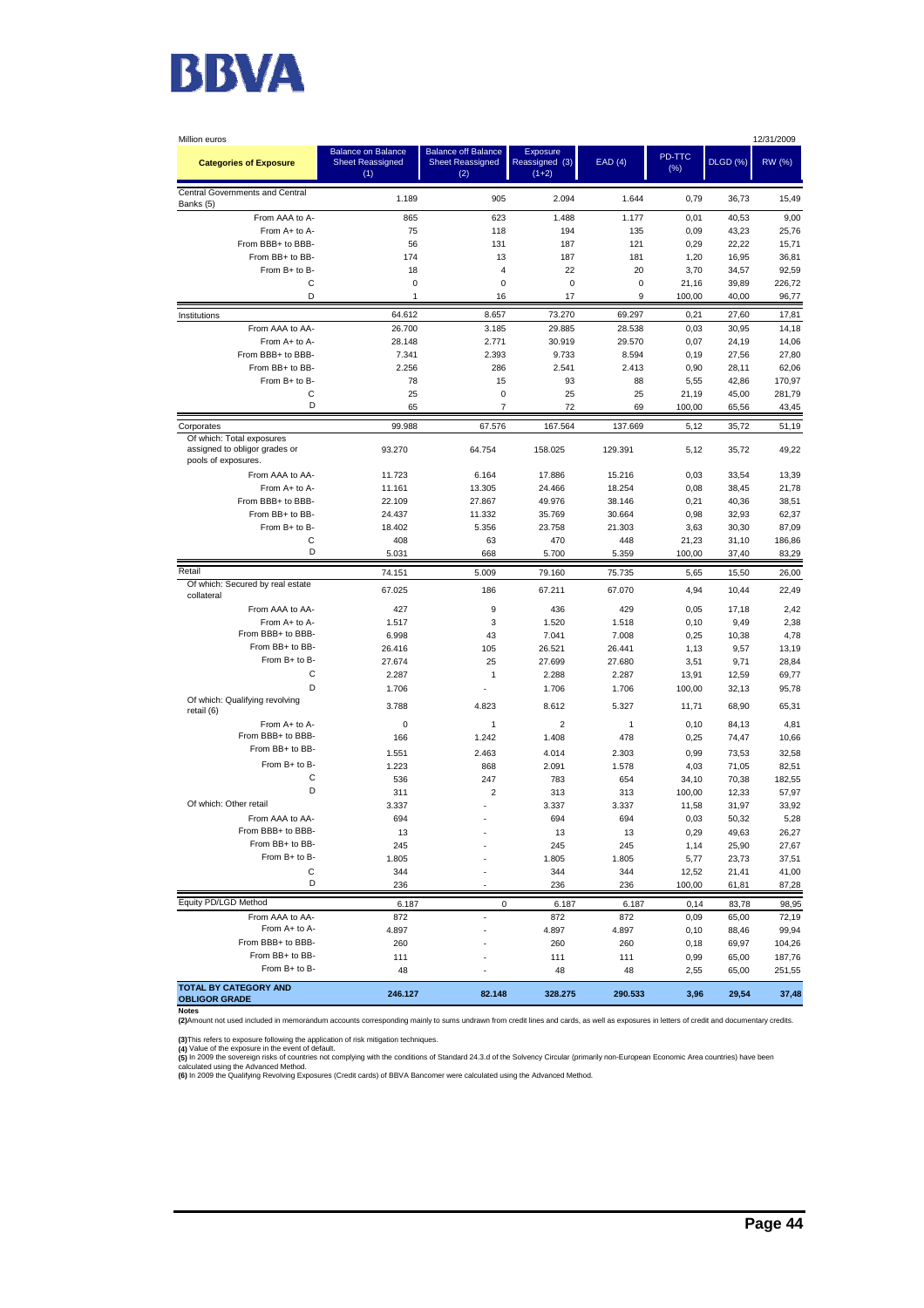

| Million euros                                                                     |                                                      |                                                              |                                       |                |                |                 | 12/31/2008 |
|-----------------------------------------------------------------------------------|------------------------------------------------------|--------------------------------------------------------------|---------------------------------------|----------------|----------------|-----------------|------------|
| <b>Categories of Exposure</b>                                                     | <b>Balance on Balance Sheet</b><br>Reassigned<br>(1) | <b>Balance off Balance</b><br><b>Sheet Reassigned</b><br>(2) | Exposure<br>Reassigned (3)<br>$(1+2)$ | EAD(4)         | PD-TTC<br>(% ) | <b>DLGD (%)</b> | RW (%)     |
| Institutions                                                                      | 66,650                                               | 10,046                                                       | 76,696                                | 72,176         | 0.16           | 28.73           | 17.81      |
| From AAA+ to AA-                                                                  | 38,028                                               | 4,016                                                        | 42,044                                | 40,378         | 0.03           | 29.57           | 13.83      |
| From A+ to A-                                                                     | 20,311                                               | 4,299                                                        | 24,610                                | 22,539         | 0.06           | 26.78           | 15.20      |
| From BBB+ to BBB-                                                                 | 5,911                                                | 1,432                                                        | 7,343                                 | 6,665          | 0.18           | 30.51           | 31.42      |
| From BB+ to BB-                                                                   | 2.283                                                | 277                                                          | 2.559                                 | 2.462          | 0.87           | 26.64           | 64.92      |
| From B to B-                                                                      | 58                                                   | 8                                                            | 66                                    | 65             | 3.89           | 44.76           | 156.77     |
| C                                                                                 | 13                                                   | 8                                                            | 21                                    | 17             | 21.22          | 44.89           | 244.20     |
| D                                                                                 | 47                                                   | 5                                                            | 52                                    | 50             | 100.00         | 75.90           | 16.56      |
| Corporates                                                                        | 116,712                                              | 73,213                                                       | 189.926                               | 157,425        | 2.08           | 37.27           | 46.68      |
| Of which: Total exposures<br>assigned to obligor grades or<br>pools of exposures. | 111,386                                              | 69,549                                                       | 180,935                               | 150,123        | 2.08           | 37.27           | 44.95      |
| From AAA+ to AA-                                                                  | 13.371                                               | 7.890                                                        | 21.261                                | 17.535         | 0.03           | 29.17           | 11.82      |
| From A+ to A-                                                                     | 21.730                                               | 18.520                                                       | 40.250                                | 32.122         | 0.07           | 40.27           | 22.11      |
| From BBB+ to BBB-                                                                 | 31.087                                               | 24,874                                                       | 55.961                                | 45,382         | 0.19           | 40.25           | 40.40      |
| From BB+ to BB-                                                                   | 33,061                                               | 14,405                                                       | 47,465                                | 40,861         | 0.87           | 35.67           | 66.24      |
| From B+ to B-                                                                     | 10,087                                               | 3,396                                                        | 13,483                                | 11,910         | 3.56           | 33.91           | 89.62      |
| C                                                                                 | 90                                                   | 32                                                           | 122                                   | 115            | 20.10          | 33.06           | 196.18     |
| D                                                                                 | 1,960                                                | 433                                                          | 2,393                                 | 2,199          | 100.00         | 44.71           | 91.22      |
| Retail                                                                            | 67.503                                               | 204                                                          | 67,707                                | 67,544         | 4.80           | 11.22           | 23.90      |
| Of which: Secured by real<br>estate collateral                                    | 64.251                                               | 191                                                          | 64.442                                | 64,285         | 4.61           | 10.22           | 23.37      |
| From A+ to A-                                                                     | 2,161                                                | 17                                                           | 2,177                                 | 2,164          | 0.10           | 9.89            | 2.17       |
| From BBB+ to BBB-                                                                 | 3,932                                                | 35                                                           | 3,967                                 | 3,938          | 0.24           | 13.89           | 6.19       |
| From BB+ to BB-                                                                   | 21,743                                               | 90                                                           | 21,833                                | 21,760         | 1.02           | 9.99            | 12.96      |
| From B+ to B-                                                                     | 33,392                                               | 50                                                           | 33,443                                | 33,401         | 3.71           | 9.24            | 28.00      |
| C                                                                                 | 1,876                                                | $\mathbf 0$                                                  | 1.876                                 | 1.876          | 18.26          | 14.10           | 82.13      |
| D                                                                                 | 1,146                                                | ÷,                                                           | 1,146                                 | 1,146          | 100.00         | 24.35           | 89.10      |
| Of which: Other retail                                                            | 3,252                                                | 13                                                           | 3,264                                 | 3,259          | 10.13          | 30.84           | 34.23      |
| From AAA+ to AA-                                                                  | 673                                                  | ×,                                                           | 673                                   | 673            | 0.03           | 44.98           | 4.72       |
| From BBB+ to BBB-                                                                 | 9                                                    |                                                              | 9                                     | 9              | 0.32           | 45.00           | 27.27      |
| From BB+ to BB-                                                                   | 340                                                  | 8                                                            | 348                                   | 344            | 1.20           | 25.72           | 29.11      |
| From B+ to B-                                                                     | 1,790                                                | $\overline{4}$                                               | 1,794                                 | 1,793          | 5.73           | 24.41           | 39.09      |
| C                                                                                 | 250                                                  | ٠                                                            | 250                                   | 250            | 13.14          | 23.31           | 44.93      |
| D                                                                                 | 190                                                  | ٠                                                            | 190                                   | 190            | 100.00         | 59.92           | 88.42      |
| Equity PD/LGD Method                                                              | 6,380                                                | $\mathbf 0$                                                  | 6,380                                 | 6,380          | 0.13           | 87.06           | 237.82%    |
| From AAA+ to AA-                                                                  | 300                                                  | $\mathbf 0$                                                  | 300                                   | 300            | 0.09           | 65.00           | 70.68      |
| From A+ to A-                                                                     | 4,320                                                | 0                                                            | 4,320                                 | 4,320          | 0.10           | 65.32           | 98.80      |
| From BBB+ to BBB-                                                                 | 1,733                                                | $\mathbf 0$                                                  | 1,733                                 | 1,733          | 0.20           | 65.01           | 148.42     |
| From BB+ to BB-                                                                   | 23                                                   | $\mathbf 0$                                                  | 23                                    | 23             | 0.92           | 65.03           | 182.99     |
| From B+ to B-                                                                     | $\overline{4}$                                       | $\mathbf 0$                                                  | $\overline{4}$                        | $\overline{4}$ | 2.55           | 65.00           | 235.08     |
| <b>TOTAL BY CATEGORY AND</b><br><b>OBLIGOR GRADE</b><br><b>NOTES</b>              | 257,245                                              | 83,463                                                       | 340,708                               | 303,526        | 2.19           | 30.49           | 38.76      |

**(2)**Amount not used included in memorandum accounts corresponding mainly to sums undrawn from credit lines and cards, as well as exposures in letters of credit and documentary credits.

**(3)**This refers to exposure following the application of risk mitigation techniques. **(4)** Value of the exposure in the event of default.

## 4.5.3 Comparative analysis of the estimates made

The following graphs compare the expected loss adjusted to the cycle calculated according to the Group's core internal models in Spain approved by the Bank of Spain, with the effective loss incurred between 2001 and 2009. They also present the average effective loss between 2000 and 2009 in accordance with the following:

- Estimated expected loss calculated with the internal models calibrated to 2009, and adjusted to the economic cycle (light blue line), that is, the annual average expected loss in an economic cycle.
- Effective loss, calculated as the ratio of new non-performing loans over the average exposure recorded (2000-2009) multiplied by the stressed LGD (red line), is the average loss incurred and which should be lower than the expected loss in the best years of an economic cycle, and higher in the bad years.
- Average effective loss (2001-2009) calculated as the average effective PD multiplied by the stressed LGD in the last year (dark blue line).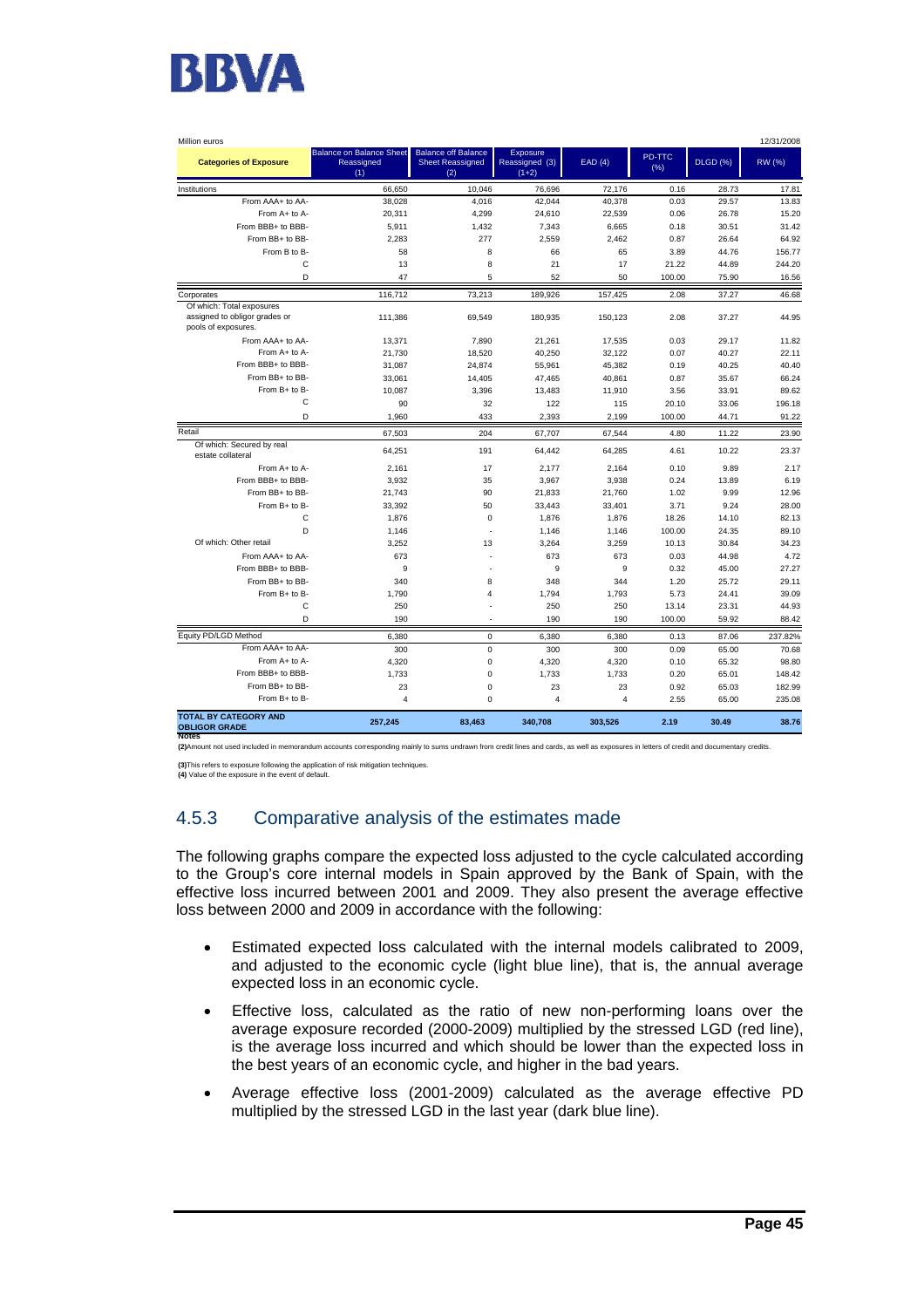

The comparison has been made for the portfolios of Retail mortgages, SMEs and Developers. Regarding the categories of Institutions (Public and Financial Institutions) and Corporate, historical experience shows that there is such a small number of defaulted exposures (*Low Default Portfolios*) that it is not statistically significant, and hence the reason the comparison is not shown.

#### **Retail mortgages**

Despite the downturn in the economic environment, the effective loss in 2009 is below the estimated annual average expected loss for an entire economic cycle. This is due to the conservative criteria included in the internal models and to the risk management approach pursued within the Group.



#### **SMEs and Developers**

The chart illustrates how estimated average Expected Loss for the cycle is consistent with the average of the effective loss in the last nine years. Given the magnitude of the economic recession taken into account in this period, we can conclude that the calculations are aligned with the impairment of the cycled observed.

Just as in those years of highest economic growth the effective loss was lower than the average expected loss for an economic cycle calculated according to internal models, the opposite occurs in 2009, which is consistent with the sharp economic slowdown recorded and with the financial difficulties businesses had to cope with in 2008 and 2009.

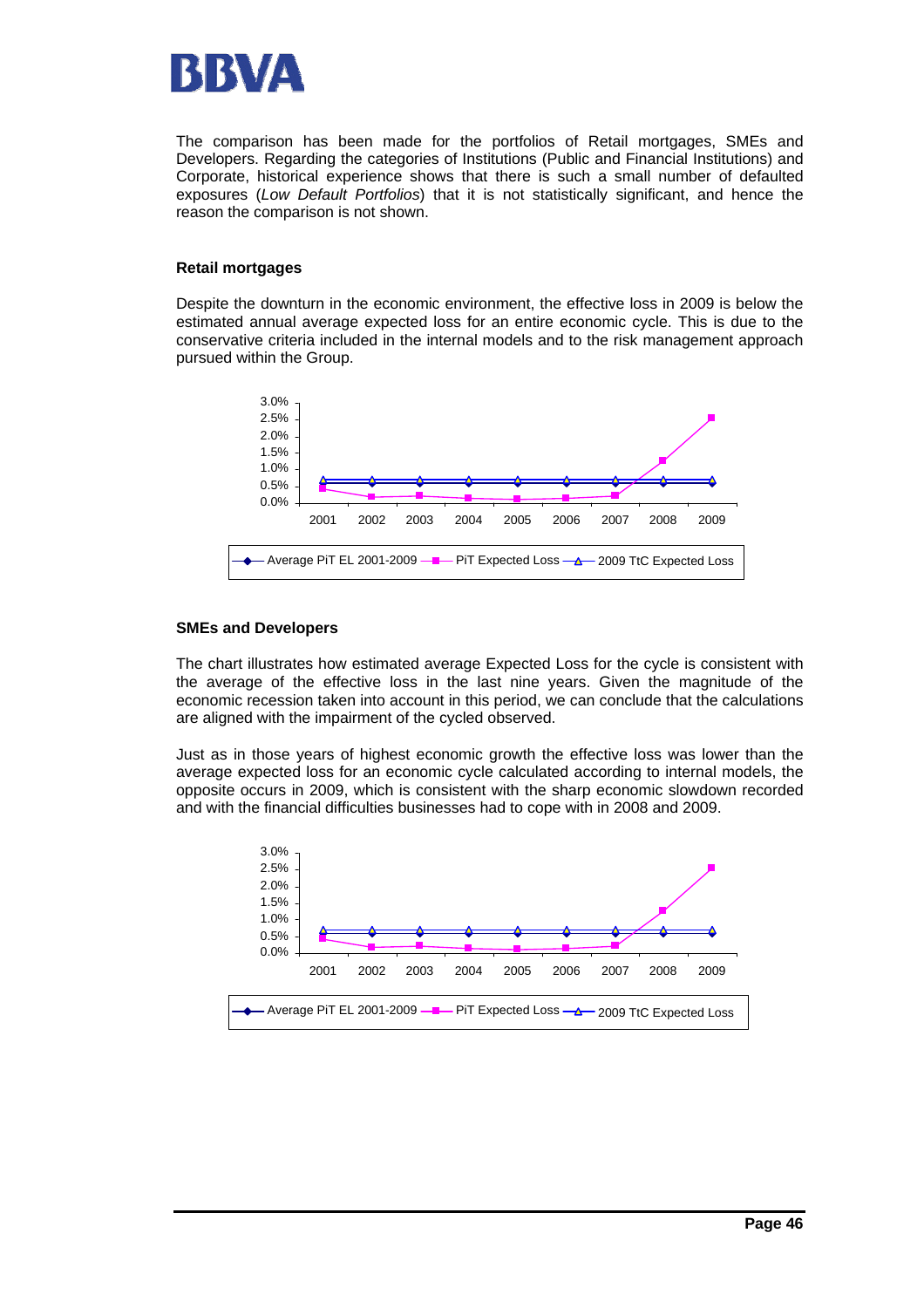

#### **Trends in impairment losses**

Million euros

The table below shows the impairment losses on financial assets and contingent liabilities and commitments that, when compared to the previous period, reflect the increased efforts in loan-loss provisions carried out by the Group which has continued to apply criteria of maximum prudence. A detailed analysis of the Group's more problematic portfolios has been completed. Provisions of the Consumer Finance unit of Spain and Portugal have been anticipate, the parameters of expected loss due to the recalibration of the internal credit card models in Mexico have been made more strict, the valuation of collateral associated with the commercial real estate portfolio of the United States has been updated and additional provisions have been made under a criterion of anticipation.

| <b>IVIIIIUII CUIUS</b>                           |        |        |
|--------------------------------------------------|--------|--------|
|                                                  | 2009   | 2008   |
| <b>Financial assets</b>                          | 5.439  | 2.926  |
| Of which:                                        |        |        |
| Recovery of written-off assets                   | -185   | $-192$ |
| Contingent exposure and commitments (recoveries) | $-170$ | $-119$ |
| <b>Total impairment losses</b>                   | 5.268  | 2,807  |
| <b>Note:</b> Solvency perimeter                  |        |        |

## 4.5.4 Risk-weighted value of specialized lending exposures

The Solvency Circular stipulates that the consideration of specialized lending companies is to apply to those legal entities with the following characteristics:

- $\checkmark$  That the exposure is to an entity created specifically to finance and/or operate physical assets
- $\checkmark$  That the contractual arrangements give the lender a substantial degree of control over the assets and income they generate.
- $\checkmark$  That the primary source of repayment of the obligation is the income generated by the assets being financed, rather than in the independent capacity of the borrower.

The following table presents the exposures assigned to each one of the risk weightings, when calculation is made of the risk-weighted value of the specialized lending exposures:

| Million euros         |        |                       | 12/31/2009 |  |
|-----------------------|--------|-----------------------|------------|--|
| <b>Risk weighting</b> | Factor | Original Exposure (1) |            |  |
|                       |        | 2009                  | 2008       |  |
| 1                     | 50%    | 191                   | 290        |  |
|                       | 70%    | $\Omega$              | 0          |  |
| 2                     | 70%    | 4,080                 | 3,245      |  |
|                       | 90%    | 5,197                 | 5,434      |  |
| 3                     | 115%   | 23                    | O          |  |
| 4                     | 250%   | 47                    | 21         |  |
| 5                     | 0%     |                       | 0          |  |
| <b>TOTAL</b>          |        | 9,539                 | 8,991      |  |
| <b>Note</b>           |        |                       |            |  |

**(1)** Gross exposure before risk mitigation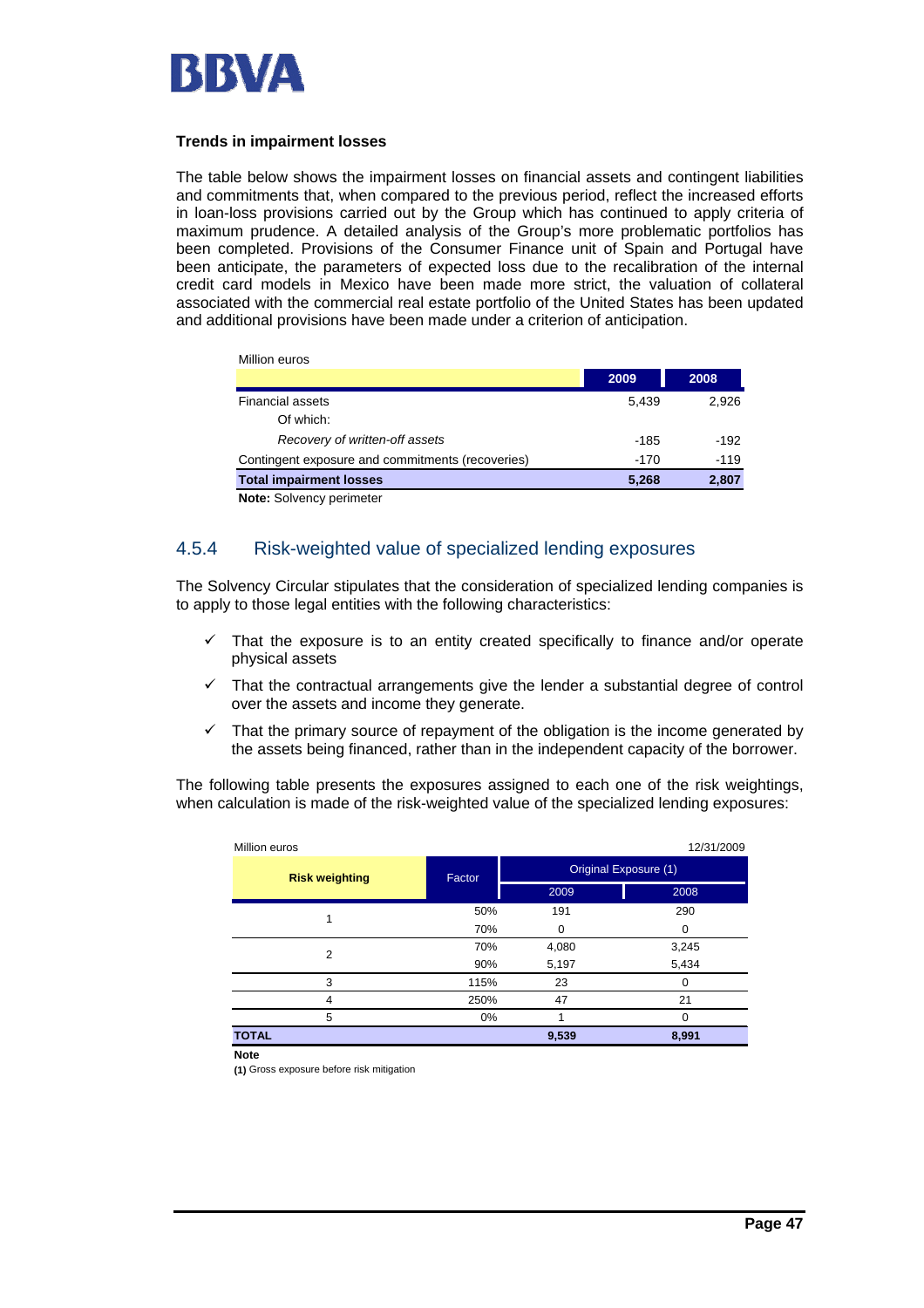

## 4.5.5 Risk-weighted value of equity exposures

Below is a presentation of the risk-weighted value of the equity exposures as at December 31, 2009 and 2008.

| <b>Original Exposure</b>            | 2009  | 2008  |
|-------------------------------------|-------|-------|
| <b>Risk Weighting Simple Method</b> | 1,913 | 2,560 |
| 190%                                | 883   | 706   |
| 290%                                | 780   | 1,853 |
| 370%                                | 250   | 0     |
| PD/LGD Method                       | 6,187 | 6,380 |
| Internal Models Method              | 361   | 530   |
| TOTAL                               | 8,461 | 9.469 |

## **4.6 Information on Securitizations**

## 4.6.1 General characteristics of Securitizations

#### 4.6.1.1 Purpose of Securitization

The Group's current policy on securitization involves a program of recurrent issue, with an intended diversification of securitized assets, adjusting their volume to the bank's capital requirements and to market conditions.

This program is complemented by all the other finance and equity instruments, thereby diversifying the need to resort to wholesale markets.

The definition of the strategy and the execution of the operations, as with all other wholesale finance and capital management, is supervised by the Assets & Liabilities Committee, obtaining the pertinent internal authorizations directly from the Board of Directors or from the Executive Committee.

The main purpose of securitization is to act as an instrument for efficient balance sheet management, as a source of:

- $\checkmark$  Liquidity at an efficient cost, complementing all the other finance instruments.
- $\checkmark$  Freeing up regulatory capital, through the transfer of risk.
- $\checkmark$  Freeing up potential excesses of generic provisions, provided that the volume of the first-loss tranche and the effective risk transfer so permit.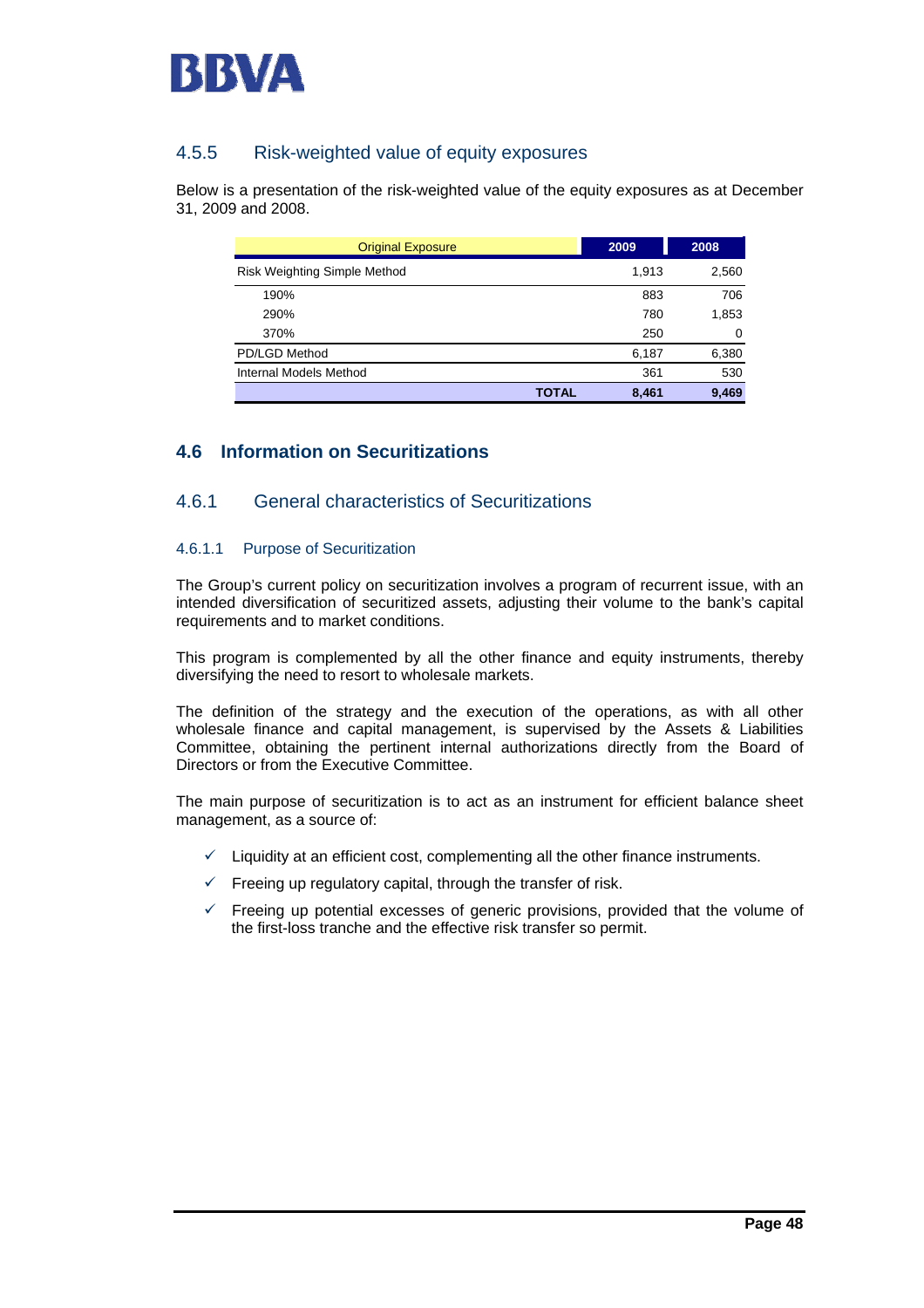

#### 4.6.1.2 Functions pursued in the securitization process and degree of involvement

The Group's degree of involvement in its securitization funds is not normally restricted to the mere role of assignor and administrator of the securitized portfolio.



The Group has commonly assumed such additional roles as:

- $\checkmark$  Direct counterparty of the swap, given that the Group's rating permits this through the Spanish Banking Association's Framework Contractual Agreements for Financial Operations (CMOF) with the securitization fund.
- $\checkmark$  Payment Agent.
- Provider of the treasury account.
- 9 Provider of the subordinated loan and of the loan for start-up costs, with the former being the one that finances the first-loss tranche, and the latter financing the fund's fixed expenditure.
- $\checkmark$  Administrative agent of the securitized portfolio.

The Group has not assumed the role of sponsor of securitizations originated by third-party institutions.

The Group's balance sheet maintains the first-loss tranches of all securitizations performed.

It is worth noting that the Group has not modified its model for the generation of securitization operations since the credit crunch, which began in July 2007. Accordingly:

- $\checkmark$  There has been no transfer of risk through synthetic securitizations. All operations have involved traditional securitizations with simple structures in which the underlying assets were loans or financial leasing.
- $\checkmark$  It has not been involved in recurrent structures such as *conduits* or SIVs, but instead all its issues have been one-offs, with no mandatory commitments for asset repackaging or the replacement of loans.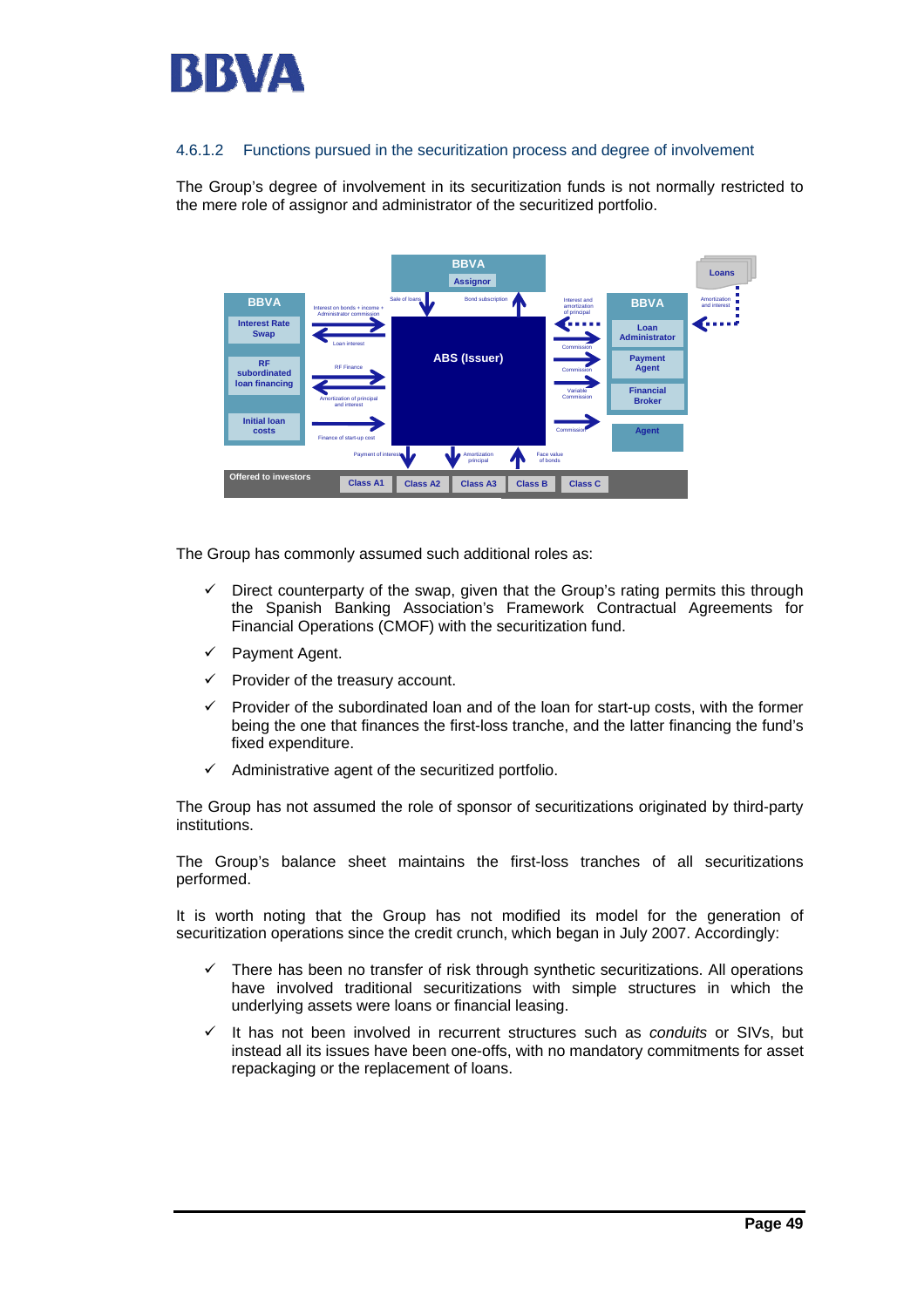

#### 4.6.1.3 Methods used for the calculation of risk-weighted exposures in its securitization activity

The methods used to calculate the risk-weighted exposures in securitizations are:

- $\checkmark$  The standardized approach: when this method is used for fully securitized exposures, in full or in a predominant manner if it involves a mixed portfolio.
- $\checkmark$  The IRB approach: when internal models are used for securitized exposures, in full or in a predominant manner. Within the alternatives of the IRB approach, use is made of the model based on external ratings.

## 4.6.2 Risk transfer in securitization activities

A securitization fulfills the criterion of significant and effective transfer of risk, and therefore falls within the solvency framework of the securitizations, when it upholds the conditions laid down in Rules Fifty-five and Fifty-six in the Solvency Circular.

## 4.6.3 Investment or retained securitizations

The following table presents the amounts in terms of EAD of investment and retained securitizations by type of exposure, tranche and weighting ranges that correspond to securitizations that, in the case of those originated in the Group, fulfill the criteria of risk transfer:

| Million euros   |                 |                |                                  |                   |             |                         |                    |                  | 12/31/2009 |
|-----------------|-----------------|----------------|----------------------------------|-------------------|-------------|-------------------------|--------------------|------------------|------------|
|                 |                 |                | EAD broken down by ECAI tranches |                   |             |                         |                    |                  |            |
| <b>Security</b> | <b>Exposure</b> | <b>Tranche</b> |                                  | Standard          |             | Advanced                |                    |                  |            |
| <b>Type</b>     | <b>Type</b>     |                | 20%                              | 50%;100%;<br>350% | 1250%       | 6-10%;12-18%;<br>20-35% | $50-$<br>75%;100%; | 250-425-<br>625% | 1250%      |
|                 | Balance-        | Preferential   | 3,631                            | 0                 | 0           | 1,085                   | 0                  | $\Omega$         | 0          |
|                 | sheet           | Intermediate   | $\mathbf 0$                      | 97                | $\mathbf 0$ | 9                       | 18                 | 10               | 0          |
| Investment      | exposure        | First-loss     | $\Omega$                         | $\Omega$          | $\Omega$    | $\Omega$                | 0                  | $\Omega$         | 0          |
|                 | Off-balance-    | Preferential   | $\Omega$                         | $\Omega$          | 0           | $\Omega$                | 0                  | $\Omega$         | 0          |
|                 | sheet           | Intermediate   | $\Omega$                         | 0                 | $\mathbf 0$ | $\Omega$                | 0                  | $\Omega$         | 0          |
|                 | exposure        | First-loss     | $\mathbf 0$                      | 0                 | 0           | $\Omega$                | 0                  | $\Omega$         | 0          |
| <b>TOTAL</b>    |                 |                | 3,631                            | 97                | $\bf{0}$    | 1.095                   | 18                 | 10               | $\bf{0}$   |
|                 | Balance-        | Preferential   | 731                              | $\Omega$          | 0           | 1,251                   | 0                  | $\Omega$         | $\Omega$   |
|                 | sheet           | Intermediate   | $\mathbf 0$                      | 744               | $\Omega$    | 25                      | 0                  | 15               | 0          |
| Retained        | exposure        | First-loss     | $\Omega$                         | $\Omega$          | 93          | $\Omega$                | 0                  | $\Omega$         | 93         |
|                 | Off-balance-    | Preferential   | $\Omega$                         | $\Omega$          | $\Omega$    | $\Omega$                | 0                  | $\Omega$         | 0          |
|                 | sheet           | Intermediate   | $\Omega$                         | $\Omega$          | $\Omega$    | $\Omega$                | 0                  | $\Omega$         | 0          |
|                 | exposure        | First-loss     | 0                                | 0                 | 11          | $\Omega$                | 0                  | 0                | $\Omega$   |
| <b>TOTAL</b>    |                 |                | 731                              | 744               | 104         | 1,275                   | $\bf{0}$           | 15               | 93         |

| Million euros         |                   |                |                                  |                   |          |                         |                    |                  | 12/31/2008  |
|-----------------------|-------------------|----------------|----------------------------------|-------------------|----------|-------------------------|--------------------|------------------|-------------|
|                       |                   |                | EAD broken down by ECAI tranches |                   |          |                         |                    |                  |             |
| <b>Security</b>       | <b>Exposure</b>   | <b>Tranche</b> |                                  | <b>Standard</b>   |          |                         | Advanced           |                  |             |
| <b>Type</b>           | <b>Type</b>       |                | 20%                              | 50%;100%;<br>350% | 1250%    | 6-10%;12-18%;<br>20-35% | $50-$<br>75%;100%; | 250-425-<br>625% | 1250%       |
|                       | Balance-          | Preferential   | $\Omega$                         | $\mathbf 0$       | $\Omega$ | 1,668                   | 0                  | $\Omega$         | $\Omega$    |
|                       | sheet<br>exposure | Intermediate   | 0                                | $\mathbf 0$       | 0        | 36                      | 26                 | 0                | 0           |
| Investment            |                   | First-loss     | $\Omega$                         | $\mathbf 0$       | $\Omega$ | $\Omega$                | 0                  | $\Omega$         | 6           |
| Off-balance-<br>sheet | Preferential      | 0              | 0                                | 0                 | 0        | 0                       | 0                  | 0                |             |
|                       | exposure          | Intermediate   | $\Omega$                         | 0                 | 0        | $\Omega$                | 0                  | $\Omega$         | 0           |
|                       |                   | First-loss     | $\Omega$                         | $\mathbf 0$       | 0        | $\Omega$                | 0                  | 0                | $\Omega$    |
| <b>TOTAL</b>          |                   |                | $\bf{0}$                         | $\bf{0}$          | $\bf{0}$ | 1,704                   | 26                 | $\bf{0}$         | 6           |
|                       | Balance-          | Preferential   | 1,146                            | $\mathbf 0$       | 0        | 525                     | 0                  | $\Omega$         | $\Omega$    |
|                       | sheet<br>exposure | Intermediate   | $\mathbf 0$                      | 5                 | 0        | 0                       | 0                  | 0                | $\mathbf 0$ |
| Retained              |                   | First-loss     | $\Omega$                         | $\mathbf 0$       | 134      | $\Omega$                | 0                  | $\Omega$         | 94          |
|                       | Off-balance-      | Preferential   | $\Omega$                         | $\mathbf 0$       | $\Omega$ | $\Omega$                | 0                  | 0                | 0           |
|                       | sheet<br>exposure | Intermediate   | 0                                | 0                 | 0        | 0                       | 0                  | 0                | 0           |
|                       |                   | First-loss     | 0                                | $\mathbf 0$       | 23       | 0                       | 0                  | 0                | $\Omega$    |
| <b>TOTAL</b>          |                   |                | 1,146                            | 5                 | 157      | 525                     | $\bf{0}$           | $\bf{0}$         | 94          |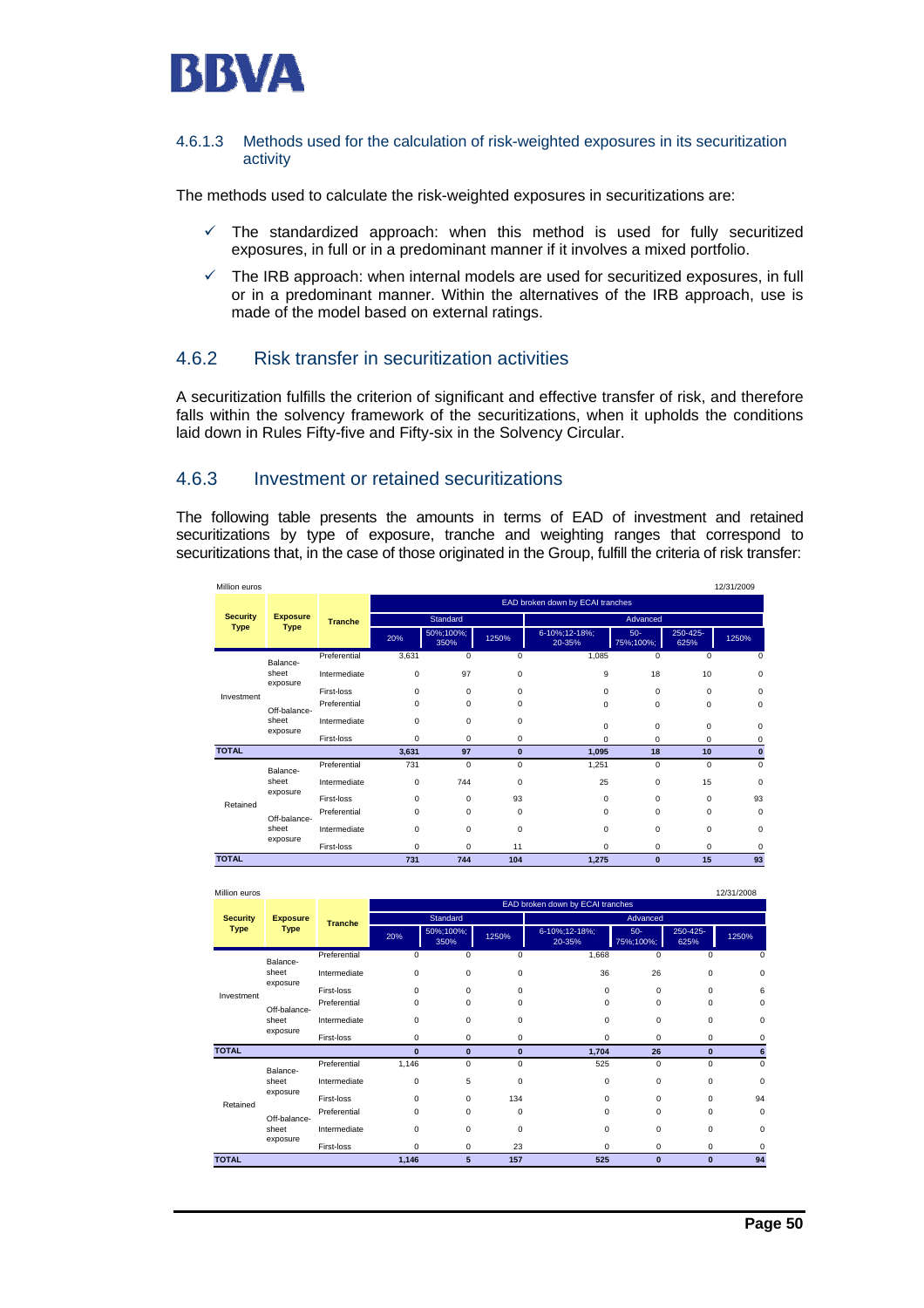

## 4.6.4 Originated securitizations

#### 4.6.4.1 Rating agencies used

Regarding those issues made in the Group, the rating agencies that have been involved in the issues that fulfill the criteria of risk transfer and fall within the securitizations' solvency framework are, on a general basis, Fitch, Moody's and S&P.

In all the SSPEs, the agencies have assessed the risk of the entire issuance structure:

- Awarding ratings to all bond tranches.
- Establishing the volume of the credit enhancement.
- Establishing the necessary triggers (early termination of the restitution period, prorata amortization of AAA classes, pro-rata amortization of series subordinated to AAA and amortization of the reserve fund, amongst others)

In each and every one of the issues, in addition to the initial rating, the agencies carry out regular quarterly monitoring.

#### 4.6.4.2 Breakdown of securitized balances by Type of Asset

There follows a table with the current balance corresponding to the underlying assets of the Group's originated securitizations, in which risk transfer criteria are not fulfilled, by type of asset:

| Million euros                        |                        |        |
|--------------------------------------|------------------------|--------|
| <b>Type of asset</b>                 | <b>Current balance</b> |        |
|                                      | 2009                   | 2008   |
| Commercial and residential mortgages | 24,537                 | 25,711 |
| Credit cards                         | 0                      |        |
| Financial leasing                    | 21                     | 25     |
| Lending to corporates or SMEs        | 6,407                  | 2,286  |
| Consumer lending                     | 1,801                  | 947    |
| Receivables                          | 3                      |        |
| Securitization balances              | 0                      |        |
| <b>Others</b>                        | 208                    | 269    |
| TOTAL                                | 32,976                 | 29,245 |

There follows a table with the current outstanding balance, non-performing exposures and impairment losses recognized in the period corresponding to the underlying assets of originated securitizations, in which risk transfer criteria are fulfilled, by type of asset: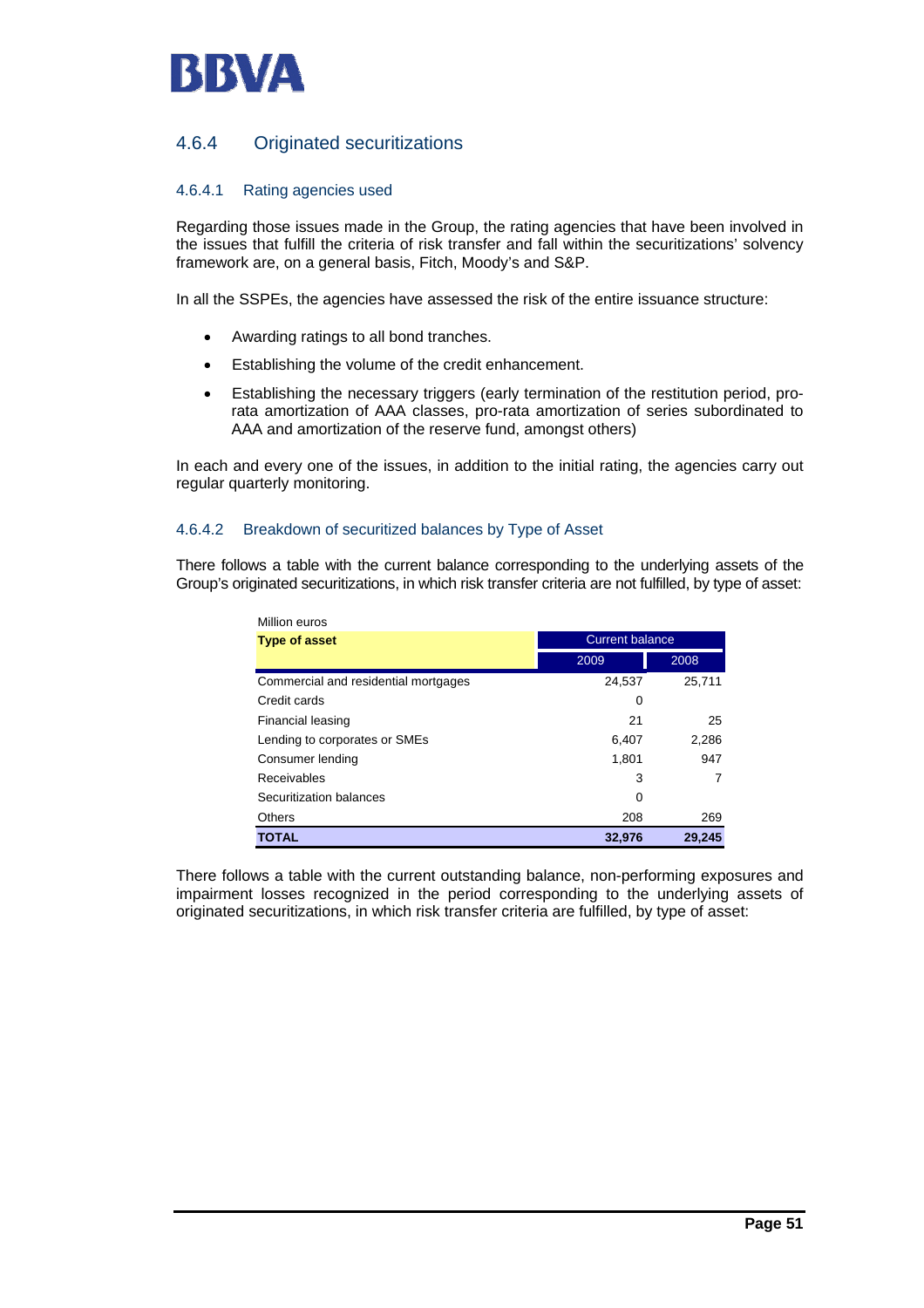

| Million euros                        |        |                                                                      | 12/31/2009                                          |
|--------------------------------------|--------|----------------------------------------------------------------------|-----------------------------------------------------|
| <b>Type of asset</b>                 |        | Of which: Non-<br><b>Current balance Performing Exposures</b><br>(1) | <b>Total impairment</b><br>losses for the<br>period |
| Commercial and residential mortgages | 6,385  | 145                                                                  |                                                     |
| Credit cards                         |        |                                                                      |                                                     |
| Financial leasing                    | 1.479  | 105                                                                  | 16                                                  |
| Lending to corporates or SMEs        | 2,238  | 157                                                                  | 2                                                   |
| Consumer lending                     | 2,737  | 245                                                                  | 55                                                  |
| Receivables                          | O      | 0                                                                    | $\Omega$                                            |
| Securitization balances              | 0      | 0                                                                    | 0                                                   |
| <b>Others</b>                        |        | O                                                                    |                                                     |
| <b>TOTAL</b>                         | 12,838 | 653                                                                  | 79                                                  |

**Notes**

**(1)** It includes the total amount of exposures impaired for reasons of default or for other reasons.

| Million euros                        |        | 12/31/2008                                                    |
|--------------------------------------|--------|---------------------------------------------------------------|
| <b>Type of asset</b>                 |        | Of which: Non-<br>Current balance Performing Exposures<br>(1) |
| Commercial and residential mortgages | 7,567  | 90                                                            |
| Credit cards                         |        |                                                               |
| Financial leasing                    | 2,311  | 46                                                            |
| Lending to corporates or SMEs        | 2,609  | 87                                                            |
| Consumer lending                     | 4,172  | 202                                                           |
| Receivables                          |        |                                                               |
| Securitization balances              |        |                                                               |
| <b>Others</b>                        |        |                                                               |
| <b>TOTAL</b>                         | 16,659 | 426                                                           |
| <b>Notes</b>                         |        |                                                               |

**(1)** It includes the total amount of exposures impaired for reasons of default or for other reasons.

The Group has not securitized positions in revolving structures.

During 2009, there were no securitizations that fulfill the transfer criteria as per the requirements of the Solvency Circular, and, therefore, no results were recognized.

BBVA has been the Structurer of all transactions effected since 2006.

## **4.7 Information on Credit Risk Mitigation Techniques**

## 4.7.1 Hedging based on netting operations on and off the balance sheet

Within the limits established by the rules on netting in each one of its operating countries, the Group negotiates with its customers the assignment of the derivatives business to master agreements (e.g., ISDA or CMOF) that include the netting of off-balance sheet transactions.

The text of each agreement in each case determines the transactions subject to *netting.*

The mitigation of counterparty risk exposure stemming from the use of mitigation techniques (netting plus the use of collateral agreements) leads to a reduction in overall exposure (current market value plus potential risk).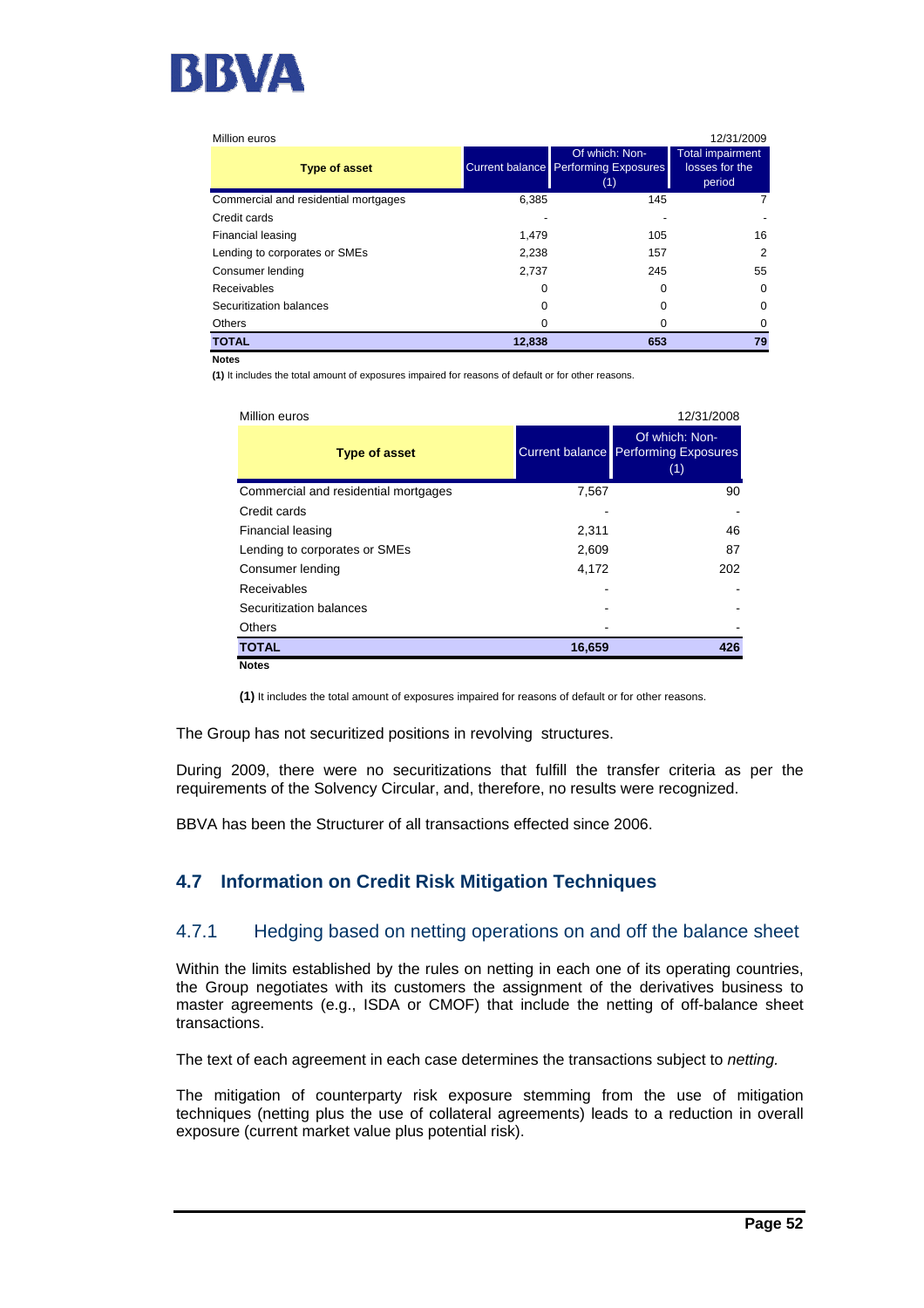

## 4.7.2 Hedging based on collaterals

#### 4.7.2.1 Management and valuation policies and procedures

The procedures for the management and valuation of collaterals are set out in the internal Manual on Credit Risk Management Policies, which the Group actively uses in the arrangement of transactions and in the monitoring of both these and customers.

This Manual lays down the basic principles of credit risk management, which includes the management of the collaterals assigned in transactions with customers. Accordingly, the risk management model jointly values the existence of a suitable cash flow generation by the obligor that enables them to service the debt, together with the existence of suitable and sufficient guarantees that ensure the recovery of the credit when the obligor's circumstances render them unable to meet their obligations.

The procedures used for the valuation of the collateral are consistent with the market's best practices, which involve the use of appraisal for real estate guarantees, market price for shares, quoted value of shares in a mutual fund, etc.

All collaterals assigned are to be properly instrumented and recorded in the corresponding register, as well as receive the approval of the Group's Legal Units.

#### 4.7.2.2 Types of collaterals

As collateral for the purpose of calculating equity, the Group uses the coverage established in the Solvency Circular. At December 31, 2008, the fair value of all the collaterals taken exceeded the assets covered. There follows a detail of the main collaterals available in the Group:

• **Real estate mortgage collateral:** the collateral is the residential property upon which the loan is arranged.

As at December 31, 2009, the average amount outstanding balance on the corresponding loans is 54% of the real estate mortgage collateral and 55% as at December 31, 2008.

- **Financial collateral:** their object is any one of the following financial assets, as per the specifications of Rule Thirty-nine in the Solvency Circular:
	- $\checkmark$  Cash deposits, deposit certificates or similar securities.
	- $\checkmark$  Debt securities issued for the different categories.
	- $\checkmark$  Shares or convertible bonds.
- **Other property and rights used as collateral**. The following property and rights are considered to be acceptable as collateral:
	- 9 Cash deposits, deposit certificates or similar instruments held in third-party institutions other than the lending credit institution, when these are pledged in favor of the latter.
	- $\checkmark$  Life assurance policies pledged in favor of the lending credit institution.
	- $\checkmark$  Debt securities issued by other institutions, provided that these securities are to be repurchased at a pre-set price by the issuing institutions at the request of the holder of the securities.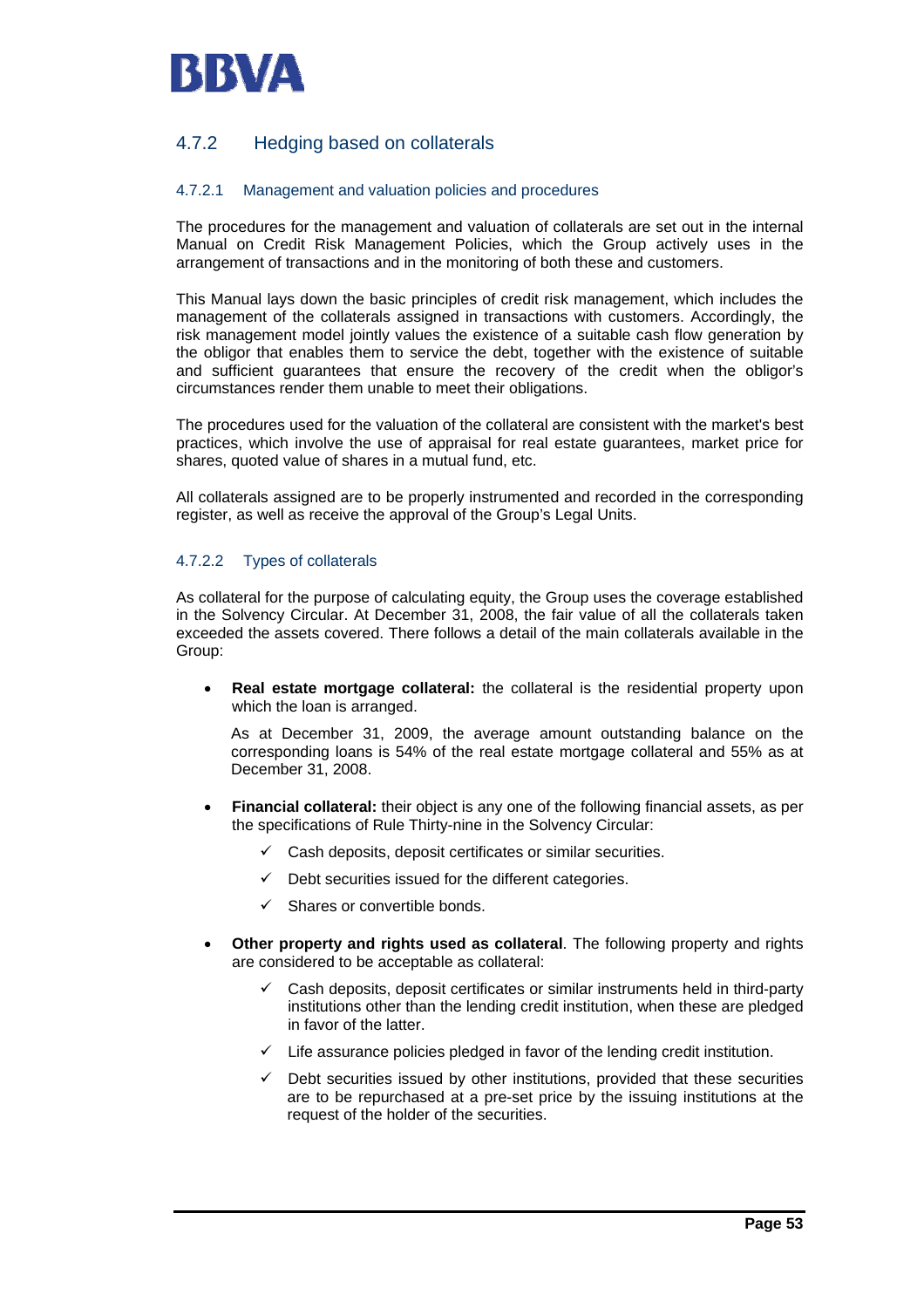

The exposures covered by financial collateral and other real estate collateral of the Advanced Measurement Approach stand at €51,220 million and €57,311 million as at December 31, 2009 and 2008, respectively.

The value of the exposure covered with financial collateral and other collateral calculated using the Standardized Approach is as follows:

| Million euros                                        | 12/31/2009                                             |                                                             |                                                                                                   |  |  |
|------------------------------------------------------|--------------------------------------------------------|-------------------------------------------------------------|---------------------------------------------------------------------------------------------------|--|--|
|                                                      | <b>Types of Collateral</b>                             |                                                             |                                                                                                   |  |  |
| <b>Categories of Exposure</b>                        | <b>Exposure covered</b><br>by financial<br>collaterals | <b>Exposure covered by</b><br>other eligible<br>collaterals | <b>Exposure after netting</b><br>and volatility adjustments<br>covered by Elegible<br>collaterals |  |  |
| <b>Central Governments and Central Banks</b>         | $\Omega$                                               | 0                                                           | 1,631                                                                                             |  |  |
| Regional Governments and Local Authorities           | $\Omega$                                               | 0                                                           |                                                                                                   |  |  |
| Public Sector Institutions and other Public Entities | 15                                                     | 0                                                           | 78                                                                                                |  |  |
| Institutions                                         | $\mathbf 0$                                            | 0                                                           | 18                                                                                                |  |  |
| Corporates                                           | 106                                                    | 94                                                          | 758                                                                                               |  |  |
| Retail                                               | 513                                                    | 45                                                          | $\Omega$                                                                                          |  |  |
| Collateralized with real estate property             | $\Omega$                                               | 31                                                          | 14                                                                                                |  |  |
| Default status                                       | $\Omega$                                               | $\overline{2}$                                              | 5                                                                                                 |  |  |
| High risk                                            | $\Omega$                                               | 7                                                           | 20                                                                                                |  |  |
| Short Term to Institutions and Corporates            | 0                                                      | 22                                                          | $\Omega$                                                                                          |  |  |
| <b>Other Exposures</b>                               | 0                                                      | 0                                                           | 55                                                                                                |  |  |
| <b>TOTAL EXPOSURE VALUE AFTER GUARANTEES</b>         | 634                                                    | 200                                                         | 2,580                                                                                             |  |  |

| Million euros                                        |                                                        |                                                             | 12/31/2008                                                                                        |  |  |
|------------------------------------------------------|--------------------------------------------------------|-------------------------------------------------------------|---------------------------------------------------------------------------------------------------|--|--|
|                                                      | <b>Types of Collateral</b>                             |                                                             |                                                                                                   |  |  |
| <b>Categories of Exposure</b>                        | <b>Exposure covered</b><br>by financial<br>collaterals | <b>Exposure covered by</b><br>other eligible<br>collaterals | <b>Exposure after netting</b><br>and volatility adjustments<br>covered by Elegible<br>collaterals |  |  |
| <b>Central Governments and Central Banks</b>         | $\Omega$                                               | $\Omega$                                                    | 68                                                                                                |  |  |
| Regional Governments and Local Authorities           | o                                                      | o                                                           |                                                                                                   |  |  |
| Public Sector Institutions and other Public Entities | 0                                                      | o                                                           | 5                                                                                                 |  |  |
| Institutions                                         | 15                                                     |                                                             | 25                                                                                                |  |  |
| Corporates                                           | 141                                                    | 99                                                          | 1,029                                                                                             |  |  |
| Retail                                               | 281                                                    | 27                                                          | $\Omega$                                                                                          |  |  |
| Collateralized with real estate property             | $\Omega$                                               | 109                                                         | $\Omega$                                                                                          |  |  |
| Default status                                       | 56                                                     | 3                                                           | 4                                                                                                 |  |  |
| High risk                                            | 0                                                      | 6                                                           |                                                                                                   |  |  |
| <b>Other Exposures</b>                               | 22                                                     | 23                                                          | 27                                                                                                |  |  |
| <b>TOTAL EXPOSURE VALUE AFTER GUARANTEES</b>         | 515                                                    | 268                                                         | 1,161                                                                                             |  |  |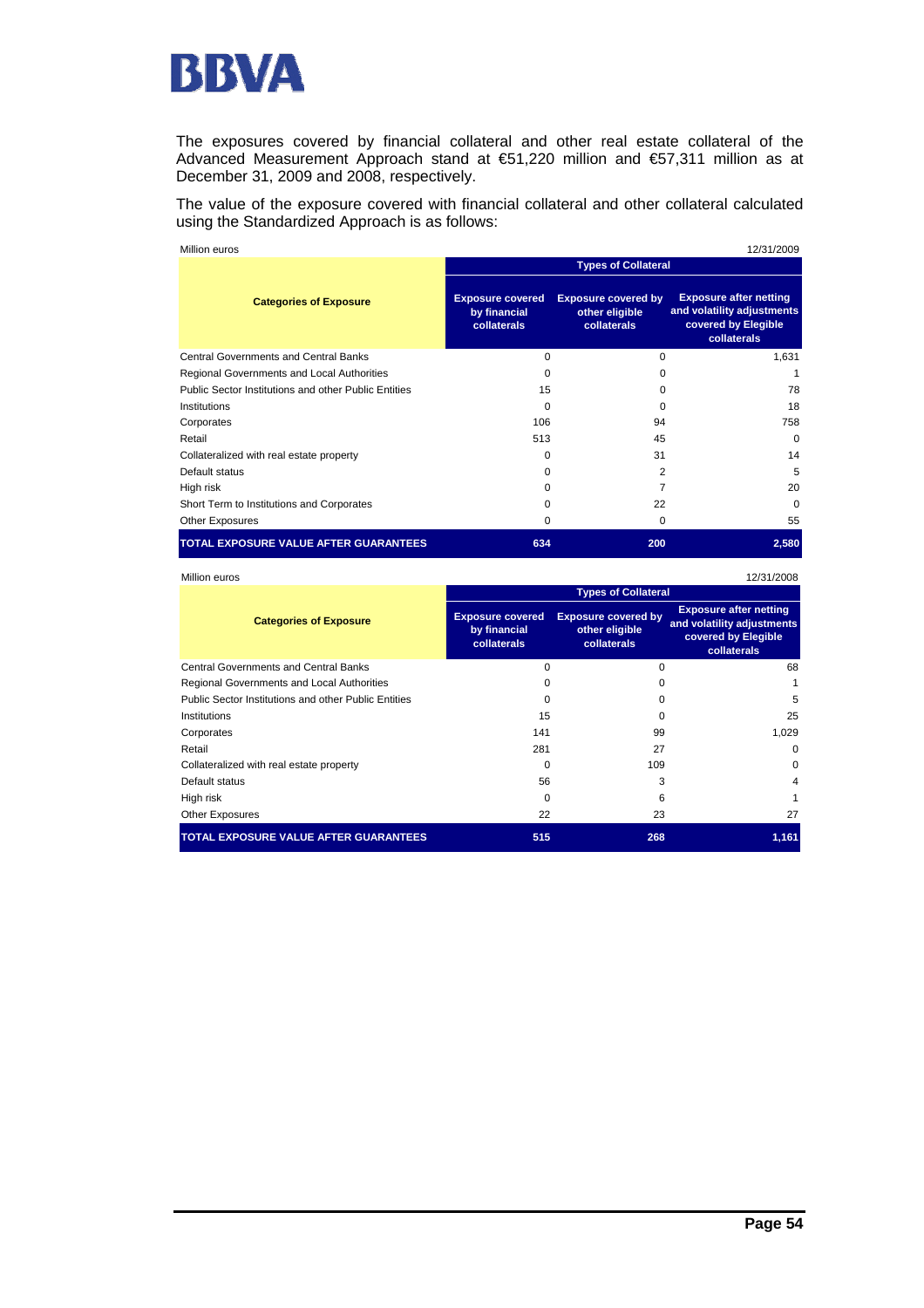

## 4.7.3 Hedging based on personal guarantees

According to the Solvency Circular, **guarantees** are those personal guarantees, including those arising from credit insurances, that have been awarded by the providers of coverage defined in Rule Forty in the Solvency Circular.

The Group does not currently have credit derivatives used for hedging.

In the category of Retail exposure under the advanced approach, guarantees impact on the PD, not reducing the amount of the credit risk in EAD.

The total value of the exposure covered with personal guarantees is as follows:

| Million euros                                          |                                     |          |
|--------------------------------------------------------|-------------------------------------|----------|
|                                                        | <b>Exposure covered by personal</b> |          |
| <b>Categories of Exposure</b>                          | guarantees                          |          |
|                                                        | 2009                                | 2008     |
| Regional Governments and Local Authorities             | $\overline{2}$                      | 2        |
| Public Sector Institutions and other Public Entities   | 5                                   | 3        |
| Institutions                                           | 61                                  | 47       |
| Corporates                                             | 1,790                               | 527      |
| Retail                                                 | 1,097                               | 190      |
| Collateralized with real estate property               | 49                                  | 7        |
| Default status                                         | $\Omega$                            | 3        |
| High risk                                              | 28                                  | 34       |
| Other Exposures                                        | 1                                   | 12       |
| TOTAL EXPOSURE STANDARIZED MODEL COVERED BY GUARANTEES | 3,033                               | 826      |
| <b>ADVANCED METHOD</b>                                 |                                     |          |
| <b>Central Governments and Central Banks</b>           | 510                                 | $\Omega$ |
| Institutions                                           | 655                                 | 317      |
| Corporates                                             | 7,075                               | 8,886    |
| TOTAL EXPOSURE ADVANCED MODEL COVERED BY GUARANTEES    | 8,240                               | 9,203    |
| <b>TOTAL</b>                                           | 11,273                              | 10,029   |

## 4.7.4 Risk concentration

Within the context of credit risk mitigation operations, there are no concentrations of counterparty risk, given the risk management policies applied and the netting and collateral agreements entered into with the main counterparties.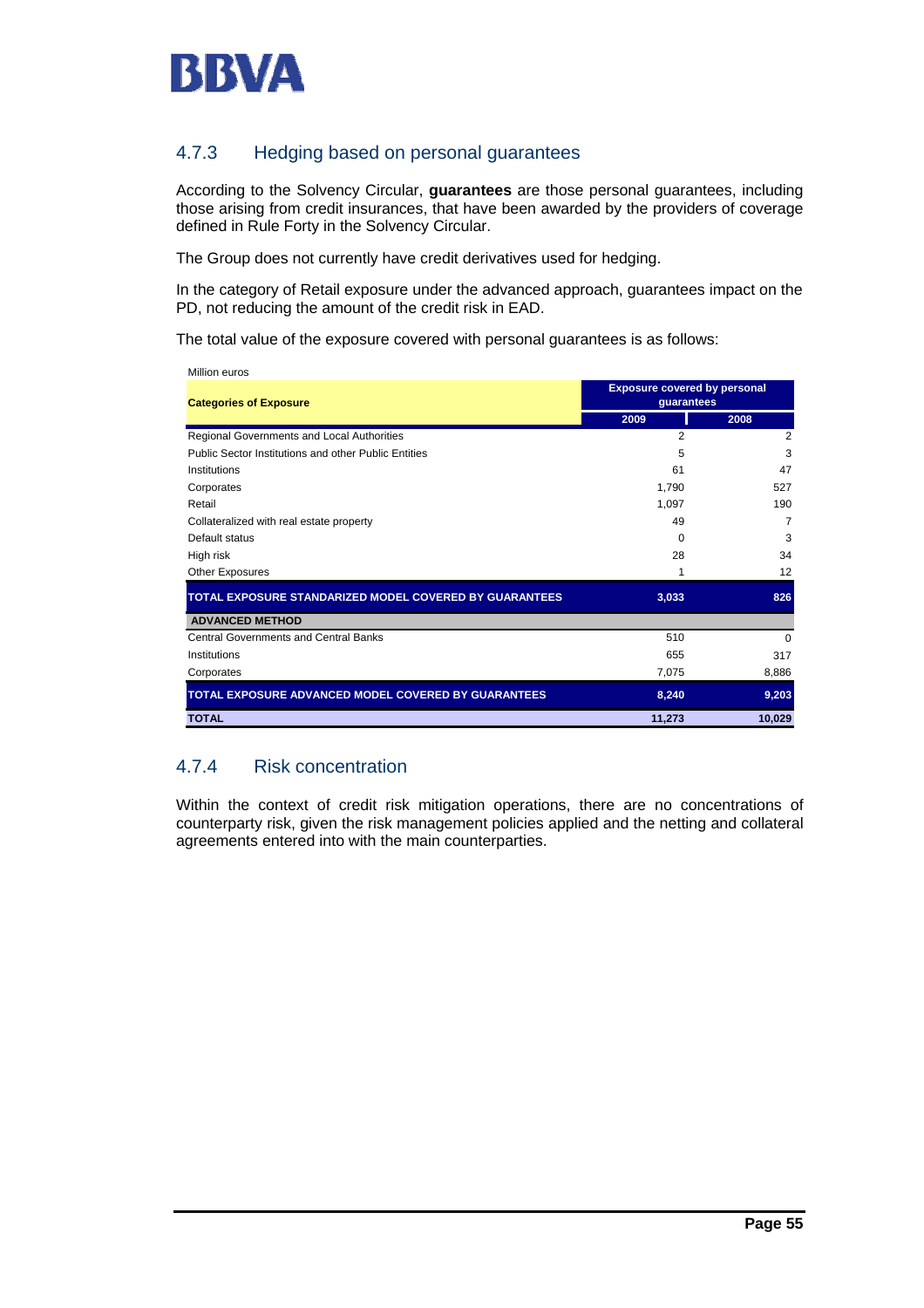

# 5 Market risk in trading book activities

## **5.1 Differences in the Trading Book for the purposes of applying the Solvency and the Accounting Circular**

Regulatory trading book activities include the positions managed by the Group's Trading units, for which market risk limits are set and these are monitored daily. Moreover, they comply with the other requirements defined in the solvency regulations.

The trading book as an accounting concept is not confined to any business area, but rather follows the true reflection criteria laid down in the accounting regulations. Hence, for example, all derivatives are booked as accounting trading book unless they are hedging derivates, regardless of whether or not they are part of the Trading units' exposure or they come from other business areas.

## **5.2 Internal Models**

## 5.2.1 Scope of application

For the purposes of calculating own funds, the scope of application of the internal model for market risk extends to BBVA S.A. and BBVA Bancomer Trading Floors.

The Bank of Spain has authorized the use of the internal model for measuring price risk for the purposes of calculating own funds requirements, commodity positions and/or exchange rate and gold risk in trading book activities held by the Group in its operations in Spain and Mexico.

## 5.2.2 Features of the models used

Value at Risk (VaR) is the basic variable for measuring and controlling the Group's market risk. This risk metric estimates the maximum loss that may occur in a portfolio's market positions for a particular time horizon and given confidence level. VaR is calculated in the Group at a 99% confidence level and a 1-day time horizon.

In BBVA and BBVA Bancomer, VaR is estimated using the Historic Simulation methodology. This methodology consists of observing how the profits and losses of the current portfolio would perform if the market conditions from a particular historical period were in force, and, from that information, infer the maximum loss at a certain confidence level. It offers the advantage of accurately reflecting the historical multivariate probability distribution of the market variables and of not requiring any specific distribution assumption. The historical period used is two years.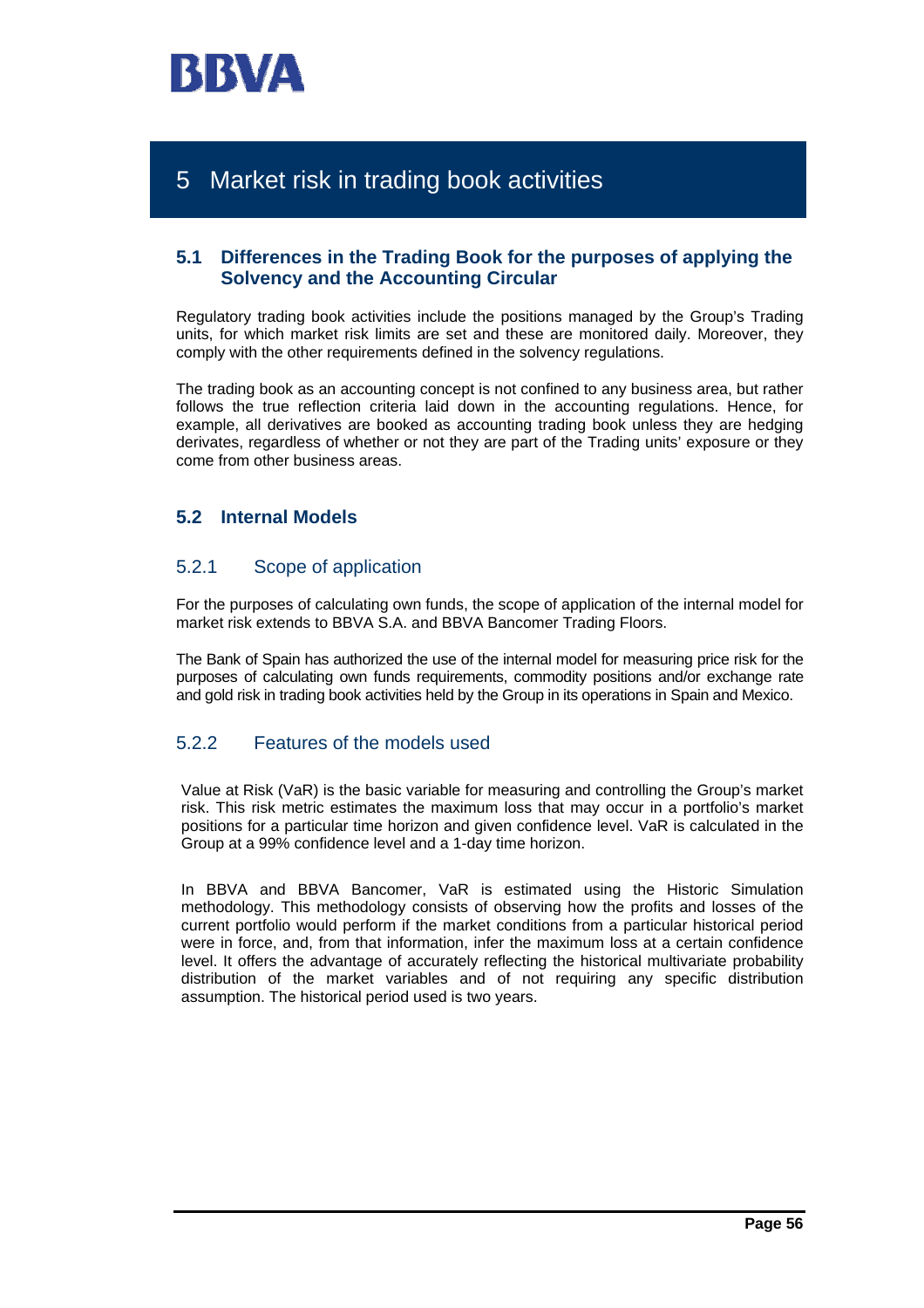

VaR figures are estimated following two methodologies:

- 9 VaR without smoothing, which awards equal weight to the daily information for the previous two years. This is currently the official methodology for measuring market risks vis-à-vis limits compliance.
- VaR with smoothing, which weighs more recent market information more heavily. This metric is supplementary to the one above.

VaR with smoothing adapts itself more swiftly to the changes in financial market conditions, whereas VaR without smoothing is, in general, a more stable metric that will tend to exceed VaR with smoothing when the markets show less volatile trends, while it will tend to be lower when they present upturns in uncertainty.

## 5.2.3 Stress testing

All the tasks associated with stress, methodologies, scenarios of market variables or reports are undertaken in coordination with the Group's Risk Areas.

The Group is currently performing stress testing on historical and economic crisis scenarios drawn up by its Economic Research Department.

- Historical crisis scenarios: Once the critical periods that are to be used have been defined, the development of the risk factors is applied to revaluate the current portfolio in order to estimate the loss that would be incurred if this market situation were to be repeated.
- 9 Economic crisis scenarios: Unlike the former, economic stress scenarios vary over time. The Market Stress Committee decides which scenarios should be taken into account. This committee's ultimate aim is to enable the most significant market risk positions in the Group's trading market activities to be identified, assessing the impact certain changes in their risk drivers will have on them, a task which is performed by the Market Risk areas in the various units in the Group. To do so, the Stress Committee must identify and quantify foreseeable crisis scenarios in the financial markets, and this is achieved thanks to the participation of the Economic Research Department.

## 5.2.4 Back-testing

The Group's market risk measurement model needs to have a back-testing or selfvalidation program, which assures that the risk measurements being made are suitable.

The Global Markets Risk Unit periodically approves the risk valuation models used to estimate the maximum loss that could be incurred in the positions assessed with a certain level of probability. If it is noticed that the model does not match the real results of the positions in question, checks would need to be run to offset possible errors, or changes need to be made to improve the accuracy of the estimate.

The approval of the VaR measurement system is performed by comparing the ex-ante risk levels provided daily by the model with the real, ex-post management results calculated by the Finance Department from the business units' management systems. Consistency between the results obtained and resulting risk level is verified.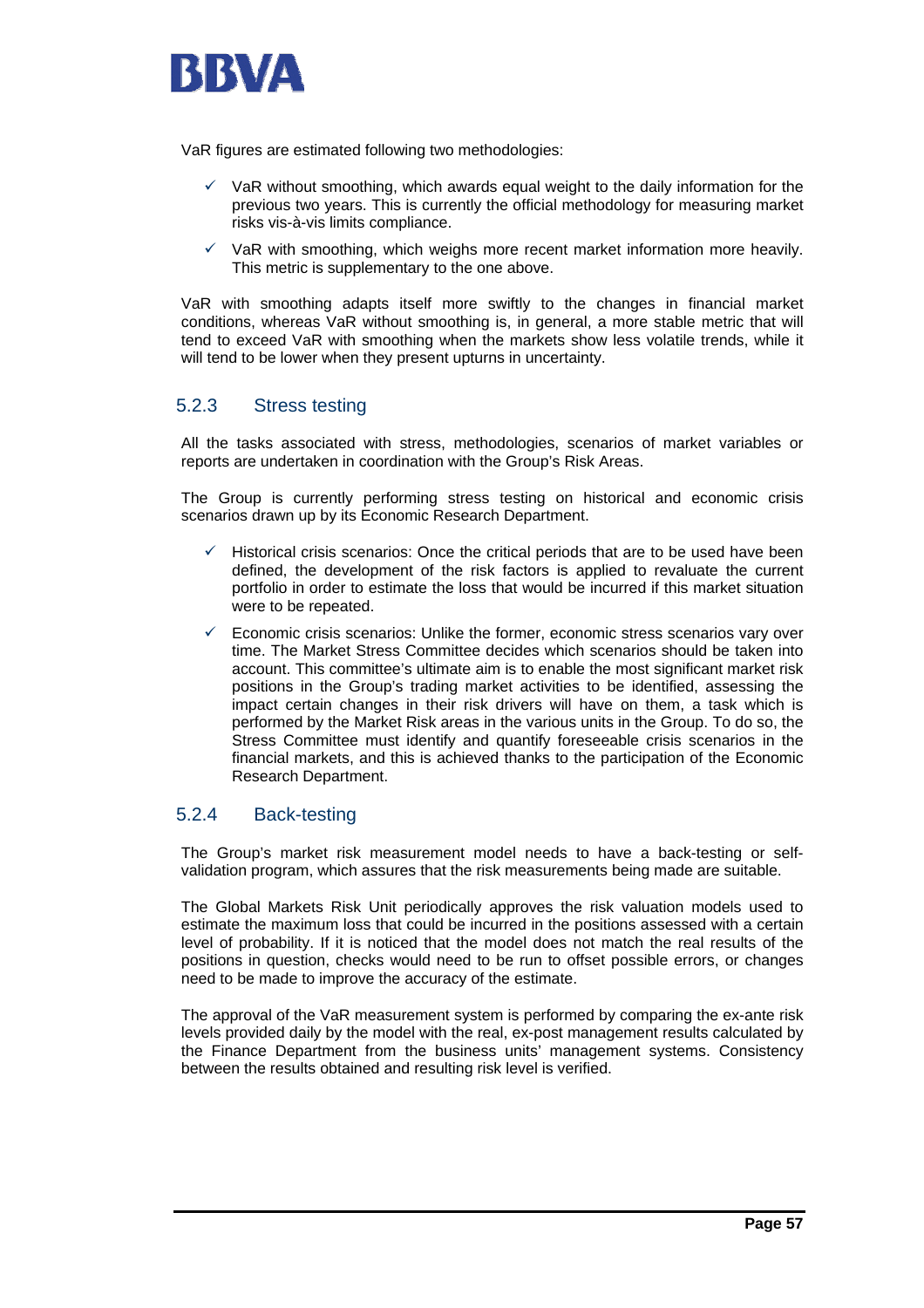

## 5.2.5 Characteristics of the risk management system

The Group has a risk management system that is appropriate for the volume of risks managed, in compliance with the conditions laid out in Rule Ninety-three.

- Integration of the daily risk calculations into the Group's risk management.
- $\checkmark$  A Risk unit that is independent of the business units.
- $\checkmark$  Active participation of Senior Management in the risk control process.
- $\checkmark$  Sufficient human resources to employ the model.
- $\checkmark$  Existence of written procedures that assure the global precision of the internal model used for calculating VaR.
- $\checkmark$  Accreditation of the degree of accuracy of the internal model used for calculating VaR.
- $\checkmark$  Existence of a stress program.
- $\checkmark$  Periodic internal audits performed on the risk measurement system.

The Group employs a back-testing program that ensures that the risk measurements carried out are appropriate.

The Group uses internal validation procedures for the model that are independent of the model development process.

VaR is calculated at a 99% confidence level and a 1-day time horizon. In order to extrapolate to the regulatory 10-day horizon, the figures are multiplied by square root of 10. A historical period of 2 years is used for risk factor observation.

The market risks model has a sufficiently large number of risk factors depending on the business volume in the various financial markets.

For the purposes of calculating own funds requirements for specific private placement and equity price risk, the Group is in the process of incorporating event and default risk, in compliance with more recent directives from the regulators, and incremental default risk charge.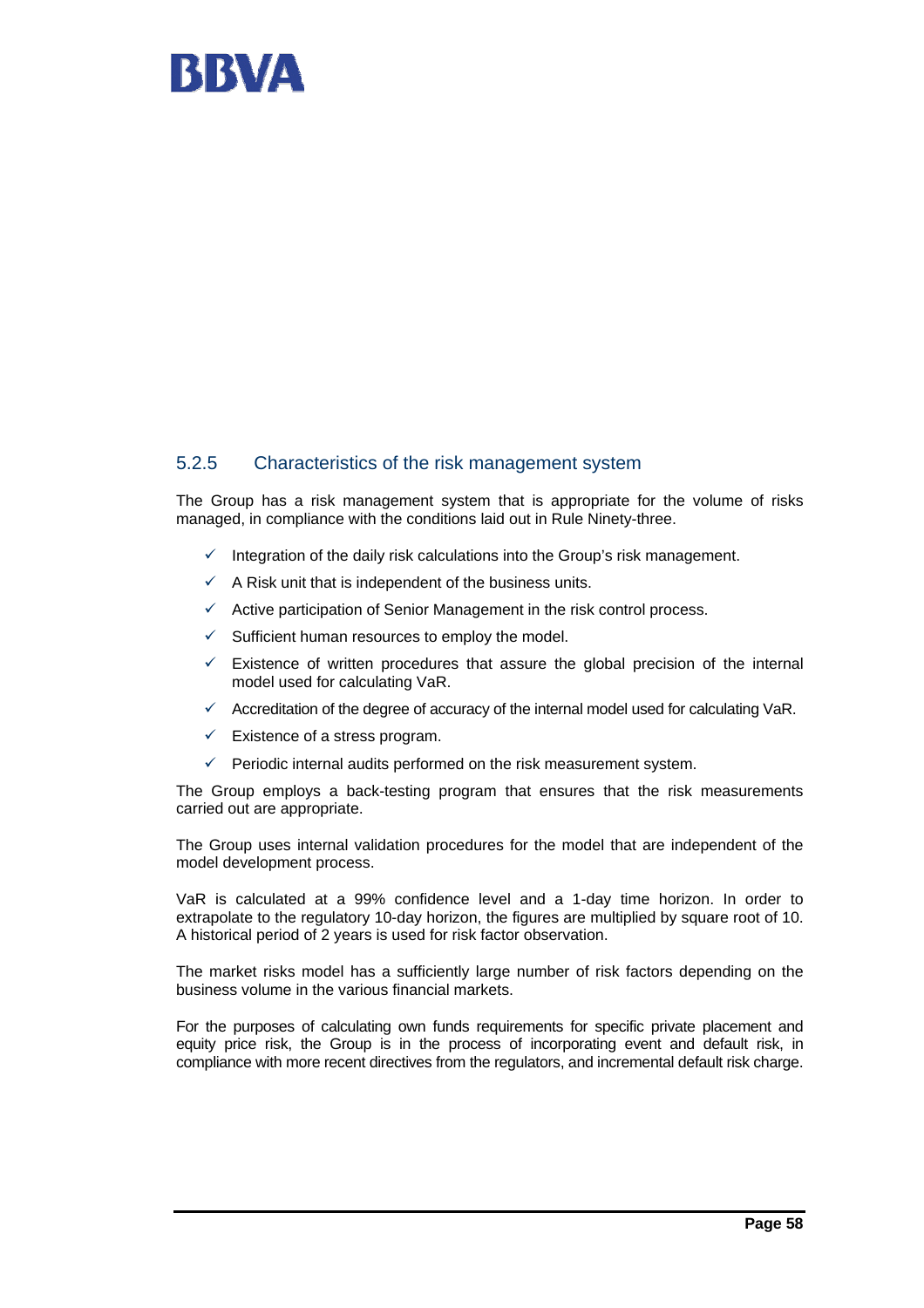

# 6 Operational risk

## **6.1 Methods employed**

In keeping with the Solvency Circular, advanced models (AMA method) are used in a significant portion of the banking perimeter in the sphere of Spain and Mexico to calculate the Regulatory Capital for operational risk for Pillar I. For the rest of the Group, the calculation is carried out by applying the Basic or Standardized Approach, as required, to the relevant consolidated income from the remaining subsidiaries.

## **6.2 Description of the advanced measurement approaches**

The advanced internal model follows the LDA (Loss Distribution Approach) methodology. This methodology estimates the distribution of losses by operational event by convoluting the frequency distribution and the loss given default distribution of said events.

The calculations have been made using internal data on the Group's historic losses as its main source of information. External databases (ORX consortium) have been employed to enrich the data from this internal database and to take account of the impact of possible events not yet considered therein, and scenario simulations have been included using information from the Group's operational risk self-assessment tool (Ev-Ro).

The distribution of losses is constructed for each of the different types of operational risk, which are defined as per Basel Accord cells, for example, a cross between business line and risk class. In those cases in which there is not sufficient data for a sound analysis, it becomes necessary to undertake cell aggregations, and to do so, the business line is chosen as the axis. In certain cases, a greater disaggregation of the Basel cell has been selected. The objective consists of identifying statistically homogenous groups and a sufficient amount of data for proper modeling.

The Solvency Circular establishes that regulatory capital for operational risk is determined as the sum of individual estimates by type of risk, but the option of incorporating the effect of the correlation among them is contemplated. This impact has been taken into consideration in BBVA estimates with a conservative approach.

With regards to other factors included in the Solvency Circular, current estimates do not include the mitigation effect provided by insurance activities, however an analysis is being made of whether said effect should be included in the future.

In conclusion, it should be highlighted that the calculation driver used is the Opvision tool developed by QRR, Indra and the Group.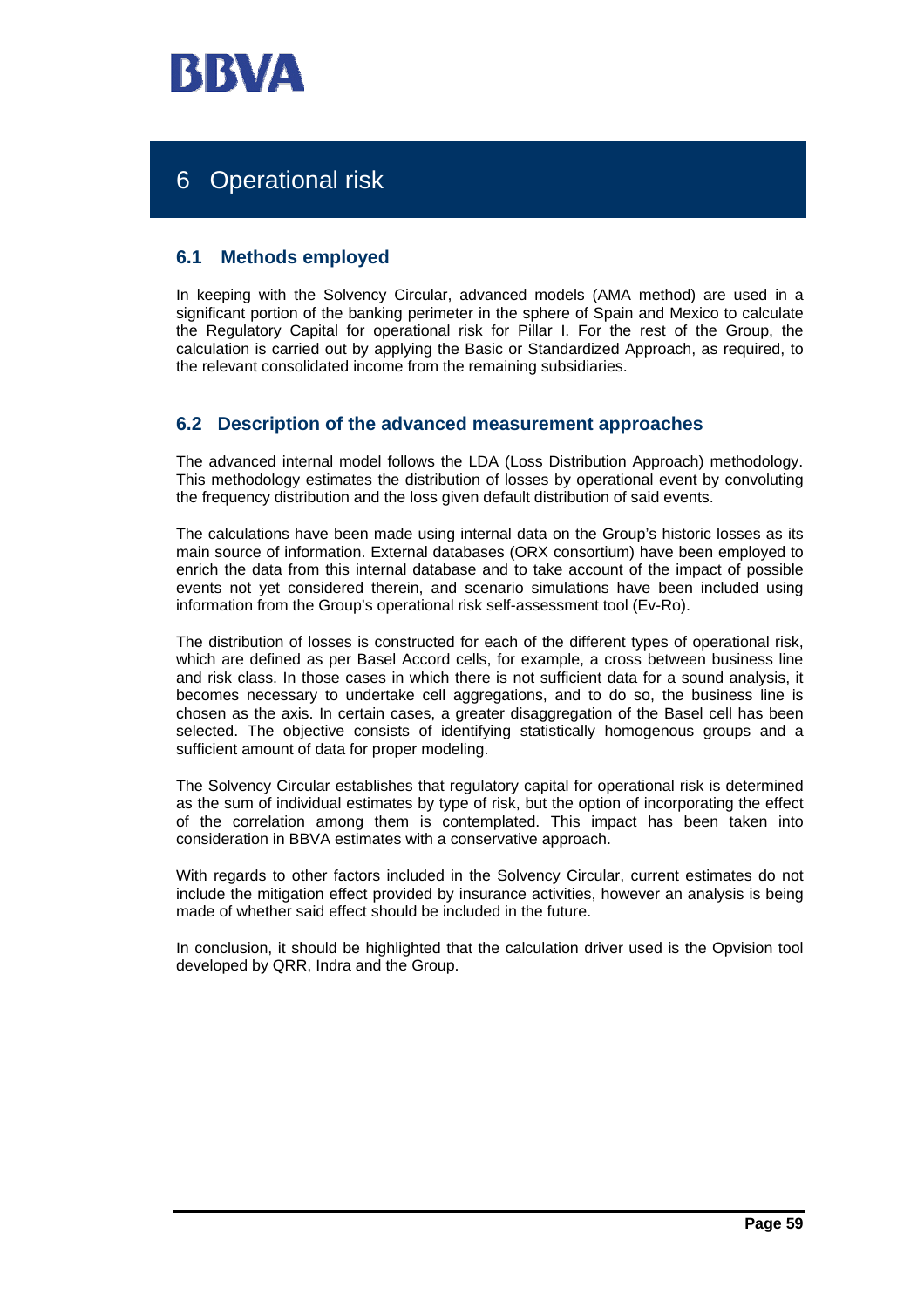

7 Investments in capital instruments not included in the trading book

## **7.1 Differentiation between portfolios held for sale and those held for strategic purposes**

## 7.1.1 Portfolios held for sale

The portfolio held for sale is reflected in accounting terms by the entry entitled available-for-sale assets. Said portfolio will include debt securities as long as they are not classified as: a) Strategic investments, as per the definition given of these in the following section; b) Held-tomaturity investments or fair value through profit or loss investments; or c) Capital instruments of institutions that are not one of the Group's subsidiaries, associates or jointly-controlled entities that have not been included in the fair value through profit or loss category.

## 7.1.2 Portfolios held for strategic purposes

As in the previous section, the portfolio held for strategic purposes is included for accounting purposes under the heading of available-for-sale financial assets. However, an investment in capital instruments is considered strategic when it has been made with the intent of setting up or maintaining a long-term operating relationship with the subsidiary.

The following situations, amongst others, indicate a significant influence is exercised:

- Representation on the Board of Directors or equivalent management body in the subsidiary.
- $\checkmark$  Participation in the policy setting process, including those related to dividends and other payouts.
- $\checkmark$  The existence of significant transactions between the investing institution and the subsidiary.
- $\checkmark$  The exchange of senior management staff.
- The supply of expert information of an essential nature.

## **7.2 Accounting policies and instrument valuation**

## A description of accounting policies and capital instrument valuation methods

The financial instruments contained in the available-for-sale financial assets portfolio are valued at their fair value both in their initial entry and on subsequent valuations. Said changes are recorded in equity unless objective evidence exists that the fall in value is due to asset impairment where the amounts recorded will be written-off from equity and they will be taken directly to the income account.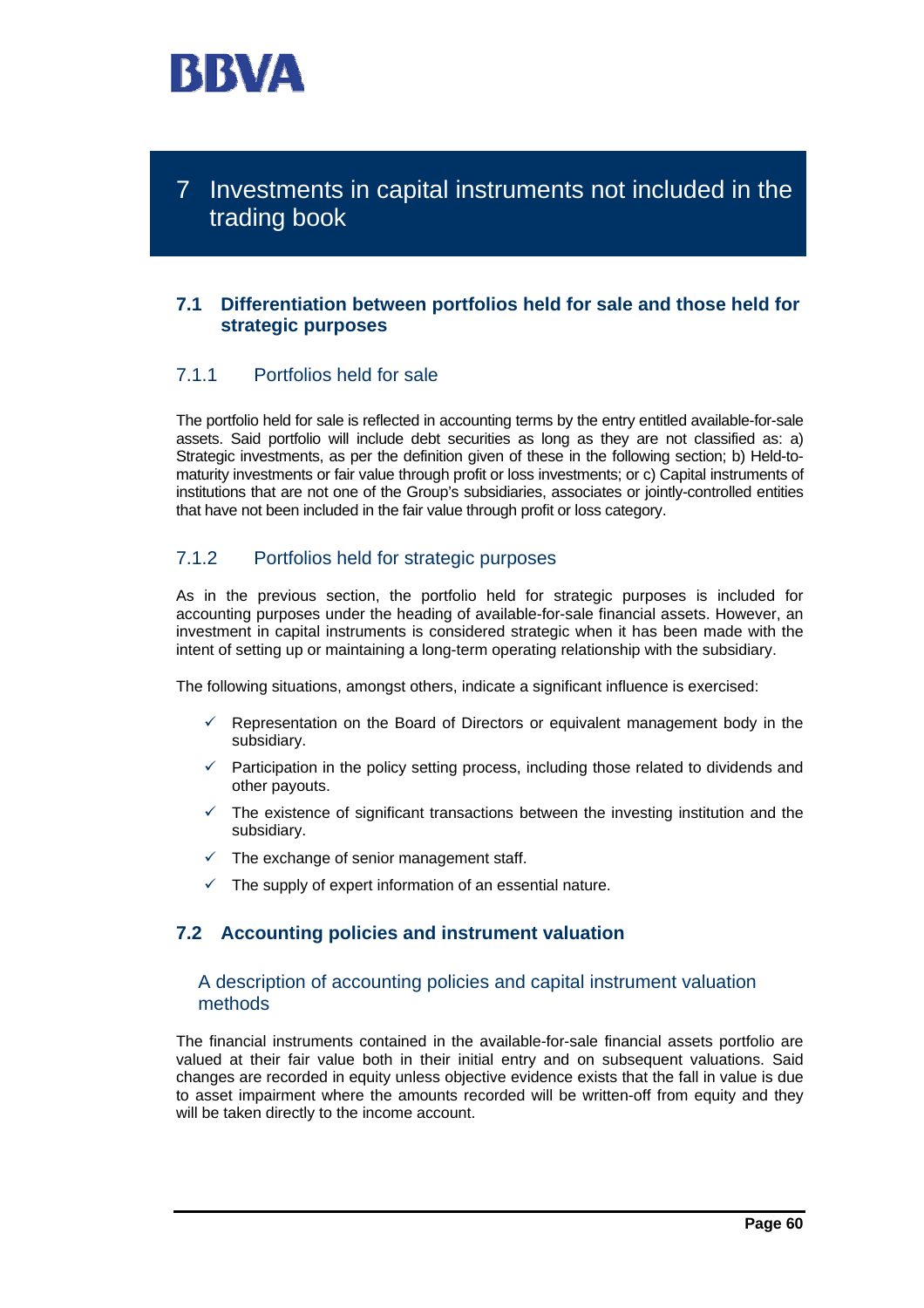

The fair value is the amount for which an asset could be made over or a liability cancelled, between duly informed interested parties in a transaction carried out in conditions of mutual independence. The fair value is reached without making any deduction for transaction costs that might be incurred due to conveyance or disposal by other means.

In the initial entry, the best evidence of fair value is the listing price on an active market. When these prices are not available, recent transactions on the same instrument will be consulted or valuation techniques based solely on data observable in the market will be used.

In subsequent valuations, fair value will be obtained by one of the following methods:

- 9 Prices quoted on active markets for the same instrument, i.e., without modification or reorganizing of any kind.
- $\checkmark$  Prices quoted on active markets for similar instruments or other valuation techniques in which all the meaningful inputs are used based on directly or indirectly observable market data.
- $\checkmark$  Valuation techniques in which some meaningful input is not based on observable market data.

When it is not possible to reliably estimate a capital instrument's fair value, it will be valued at its cost.

## **7.3 Book value of equity investments**

The accompanying table shows the book values of portfolios held for sale and those held for strategic purposes.

| Million euros |                                                 |                                        |                                               | 12/31/2009 |  |  |  |
|---------------|-------------------------------------------------|----------------------------------------|-----------------------------------------------|------------|--|--|--|
|               |                                                 | <b>Book value</b>                      |                                               |            |  |  |  |
| <b>Item</b>   | Permanent<br><b>Investment Portfolio</b><br>(1) | Available-for-sale<br>financial assets | Other financial assets<br>with changes in P&L | Total      |  |  |  |
| 12/31/2009    | 6,583                                           | 6.326                                  | 418                                           | 13,327     |  |  |  |
| 12/31/2008    | 3,455                                           | 7,853                                  | 292                                           | 11,599     |  |  |  |
| <b>Notes</b>  |                                                 |                                        |                                               |            |  |  |  |

**(1)** It includes investments in associates and jointly-controlled entities.

The fair value of the permanent investment portfolio, calculated on the basis of the official listing price of the listed companies was €476 million and €31 million above the book value as at December 31, 2009 and 2008, respectively.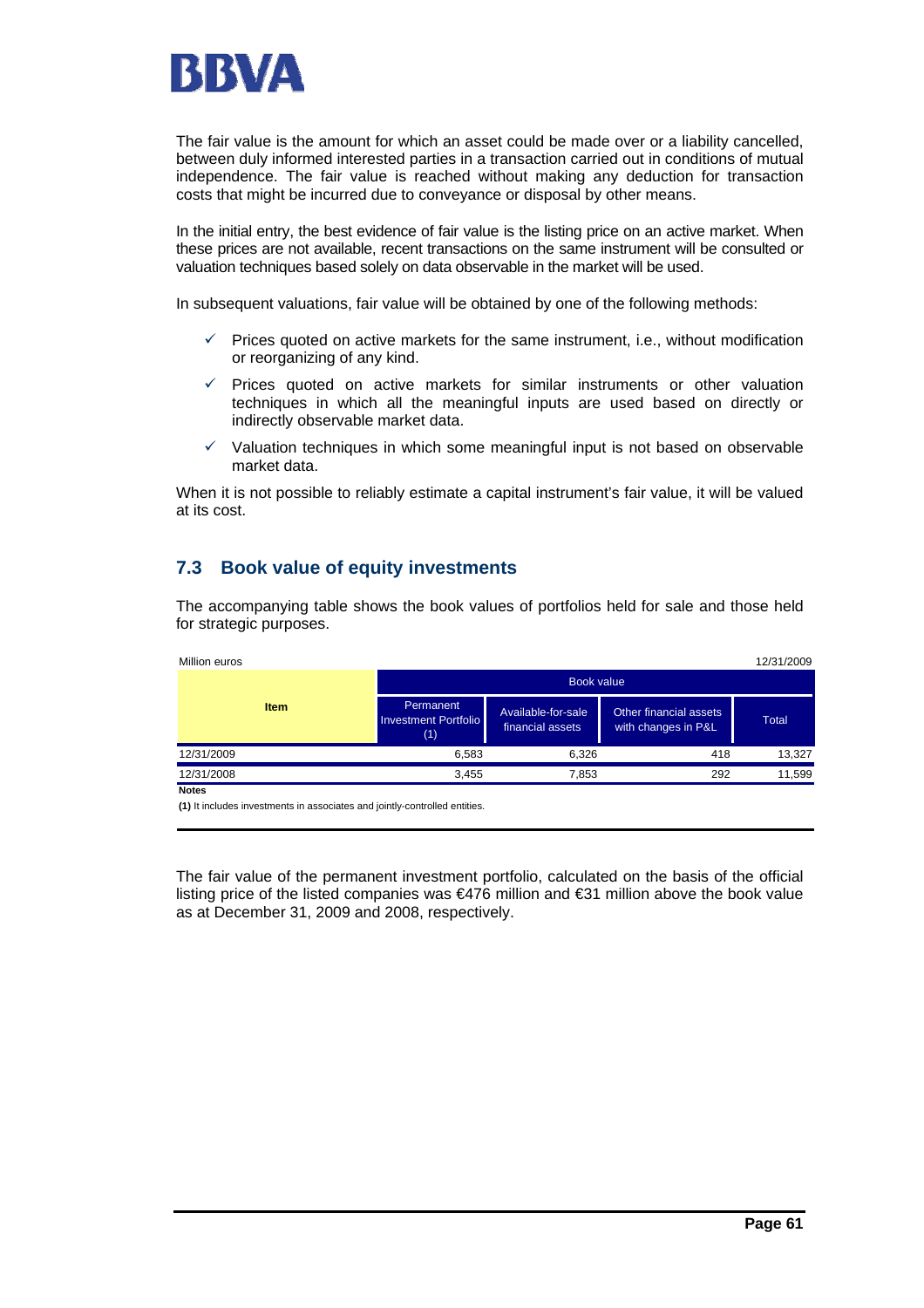

## **7.4 Exposure in equity investments**

The accompanying table shows the types, nature and amounts of the original exposures in equity investments listed or unlisted on a stock market, with an item differentiating sufficiently diversified portfolios and other unlisted instruments.

| Million euros                                   |                 | 12/31/2009           |  |  |
|-------------------------------------------------|-----------------|----------------------|--|--|
|                                                 |                 | Type of Exposure (1) |  |  |
| <b>Item</b>                                     | Non-derivatives | <b>Derivatives</b>   |  |  |
| <b>Exchange Traded Instruments</b>              | 5,629           | -56                  |  |  |
| Non-Exchange Traded Instruments                 | 2.916           | $-27$                |  |  |
| Included in sufficiently diversified portfolios | 2,916           | $-27$                |  |  |
| Other instruments                               | 0               | 0                    |  |  |
| <b>TOTAL POSITIONS IN EQUITY</b>                | 8.545           | $-84$                |  |  |

Notes

**(1)**Depending on their nature, equity instruments not included in Trading Book Activity will be separated into derivatives and non-derivatives. The amount shown refers to Original Exposure, i.e. gross exposure of value corrections through asset impairment and provisions, before applying risk mitigation techniques.

| Million euros                                   |                      | 12/31/2008         |  |  |  |  |
|-------------------------------------------------|----------------------|--------------------|--|--|--|--|
|                                                 | Type of Exposure (1) |                    |  |  |  |  |
| <b>Item</b>                                     | Non-derivatives      | <b>Derivatives</b> |  |  |  |  |
| <b>Exchange Traded Instruments</b>              | 7.894                | $-105$             |  |  |  |  |
| Non-Exchange Traded Instruments                 | 1,680                |                    |  |  |  |  |
| Included in sufficiently diversified portfolios | 1,680                |                    |  |  |  |  |
| Other instruments                               |                      |                    |  |  |  |  |
| <b>TOTAL POSITIONS IN EQUITY</b>                | 9,574                | $-105$             |  |  |  |  |

Furthermore, the amount of profits recorded as a result of the sale or liquidation of equity instruments or equity investments was €266 million as at December 31, 2009, and the profits recorded in equity was €1,541 million on December 31, 2009.

Profits in equity instruments included under Additional Capital stood at €830 million as at December 31, 2009, the majority of which correspond to the investment in Telefónica.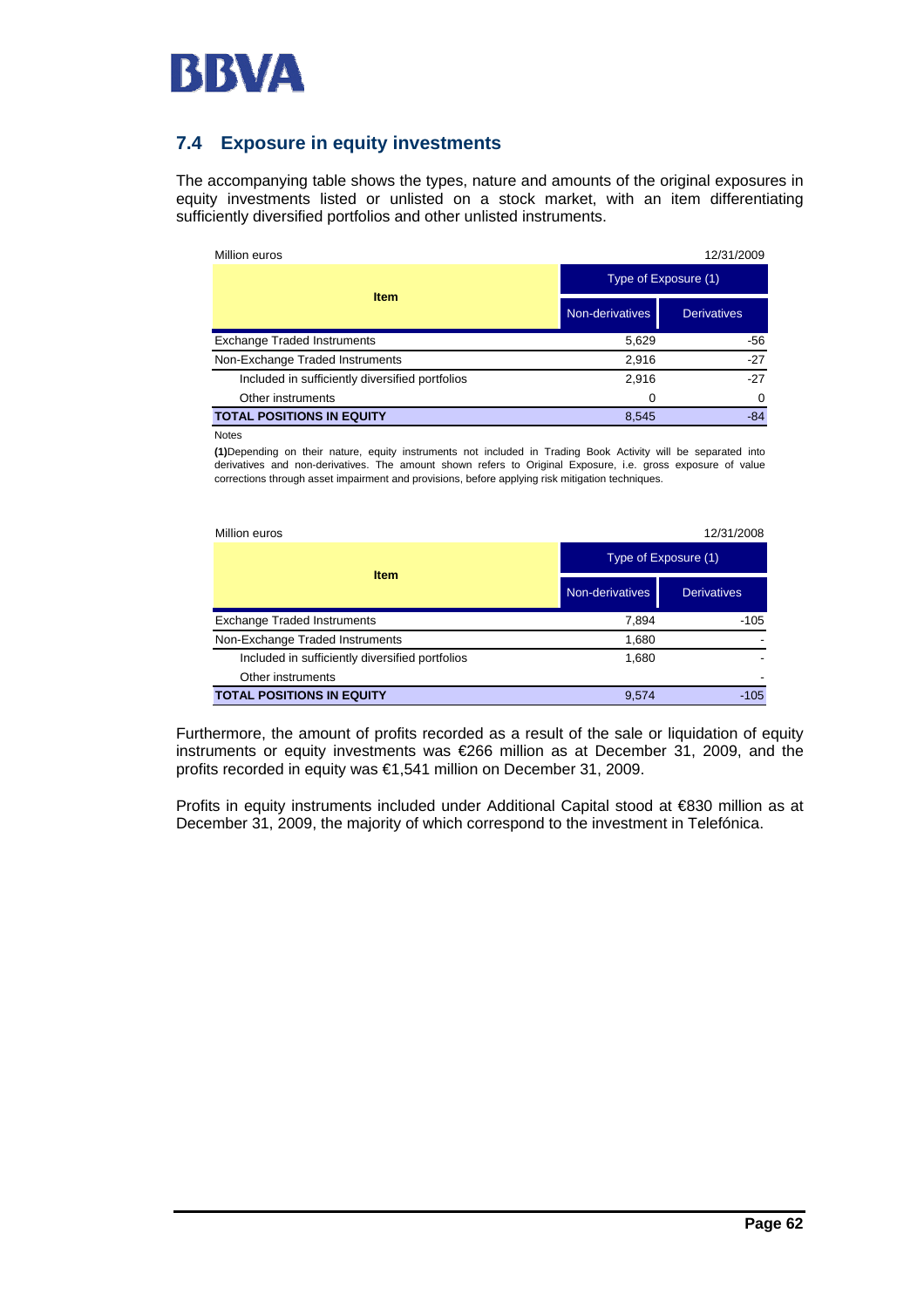

# 8 Interest rate risk

## **8.1 Nature of interest rate risk and key hypotheses**

The Group's exposure to variations in market interest rates is one of the main financial risks linked to the pursuit of its banking operations. The risk of repricing, which stems from the difference between the periods for reviewing interest rates or the maturity of investment transactions vis-à-vis their financing, constitutes the basic interest rate risk to be considered. Nonetheless, other risks such as the exposure to changes in the slope and shape of interest rate curves and the risk of optionality present in certain banking transactions are also taken into consideration by risk control mechanisms.

The sensitivity measurements of the Group's net interest income and economic value in the face of variations in market interest rates are complemented by provisional scenarios and risk measurements using curve simulation processes, thereby allowing an assessment of the impact changes have on the slope, curvature and parallel movements of varying magnitude.

Especially important in the measurement of structural interest rate risk is the establishment of hypotheses on the evolution and performance of certain items on the balance sheet, especially those involving products with no explicit or contractual due date.

The most significant of these hypotheses are those established on current and savings accounts, since they largely condition risk levels given the volume they represent within the liabilities of the Group's financial institutions.

A prior step to the study of these liabilities necessarily involves "account segmentation". To do so, the balances on the balance sheet are broken down by products, analyzed separately and subsequently grouped according to their common features, especially regarding the criteria on the remuneration of each account and independently of the accounting standards on grouping.

A first stage involves analyzing the relationship between the trends in market interest rates and the interest rates of those accounts with no contractual due date. This relationship is established by means of models that show whether the account's remuneration can be considered either fixed-rate (there is no relationship between the two variables) or variablerate. In this latter case, an assessment is made of whether this relationship is produced with some form of delay and what the percentage impact of the variations in market interest rates is on the account's interest rate.

Subsequently, an analysis is made of the evolution over time of the balances in each category in order to establish their trend, as regards the seasonal variations in the balance. It is assumed that these seasonal variations mature in the very short term, whereas the trend in the balance is given a long-term maturity. This prevents oscillations in the level of risks caused by momentary variations in balances, thus favoring the stability of balancesheet management. This breakdown of amounts is made by the regressions that best adjust the balance's evolution over time.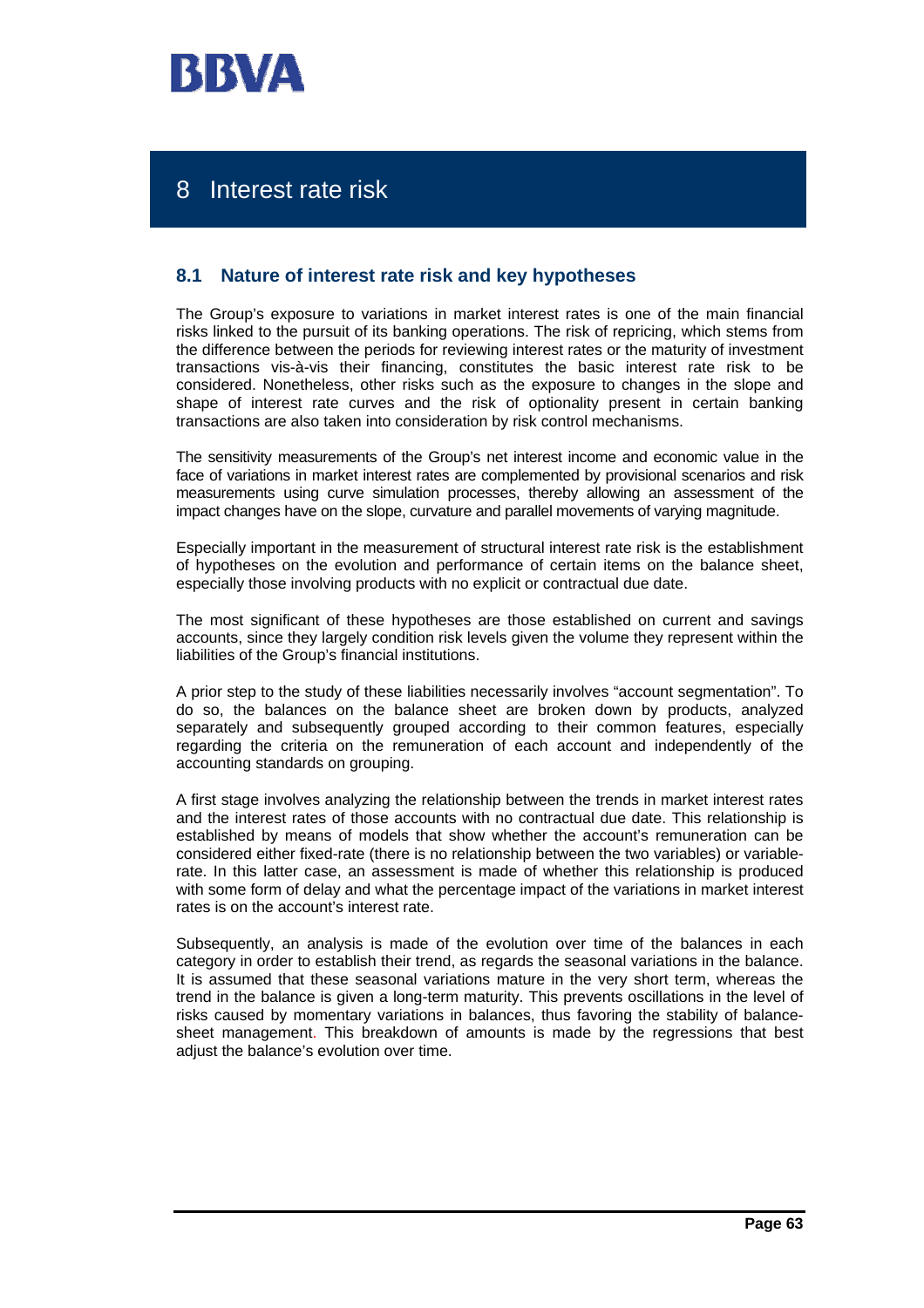

Group companies have opted for different procedures to determine the maturity of transactional liabilities, taking into account the varying nature of markets and the availability of historical data. In the Group's case, calculation is made of the average period of effectiveness of the accounts through a descriptive analysis of the data. An analysis is made of the distribution of the accounts that make up a product by "contractual period" and establishment is made of the "average life" of the accounts that make up said product. On the basis of the "average contractual period", the "maturity" of the trend in the balance is ascertained for the product.

A further aspect to be considered in the model's hypotheses is the analysis of the prepayments associated with certain positions, especially with the loan-book and mortgage portfolios. The evolution of market interest rates conditions the incentive that the bank's customer has to proceed to the early repayment of the loan granted, modifying the calendar of payments initially specified in the contract.

The function used to estimate future early repayments, in light of a given interest rate scenario, is obtained through the analysis of historical data on the early repayment of loans, and their relationship with market interest rates at any given moment.

## **8.2 Variations in interest rates**

The following tables present the average levels of interest rate risk in terms of the sensitivity of net interest income and economic value for the Group's main financial institutions in 2009:

|                               | Income $(*)$                    | <b>Average Impact Net Interest</b> | <b>Average Impact Economic Value</b><br>(**) |                                    |  |  |  |  |
|-------------------------------|---------------------------------|------------------------------------|----------------------------------------------|------------------------------------|--|--|--|--|
| <b>SUBSIDIARIES</b>           | Increase of 100<br>basis points | Decrease of<br>100 basis<br>points | Increase of 100<br>basis points              | Decrease of<br>100 basis<br>points |  |  |  |  |
| Europe                        | $-3.63%$                        | $+3.96%$                           | $+0.45%$                                     | $-0.72%$                           |  |  |  |  |
| <b>BBVA Bancomer</b>          | $+1.28%$                        | $-1.27%$                           | $-2.89%$                                     | $+2.59%$                           |  |  |  |  |
| Compass Bancshares, Inc.      | $+0.83%$                        | $-0.23%$                           | $+1.26%$                                     | $-4.19%$                           |  |  |  |  |
| <b>BBVA Puerto Rico</b>       | $+3.57%$                        | $-3.20%$                           | $-1.68%$                                     | $+1.01%$                           |  |  |  |  |
| <b>BBVA Chile</b>             | $-0.64%$                        | $+0.52%$                           | $-6.15%$                                     | $+4.87%$                           |  |  |  |  |
| <b>BBVA Colombia</b>          | $+1.83%$                        | $-1.85%$                           | $-1.85%$                                     | $+1.93%$                           |  |  |  |  |
| <b>BBVA Banco Continental</b> | $+1.78%$                        | $-1.79%$                           | $-5.38%$                                     | $+5.94%$                           |  |  |  |  |
| <b>BBVA Banco Provincial</b>  | $+0.71%$                        | $-0.71%$                           | $-1.58%$                                     | $+1.68%$                           |  |  |  |  |
| <b>BBVA Banco Francés</b>     | $+0.86%$                        | $-0.87%$                           | $+0.13%$                                     | $-0.17%$                           |  |  |  |  |

(\*) Percentage relating to "1 year" Net Interest Income forecast in each entity.

(\*\*) Percentage relating to each entity's Capital Base.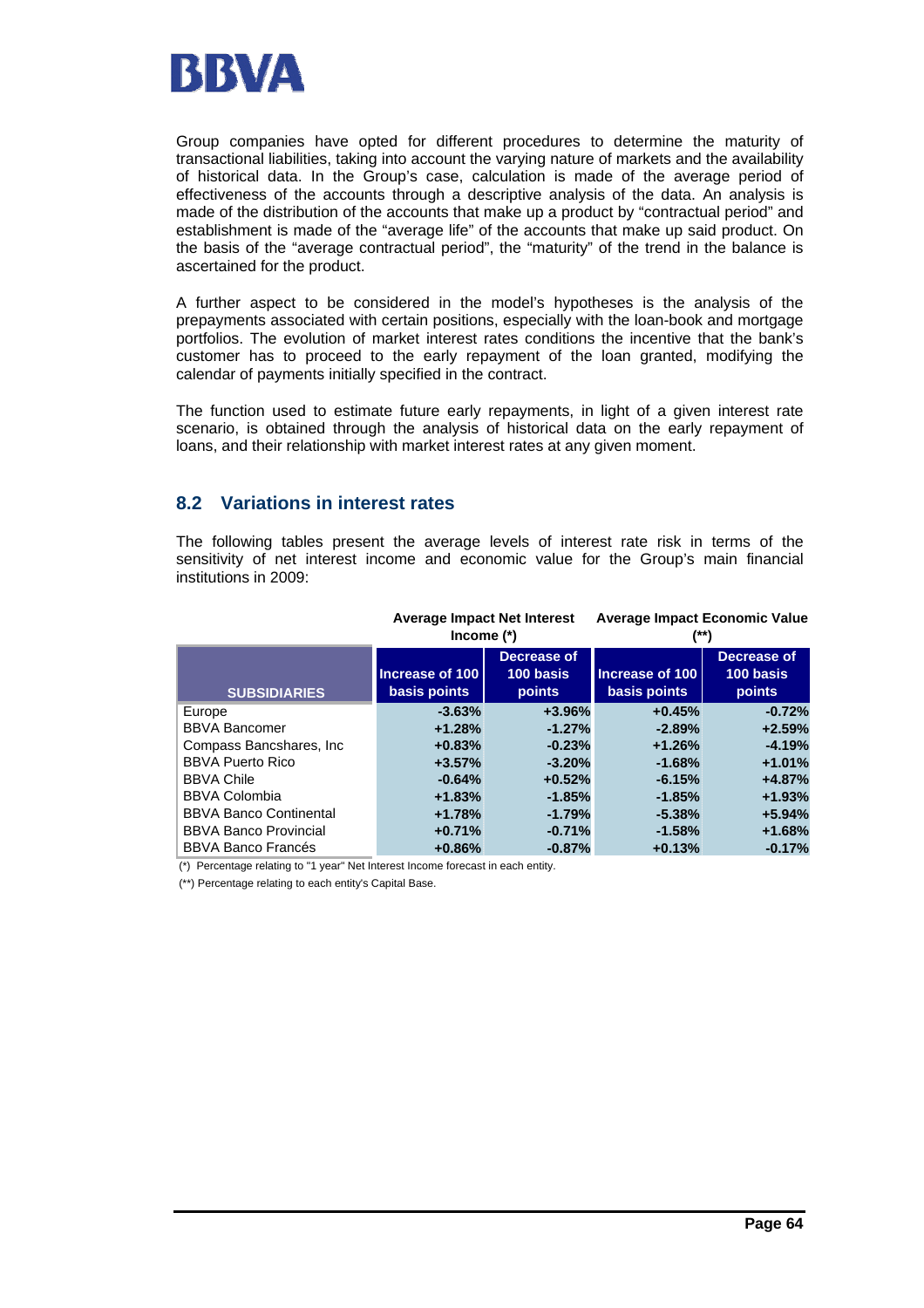

# Annex I: Entities within the Consolidation Perimeter of the Solvency Circular

There follows a list of the entities that comprise the Consolidated Group determined by the Solvency Circular, according to their treatment for capital requirements:

#### **ANNEX I ADDITIONAL INFORMATION ON CONSOLIDATED SUBSIDIARIES COMPOSING THE BBVA GROUP ACCORDING TO THE SOLVENCY CIRCULAR**

|                                                                                                    |                                               |                                    | % of Voting Rights     |                               |                  | Thousand euros (*)<br>Subsidiary | Subsidiary               |
|----------------------------------------------------------------------------------------------------|-----------------------------------------------|------------------------------------|------------------------|-------------------------------|------------------|----------------------------------|--------------------------|
|                                                                                                    |                                               |                                    |                        | <b>Controlled by the Bank</b> |                  | Data                             | Data                     |
|                                                                                                    | Location                                      | <b>Activity</b>                    |                        |                               | Total            | <b>Net Carrying</b><br>Amount    | Assets as of<br>12.31.09 |
| Company<br>ADMINISTRAD. DE FONDOS PARA EL RETIRO-BANCOMER, S.A DE C.V.                             | MEXICO                                        | <b>PENSIONS</b>                    | <b>Direct</b><br>17.50 | Indirect<br>82.50             | 100.00           | 322.688                          | 163,686                  |
| ADMINISTRADORA DE FONDOS DE PENSIONES PROVIDA, S.A. (AFP PROVIDA)                                  | CHILE                                         | <b>PENSIONS</b>                    | 12.70                  | 51.62                         | 64.32            | 258.163                          | 472.233                  |
| ADPROTEL STRAND, S.L.                                                                              | <b>SPAIN</b>                                  | REAL ESTATE INSTR.                 | 0.00                   | 100.00                        | 100.00           | 3                                | 319,717                  |
| AFP GENESIS ADMINISTRADORA DE FONDOS Y FIDEICOMISOS, S.A.                                          | <b>ECUADOR</b>                                | <b>PENSIONS</b>                    | 0.00                   | 100.00                        | 100.00           | 3,879                            | 6,527                    |
| AFP HORIZONTE, S.A.                                                                                | PERU                                          | <b>PENSIONS</b>                    | 24.85                  | 75.15                         | 100.00           | 39.118                           | 62,782                   |
| AFP PREVISION BBV-ADM.DE FONDOS DE PENSIONES S.A.                                                  | <b>BOLIVIA</b>                                | <b>PENSIONS</b>                    | 75.00                  | 5.00                          | 80.00            | 2.063                            | 10.723                   |
| ALMACENES GENERALES DE DEPOSITO, S.A.E. DE                                                         | SPAIN                                         | <b>PORTFOLIO</b>                   | 83.90                  | 16.10                         | 100.00           | 12,649                           | 118,816                  |
| ALTITUDE INVESTMENTS LIMITED<br>AMERICAN FINANCE GROUP, INC.                                       | <b>UNITED KINGDOM</b><br><b>UNITED STATES</b> | NO ACTIVITY<br>FINANCIAL SERV.     | 51.00<br>0.00          | 0.00<br>100.00                | 51.00<br>100.00  | 615<br>13,337                    | 762<br>14,540            |
| ANIDA CARTERA SINGULAR, S.L.                                                                       | SPAIN                                         | PORTFOLIO                          | 0.00                   | 100.00                        | 100.00           | $-555,210$                       | 221,961                  |
| ANIDA DESARROLLOS SINGULARES, S.L.                                                                 | <b>SPAIN</b>                                  | REAL ESTATE INSTR.                 | 0.00                   | 100.00                        | 100.00           | $-106.837$                       | 1,190,622                |
| ANIDA GRUPO INMOBILIARIO, S.L.                                                                     | <b>SPAIN</b>                                  | <b>PORTFOLIO</b>                   | 100.00                 | 0.00                          | 100.00           | 198,357                          | 440,882                  |
| ANIDA INMOBILIARIA, S.A. DE C.V.                                                                   | <b>MEXICO</b>                                 | <b>PORTFOLIO</b>                   | 0.00                   | 100.00                        | 100.00           | 108,055                          | 86,029                   |
| ANIDA INMUEBLES ESPAÑA Y PORTUGAL, S.L.                                                            | SPAIN                                         | REAL ESTATE INSTR.                 | 0.00                   | 100.00                        | 100.00           | 3                                | 129,120                  |
| ANIDA OPERACIONES SINGULARES, S.L.                                                                 | <b>SPAIN</b>                                  | REAL ESTATE INSTR.                 | 0.00                   | 100.00                        | 100.00           | $-30,226$                        | 1,772,683                |
| ANIDAPORT INVESTIMENTOS IMOBILIARIOS, UNIPESSOAL, LTDA                                             | <b>PORTUGAL</b>                               | REAL ESTATE INSTR.                 | 0.00                   | 100.00                        | 100.00           | 5                                | 23,538                   |
| APLICA SOLUCIONES ARGENTINAS, S.A.<br>APLICA SOLUCIONES GLOBALES S.L.                              | <b>ARGENTINA</b><br><b>SPAIN</b>              | <b>SERVICES</b><br><b>SERVICES</b> | 0.00<br>100.00         | 100.00<br>0.00                | 100.00<br>100.00 | 1,424<br>57                      | 2,350<br>77,770          |
| APLICA TECNOLOGIA AVANZADA, S.A. DE C.V.                                                           | <b>MEXICO</b>                                 | <b>SERVICES</b>                    | 100.00                 | 0.00                          | 100.00           | $\overline{4}$                   | 44.932                   |
| ARAGON CAPITAL, S.L.                                                                               | <b>SPAIN</b>                                  | PORTFOLIO                          | 99.90                  | 0.10                          | 100.00           | 37,925                           | 32,883                   |
| ARIZONA FINANCIAL PRODUCTS, INC                                                                    | <b>UNITED STATES</b>                          | FINANCIAL SERV.                    | 0.00                   | 100.00                        | 100.00           | 658,953                          | 664,232                  |
| AUTOMERCANTIL-COMERCIO E ALUGER DE VEICULOS AUTOM.,LDA                                             | PORTUGAL.                                     | FINANCIAL SERV.                    | 0.00                   | 100.00                        | 100.00           | 5.300                            | 55.169                   |
| BANCO BILBAO VIZCAYA ARGENTARIA (PANAMA), S.A.                                                     | PANAMA                                        | <b>BANKING</b>                     | 54.11                  | 44.81                         | 98.92            | 19.464                           | 1,374,863                |
| BANCO BILBAO VIZCAYA ARGENTARIA (PORTUGAL), S.A.                                                   | <b>PORTUGAL</b>                               | <b>BANKING</b>                     | 9.52                   | 90.48                         | 100.00           | 278,916                          | 7.009.350                |
| BANCO BILBAO VIZCAYA ARGENTARIA CHILE, S.A.                                                        | CHILE                                         | <b>BANKING</b>                     | 0.00                   | 68.18                         | 68.18            | 447,965                          | 9,188,004                |
| BANCO BILBAO VIZCAYA ARGENTARIA PUERTO RICO, S.A.<br>BANCO BILBAO VIZCAYA ARGENTARIA URUGUAY, S.A. | <b>PUERTO RICO</b><br><b>URUGUAY</b>          | <b>BANKING</b><br><b>BANKING</b>   | 0.00<br>100.00         | 100.00<br>0.00                | 100.00<br>100.00 | 165,725<br>17,049                | 3,815,865<br>625,593     |
| BANCO CONTINENTAL, S.A.                                                                            | PERU                                          | <b>BANKING</b>                     | 0.00                   | 92.08                         | 92.08            | 638,802                          | 7,263,761                |
| BANCO DE PROMOCION DE NEGOCIOS, S.A.                                                               | <b>SPAIN</b>                                  | <b>BANKING</b>                     | 0.00                   | 99.82                         | 99.82            | 15.152                           | 33.107                   |
| BANCO DEPOSITARIO BBVA, S.A.                                                                       | <b>SPAIN</b>                                  | <b>BANKING</b>                     | 0.00                   | 100.00                        | 100.00           | 1,595                            | 1,100,017                |
| BANCO INDUSTRIAL DE BILBAO, S.A.                                                                   | <b>SPAIN</b>                                  | <b>BANKING</b>                     | 0.00                   | 99.93                         | 99.93            | 97.220                           | 278.987                  |
| BANCO OCCIDENTAL, S.A.                                                                             | <b>SPAIN</b>                                  | <b>BANKING</b>                     | 49.43                  | 50.57                         | 100.00           | 16.384                           | 17,913                   |
| BANCO PROVINCIAL OVERSEAS N.V.                                                                     | NETHERLANDS ANTILLES BANKING                  |                                    | 0.00                   | 100.00                        | 100.00           | 30,085                           | 317.243                  |
| BANCO PROVINCIAL S.A. - BANCO UNIVERSAL                                                            | VENEZUELA                                     | <b>BANKING</b>                     | 1.85                   | 53.75                         | 55.60            | 148,879                          | 11,265,237               |
| BANCOMER FINANCIAL SERVICES INC.<br>BANCOMER FOREIGN EXCHANGE INC.                                 | <b>UNITED STATES</b><br><b>UNITED STATES</b>  | FINANCIAL SERV.<br>FINANCIAL SERV. | 0.00<br>0.00           | 100.00<br>100.00              | 100.00<br>100.00 | 1,783<br>5,524                   | 652<br>6,684             |
| BANCOMER PAYMENT SERVICES INC.                                                                     | <b>UNITED STATES</b>                          | FINANCIAL SERV.                    | 0.00                   | 100.00                        | 100.00           | 35                               | 24                       |
| BANCOMER TRANSFER SERVICES. INC.                                                                   | <b>UNITED STATES</b>                          | FINANCIAL SERV                     | 0.00                   | 100.00                        | 100.00           | 16.642                           | 72.931                   |
| BBV AMERICA, S.L.                                                                                  | SPAIN                                         | <b>PORTFOLIO</b>                   | 100.00                 | 0.00                          | 100.00           | 479.328                          | 880,229                  |
| BBVA & PARTNERS ALTERNATIVE INVESTMENT A.V., S.A.                                                  | <b>SPAIN</b>                                  | <b>SECURITIES</b>                  | 70.00                  | 0.00                          | 70.00            | 1.331                            | 10.126                   |
| BBVA ASESORIAS FINANCIERAS, S.A.                                                                   | CHILE                                         | FINANCIAL SERV.                    | 0.00                   | 100.00                        | 100.00           | 2,759                            | 3,536                    |
| BBVA ASSET MANAGEMENT ADMINISTRADORA GENERAL DE FONDOS S.A.                                        | CHILE                                         | FINANCIAL SERV.                    | 0.00                   | 100.00                        | 100.00           | 13.567                           | 15.183                   |
| BBVA ASSET MANAGEMENT, S.A., SGIIC                                                                 | SPAIN                                         | FINANCIAL SERV.                    | 17.00                  | 83.00                         | 100.00           | 11,436                           | 186,612                  |
| BBVA BANCO DE FINANCIACION S.A.<br>BBVA BANCO FRANCES, S.A.                                        | SPAIN<br><b>ARGENTINA</b>                     | <b>BANKING</b><br><b>BANKING</b>   | 0.00<br>45.65          | 100.00<br>30.36               | 100.00<br>76.01  | 64,200<br>51.151                 | 2,338,428<br>4,293,968   |
| BBVA BANCOMER FINANCIAL HOLDINGS, INC.                                                             | <b>UNITED STATES</b>                          | <b>PORTFOLIO</b>                   | 0.00                   | 100.00                        | 100.00           | 34,156                           | 28,917                   |
| BBVA BANCOMER GESTION, S.A. DE C.V.                                                                | <b>MEXICO</b>                                 | FINANCIAL SERV.                    | 0.00                   | 100.00                        | 100.00           | 23,476                           | 28,348                   |
| BBVA BANCOMER OPERADORA, S.A. DE C.V.                                                              | <b>MEXICO</b>                                 | <b>SERVICES</b>                    | 0.00                   | 100.00                        | 100.00           | 26,623                           | 180.141                  |
| BBVA BANCOMER SERVICIOS ADMINISTRATIVOS, S.A. DE C.V.                                              | <b>MEXICO</b>                                 | <b>SERVICES</b>                    | 0.00                   | 100.00                        | 100.00           | 343                              | 8.200                    |
| BBVA BANCOMER, S.A. DE C.V.                                                                        | <b>MEXICO</b>                                 | <b>BANKING</b>                     | 0.00                   | 100.00                        | 100.00           | 5,173,428                        | 59,039,672               |
| BBVA BRASIL BANCO DE INVESTIMENTO, S.A.                                                            | BRASIL.                                       | <b>BANKING</b>                     | 100.00                 | 0.00                          | 100.00           | 16,166                           | 40.040                   |
| BBVA BROKER, CORREDURIA DE SEGUROS Y REASEGUROS, S.A.<br>BBVA CAPITAL FINANCE, S.A.                | <b>SPAIN</b><br><b>SPAIN</b>                  | FINANCIAL SERV.<br>FINANCIAL SERV. | 99.94<br>100.00        | 0.06<br>0.00                  | 100.00<br>100.00 | 297<br>60                        | 29,906<br>2,988,033      |
| BBVA CAPITAL FUNDING, LTD.                                                                         | <b>CAYMAN ISLANDS</b>                         | FINANCIAL SERV.                    | 100.00                 | 0.00                          | 100.00           | $\theta$                         | 945,645                  |
| BBVA CARTERA DE INVERSIONES, SICAV, S.A.                                                           | <b>SPAIN</b>                                  | VARIABLE CAPITAL                   | 100.00                 | 0.00                          | 100.00           | 118,449                          | 119,042                  |
| BBVA COLOMBIA, S.A.                                                                                | COLOMBIA                                      | <b>BANKING</b>                     | 76.20                  | 19.23                         | 95.43            | 262,780                          | 6,484,031                |
| BBVA COMERCIALIZADORA LTDA.                                                                        | CHILE                                         | FINANCIAL SERV.                    | 0.00                   | 100.00                        | 100.00           | $-723$                           | 267                      |
| BBVA COMPASS CONSULTING & BENEFITS, INC                                                            | <b>UNITED STATES</b>                          | FINANCIAL SERV.                    | 0.00                   | 100.00                        | 100.00           | 12.194                           | 12.501                   |
| BBVA COMPASS INVESTMENT SOLUTIONS, INC                                                             | <b>UNITED STATES</b>                          | FINANCIAL SERV.                    | 0.00                   | 100.00                        | 100.00           | 37.893                           | 40,893                   |
| BBVA CONSULTING ( BEIJING) LIMITED<br>BBVA CORREDORA TECNICA DE SEGUROS LIMITADA                   | <b>CHINA</b><br>CHILE                         | FINANCIAL SERV.<br>FINANCIAL SERV. | 0.00<br>0.00           | 100.00<br>100.00              | 100.00<br>100.00 | 477<br>5,590                     | 339<br>7,784             |
| BBVA CORREDORES DE BOLSA, S.A.                                                                     | <b>CHILE</b>                                  | <b>SECURITIES</b>                  | 0.00                   | 100.00                        | 100.00           | 35,008                           | 381,675                  |
| BBVA DINERO EXPRESS, S.A.U                                                                         | SPAIN                                         | FINANCIAL SERV.                    | 100.00                 | 0.00                          | 100.00           | 2.186                            | 8,306                    |
| BBVA E-COMMERCE, S.A.                                                                              | SPAIN                                         | <b>SERVICES</b>                    | 100.00                 | 0.00                          | 100.00           | 30,878                           | 35,804                   |
| BBVA FACTORING LIMITADA (CHILE)                                                                    | CHILE                                         | FINANCIAL SERV                     | 0.00                   | 100.00                        | 100.00           | 4.568                            | 18.864                   |
| BBVA FIDUCIARIA, S.A.                                                                              | COLOMBIA                                      | FINANCIAL SERV.                    | 0.00                   | 100.00                        | 100.00           | 17,052                           | 19,462                   |
| BBVA FINANCE (UK), LTD.                                                                            | UNITED KINGDOM                                | FINANCIAL SERV.                    | 0.00                   | 100.00                        | 100.00           | 3.324                            | 23.498                   |
| <b>BBVA FINANCE SPA.</b>                                                                           | <b>ITALY</b>                                  | FINANCIAL SERV.                    | 100.00                 | 0.00                          | 100.00           | 4.648                            | 6,747                    |
| BBVA FINANCIAMIENTO AUTOMOTRIZ, S.A.<br>BBVA FINANZIA, S.p.A                                       | CHILE<br><b>ITALY</b>                         | PORTFOLIO<br>FINANCIAL SERV.       | 0.00<br>50.00          | 100.00<br>50.00               | 100.00<br>100.00 | 115.284<br>38,300                | 115.344<br>454,316       |
| BBVA FUNDOS, S.Gestora Fundos Pensoes, S.A.                                                        | PORTUGAL                                      | FINANCIAL SERV.                    | 0.00                   | 100.00                        | 100.00           | 998                              | 6,957                    |
| BBVA GEST, S.G.DE FUNDOS DE INVESTIMENTO MOBILIARIO, S.A.                                          | <b>PORTUGAL</b>                               | FINANCIAL SERV.                    | 0.00                   | 100.00                        | 100.00           | 998                              | 7,089                    |
| BBVA GLOBAL FINANCE LTD.                                                                           | CAYMAN ISLANDS                                | FINANCIAL SERV.                    | 100.00                 | 0.00                          | 100.00           | $\boldsymbol{0}$                 | 540,013                  |
| <b>BBVA GLOBAL MARKETS BV.</b>                                                                     | NETHERLANDS                                   | FINANCIAL SERV                     | 100.00                 | 0.00                          | 100.00           | 18                               | -17                      |
| BBVA GLOBAL MARKETS RESEARCH, S.A.                                                                 | SPAIN                                         | FINANCIAL SERV.                    | 99.99                  | 0.01                          | 100.00           | 501                              | 5,079                    |
| BBVA HORIZONTE PENSIONES Y CESANTIAS, S.A.                                                         | COLOMBIA                                      | <b>PENSIONS</b>                    | 78.52                  | 21.43                         | 99.95            | 40.171                           | 105.548                  |
| BBVA INMOBILIARIA E INVERSIONES, S.A.                                                              | <b>CHILE</b>                                  | REAL ESTATE INSTR.                 | 0.00                   | 68.11<br>100.00               | 68.11            | 3.998                            | 23,752                   |
| BBVA INSTITUIÇAO FINANCEIRA DE CREDITO, S.A.                                                       | PORTUGAL                                      | FINANCIAL SERV.                    | 0.00                   |                               | 100.00           | 43.626                           | 458.190                  |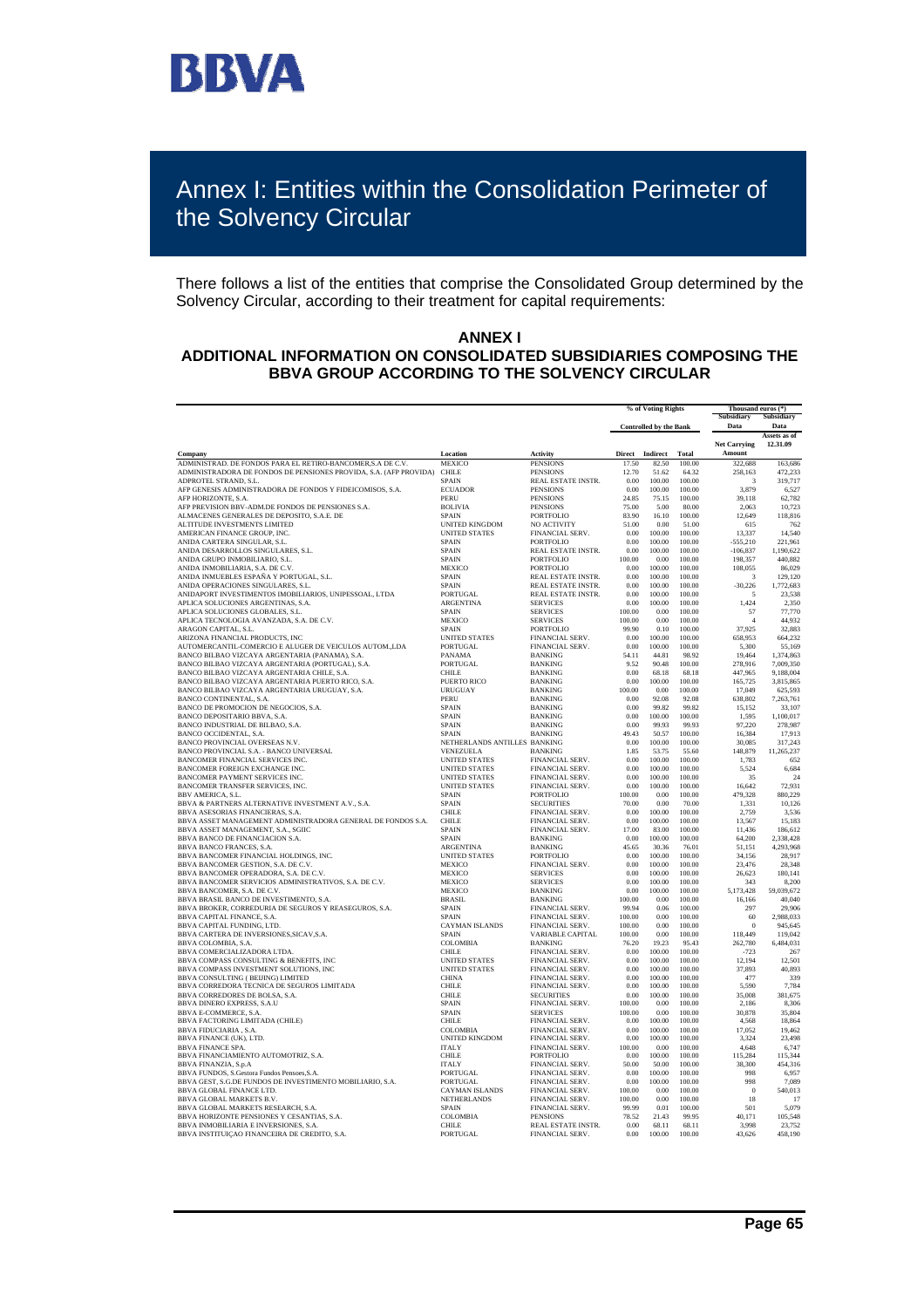

#### **ANNEX I ADDITIONAL INFORMATION ON CONSOLIDATED SUBSIDIARIES COMPOSING THE BBVA GROUP ACCORDING TO THE SOLVENCY CIRCULAR**

|                                                                                                    |                                       |                                           | % of Voting Rights |                               |                  | Thousand euros (*)<br>Subsidiary | Subsidiary               |
|----------------------------------------------------------------------------------------------------|---------------------------------------|-------------------------------------------|--------------------|-------------------------------|------------------|----------------------------------|--------------------------|
|                                                                                                    |                                       |                                           |                    | <b>Controlled by the Bank</b> |                  |                                  | Data                     |
|                                                                                                    |                                       |                                           |                    |                               |                  | Net<br>Carrying                  | Assets as of<br>12.31.09 |
| Company                                                                                            | Location                              | Activity                                  | <b>Direct</b>      | Indirect                      | Total            | Amount                           |                          |
| BBVA INTERNATIONAL LIMITED                                                                         | <b>CAYMAN ISLANDS</b>                 | <b>FINANCIAL SERV</b>                     | 100.00             | 0.00                          | 100.00           |                                  | 503.508                  |
| BBVA INTERNATIONAL PREFERRED, S.A.U.                                                               | SPAIN                                 | FINANCIAL SERV.                           | 100.00             | 0.00                          | 100.00           | 60                               | 1,787,316                |
| BBVA INVERSIONES CHILE, S.A.<br>BBVA IRELAND PUBLIC LIMITED COMPANY                                | <b>CHILE</b><br><b>IRELAND</b>        | FINANCIAL SERV.<br>FINANCIAL SERV.        | 61.22<br>100.00    | 38.78<br>0.00                 | 100.00<br>100.00 | 580,584<br>180,381               | 938.225<br>1,200,253     |
| BBVA LEASIMO - SOCIEDADE DE LOCAÇÃO FINANCEIRA, S.A.                                               | PORTUGAL                              | FINANCIAL SERV.                           | 0.00               | 100.00                        | 100.00           | 11,576                           | 34,932                   |
| BBVA LEASING S.A. COMPAÑÍA DE FINANCIAMIENTO COMERCIAL (COLOMBIACOLOMBIA                           |                                       | FINANCIAL SERV.                           | 0.00               | 100.00                        | 100.00           | 19.376                           | 110,077                  |
| BBVA LUXINVEST, S.A.                                                                               | LUXEMBOURG                            | PORTFOLIO                                 | 36.00              | 64.00                         | 100.00           | 255,843                          | 1,511,080                |
| BBVA MEDIACION OPERADOR DE BANCA-SEGUROS VINCULADO, S.A.                                           | <b>SPAIN</b>                          | FINANCIAL SERV                            | 0.00               | 100.00                        | 100.00           | 60                               | 82.530                   |
| BBVA PARAGUAY, S.A.                                                                                | PARAGUAY                              | <b>BANKING</b>                            | 100.00             | 0.00                          | 100.00           | 22.598                           | 766.239                  |
| BBVA PARTICIPACIONES INTERNACIONAL, S.L.                                                           | SPAIN                                 | PORTFOLIO                                 | 92.69              | 7.31                          | 100.00           | 273,365                          | 347,381                  |
| BBVA PATRIMONIOS GESTORA SGIIC, S.A.                                                               | SPAIN                                 | FINANCIAL SERV.                           | 99.98              | 0.02                          | 100.00           | 3,907                            | 30,180                   |
| BBVA PENSIONES, SA, ENTIDAD GESTORA DE FONDOS DE PENSIONES<br>BBVA PLANIFICACION PATRIMONIAL, S.L. | <b>SPAIN</b><br>SPAIN                 | <b>PENSIONS</b><br>FINANCIAL SERV.        | 100.00<br>80.00    | 0.00<br>20.00                 | 100.00<br>100.00 | 12,922<br>$\mathbf{1}$           | 74.200<br>495            |
| BBVA PRIVANZA (JERSEY), LTD.                                                                       | <b>JERSEY</b>                         | <b>NO ACTIVITY</b>                        | 0.00               | 100.00                        | 100.00           | 20,610                           | 22,350                   |
| BBVA PUERTO RICO HOLDING CORPORATION                                                               | PUERTO RICO                           | PORTFOLIO                                 | 100.00             | 0.00                          | 100.00           | 322,837                          | 166,136                  |
| BBVA RENTING, S.A.                                                                                 | <b>SPAIN</b>                          | FINANCIAL SERV.                           | 0.00               | 100.00                        | 100.00           | 20.976                           | 840,090                  |
| BBVA SECURITIES HOLDINGS, S.A.                                                                     | <b>SPAIN</b>                          | <b>PORTFOLIO</b>                          | 99.86              | 0.14                          | 100.00           | 13.334                           | 53,408                   |
| <b>BRVA SECURITIES INC.</b>                                                                        | <b>UNITED STATES</b>                  | FINANCIAL SERV.                           | 0.00               | 100.00                        | 100.00           | 23.957                           | 31.664                   |
| BBVA SECURITIES OF PUERTO RICO, INC.                                                               | PUERTO RICO                           | FINANCIAL SERV.                           | 100.00             | 0.00                          | 100.00           | 4,726                            | 6,576                    |
| <b>BBVA SEGUROS INC.</b>                                                                           | PUERTO RICO                           | FINANCIAL SERV.                           | 0.00               | 100.00                        | 100.00           | 174                              | 4.147                    |
| BBVA SENIOR FINANCE, S.A.U.<br>BBVA SOCIEDAD DE LEASING INMOBILIARIO, S.A.                         | SPAIN<br>CHILE                        | FINANCIAL SERV.<br>FINANCIAL SERV         | 100.00<br>0.00     | 0.00<br>97.49                 | 100.00<br>97.49  | 60<br>12.120                     | 13,644,130<br>54.429     |
| BBVA SUBORDINATED CAPITAL S.A.U.                                                                   | SPAIN                                 | FINANCIAL SERV.                           | 100.00             | 0.00                          | 100.00           | 130                              | 3,657,266                |
| BBVA SUIZA, S.A. (BBVA SWITZERLAND)                                                                | SUIZA                                 | <b>BANKING</b>                            | 39.72              | 60.28                         | 100.00           | 55,795                           | 1.106.702                |
| <b>BBVA TRADE, S.A.</b>                                                                            | <b>SPAIN</b>                          | <b>PORTFOLIO</b>                          | 0.00               | 100.00                        | 100.00           | 6,379                            | 19,206                   |
| BBVA U.S. SENIOR S.A.U.                                                                            | <b>SPAIN</b>                          | FINANCIAL SERV.                           | 100.00             | 0.00                          | 100.00           | 132                              | 2.222.160                |
| BBVA USA BANCSHARES, INC                                                                           | <b>UNITED STATES</b>                  | <b>PORTFOLIO</b>                          | 100.00             | 0.00                          | 100.00           | 8,555,593                        | 8,211,206                |
| BBVA VALORES COLOMBIA, S.A. COMISIONISTA DE BOLSA                                                  | COLOMBIA                              | <b>SECURITIES</b>                         | 0.00               | 100.00                        | 100.00           | 4,018                            | 4,678                    |
| BCL INTERNATIONAL FINANCE. LTD.                                                                    | <b>CAYMAN ISLANDS</b>                 | FINANCIAL SERV.                           | 100.00             | 0.00                          | 100.00           | $\Omega$                         | 40,336                   |
| BILBAO VIZCAYA AMERICA B.V.                                                                        | NETHERLANDS                           | <b>PORTFOLIO</b>                          | 0.00               | 100.00                        | 100.00           | 746,000                          | 564,988                  |
| BILBAO VIZCAYA HOLDING, S.A.<br>BLUE INDICO INVESTMENTS, S.L.                                      | SPAIN<br>SPAIN                        | <b>PORTFOLIO</b><br>PORTFOLIO             | 89.00<br>100.00    | 11.00<br>0.00                 | 100.00<br>100.00 | 34.771<br>18,228                 | 235,582<br>25,181        |
| BROOKLINE INVESTMENTS, S.L.                                                                        | <b>SPAIN</b>                          | PORTFOLIO                                 | 100.00             | 0.00                          | 100.00           | 33,969                           | 32.395                   |
| C B TRANSPORT .INC.                                                                                | <b>UNITED STATES</b>                  | <b>SERVICES</b>                           | 0.00               | 100.00                        | 100.00           | 11,872                           | 13,490                   |
| CANAL COMPANY, LTD.                                                                                | <b>JERSEY</b>                         | NO ACTIVITY                               | 0.00               | 100.00                        | 100.00           | 28                               | 834                      |
| CAPITAL INVESTMENT COUNSEL, INC.                                                                   | <b>UNITED STATES</b>                  | FINANCIAL SERV.                           | 0.00               | 100.00                        | 100.00           | 19.524                           | 20.977                   |
| CARTERA E INVERSIONES S.A., CIA DE                                                                 | SPAIN                                 | <b>PORTFOLIO</b>                          | 100.00             | 0.00                          | 100.00           | 60,541                           | 207,082                  |
| CASA DE BOLSA BBVA BANCOMER, S.A. DE C.V.                                                          | <b>MEXICO</b>                         | FINANCIAL SERV.                           | 0.00               | 100.00                        | 100.00           | 51.427                           | 64,478                   |
| CIA. GLOBAL DE MANDATOS Y REPRESENTACIONES, S.A.                                                   | <b>URUGUAY</b>                        | NO ACTIVITY                               | 0.00               | 100.00                        | 100.00           | 108                              | 174                      |
| CIDESSA DOS, S.L.<br>CIDESSA UNO, S.L.                                                             | SPAIN<br><b>SPAIN</b>                 | PORTFOLIO<br><b>PORTFOLIO</b>             | 0.00<br>0.00       | 100.00<br>100.00              | 100.00<br>100.00 | 12,244<br>4.754                  | 12,164<br>942.337        |
| CIERVANA, S.L.                                                                                     | SPAIN                                 | PORTFOLIO                                 | 100.00             | 0.00                          | 100.00           | 53,164                           | 69,418                   |
| COMERCIALIZADORA CORPORATIVA SAC                                                                   | PERU                                  | FINANCIAL SERV                            | 0.00               | 99.99                         | 99.99            | 129                              | 284                      |
| COMERCIALIZADORA DE SERV.FINANCIER., S.A.                                                          | COLOMBIA                              | <b>SERVICES</b>                           | 0.00               | 100.00                        | 100.00           | 510                              | 1.120                    |
| COMPAÑIA CHILENA DE INVERSIONES, S.L.                                                              | <b>SPAIN</b>                          | PORTFOLIO                                 | 100.00             | 0.00                          | 100.00           | 232.976                          | 173.294                  |
| COMPASS ASSET ACCEPTANCE COMPANY, LLC                                                              | <b>UNITED STATES</b>                  | FINANCIAL SERV.                           | 0.00               | 100.00                        | 100.00           | 336,445                          | 336,445                  |
| COMPASS AUTO RECEIVABLES CORPORATION                                                               | <b>UNITED STATES</b>                  | FINANCIAL SERV.                           | 0.00               | 100.00                        | 100.00           | 2.900                            | 2.901                    |
| COMPASS BANCSHARES, INC.<br><b>COMPASS BANK</b>                                                    | <b>UNITED STATES</b>                  | PORTFOLIO<br><b>BANKING</b>               | 0.00<br>0.00       | 100.00<br>100.00              | 100.00<br>100.00 | 8,192,333<br>8.637.425           | 8,812,708<br>48,357,800  |
| COMPASS CAPITAL MARKETS, INC.                                                                      | UNITED STATES<br><b>UNITED STATES</b> | FINANCIAL SERV.                           | 0.00               | 100.00                        | 100.00           | 5,109,507                        | 5,109,507                |
| <b>COMPASS FINANCIAL CORPORATION</b>                                                               | <b>UNITED STATES</b>                  | FINANCIAL SERV.                           | 0.00               | 100.00                        | 100.00           | 6.331                            | 50.031                   |
| COMPASS GP.INC.                                                                                    | <b>UNITED STATES</b>                  | <b>PORTFOLIO</b>                          | 0.00               | 100.00                        | 100.00           | 31.793                           | 40.144                   |
| COMPASS INSURANCE AGENCY, INC                                                                      | UNITED STATES                         | FINANCIAL SERV.                           | 0.00               | 100.00                        | 100.00           | 121.414                          | 131.005                  |
| COMPASS LIMITED PARTNER, INC.                                                                      | <b>UNITED STATES</b>                  | <b>PORTFOLIO</b>                          | 0.00               | 100.00                        | 100.00           | 4.418.760                        | 4,419,169                |
| COMPASS LOAN HOLDINGS TRS, INC.                                                                    | <b>UNITED STATES</b>                  | FINANCIAL SERV.                           | 0.00               | 100.00                        | 100.00           | 53,907                           | 55,705                   |
| COMPASS MORTGAGE CORPORATION                                                                       | <b>UNITED STATES</b>                  | FINANCIAL SERV.                           | 0.00               | 100.00                        | 100.00           | 1,785,485                        | 1,786,404                |
| COMPASS MORTGAGE FINANCING, INC.<br>COMPASS MULTISTATE SERVICES CORPORATION                        | UNITED STATES<br><b>UNITED STATES</b> | <b>FINANCIAL SERV.</b><br><b>SERVICES</b> | 0.00<br>0.00       | 100.00<br>100.00              | 100.00<br>100.00 | 24<br>2.604                      | 24<br>2.657              |
| <b>COMPASS SOUTHWEST, LP</b>                                                                       | UNITED STATES                         | <b>BANKING</b>                            | 0.00               | 100.00                        | 100.00           | 3.627.266                        | 3.643.363                |
| COMPASS TEXAS ACQUISITION CORPORATION                                                              | <b>UNITED STATES</b>                  | NO ACTIVITY                               | 0.00               | 100.00                        | 100.00           | 1,571                            | 1,588                    |
| COMPASS TEXAS MORTGAGE FINANCING, INC                                                              | <b>UNITED STATES</b>                  | FINANCIAL SERV.                           | 0.00               | 100.00                        | 100.00           | 24                               | 24                       |
| <b>COMPASS TRUST II</b>                                                                            | <b>UNITED STATES</b>                  | NO ACTIVITY                               | 0.00               | 100.00                        | 100.00           | $\theta$                         | $\mathbf{I}$             |
| <b>COMPASS TRUST IV</b>                                                                            | <b>UNITED STATES</b>                  | FINANCIAL SERV.                           | 0.00               | 100.00                        | 100.00           | 8                                | 486,080                  |
| CONSOLIDAR A.F.J.P., S.A.                                                                          | <b>ARGENTINA</b>                      | <b>PENSIONS</b>                           | 46.11              | 53.89                         | 100.00           | 4,623                            | 36,987                   |
| CONSOLIDAR COMERCIALIZADORA, S.A.                                                                  | <b>ARGENTINA</b>                      | FINANCIAL SERV.                           | 0.00               | 100.00                        | 100.00           | 2.343                            | 7.171                    |
| CONTINENTAL BOLSA, SDAD. AGENTE DE BOLSA, S.A.                                                     | PERU                                  | <b>SECURITIES</b>                         | 0.00               | 100.00                        | 100.00           | 4,283<br>$\theta$                | 9,668                    |
| CONTINENTAL DPR FINANCE COMPANY<br>CONTINENTAL S.A. SOCIEDAD .ADMINISTRADORA DE FONDOS             | <b>CAYMAN ISLANDS</b><br>PERU         | FINANCIAL SERV.<br>FINANCIAL SERV.        | 0.00<br>0.00       | 100.00<br>100.00              | 100.00<br>100.00 | 5.943                            | 176,153<br>7.054         |
| CONTINENTAL SOCIEDAD TITULIZADORA, S.A.                                                            | PERU                                  | FINANCIAL SERV.                           | 0.00               | 100.00                        | 100.00           | 393                              | 463                      |
| CONTRATACION DE PERSONAL, S.A. DE C.V.                                                             | MEXICO                                | <b>SERVICES</b>                           | 0.00               | 100.00                        | 100.00           | 1,938                            | 6,791                    |
| CORPORACION DE ALIMENTACION Y BEBIDAS, S.A.                                                        | <b>SPAIN</b>                          | <b>PORTFOLIO</b>                          | 0.00               | 100.00                        | 100.00           | 138,508                          | 164.282                  |
| CORPORACION GENERAL FINANCIERA, S.A.                                                               | SPAIN                                 | <b>PORTFOLIO</b>                          | 100.00             | 0.00                          | 100.00           | 452,431                          | 1,477,996                |
| CORPORACION INDUSTRIAL Y DE SERVICIOS, S                                                           | <b>SPAIN</b>                          | PORTFOLIO                                 | 0.00               | 100.00                        | 100.00           | 1,251                            | 3,791                    |
| DESARROLLADORA Y VENDEDORA DE CASAS, S.A.                                                          | <b>MEXICO</b>                         | <b>REAL ESTATE INSTR.</b>                 | 0.00               | 100.00                        | 100.00           | 13                               | 13                       |
| DESITEL TECNOLOGIA Y SISTEMAS, S.A. DE C.V.                                                        | MEXICO                                | <b>SERVICES</b>                           | 0.00               | 100.00                        | 100.00           | 1,372                            | 1,375                    |
| DEUSTO, S.A. DE INVERSION MOBILIARIA                                                               | <b>SPAIN</b>                          | <b>PORTFOLIO</b>                          | 0.00               | 100.00                        | 100.00           | 14.122                           | 18.374                   |
| DINERO EXPRESS SERVICIOS GLOBALES, S.A.<br><b>ELANCHOVE SA.</b>                                    | SPAIN<br><b>SPAIN</b>                 | FINANCIAL SERV.<br>PORTFOLIO              | 100.00<br>100.00   | 0.00<br>0.00                  | 100.00<br>100.00 | 2,042<br>1.500                   | 2,218<br>4.100           |
| ESPANHOLA COMERCIAL E SERVIÇOS, LTDA.                                                              | <b>BRASIL</b>                         | FINANCIAL SERV.                           | 100.00             | 0.00                          | 100.00           | $\theta$                         | 655                      |
|                                                                                                    |                                       |                                           |                    |                               |                  |                                  |                          |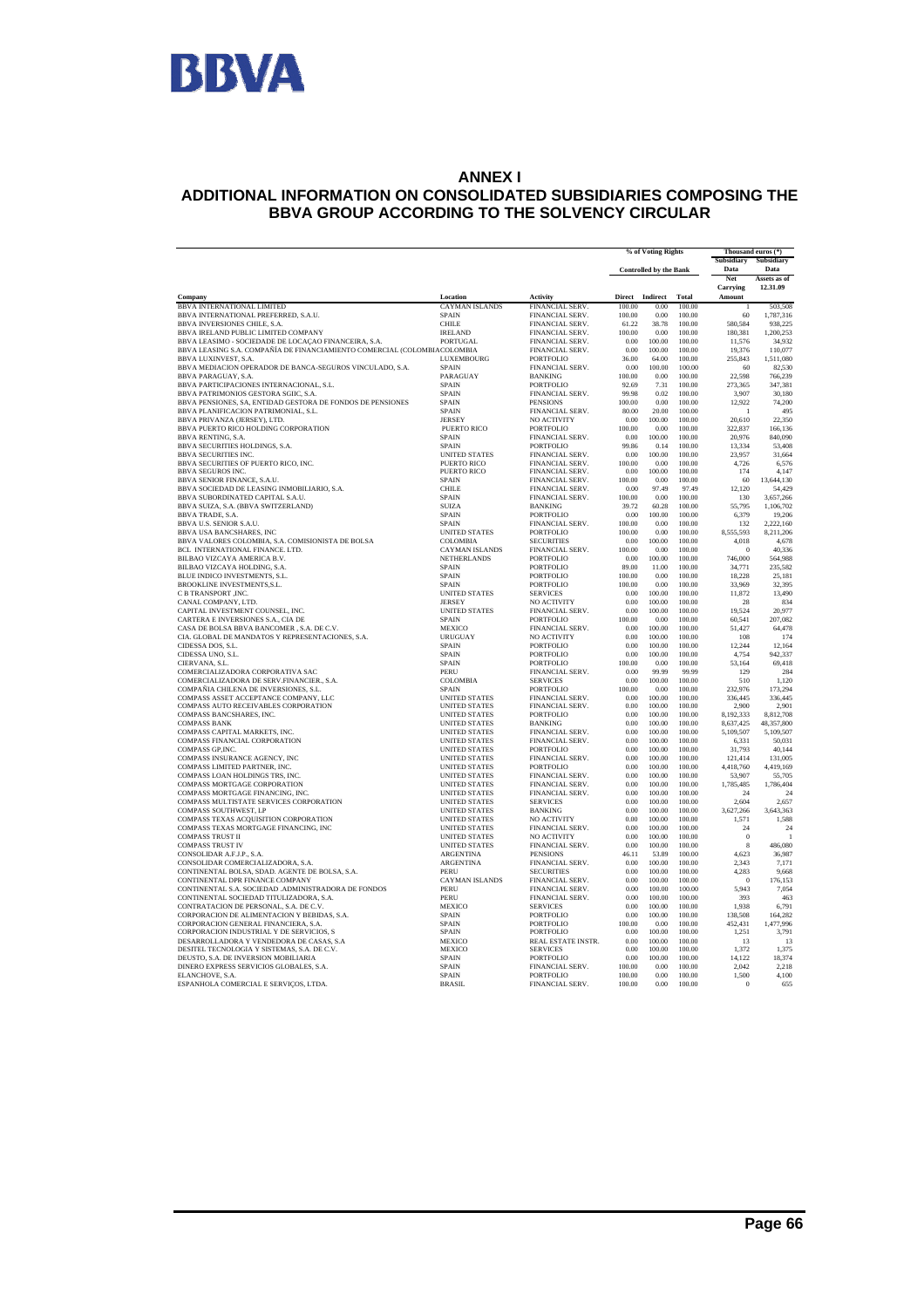

#### **ANNEX I ADDITIONAL INFORMATION ON CONSOLIDATED SUBSIDIARIES COMPOSING THE BBVA GROUP ACCORDING TO THE SOLVENCY CIRCULAR**

|                                                                                                                                       |                                               |                                       | % of Voting Rights |                               | Thousand euros (*)<br>Subsidiary Subsidiary |                       |                   |  |
|---------------------------------------------------------------------------------------------------------------------------------------|-----------------------------------------------|---------------------------------------|--------------------|-------------------------------|---------------------------------------------|-----------------------|-------------------|--|
|                                                                                                                                       |                                               |                                       |                    | <b>Controlled by the Bank</b> |                                             |                       | Data<br>Data      |  |
|                                                                                                                                       |                                               |                                       |                    |                               |                                             | Net                   | Assets as of      |  |
|                                                                                                                                       |                                               |                                       |                    |                               |                                             | Carrying              | 12.31.09          |  |
| Company                                                                                                                               | Location                                      | Activity                              | <b>Direct</b>      | Indirect                      | Total                                       | Amount                |                   |  |
| EUROPEA DE TITULIZACION, S.A., S.G.F.T.<br>FIDEIC. №.711, EN BANCO INVEX, S.A. INSTITUCION DE BANCA MÚLTIPLE, INVIMEXICO              | <b>SPAIN</b>                                  | FINANCIAL SERV.<br>FINANCIAL SERV.    | 87.50<br>0.00      | 0.00<br>100.00                | 87.50<br>100.00                             | 1,974<br>$\theta$     | 17,688<br>112,243 |  |
| FIDEICOMISO 28991-8 TRADING EN LOS MCADOS FINANCIEROS                                                                                 | MEXICO                                        | FINANCIAL SERV.                       | 0.00               | 100.00                        | 100.00                                      | 1,607                 | 1,607             |  |
| FIDEICOMISO 29764-8 SOCIO LIQUIDADOR POSICION DE TERCEROS                                                                             | <b>MEXICO</b>                                 | FINANCIAL SERV.                       | 0.00               | 100.00                        | 100.00                                      | 14,969                | 15,228            |  |
| FIDEICOMISO BBVA BANCOMER SERVICIOS Nº F/47433-8, S.A.<br>FIDEICOMISO N.847 EN BANCO INVEX, S.A.,INSTITUCION DE BANCA MULTIPLE MEXICO | <b>MEXICO</b>                                 | FINANCIAL SERV<br>FINANCIAL SERV.     | 0.00<br>0.00       | 100.00<br>100.00              | 100.00<br>100.00                            | 34,587<br>25          | 50.471<br>269,166 |  |
| FIDEICOMISO Nº.402900-5 ADMINISTRACION DE INMUEBLES                                                                                   | MEXICO                                        | FINANCIAL SERV.                       | 0.00               | 100.00                        | 100.00                                      | 2,333                 | 2,536             |  |
| FIDEICOMISO N°.752 EN BANCO INVEX, S.A.,INSTITUCION DE BANCA MULTIPLEMEXICO                                                           |                                               | FINANCIAL SERV.                       | 0.00               | 100.00                        | 100.00                                      | $\bf{0}$              | 50,683            |  |
| FIDEICOMISO №.781en BANCO INVEX, S.A.,INSTITUCION DE BANCA MULTIPLE, MEXICO                                                           |                                               | FINANCIAL SERV.                       | 0.00               | 100.00                        | 100.00                                      | $\theta$              | 276,505           |  |
| FIDEICOMISO SOCIO LIQUIDADOR DE OP.FINANC.DERIVADAS<br>FINANCIERA AYUDAMOS S.A. DE C.V., SOFOMER                                      | MEXICO<br>MEXICO                              | FINANCIAL SERV.<br>FINANCIAL SERV.    | 0.00<br>0.00       | 100.00<br>100.00              | 100.00<br>100.00                            | 10,498<br>4,222       | 10,703            |  |
| FINANCIERA ESPAÑOLA, S.A.                                                                                                             | <b>SPAIN</b>                                  | <b>PORTFOLIO</b>                      | 85.85              | 14.15                         | 100.00                                      | 4.522                 | 5,424<br>6,858    |  |
| FINANZIA, BANCO DE CREDITO, S.A.                                                                                                      | <b>SPAIN</b>                                  | <b>BANKING</b>                        | 0.00               | 100.00                        | 100.00                                      | 210,615               | 7,633,026         |  |
| FRANCES ADMINISTRADORA DE INVERSIONES, S.A.                                                                                           | ARGENTINA                                     | FINANCIAL SERV.                       | 0.00               | 100.00                        | 100.00                                      | 6,053                 | 9,103             |  |
| FRANCES VALORES SOCIEDAD DE BOLSA, S.A.<br>GENTE BBVA, S.A.                                                                           | ARGENTINA<br><b>CHILE</b>                     | FINANCIAL SERV.<br>FINANCIAL SERV.    | 0.00<br>0.00       | 100.00<br>100.00              | 100.00<br>100.00                            | 1,492<br>$-1.909$     | 2,497<br>553      |  |
| GESTION DE PREVISION Y PENSIONES, S.A.                                                                                                | SPAIN                                         | <b>PENSIONS</b>                       | 60.00              | 0.00                          | 60.00                                       | 8,830                 | 25,426            |  |
| GESTION Y ADMINISTRACION DE RECIBOS, S.A.                                                                                             | SPAIN                                         | <b>SERVICES</b>                       | 0.00               | 100.00                        | 100.00                                      | 150                   | 3,666             |  |
| GFIS HOLDINGS INC.                                                                                                                    | <b>UNITED STATES</b>                          | FINANCIAL SERV.                       | 0.00               | 100.00                        | 100.00                                      | 8,941                 | 8,941             |  |
| GRAN JORGE JUAN, S.A.                                                                                                                 | <b>SPAIN</b>                                  | <b>REAL ESTATE</b>                    | 100.00             | 0.00                          | 100.00                                      | 110,115               | 468,642           |  |
| GRANFIDUCIARIA<br>GRELAR GALICIA, S.A.                                                                                                | COLOMBIA<br>SPAIN                             | FINANCIAL SERV.<br>PORTFOLIO          | 0.00<br>0.00       | 90.00<br>100.00               | 90.00<br>100.00                             | $\bf{0}$<br>4,720     | 231<br>4,721      |  |
| GRUPO FINANCIERO BBVA BANCOMER, S.A. DE                                                                                               | <b>MEXICO</b>                                 | FINANCIAL SERV.                       | 99.97              | 0.00                          | 99.97                                       | 6,677,124             | 6,026,397         |  |
| GUARANTY BUSINESS CREDIT CORPORATION                                                                                                  | <b>UNITED STATES</b>                          | FINANCIAL SERV.                       | 0.00               | 100.00                        | 100.00                                      | 23,974                | 25,419            |  |
| GUARANTY FINANCIAL INSURANCE SOLUTIONS INC.                                                                                           | <b>UNITED STATES</b>                          | FINANCIAL SERV.                       | 0.00               | 100.00                        | 100.00                                      | 8,941                 | 10,916            |  |
| GUARANTY PLUS HOLDING COMPANY<br><b>GUARANTY PLUS PROPERTIES LLC-2</b>                                                                | UNITED STATES<br><b>UNITED STATES</b>         | FINANCIAL SERV.<br>FINANCIAL SERV.    | 0.00<br>0.00       | 100.00<br>100.00              | 100.00<br>100.00                            | $-20.689$<br>32,341   | 41,594<br>32,461  |  |
| <b>GUARANTY PLUS PROPERTIES LLC-3</b>                                                                                                 | <b>UNITED STATES</b>                          | NO ACTIVITY                           | 0.00               | 100.00                        | 100.00                                      | 1                     | 1                 |  |
| GUARANTY PLUS PROPERTIES LLC-4                                                                                                        | UNITED STATES                                 | NO ACTIVITY                           | 0.00               | 100.00                        | 100.00                                      | 1                     | $\mathbf{1}$      |  |
| GUARANTY PLUS PROPERTIES LLC-5                                                                                                        | <b>UNITED STATES</b>                          | NO ACTIVITY                           | 0.00               | 100.00                        | 100.00                                      | 1                     | -1                |  |
| <b>GUARANTY PLUS PROPERTIES LLC-6</b><br><b>GUARANTY PLUS PROPERTIES LLC-7</b>                                                        | <b>UNITED STATES</b>                          | NO ACTIVITY                           | 0.00               | 100.00                        | 100.00                                      | $\mathbf{1}$          | -1<br>1           |  |
| <b>GUARANTY PLUS PROPERTIES LLC-8</b>                                                                                                 | <b>UNITED STATES</b><br><b>UNITED STATES</b>  | NO ACTIVITY<br><b>NO ACTIVITY</b>     | 0.00<br>0.00       | 100.00<br>100.00              | 100.00<br>100.00                            | 1<br>1                | $\mathbf{1}$      |  |
| <b>GUARANTY PLUS PROPERTIES LLC-9</b>                                                                                                 | <b>UNITED STATES</b>                          | NO ACTIVITY                           | 0.00               | 100.00                        | 100.00                                      | 1                     | -1                |  |
| GUARANTY PLUS PROPERTIES, INC-1                                                                                                       | <b>UNITED STATES</b>                          | FINANCIAL SERV.                       | 0.00               | 100.00                        | 100.00                                      | 9,022                 | 9,033             |  |
| HIPOTECARIA NACIONAL MEXICANA INCORPORAT                                                                                              | UNITED STATES<br><b>MEXICO</b>                | REAL ESTATE INSTR.<br>FINANCIAL SERV. | 0.00<br>0.00       | 100.00<br>100.00              | 100.00<br>100.00                            | 170<br>136,901        | 275<br>169,708    |  |
| HIPOTECARIA NACIONAL, S.A. DE C.V.<br>HOLDING CONTINENTAL, S.A.                                                                       | PERU                                          | PORTFOLIO                             | 50.00              | 0.00                          | 50.00                                       | 123,678               | 677,228           |  |
| HOLDING DE PARTICIPACIONES INDUSTRIALES 2000, S.A.                                                                                    | <b>SPAIN</b>                                  | PORTFOLIO                             | 0.00               | 100.00                        | 100.00                                      | 3,618                 | 4,487             |  |
| HOMEOWNERS LOAN CORPORATION                                                                                                           | <b>UNITED STATES</b>                          | NO ACTIVITY                           | 0.00               | 100.00                        | 100.00                                      | 7,390                 | 7,817             |  |
| HUMAN RESOURCES PROVIDER                                                                                                              | <b>UNITED STATES</b>                          | <b>SERVICES</b>                       | 0.00               | 100.00                        | 100.00                                      | 818,763               | 818,808           |  |
| HUMAN RESOURCES SUPPORT, INC<br>IBERDROLA SERV.FINANCIER., E.F.C., S.A.                                                               | <b>UNITED STATES</b><br>SPAIN                 | <b>SERVICES</b><br>FINANCIAL SERV.    | 0.00<br>0.00       | 100.00<br>84.00               | 100.00<br>84.00                             | 817,323<br>7,290      | 817,401<br>9,585  |  |
| IBERNEGOCIO DE TRADE (antes IBERTRADE, LTD.)                                                                                          | SPAIN                                         | <b>SERVICES</b>                       | 0.00               | 100.00                        | 100.00                                      | 1.583                 | 1.688             |  |
| INMUEBLES Y RECUPERACION.CONTINENTAL,S.A                                                                                              | PERU                                          | REAL ESTATE INSTR.                    | 0.00               | 100.00                        | 100.00                                      | 1,722                 | 5,735             |  |
| INVERAHORRO, S.L.                                                                                                                     | <b>SPAIN</b>                                  | PORTFOLIO                             | 100.00             | 0.00                          | 100.00                                      | 474                   | 56,713            |  |
| INVERSIONES BANPRO INTERNATIONAL INC. N.V.<br>INVERSIONES BAPROBA, C.A.                                                               | NETHERLANDS ANTILLES NO ACTIVITY<br>VENEZUELA | FINANCIAL SERV.                       | 48.00<br>100.00    | 0.00<br>0.00                  | 48.00<br>100.00                             | 11,390<br>1.307       | 32,337<br>1.314   |  |
| INVERSORA OTAR, S.A.                                                                                                                  | ARGENTINA                                     | PORTFOLIO                             | 0.00               | 99.96                         | 99.96                                       | 2,472                 | 52,064            |  |
| INVESCO MANAGEMENT Nº 1, S.A.                                                                                                         | LUXEMBOURG                                    | FINANCIAL SERV.                       | 0.00               | 100.00                        | 100.00                                      | 9,857                 | 10,366            |  |
| INVESCO MANAGEMENT Nº 2. S.A.                                                                                                         | LUXEMBOURG                                    | FINANCIAL SERV.                       | 0.00               | 100.00<br>100.00              | 100.00                                      | $\theta$              | 11,063            |  |
| LIQUIDITY ADVISORS, L.P<br>MISAPRE, S.A. DE C.V.                                                                                      | <b>UNITED STATES</b><br>MEXICO                | FINANCIAL SERV.<br>FINANCIAL SERV.    | 0.00<br>0.00       | 100.00                        | 100.00<br>100.00                            | 825,654<br>14,312     | 828,255<br>18,399 |  |
| MULTIVAL, S.A.                                                                                                                        | SPAIN                                         | PORTFOLIO                             | 0.00               | 100.00                        | 100.00                                      | 112                   | 255               |  |
| OCCIVAL, S.A.                                                                                                                         | SPAIN                                         | NO ACTIVITY                           | 100.00             | 0.00                          | 100.00                                      | 8,211                 | 9,889             |  |
| OPCION VOLCAN, S.A.                                                                                                                   | MEXICO                                        | REAL ESTATE INSTR.                    | 0.00               | 100.00                        | 100.00                                      | 54,003                | 57,734            |  |
| OPPLUS OPERACIONES Y SERVICIOS, S.A. (Antes STURGES)<br>OPPLUS S.A.C                                                                  | SPAIN<br>PERU                                 | <b>SERVICES</b><br><b>SERVICES</b>    | 100.00<br>0.00     | 0.00<br>100.00                | 100.00<br>100.00                            | 1,067<br>600          | 18,946<br>1,621   |  |
| PARTICIPACIONES ARENAL, S.L.                                                                                                          | <b>SPAIN</b>                                  | NO ACTIVITY                           | 0.00               | 100.00                        | 100.00                                      | 7,552                 | 7,665             |  |
| PHOENIX LOAN HOLDINGS, INC.                                                                                                           | <b>UNITED STATES</b>                          | FINANCIAL SERV.                       | 0.00               | 100.00                        | 100.00                                      | 419,685               | 437,335           |  |
| PI HOLDINGS NO. 1, INC.<br>PI HOLDINGS NO. 3, INC.                                                                                    | <b>UNITED STATES</b><br><b>UNITED STATES</b>  | FINANCIAL SERV.                       | 0.00<br>0.00       | 100.00<br>100.00              | 100.00<br>100.00                            | 42,743                | 43,347<br>15,331  |  |
| PI HOLDINGS NO. 4, INC.                                                                                                               | <b>UNITED STATES</b>                          | FINANCIAL SERV.<br>NO ACTIVITY        | 0.00               | 100.00                        | 100.00                                      | 15,044<br>-1          |                   |  |
| PORT ARTHUR ABSTRACT & TITLE COMPANY                                                                                                  | <b>UNITED STATES</b>                          | FINANCIAL SERV.                       | 0.00               | 100.00                        | 100.00                                      | 1,740                 | 2,093             |  |
| PREMEXSA. S.A. DE C.V.                                                                                                                | MEXICO                                        | FINANCIAL SERV.                       | 0.00               | 100.00                        | 100.00                                      | 375                   | 725               |  |
| PRESTACIONES ADMINISTRATIVAS LIMITADA - PROEX LIMITADA<br>PROMOCION EMPRESARIAL XX, S.A.                                              | CHILE<br>SPAIN                                | FINANCIAL SERV.<br>PORTFOLIO          | 0.00<br>100.00     | 100.00<br>0.00                | 100.00<br>100.00                            | 447<br>1,522          | 1,445<br>12,260   |  |
| PROVIDA INTERNACIONAL, S.A.                                                                                                           | <b>CHILE</b>                                  | <b>PENSIONS</b>                       | 0.00               | 100.00                        | 100.00                                      | 39,129                | 39,136            |  |
| PROVINCIAL DE VALORES CASA DE BOLSA, C.A.                                                                                             | VENEZUELA                                     | FINANCIAL SERV.                       | 0.00               | 90.00                         | 90.00                                       | 2.668                 | 13.841            |  |
| PROVINCIAL SDAD.ADMIN.DE ENTIDADES DE INV.COLECTIVA, C.A.                                                                             | VENEZUELA                                     | FINANCIAL SERV.                       | 0.00               | 100.00                        | 100.00                                      | 2,104                 | 2,095             |  |
| PROVIVIENDA, ENTIDAD RECAUDADORA Y ADMIN.DE APORTES, S.A.<br>PROXIMA ALFA INVESTMENTS (IRELAND) LIMITED                               | <b>BOLIVIA</b><br><b>IRELAND</b>              | <b>PENSIONS</b><br>FINANCIAL SERV.    | 0.00<br>0.00       | 100.00                        | 100.00                                      | 604                   | 1,444             |  |
| PROXIMA ALFA INVESTMENTS (UK) LLP                                                                                                     | <b>UNITED KINGDOM</b>                         | FINANCIAL SERV.                       | 0.00               | 100.00<br>51.00               | 100.00<br>51.00                             | 317<br>$\overline{0}$ | 344<br>2.143      |  |
| PROXIMA ALFA INVESTMENTS (USA) LLC                                                                                                    | <b>UNITED STATES</b>                          | FINANCIAL SERV.                       | 0.00               | 100.00                        | 100.00                                      | 6,689                 | 1,393             |  |
| PROXIMA ALFA INVESTMENTS HOLDINGS (USA) II INC                                                                                        | <b>UNITED STATES</b>                          | PORTFOLIO                             | 0.00               | 100.00                        | 100.00                                      | 67                    | 63                |  |
| PROXIMA ALFA INVESTMENTS HOLDINGS (USA) INC.<br>PROXIMA ALFA INVESTMENTS, SGIIC, S.A.                                                 | <b>UNITED STATES</b><br><b>SPAIN</b>          | <b>PORTFOLIO</b><br>FINANCIAL SERV.   | 0.00<br>100.00     | 100.00<br>0.00                | 100.00<br>100.00                            | $\theta$<br>$\theta$  | 6,693<br>2,780    |  |
| PROXIMA ALFA MANAGING MEMBER LLC                                                                                                      | UNITED STATES                                 | FINANCIAL SERV.                       | 0.00               | 100.00                        | 100.00                                      | $\boldsymbol{0}$      | $\overline{0}$    |  |
| PROXIMA ALFA SERVICES LTD.                                                                                                            | UNITED KINGDOM                                | FINANCIAL SERV.                       | 0.00               | 100.00                        | 100.00                                      | $\theta$              | 3,265             |  |
| PROYECTOS EMPRESARIALES CAPITAL RIESGO I, S.C.R, SIMP. S.A.                                                                           | <b>SPAIN</b>                                  | VENTURE CAPITAL                       | 100.00             | 0.00                          | 100.00                                      | 114,609               | 89,963            |  |
| PROYECTOS INDUSTRIALES CONJUNTOS, S.A. D<br>RIVER OAKS BANK BUILDING, INC.                                                            | SPAIN<br><b>UNITED STATES</b>                 | PORTFOLIO<br>REAL ESTATE INSTR.       | 0.00<br>0.00       | 100.00<br>100.00              | 100.00<br>100.00                            | 3,148<br>14,915       | 7,504<br>15,834   |  |
| RIVERWAY HOLDINGS CAPITAL TRUST I                                                                                                     | <b>UNITED STATES</b>                          | FINANCIAL SERV.                       | 0.00               | 100.00                        | 100.00                                      | 216                   | 7,202             |  |
| RWHC, INC                                                                                                                             | <b>UNITED STATES</b>                          | FINANCIAL SERV.                       | 0.00               | 100.00                        | 100.00                                      | 500,734               | 501,210           |  |
| S.GESTORA FONDO PUBL.REGUL.MERCADO HIPOT                                                                                              | SPAIN                                         | FINANCIAL SERV.                       | 77.20              | 0.00                          | 77.20                                       | 138                   | 213               |  |
| SCALDIS FINANCE, S.A.<br>SERVICIOS CORPORATIVOS BANCOMER, S.A. DE                                                                     | <b>BELGICA</b><br>MEXICO                      | PORTFOLIO<br><b>SERVICES</b>          | 0.00<br>0.00       | 100.00<br>100.00              | 100.00<br>100.00                            | 3,416<br>350          | 3,657<br>1,118    |  |
| SERVICIOS EXTERNOS DE APOYO EMPRESARIAL, S.A DE C.V.                                                                                  | <b>MEXICO</b>                                 | <b>SERVICES</b>                       | 0.00               | 100.00                        | 100.00                                      | 2,886                 | 4,067             |  |
| SMARTSPREAD LIMITED (UK)                                                                                                              | UNITED KINGDOM                                | <b>SERVICES</b>                       | 0.00               | 99.78                         | 99.78                                       | $\overline{0}$        | 125               |  |
| SOCIEDAD DE ESTUDIOS Y ANALISIS FINANC., S.A.                                                                                         | <b>SPAIN</b>                                  | COMERCIAL                             | 100.00             | 0.00                          | 100.00                                      | 114,518               | 194,234           |  |
| SOUTHEAST TEXAS TITLE COMPANY                                                                                                         | <b>UNITED STATES</b>                          | FINANCIAL SERV.<br><b>PORTFOLIO</b>   | 0.00               | 100.00                        | 100.00                                      | 491                   | 703               |  |
| SPORT CLUB 18, S.A.<br>ST. JOHNS INVESTMENTS MANAGMENT CO.                                                                            | SPAIN<br><b>UNITED STATES</b>                 | FINANCIAL SERV.                       | 100.00<br>0.00     | 0.00<br>100.00                | 100.00<br>100.00                            | 26,423<br>3,417       | 43,322<br>3,593   |  |
| STATE NATIONAL CAPITAL TRUST I                                                                                                        | <b>UNITED STATES</b>                          | FINANCIAL SERV.                       | 0.00               | 100.00                        | 100.00                                      | 326                   | 10,739            |  |
| STATE NATIONAL STATUTORY TRUST II                                                                                                     | UNITED STATES                                 | FINANCIAL SERV.                       | 0.00               | 100.00                        | 100.00                                      | 216                   | 7,166             |  |
| STAVIS MARGOLIS ADVISORY SERVICES, INC.<br>TEXAS LOAN SERVICES, LP.                                                                   | UNITED STATES<br><b>UNITED STATES</b>         | FINANCIAL SERV.                       | 0.00<br>0.00       | 100.00<br>100.00              | 100.00<br>100.00                            | 20,021<br>818,714     | 20,660            |  |
| TEXAS REGIONAL STATUTORY TRUST I                                                                                                      | <b>UNITED STATES</b>                          | FINANCIAL SERV.<br>FINANCIAL SERV.    | 0.00               | 100.00                        | 100.00                                      | 1,076                 | 819,612<br>35,828 |  |
| TEXASBANC CAPITAL TRUST I                                                                                                             | <b>UNITED STATES</b>                          | FINANCIAL SERV.                       | 0.00               | 100.00                        | 100.00                                      | 540                   | 17,992            |  |
| TMF HOLDING INC.                                                                                                                      | UNITED STATES                                 | FINANCIAL SERV.                       | 0.00               | 100.00                        | 100.00                                      | 6,820                 | 6,843             |  |
|                                                                                                                                       |                                               |                                       |                    |                               |                                             |                       |                   |  |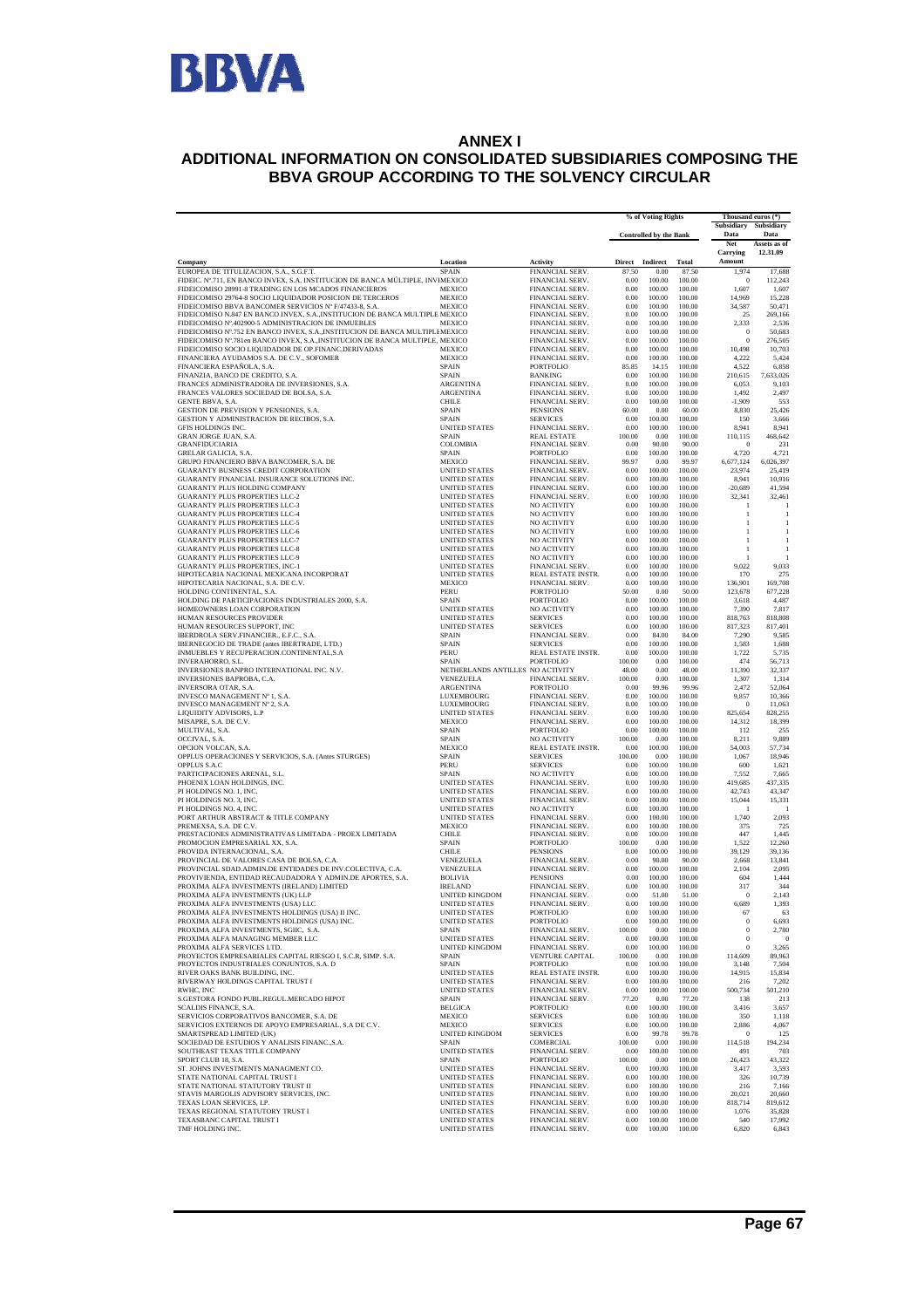

#### **ANNEX I**

#### **ADDITIONAL INFORMATION ON JOINTLY-CONTROLLED COMPANIES ACCOUNTED FOR USING THE PROPORTIONATE CONSOLIDATION METHOD IN THE BBVA GROUP ACCORDING TO THE SOLVENCY CIRCULAR**

|                                                 |                  |                        | % of Voting Rights |                               |       | Thousand euros (*)  |              |
|-------------------------------------------------|------------------|------------------------|--------------------|-------------------------------|-------|---------------------|--------------|
|                                                 |                  |                        |                    |                               |       | Subsidiary          | Subsidiary   |
|                                                 |                  |                        |                    | <b>Controlled by the Bank</b> |       | Data                | Data         |
|                                                 |                  |                        |                    |                               |       |                     | Assets as of |
|                                                 |                  |                        |                    |                               |       | <b>Net Carrying</b> | 12.31.09     |
| Company                                         | Location         | <b>Activity</b>        | <b>Direct</b>      | <b>Indirect</b>               | Total | Amount              |              |
| ALTURA MARKETS, SOCIEDAD DE VALORES, S.A.       | <b>SPAIN</b>     | <b>SECURITIES</b>      | 50.00              | 0.00                          | 50.00 | 12.600              | 952,234      |
| DISTRANSA RENTRUCKS, S.A.                       | <b>SPAIN</b>     | FINANCIAL SERV.        | 0.00               | 42.92                         | 42.92 | 11.675              | 58,366       |
| ECASA, S.A.                                     | <b>CHILE</b>     | FINANCIAL SERV.        | 0.00               | 51.00                         | 51.00 | 3.847               | 4.886        |
| FORUM DISTRIBUIDORA, S.A.                       | <b>CHILE</b>     | FINANCIAL SERV.        | 0.00               | 51.04                         | 51.04 | 5.673               | 54,033       |
| FORUM SERVICIOS FINANCIEROS, S.A.               | <b>CHILE</b>     | <b>FINANCIAL SERV.</b> | 0.00               | 51.00                         | 51.00 | 54.261              | 551,872      |
| <b>INVERSIONES PLATCO, C.A.</b>                 | <b>VENEZUELA</b> | FINANCIAL SERV.        | 0.00               | 50.00                         | 50.00 | 11.270              | 31.991       |
| PSA FINANCE ARGENTINA COMPAÑIA FINANCIERA, S.A. | <b>ARGENTINA</b> | <b>FINANCIAL SERV.</b> | 0.00               | 50.00                         | 50.00 | 9.353               | 74,488       |